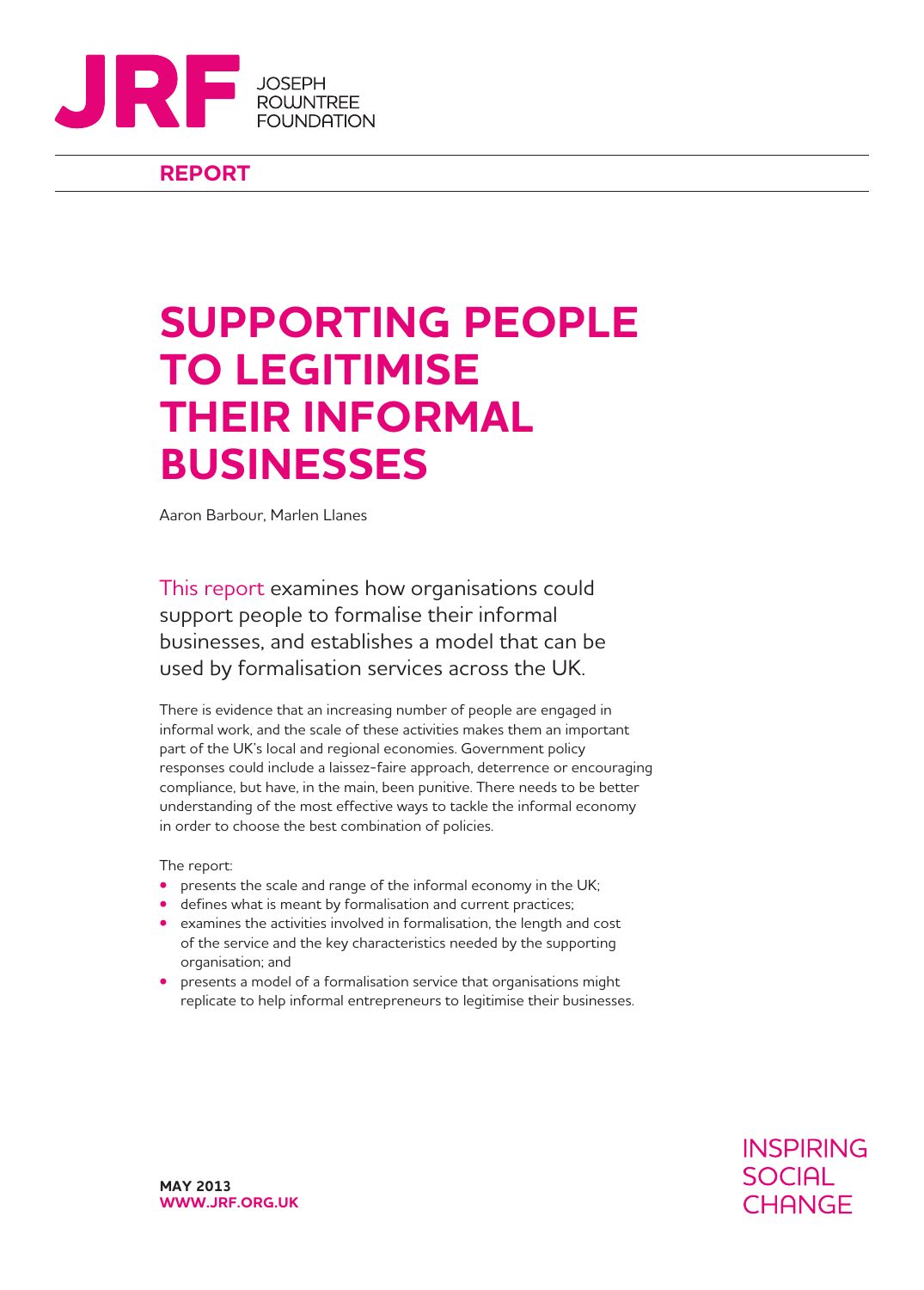## **CONTENTS**

|                                                 | Executive summary                                                                                                                                                                                                                                                                                                                                                                                                                                                   | 03                                                       |
|-------------------------------------------------|---------------------------------------------------------------------------------------------------------------------------------------------------------------------------------------------------------------------------------------------------------------------------------------------------------------------------------------------------------------------------------------------------------------------------------------------------------------------|----------------------------------------------------------|
| 1<br>$\overline{c}$<br>3<br>4<br>5<br>6<br>7    | Introduction<br>What is the informal economy? Practice and policy<br>Towards a formalisation service<br>Findings<br>A model of a formalisation service<br>Conclusion<br>Recommendations                                                                                                                                                                                                                                                                             | 12<br>22<br>41<br>49<br>79<br>89<br>92                   |
|                                                 | <b>Note</b><br>References<br>Appendix 1: Who's doing what in the informal economy?<br>Appendix 2: Research methodology<br>Appendix 3: Topic guides<br>Acknowledgements<br>About the author and About Community Links                                                                                                                                                                                                                                                | 96<br>97<br>102<br>105<br>108<br>110<br>111              |
| 1<br>2<br>3<br>4<br>5<br>6<br>7<br>8<br>9<br>10 | List of figures<br>A model of a formalisation service<br>Typology of informal work<br>Levels of informality<br>Understanding compliance<br>Distribution of policy approaches taken by EU countries,<br>$2001 - 05$<br>Addressing the '4 C'gap<br>The seven key attributes of the client-advisor relationship<br>Activities enabling formalisation<br>A model of a formalisation service (Figure 1 repeated)<br>The six sub-stages making up a formalisation service | 09<br>26<br>27<br>27<br>38<br>47<br>50<br>58<br>80<br>81 |
| 1<br>$\overline{c}$<br>3<br>4<br>5              | List of tables<br>Negative and positive aspects of the informal economy<br>Policy approaches taken by governments<br>UK policy measures<br>Cost-benefit analysis: HMRC approaches to the informal<br>economy<br>The '4 Cs'                                                                                                                                                                                                                                          | 25<br>31<br>35<br>36<br>47                               |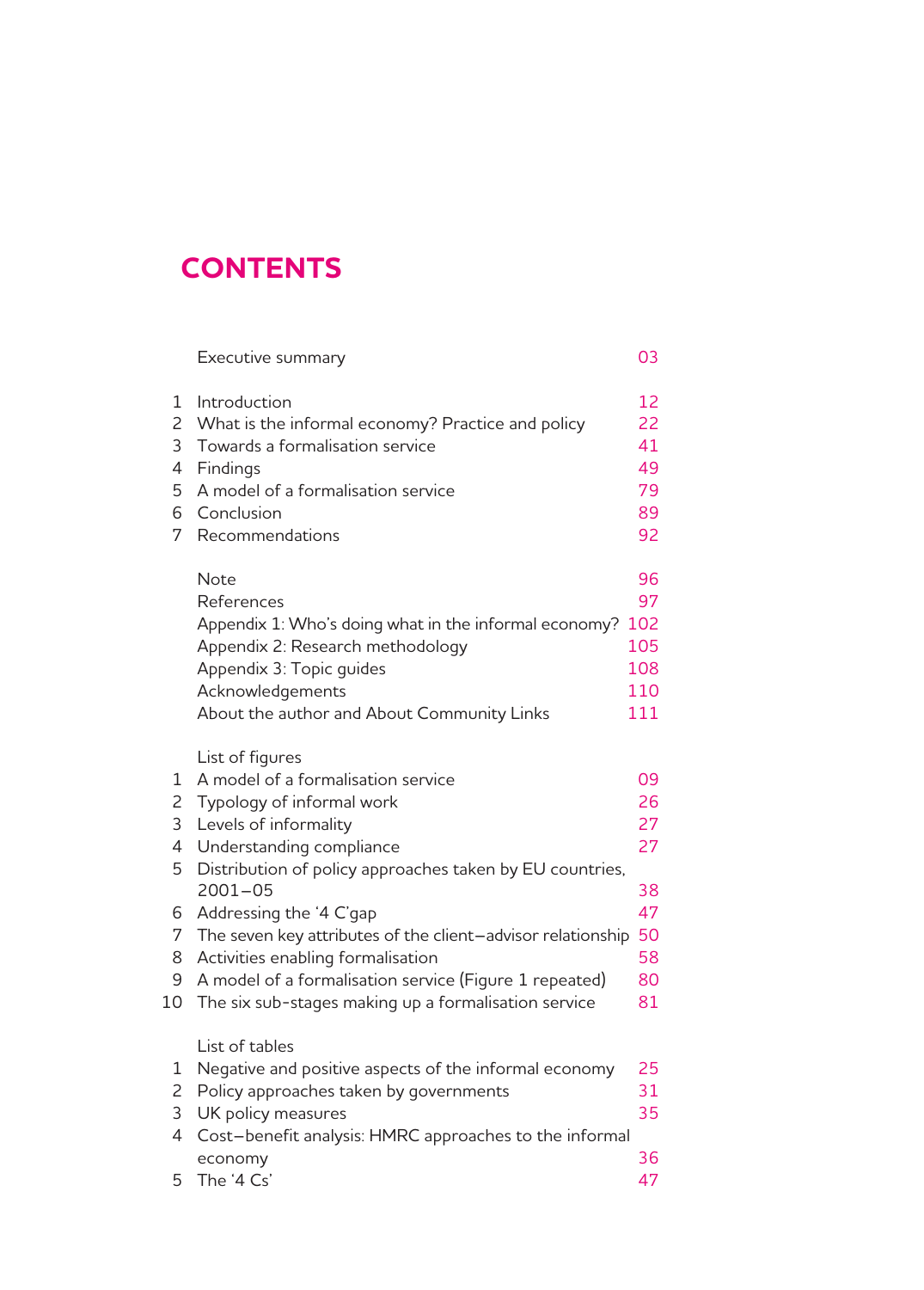# **EXECUTIVE SUMMARY**

Community Links conducted a two-year qualitative study, which sought to obtain knowledge from organisations in the UK that have been involved in supporting local people to 'formalise' or legitimise their informal businesses. This report analyses the context of such services and establishes a model, based upon the findings, which can be used as the foundation for the replication or expansion of formalisation services in local areas across the UK.

Since 2000, Community Links has been involved in gathering and understanding evidence on cash-in-hand/undeclared work in east London. A previous report funded by Joseph Rowntree Foundation, from 2006, *Need not Greed*, showed that the vast majority of informal workers in deprived communities do so in response to poverty. In 2009 we received a second JRF research grant to further this work: to better understand how informal entrepreneurs can be supported by organisations to make the transition from the hidden to the formal economy.

### **About the informal economy**

Informal work involves the paid production and sale of goods or services which are unregistered by, or hidden from the state for tax, benefit and/or labour law purposes, but which are legal in all other respects.

– European Commission (1998)

Informal economic activities are increasingly recognised as an important component of the UK's economy by scholars and policy-makers. The informal economy mirrors the diversity of the formal economy – many different types of informal work and businesses exist across several sectors.

Evidence suggests that a considerable number of people participate in the informal economy: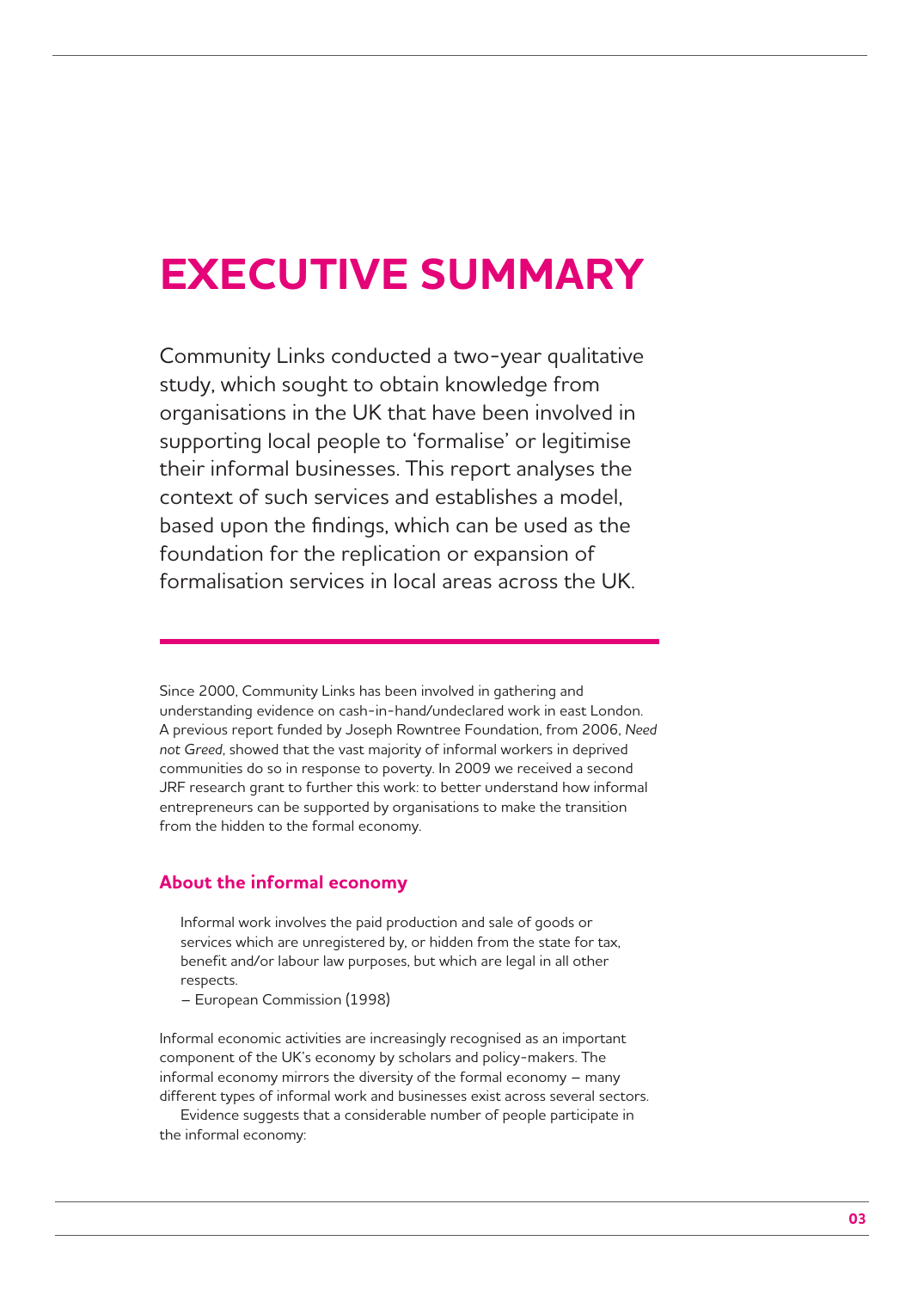- In the UK, the annual informal economy represents 12.3 per cent of GDP or around £270 billion (Schneider and Ernste, 2002; Schneider, 2011).
- At least two million vulnerable workers are involved (TUC, 2008).
- About 20 per cent of people of working age have done some sort of informal work during the last year in areas where Community Links has conducted research (Community Links, 2006–2011).

Preconceptions around who operates in the informal economy are rife; however few are based on fact. Contrary to negative stereotypes about 'benefits cheats' or 'tax dodgers', in the short-term informal work in deprived communities helps people deal with periods of poverty (for example by enabling them to pay for necessities) triggered by illness or loss of a formal job. In the medium term, however, informal work can leave individuals outside the formal labour market, unable to access rights such as the minimum wage and sick pay, and can keep them in poverty (Katungi *et al.*, 2006). For some though, informal work can have a more positive longer term role, developing confidence and skills, and building social capital (Travers, 2001).

The consequences of failing to address the hidden economy are manifold:

- Informal work keeps many people in poverty.
- Informal enterprise can suppress growth and wealth creation (of their own businesses as well as the non-contribution of tax and reticence to employ people).
- Tax avoidance and benefit fraud results in lost revenue and unnecessary spending.
- Weakened employment rights can increase exploitative practices by employers.
- Inadequately designed policy results from an incomplete understanding of the economy, as many who are deemed unemployed may actually be working informally.

Throughout this report we use the term 'formalisation' to describe the process by which informal paid work becomes compliant with employment, tax and benefit laws.

## **Policy and practice**

This report offers a very practical solution to addressing one aspect of our economy: the hidden economy and its informal entrepreneurs. The 2011 UK Enterprise Survey Report found that jobs are most likely to be created in small and medium-sized enterprises, and that roughly half of the projected growth in the economy will come from these job-creating small businesses.

A significant minority of those businesses are trading informally (Community Links, 2006–2011; European Commission, 2007). Rather than embrace these entrepreneurial businesses and bring them into the formal economy, UK policy-makers traditionally deal with them with laissez-faire apathy or by deterring and punishing them. This approach, as demonstrated by the results of research conducted by HM Revenue and Customs (HMRC), is ineffective. An alternative strategy is to enable compliance. This positive approach is increasingly recognised as the way to deal with informal paid work; however a number of factors in the broader policy environment in the UK currently prevents this from occurring in practice.

So far there is no study in the UK which documents the process by which informal entrepreneurs are supported to formalise or legitimise their Preconceptions around who operates in the informal economy are rife; however few are based on fact.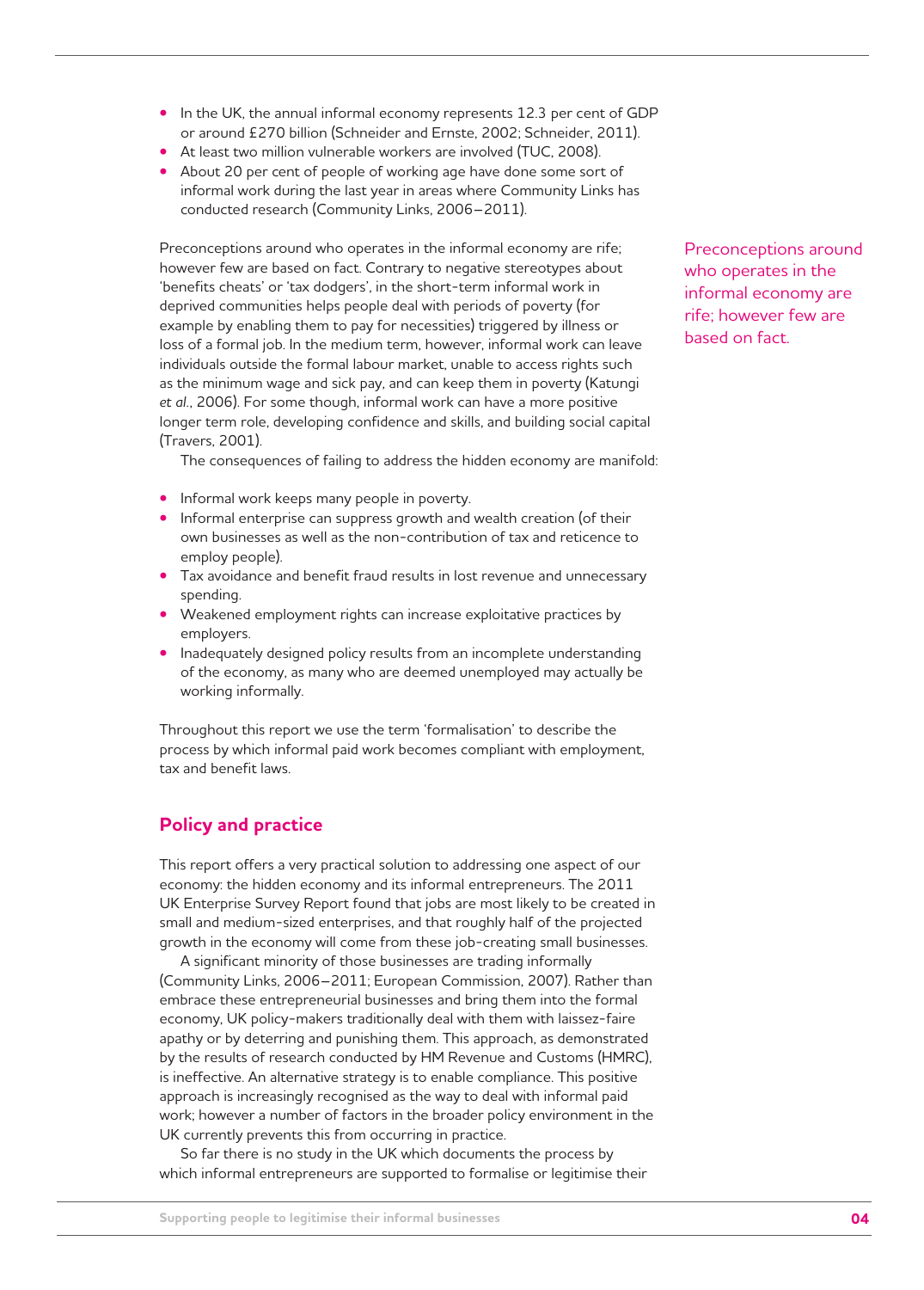informal business. This research is built on the belief that the way forward to harness the informal economy is to document the learning and successes achieved by local organisations which already offer formalisation support, share these findings and support others to replicate their approaches.

In doing so it will:

- Create wealth: providing an income for an individual and their family, who in turn spend that in the local community, widening this positive economic impact.
- Create jobs: as unemployment continues to rise, and the competition for the scarce jobs intensifies, formalising businesses will create more jobs.
- Increase an individual's 4 Cs: confidence, credibility, commitment and cash, all of which build the stability of a business and can enhance employability.
- Move people off benefits and into the tax system.
- Contribute to the local economy: The businesses provide better quality, affordable goods and services to the markets and customers in their communities. This in turn develops the wealth within a community, builds social capital, and reduces poverty and social exclusion.

## **Research objectives and methodology**

The research objectives were to:

- Document the formalisation processes developed by local organisations and draw out common themes on the questions of 'what works?', 'for whom?' and 'how?'
- Aggregate findings into a practical model, which can be shared and adopted by others.
- Promote debate among policy-makers, and encourage consideration of the social and economic benefits of formalising informal work.
- Increase awareness of informal work and potential ways to lift people out of poverty.

In order to achieve these, Community Links deployed the following research methodology: first, an international literature and policy review highlighted the approaches that other countries use to address their informal economies; this focused particularly on formalisation services. From this a topic guide was developed, and then snowball sampling was used to identify ten organisations across the UK that were already offering formalisation support in various guises – through business support; information, advice and guidance (IAG); and micro-finance services. These organisations were highly diverse, having different primary aims, offering a range of services and drawing on a mosaic of different funding. We conducted 35 semi-structured interviews with front-line advisors, clients and organisational support staff in order to understand these services.

## **Findings**

There were two strands to the research findings:

**•** Formalisation hinges on a 'deep value' relationship between the client and the advisor.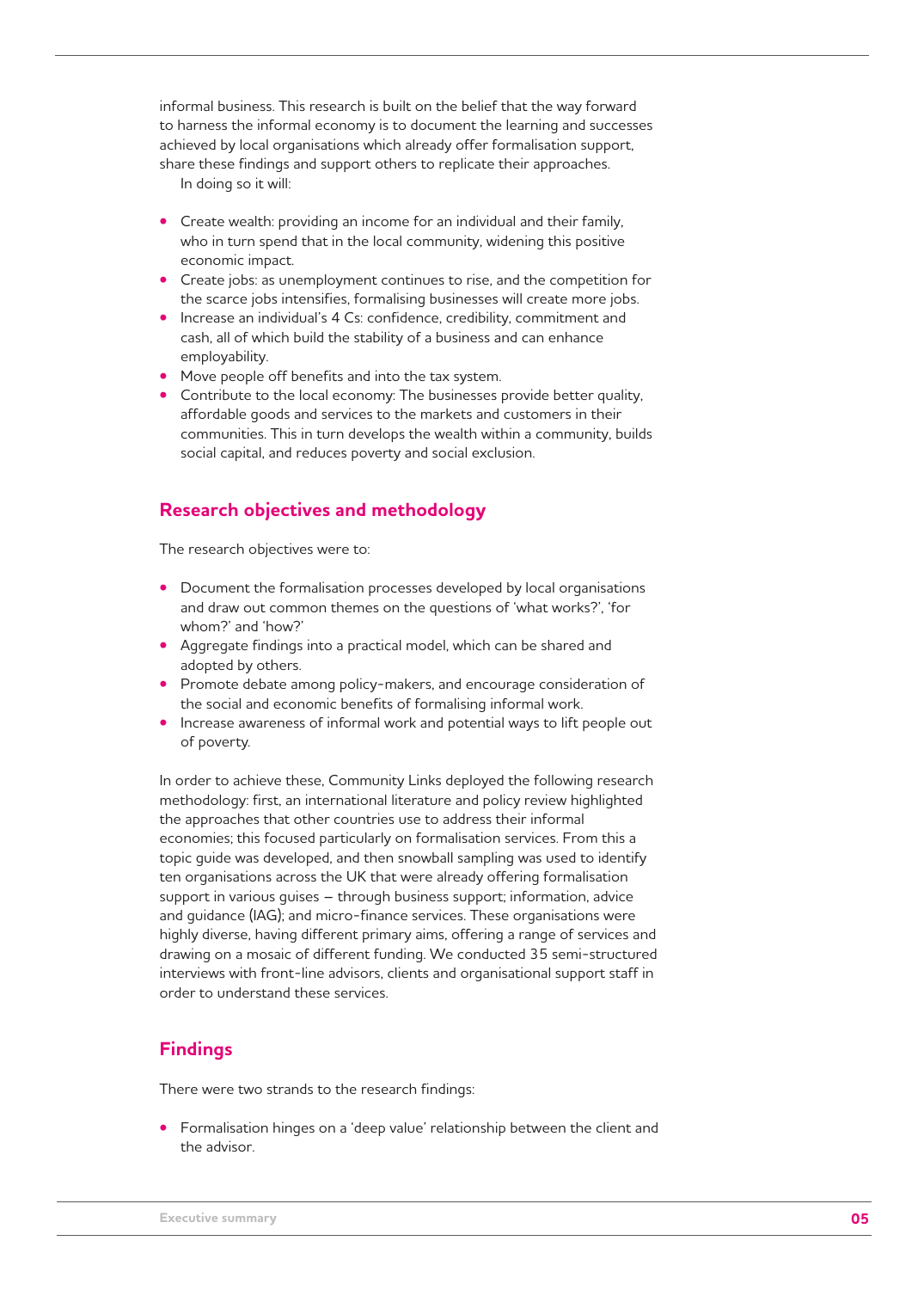**•** There are specific activities and tasks necessary to formalise an informal business.

#### Deep value: the attributes of the client–advisor relationship

The overriding factor in enabling a business to formalise is the quality of the relationship between the informal entrepreneur, the supporting organisation and its advisors. Without these three actors working together, in all likelihood formalisation efforts will be unsuccessful.

The research found that the quality of these relationships centres around seven key attributes ('Int.' = from interview with person from organisation; 'Cl.' = from interview with client):

**Trust.** "People got to trust you, it is not rocket science" (Int. 21). The work that informal entrepreneurs are doing by its very nature is illegal, so without there being mutual trust, advisors will not be able to guide and support their clients through a process of formalisation.

**Empathy and non-judgement.** "We recruited business advisors purely on the basis that they would empathise with the clients, love the clients, rock for the clients" (Int. 24). Advisors empathise with informal entrepreneurs who are trying to avoid poverty, and are non-judgemental about the morality of their actions. They tend to adopt an 'only look forward' approach to give their clients a new start.

**Understanding.** "He [the advisor] had a very good understanding of what I was going through. He would talk as a friend as well." (Cl. 7). Understanding is an aspect of the relationship between advisor and client which encompasses the similarity of experiences, backgrounds or learning between the two, which deepens the connection, and strengthens the bond of trust.

**Collaboration.** "We have got to work with the client and whenever possible we inform them of the implications of self-employment; we are trying to be as open as possible without being prescriptive." (Int. 8). A relationship between advisor and client is built not only on the skills of the advisor and the willingness of the client to participate in the process but on a process of active collaboration, where both parties are working together towards the best outcomes for everyone.

**Positivity.** "It is about seeing the potential in everybody and help them believe in it and action it" (Int. 13). Supporting informal entrepreneurs to be positive and confident throughout the formalisation process is key. Formalisation is a journey, with its inevitable ups and downs, and advisors need to encourage their clients, boosting their self-belief and self-esteem, along this path.

**Experience.** "There are those [advisors] who come from banking or the legal profession or big business and they can be good, or not very good … because they don't understand innovation, risk, really what it's like to be pulling out some business. They understand how to put up a structure and systems but not what the client needs and wants." (Int. 2). The most successful advisors at formalising informal businesses have significant amounts of frontline experience of advising and supporting clients (ten years plus average) to do so.

#### Activities involved in formalisation

The research found that there are a number of activities and tasks involved in facilitating the formalisation process. These include:

**Outreach and referrals.** It starts simply by "having a chat over a cup of tea and a cigarette" (Int. 18). Initially advisors typically go out into the community to build these 'deep value' trusting relationships and earn a reputation for themselves and the services they offer.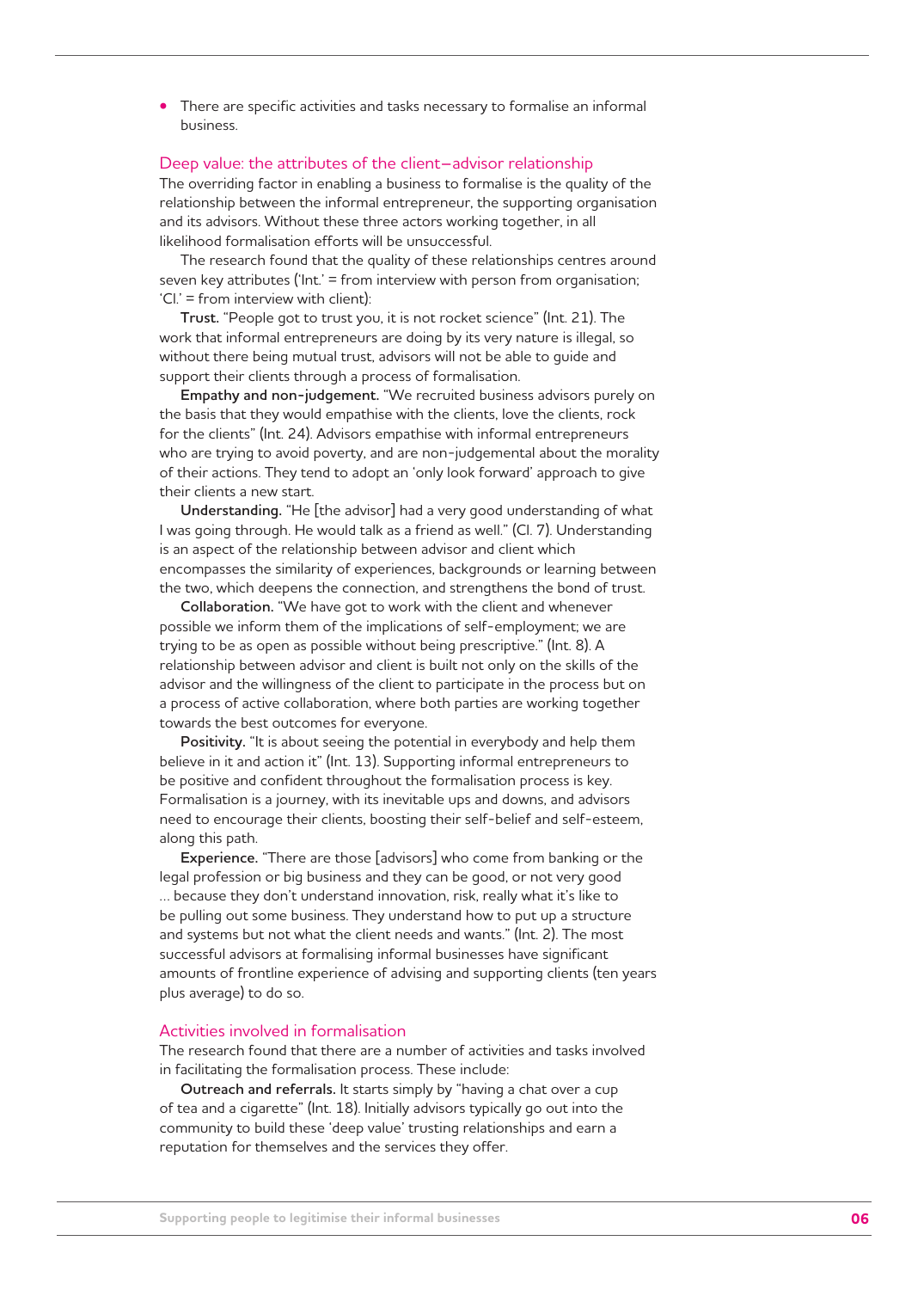**Early advice.** "We know that people need a certain amount of support … it would be about looking at what their issues are and find support to address them …" (Int. 22). Once trust is established and a basic level of awareness has been generated about the services available, then advisors can give early, low-level advice. Initial meetings are to identify the particular needs of the client as well as their abilities, experience and aspirations, and to understand where their business is at.

**Support with financial and personal issues.** "About a third [of the users] have severe problems … generally speaking the people we help are young people who are very often in very chaotic situations and for whom to turn up on time, to present themselves is often a mission itself …" (Int. 22). Support in overcoming a client's wider support needs, such as a lack of key skills, or self-confidence or outstanding debts, helps to bring stability to the entrepreneur's life and therefore their business.

**Business formalisation and development support.** "People would say business plan and do a document this thick. It is to put it in people's experience, and it is basically where you want to be in a year's time, in two years' time" (Int. 23). Advisors take the informal entrepreneurs through the practical steps of formalising their businesses by developing a plan. This would include registering with the tax authority, acquiring necessary trading permits, opening a bank account and starting financial records, gaining the necessary insurance and meeting health and safety regulations.

**Exit support.** "We keep in touch with clients for 6 months after they have registered and start trading. It is not long. Some of them will keep in touch after that and will pop up into the office and say hi, by email, etc." (Int. 4). Support for a formalising business is usually withdrawn slowly and gradually in order to ensure a smooth and sustainable exit from the service. Just as the overall length and intensity of the service provided is tailored to the business and personal needs of the entrepreneur, so is the provision of exit support.

#### Time it takes to formalise

Calculating the time it takes individuals and their businesses to formalise is helpful in allocating resources. Clearly the amount of time it takes varies according to an advisor's and client's skills, experience and resources. Most organisations said that formalisation tends to take anywhere between three months and three years.

#### The cost of a formalisation service

"It is realistic to do the job properly for £2,500 per person" (Int. 24). Most organisations did not offer a dedicated formalisation service, but undertook this work as a by-product of their existing services. This made it difficult to develop an accurate cost framework. Organisations quoted costs per client of anything from £1,500 to £7,500, with an average cost of about £2,500, to formalise each business.

#### Results of formalisation

Outcomes are difficult to attribute as limited formal evaluation has been conducted of these services. But clearly the formalisation approaches that were studied contributed significantly to the success of formalising the businesses involved. We found three measurable outcomes of a formalisation service:

**• Sustainability of 'formalised' businesses.** One of the larger organisations we studied stated that more than 80 per cent of the start-ups it helped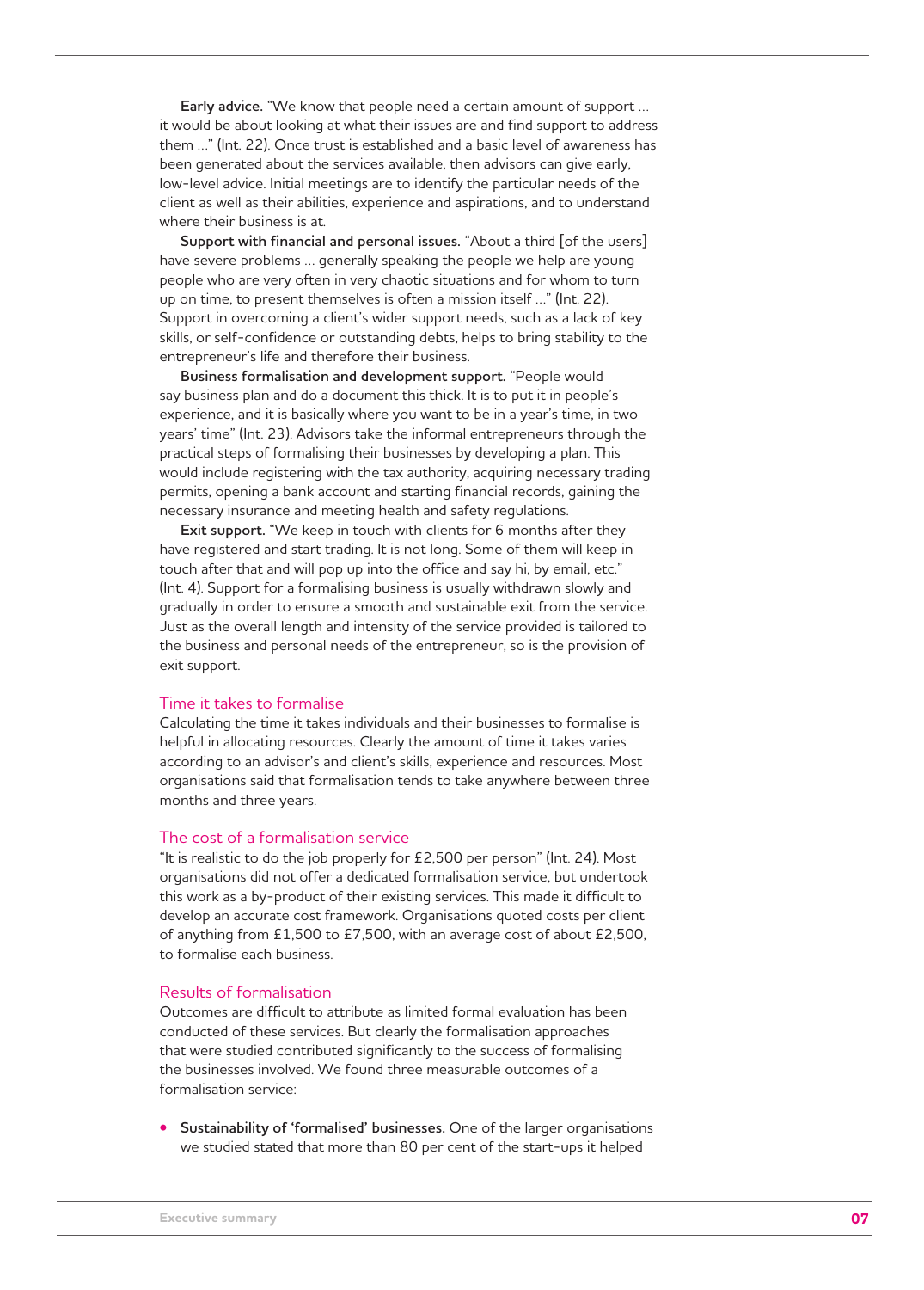were still trading after 18 months, and 79 per cent continued after three years. This high sustainability rate can be explained by the quality of the relationship-based support, and the business experience that an informal trader already has.

- **Increase in the proportion of local residents registered as selfemployed.** The smaller support organisations were registering on average 80 new businesses a year. This number appears more significant when one looks at the context of this achievement. The majority were operating in areas of poverty and socio-economic exclusion. In spite of this, these informal entrepreneurs were able to formalise their business and (for some) expand.
- **Decrease in unemployment levels where the support organisations operate.** It is difficult to attribute a direct relationship between the formalisation interventions and a decrease in local unemployment levels among those previously working informally, mainly because this data is not systematically collected. However, some suggested that between 5 per cent and 15 per cent of those accessing employment services may be working cash-in-hand, and that they can be successfully supported into formalising their business or formal employment.

## **A model of a formalisation service**

From these findings Community Links was able to develop a model of a formalisation service. In this model there are three identifiable phases in moving an informal enterprise into a formal business.

**Phase 1: Developing relationships.** A well-designed process of engagement, outreach and referral ensures that: the supporting organisation makes an initial connection with local informal businesses; following this, a relationship begins to be cultivated between advisors and the informal entrepreneur and a development plan tailored to the needs of the business is drawn up.

**Phase 2: Providing business support.** Business support for informal entrepreneurs requires acting to support the client on a whole range of personal and financial issues which may affect their ability to make a success of their business. Once such support has been offered, and the relationship between client and advisor is steady and trusting, a detailed but flexible programme of formalisation support and advice is given. This works through skills development and encouraging 'hands-on' experience, gradually and incrementally building the foundations of the client's newly formalised business.

**Phase 3: Enabling stability and growth.** The advice and support services offered to the client are slowly tapered off, while an offer of continued support is kept open in case any further issues or problems are encountered. The advisor works to establish the entrepreneur within a network of contacts and accessible markets in order to ensure the long-term sustainability of the formalised business.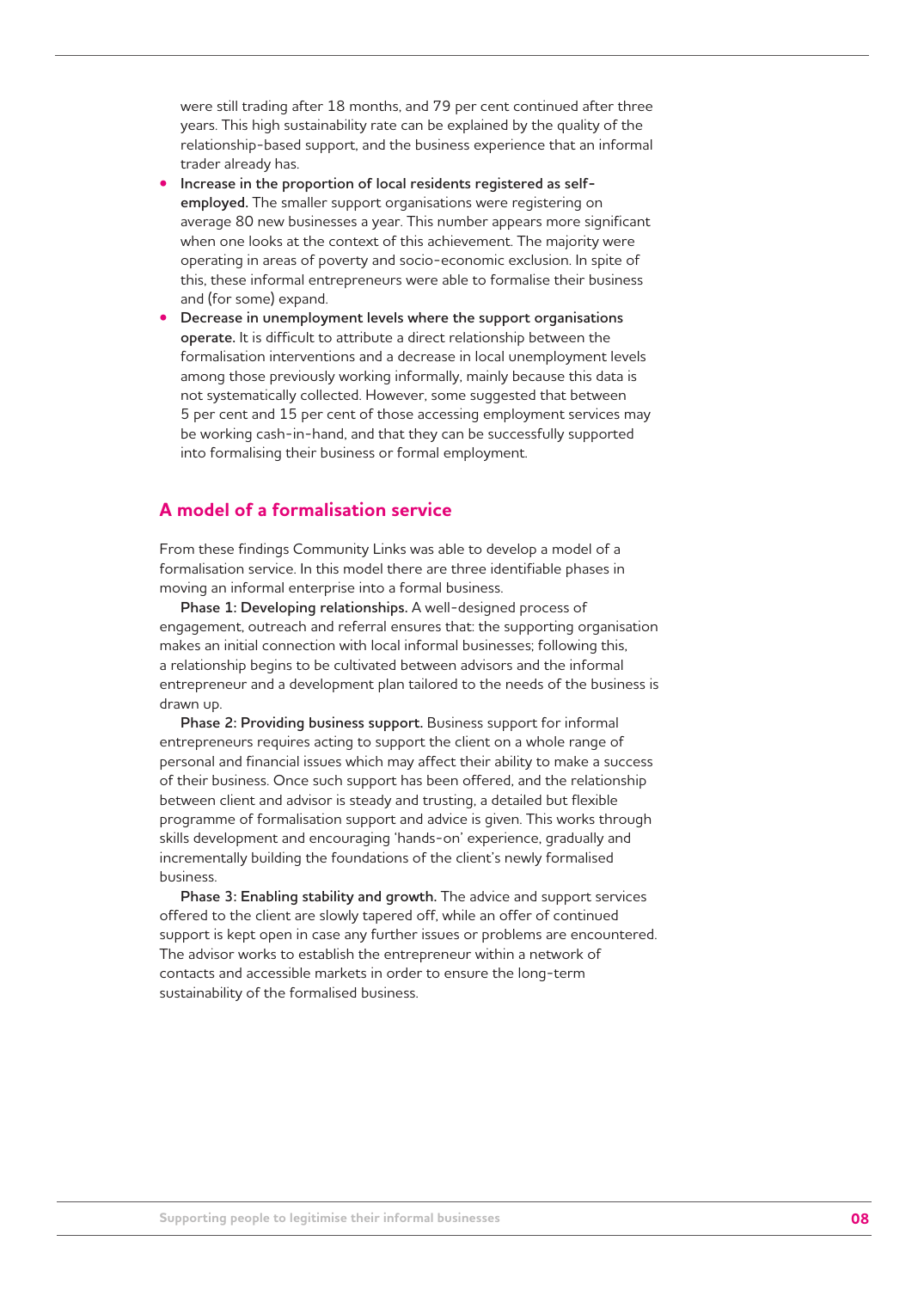**Figure 1: A model of a formalisation service**



## **Policy recommendations**

There are a number of specific policy recommendations needed for successful formalisation services to exist in the UK.

The principle recommendation is:

**•** Establish an informal economy expert group to facilitate greater co-ordination and co-operation.

An expert group should be established, bringing together those who have an interest in tackling informal entrepreneurial activity, including employer and employee representatives, third sector organisations and academics with expertise in this field. As a consultative entity the mission of the expert group is to facilitate greater co-ordination and co-operation of all stakeholders involved in tackling the hidden economy. The tasks of the platform will focus on promoting and developing co-operation, developing expertise and capacity-building in order to improve the efficiency and effectiveness with which the hidden economy can be tackled.

More specifically, there are a number of recommendations geared towards making formalisation service delivery easier and more effective. These include:

**•** Introduce an immediate referral policy of 'informal' clients onto a specialist Work Programme provider.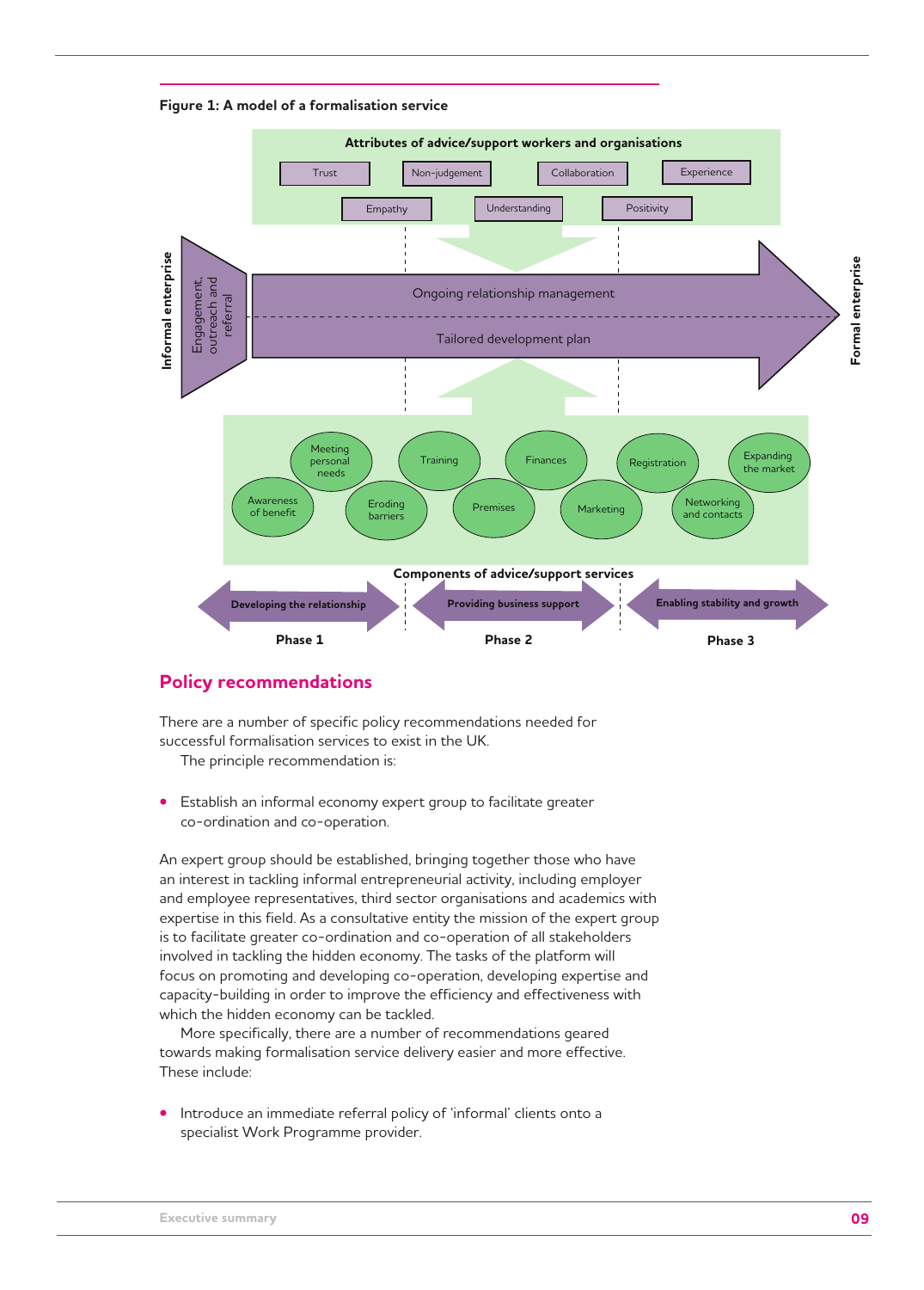- Work Programme providers and business support organisations should incorporate formalisation services into local service delivery and be given certain special considerations to deliver innovative formalisation services. For example, Community Links recommends that special consideration on the 'duty to disclose' is granted to providers delivering formalisation services. Providers should be in the position to reassure clients that no recovery action is attached to the offer of support, on the condition that informal entrepreneurs 'only look forward' and formalise their activities.
- Increase eligibility for test trading to prevent benefit claimants from setting up informal businesses. Giving claimants day one eligibility to test trade or go onto the New Enterprise Allowance will stop people from setting up informal businesses before they relinquish their benefits.
- Introduce test trading to the Work Programme to incentivise and increase the sustainability of the business.
- Providers should ensure high quality provision through the availability of 'formalisation' accredited training modules and recruit staff with core formalisation competencies in the job description and interview process.
- The impact measurements of employment support provision should include formalisation. Indicators for self-employment and formalisation in particular should be developed within the monitoring and evaluation criteria, and informal work should be included in the diagnostic assessment framework.
- Design Universal Credit so that it enables self-employment and encourages formalisation. Adopt a suitable payment model for benefit payments to the self-employed and develop a suitable conditionality regime for claimants moving into self-employment.

If these recommendations are implemented they will contribute to supporting more people out of poverty and social exclusion, into sustainable businesses, and contributing to the growth and recovery of the UK economy.

#### **Client case study 1: John, 38, painter & decorator and trainer**

John is married with children. He'd been in and out of work for many years, prior to getting help from a local enterprise support organisation to 'formalise'/'legitimise' his business in 2005. Since receiving this support he has remained clear of the benefit system, pays his taxes and achieved a comfortable standard of living.

Before getting this support John had been in receipt of benefits (not eligible for Jobseeker's Allowance but received income based benefit, housing benefit, council tax and free school meals etc., approximately £100 per week) and he'd done some spells of informal trading to get by for about 16 months. His gross income a week was around £200 in 2005, paying no taxes on his work.

John approached a local enterprise support organisation on the recommendation of a friend. Over a five-month period John was helped to formalise his business by:

**•** a business advisor who had real practical experience of running a business as well as empathy towards this particular client group (the long term unemployed); and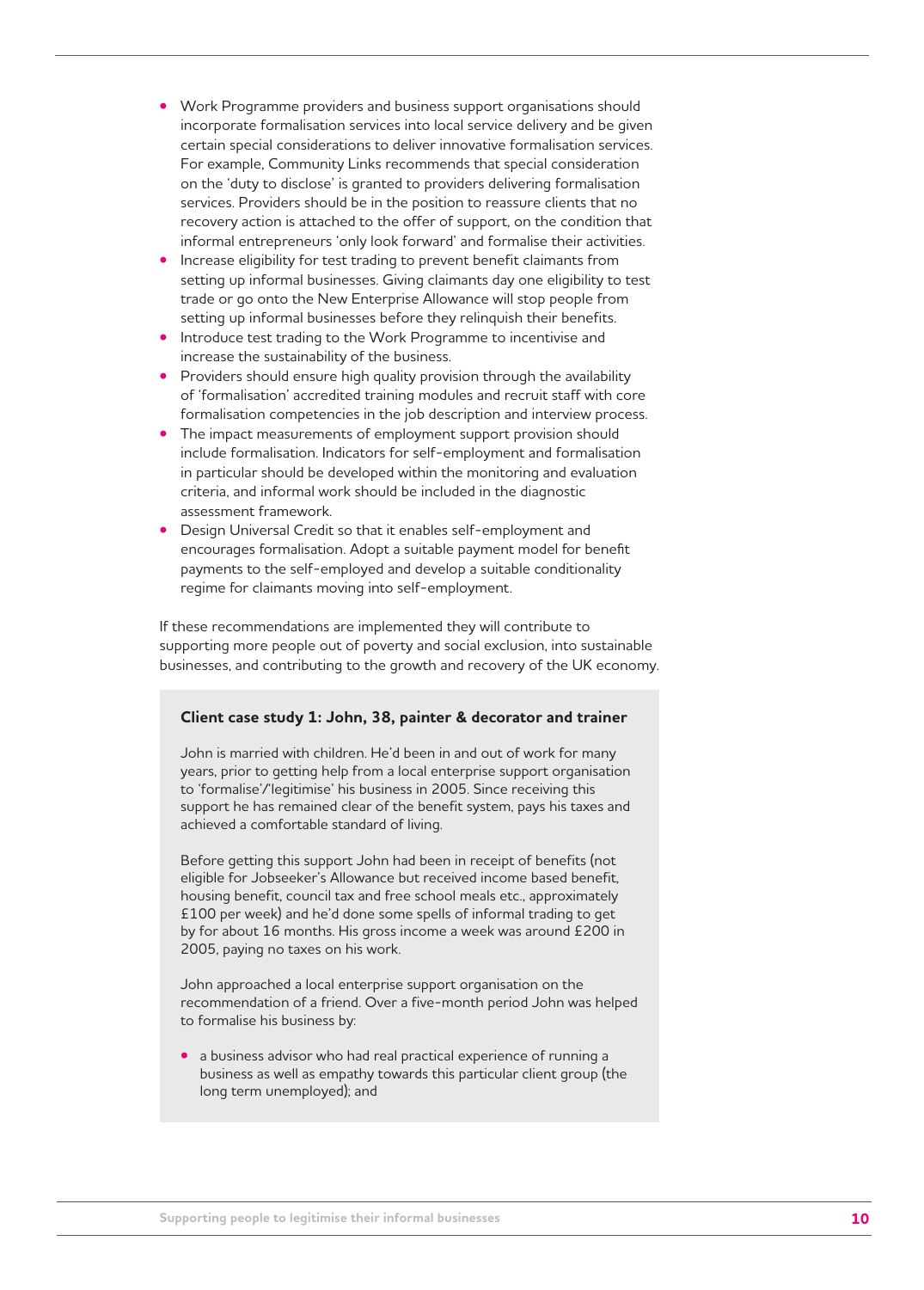**•** a business support worker who dealt with the practicalities, such as administration, management of the client bank account while test trading and helping the client set up a book-keeping system and manage his finances.

The organisation was supported, in part, by a government contract to create more businesses in the local area. They received £1,650 per business to do so. The organisation worked on a 15 per cent margin so actual costs were around £1,400. The organisation made a commitment to support clients for the life of their business; there was much contact in the first two years of trading and since then they have still kept in touch.

John spent ten weeks test-trading before leaving the benefit system and then had tapering Tax Credits for two periods of six months (just under £4,000) and has had no benefit or Tax Credit payments since 2006.

Nowadays John mainly works as a trainer subcontracted to colleges and training organisations and still does some decorating for longstanding clients. He has remained a sole trader but has supported many young people into jobs and self-employment within the industry. From living on the breadline for so many years, John and his family now live comfortably, earning between £40,000 and £50,000 per annum and he has never been back on benefits.

| <b>Financial costs and returns of formalisation</b>                      |                        |                                                                                                                   |  |
|--------------------------------------------------------------------------|------------------------|-------------------------------------------------------------------------------------------------------------------|--|
| Cost (item)                                                              | Annualised costs $(E)$ | <b>Notes</b>                                                                                                      |  |
| Benefits payments                                                        | £5,200                 |                                                                                                                   |  |
| Tax credits                                                              | £4,000                 |                                                                                                                   |  |
| Business support                                                         | £1,650                 |                                                                                                                   |  |
| Undeclared taxes                                                         | n/a                    | Below the personal tax threshold                                                                                  |  |
| Sub-total                                                                | £10.850                |                                                                                                                   |  |
| Returns (item)                                                           | Annualised returns (£) |                                                                                                                   |  |
| Taxes (income tax)                                                       | £18,000                | Approx. 40% of £45,000 income<br>Aggregated over 7 years: approx.<br>£72,000                                      |  |
| Savings to the state<br>by non-payment<br>of benefits and tax<br>credits | £9,200                 | Aggregated over 7 years: approx.<br>£64,400                                                                       |  |
| Sub-total                                                                | £18,200                |                                                                                                                   |  |
|                                                                          | TOTAL (£)              |                                                                                                                   |  |
| Annualised costs -<br>returns total                                      | £7,350                 |                                                                                                                   |  |
| <b>Returns TOTAL</b><br>(aggregated over 7<br>years - the lifespan       | £136,400               | Aggregated income tax paid over<br>7 years: approx. £72,000                                                       |  |
| of John's business)                                                      |                        | Aggregated savings to the state<br>by non-payment of benefits and<br>tax credits over 7 years: approx.<br>£64,400 |  |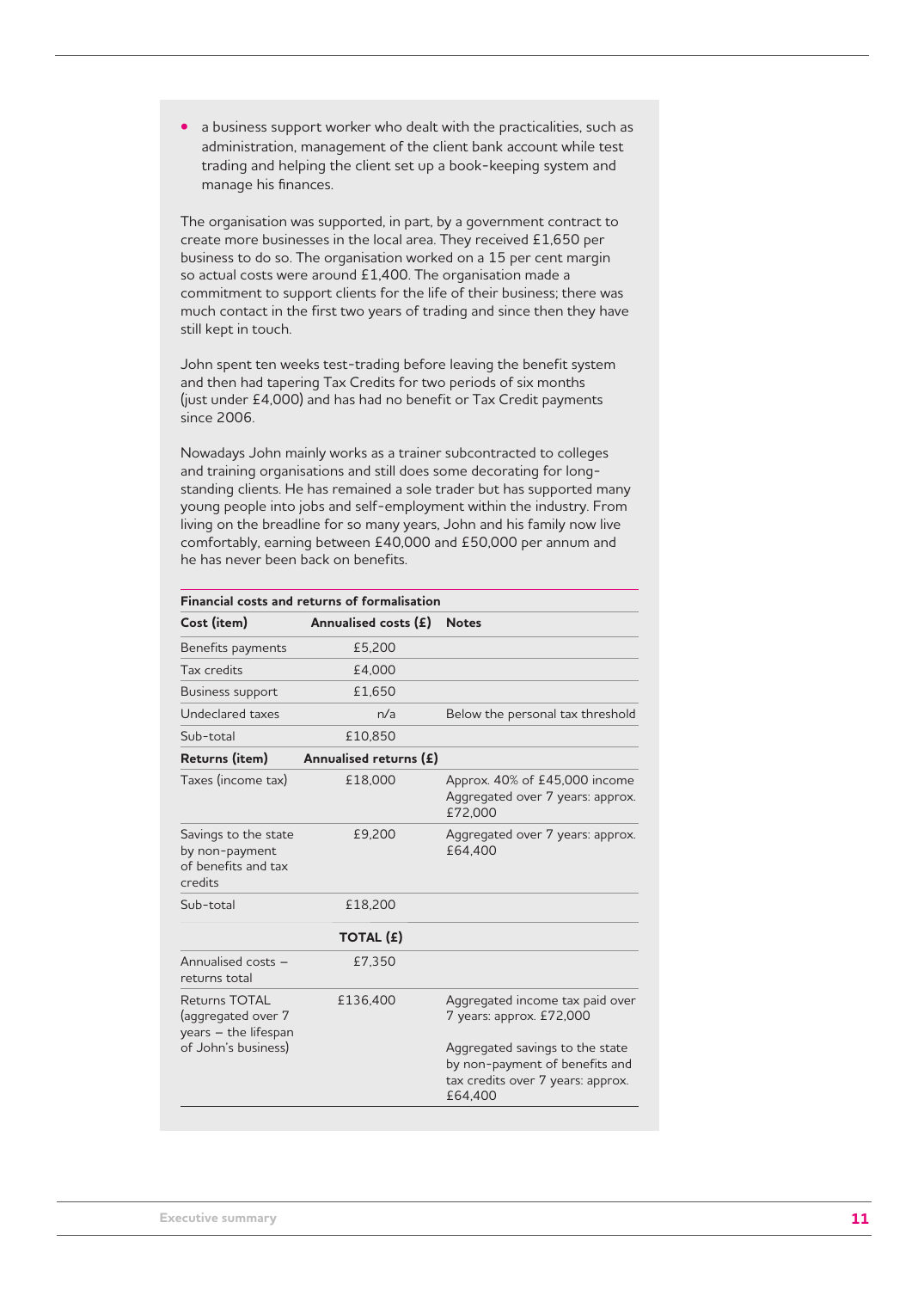## **1 INTRODUCTION**

The informal economy is an area that is underresearched and undervalued by policy-makers, and yet plays a vital role in the national and local economies. Informal entrepreneurs are often driven by 'need not greed' as a means of generating income to address poverty.

In this introductory chapter we explain why this piece of research has been necessary. We outline the research objectives, describe the methodology we used (which included a literature and policy review and then semi-structured interviews with 10 organisations and 30 individuals across the UK who are already supporting informal entrepreneurs to formalise) and share the features of the sample.

Community Links is led by its vision to create confident and inclusive communities where everyone is able to fulfil their potential and no one is left behind. We strive to achieve this through championing social change – tackling the causes and consequences of social exclusion by developing and running first-rate practical activities in east London and sharing our local experience with practitioners and policy-makers nationwide.

Since 2000 we have taken a particular interest in the informal economic activities of small businesses, employees and the self-employed, because the informal economy has such a huge impact on the lives of the people we work with, and plays such an integral role in their experience of poverty.

Our extensive research (25 reports/papers since 2000) has found that some people turn to informal work as a means to make ends meet; it helps by enabling them to put food on the table, pay the rent or heat their house. However, it also traps them in a cycle of poverty as they now work outside the 'mainstream', and therefore do not have access to the national minimum wage, holiday or sick pay, or legal protection. Our research has shown that informal paid work can have a positive role in peoples' lives, developing their confidence and skills and building their social capital.

In 2009, when we started developing this particular research, the unemployment rate in the London Borough of Newham was high – 13.9 per cent of the working-age population. This compared unfavourably with the London average of 8.93 per cent (ONS, 2009). For the scarce jobs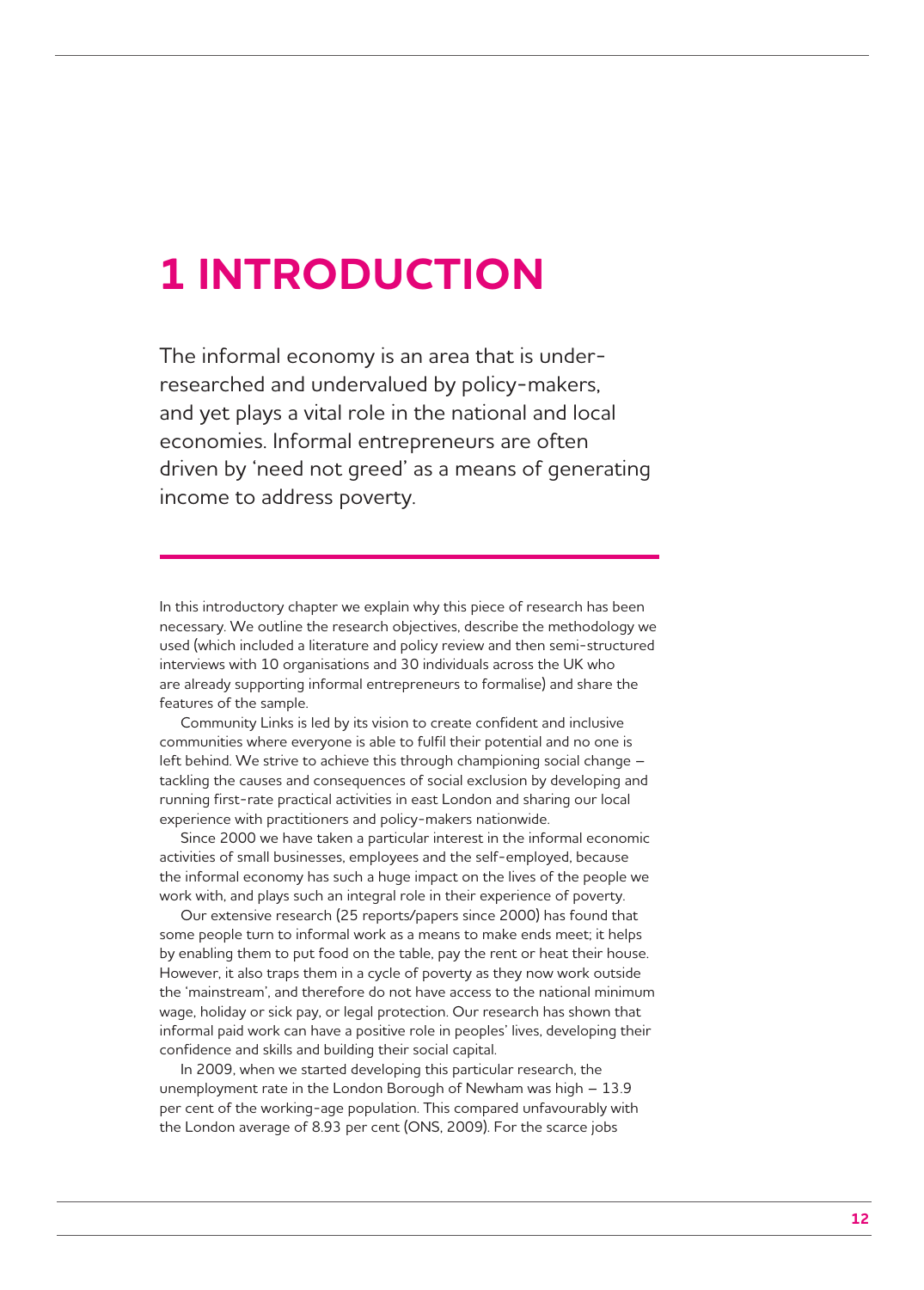that are available, competition is fierce. There is one vacancy for every 13 Jobseeker's Allowance claimants in Newham (TUC, 2011b) – though in some wards it can be as high as 1:46 – compared to a ratio of 1:10 across London.

Many local residents are far from the labour market. Nearly one third of the working-age population is economically inactive (London Borough of Newham, 2010a). More than 17,000 adults have never worked (London Borough of Newham, 2010b). With one of the youngest populations in the country (ONS, 2009) and high levels of poor health (NHS Newham & London Borough of Newham, 2010), many residents require flexible employment in order to meet their caring and childcare responsibilities. Others are simply deemed unemployable due to low levels of skills and qualifications, or because they have 'undesirable' characteristics such as criminal records, disabilities, or long-term health conditions.

Against this backdrop, enterprise and self-employment can offer a very real and positive alternative.

So where is the growth in jobs going to come from? The 2011 *UK Enterprise Survey Report* stated that they are most likely to be created in the private sector, in small and medium-sized enterprises (SMEs). Both job creation and economic growth are desperately needed in east London, and it has been estimated that roughly half of projected growth in the UK economy will come from these job-creating small businesses (ICEAW, 2011).

Our own quantitative research across a number of deprived communities suggests that cash-in-hand work is thriving, with over 20 per cent of the working-age population having engaged in some cash-in-hand work over the last year (Community Links, 2006–2011). Nearly half (49 per cent) of these people would like to formalise their informal business activity but know neither how to, nor where to go for help. Although there are rare examples of innovative projects, in general little practical support is given to informal workers and businesses to help them make the transition into formal working. Clearly it is not the sort of business support service likely to be advertised through the Yellow Pages.

This public demand, the failure of traditional 'punitive' policy approaches to tackling informal work, and the limited development of formalisation services to date, clearly point to a case for the wider development of formalisation services. This research sets out to do just that.

#### **Box 1: A definition of poverty**

Throughout this report we talk about the relationship between poverty and cash-in-hand work. Community Links goes beyond the formal definition of poverty (60 per cent of national median income), as poverty extends from material considerations to the ability to fully participate in society. The late Professor Peter Townsend's 1979 wider definition of poverty is useful:

Individuals, families and groups in the population can be said to be in poverty when they lack the resources to obtain the types of diet, participate in the activities and have the living conditions and amenities which are customary, or are at least widely encouraged and approved, in the societies in which they belong.

There is one vacancy for every 13 Jobseeker's Allowance claimants in Newham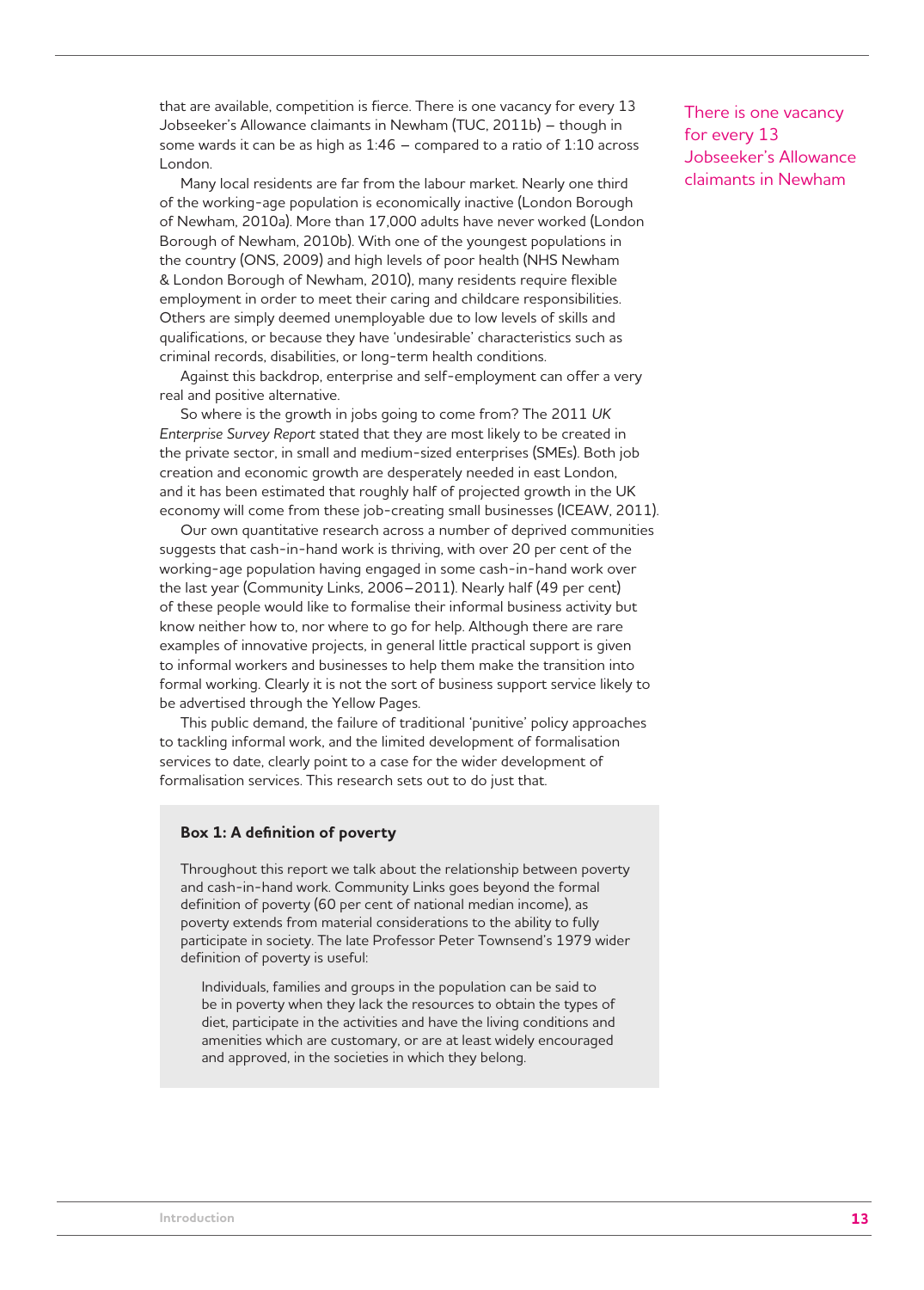#### **Journeys to formalisation**

JRF kindly supported Community Links with a research grant in 2009, in order to better understand how formalisation services might become more commonly accessible to people in need. We have therefore undertaken a two-year qualitative study which has sought to extract learning from organisations in the UK that have been involved in supporting local people to 'formalise' their informal economic activities. We hope in this report to outline the key lessons of this research, and present a model to inform the future development of formalisation services.

In the remainder of this Section we set out the research objectives, methodology and ethics involved in undertaking this work.

In Chapter 2 we outline our definition of informal work and discuss the size and scale of the informal economy in the UK. A tentative typology of informal workers is put forward, and the benefits and disadvantages of the informal economy for workers, customers and wider society are considered. We also analyse the policy context within which informal work takes place. We look at the various ways in which the informal economy interacts with government policy, and outline the different policy approaches that governments can take in their attempts to tackle informal working. We then look at the practical policy steps currently taken by UK and EU-member governments in this field. We conclude this chapter by considering the desirability of a change in policy approach, and the evidence for whether such a change is already under way in various jurisdictions.

Chapter 3 is where we establish our definition of 'formalisation', and introduce the objectives, client groups and current practice of 'formalisation services' which already exist.

In Chapter 4 we share the findings from the research. These focus on the importance of the relationship between advisor and client. We describe the characteristics required of the players in the formalisation process. These characteristics enable the deep and meaningful relationships upon which successful formalisation services are based. We then examine the activities necessary to formalise an informal business, as well as the time and costs needed. Finally, we discuss the outputs and outcomes that can be expected and measured so as to evaluate a formalisation service.

 We put forward a model for a formalisation service in Chapter 5, drawn from the research we have undertaken. We describe the 'mechanics' of this formalisation model, and the preconditions required for such a model to work.

In Chapter 6 we set out the conclusions we have drawn from this research. Chapter 7 is where we offer recommendations to policymakers and others as to how best to create a supportive environment for formalisation services to emerge, and for the informal economy to be better understood.

**A note about confidentiality and anonymity:** to protect confidentiality and ensure anonymity all names of those who have been involved in this research have been changed.

### **Project objectives**

The project objectives were to:

**•** Document the formalisation processes developed by local organisations and draw out common themes on the questions of 'what works?', 'for whom?' and 'how?'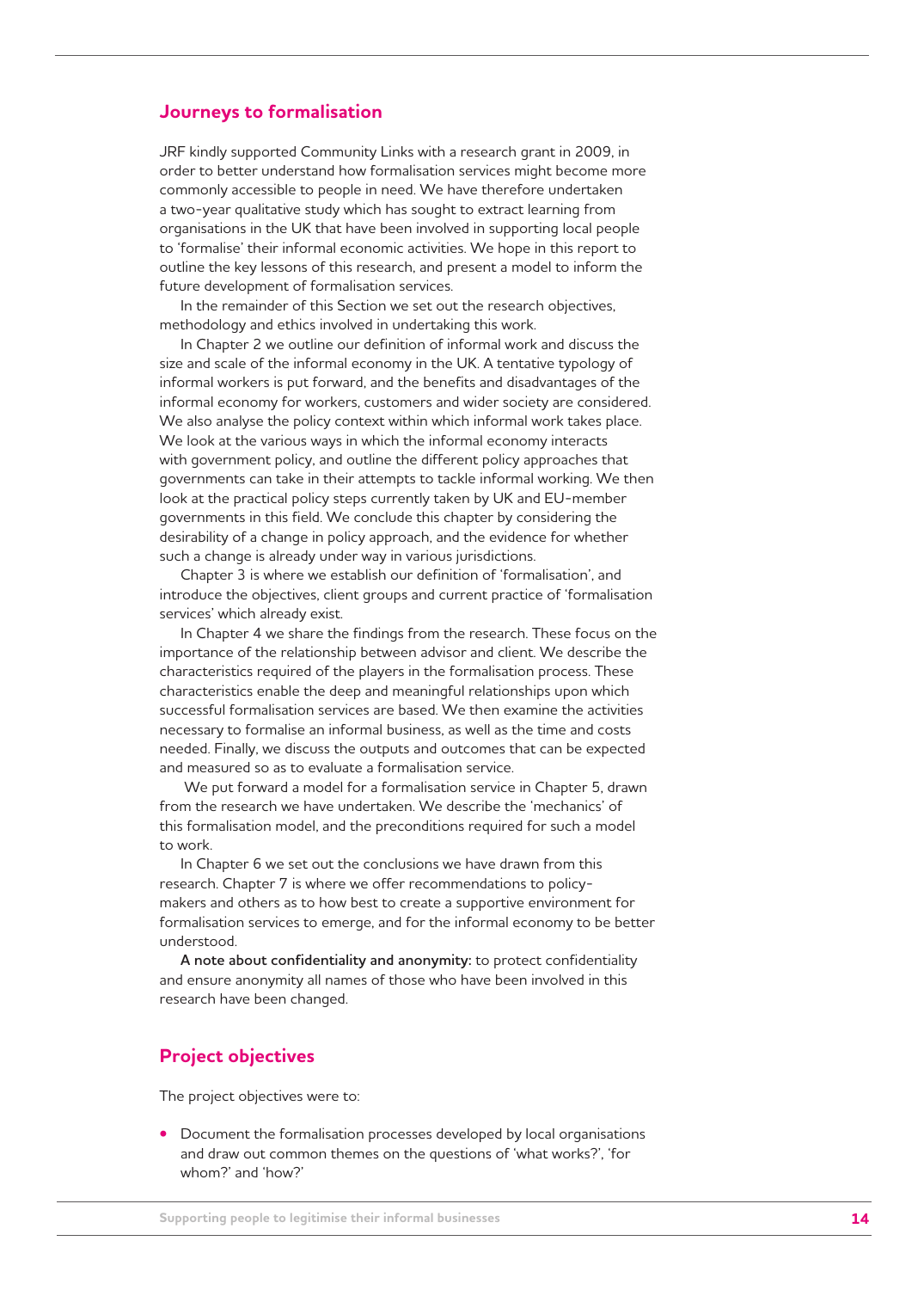- Aggregate findings into a practical model, which can be shared and adopted by others.
- Promote debate among policy-makers, and encourage consideration of the social and economic benefits of formalising informal work.
- Increase awareness of informal work and potential ways to lift people out of poverty.

## **Methodology**

This research attempts to uncover existing models and processes which are used to assist informal entrepreneurs in their journeys to formalisation. The full research methodology and a profile of interviewees can be found in the Appendices.

#### Literature and policy review

To gain a better understanding of the informal economy, and particularly formalisation services, we conducted an international literature and policy review.

From this review we were then able to develop a topic guide to use in the qualitative research.

#### Qualitative research – visits and interviews

We used a snowballing technique to identify 60 organisations from across the UK to participate in the qualitative research, of whom 10 accepted. These ranged from large national companies, with multiple offices, to small, hyper-local charities. Our research team them visited and observed these ten organisations as they went about their day-to-day work. We conducted 35 in-depth, semi-structured interviews with CEOs, board members, managers, frontline staff and advisors, and clients – all of whom shall remain anonymous.

## **Ethics**

The illegality of informal work posed a serious set of ethical questions for Community Links' research team to address. As we abide by the Solicitors Regulation Authority (SRA) Code of Conduct and our own internal confidentiality and protection polices, we ensured the following:

- Every person involved in this research gave their consent freely. (A written briefing paper and then a verbal brief were given to all participants telling them about the project and the scope of their involvement. We also prepared confidentiality statements for the organisations and individuals taking part in the study.)
- All participants and organisations taking part in this research will remain anonymous.
- Every aspect of the research process was scrutinised by the research team to ensure confidentiality every step of the way. (For example, all interviewees gave their consent to have their conversation recorded. The research team did its own transcriptions of the recordings, again to ensure confidentiality. There is no mention of the names of any of the organisations or interviewees in either the recordings or transcripts.)
- Any data collected will remain confidential to the Community Links research team; and destroyed after a reasonable period of time.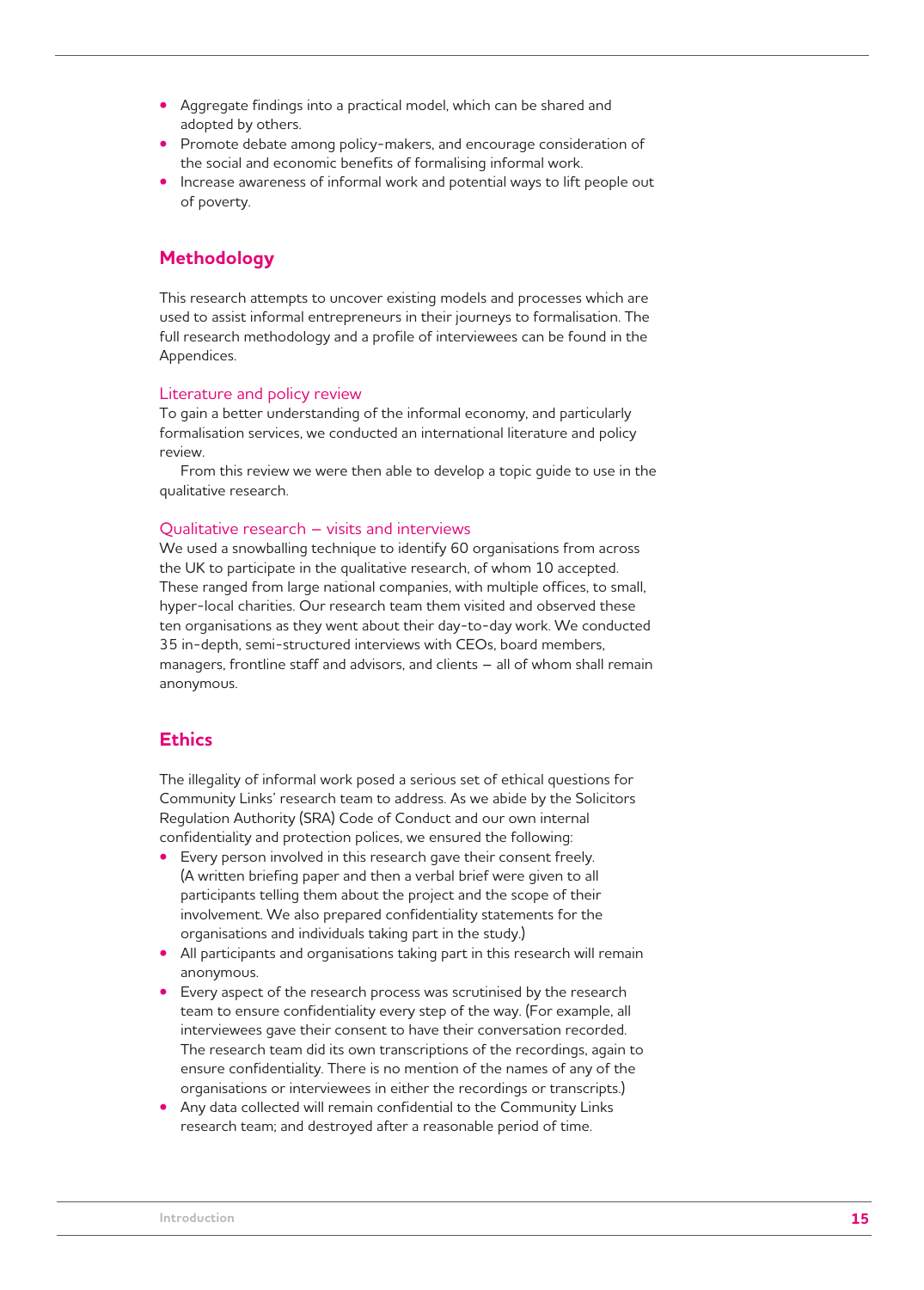- All data collected was stored in a single secure location, with restricted access.
	- Throughout this report interviewees are referred to using the following codes:
	- (Int. #) for the organisations' advisors and members of staff;
	- (Cl. #) for the clients who have used the organisations' services.

## **Features of our sample**

#### **Communities**

This study focused on communities, spread across the UK, which experience high levels of multiple deprivation, characterised by:

- high levels of unemployment and economic inactivity;
- low levels of skills and academic attainment (at least a quarter of those economically active have no academic qualifications);
- the public sector being one of the biggest employers, providing jobs for at least a third of the local population, especially in health and education;
- the private sector being made up mostly of micro- and small businesses;
- local residents sometimes being unwilling to work outside of their community, predominantly because of commuting times and travel costs, but, in some areas, on account of the limited working hours of the transportation system;
- ethnically diverse populations. There are two significant interrelated issues that are very often barriers to access to employment and the creation of businesses. First, a high proportion of people in these areas speak little or no English. Secondly, more than a third of the BME communities are not economically active. This figure is higher for BME females, especially from Asian backgrounds;
- an active informal economy. It is difficult to ascertain the level of informal economic activity. We asked staff within support organisations to estimate, and their average answer was between 15 per cent and 20 per cent of their clients (Int. 1, 3, 22, 23). Some of the staff interviewed acknowledged about a third of their 'start-ups' had been trading informally (Int. 20). For the two organisations running formalisation pilots the figure was obviously higher.

That is not to say that informal economic activities do not occur in other areas. In fact, research suggests that informal work is undertaken more prevalently by people living in more prosperous areas (European Commission, 2007). However, this study chose to focus on poor communities.

#### **Organisations**

Six of the organisations we studied were charities, two were social enterprises and two were private companies. Despite this, there were no marked differences in the way these organisations designed and implemented their formalisation interventions. All appeared to share a remarkably similar ethos and set of values. The sample can be characterised as: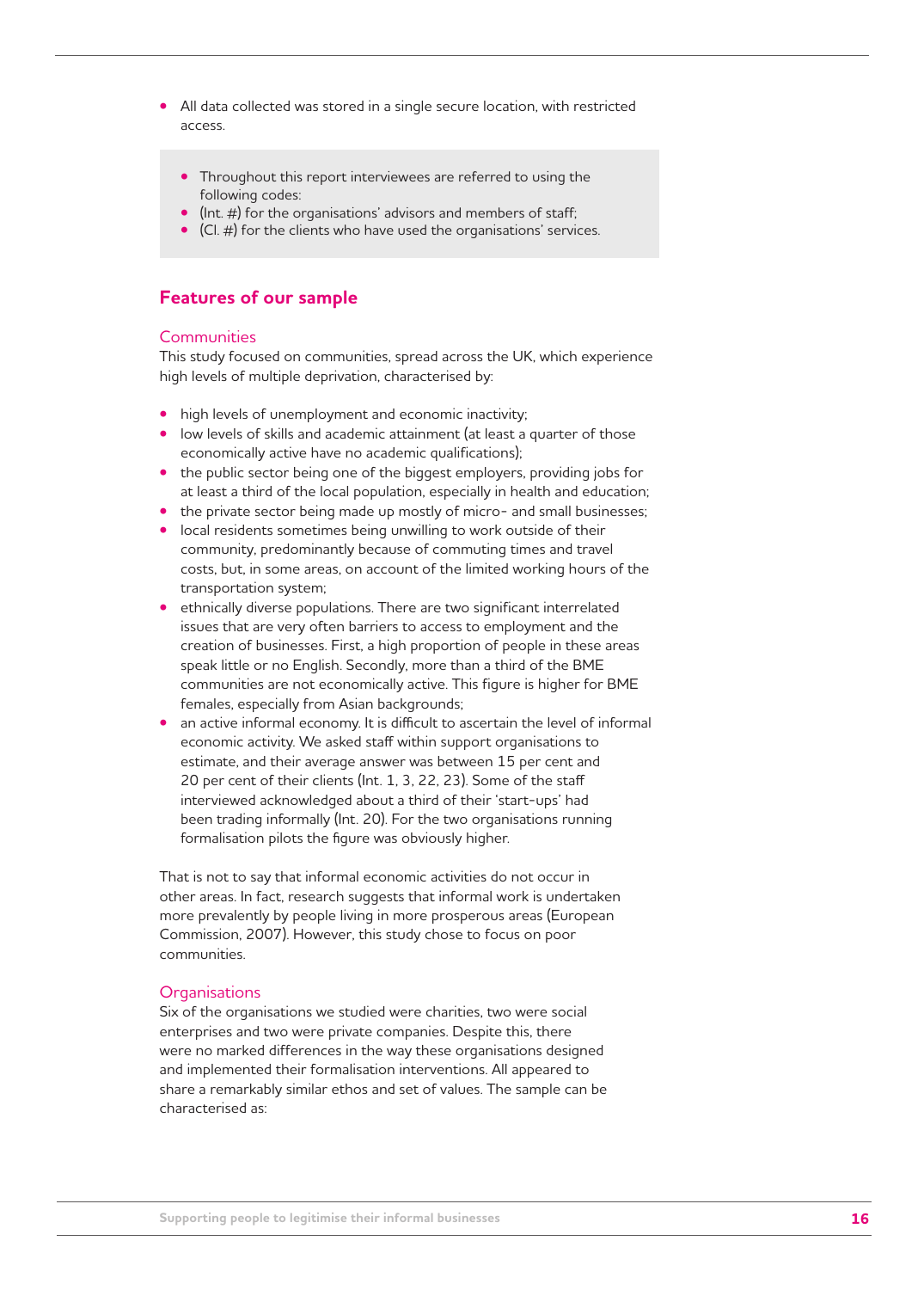*Government-funded employment support organisations*  Three organisations in our sample offered employment services within the government's welfare-to-work framework. They were contracted by the Department for Work and Pensions (DWP) to deliver various programmes of the New Deal – a mandatory service to get the long-term unemployed into apprenticeships, education or paid employment. One organisation's target population was young people (aged 18–24) not in employment, education or training (NEET), and another's was homeless people. As these organisations had to operate according to the requirements of the statutory funder, technically they had a contractual 'duty to disclose' if service users in receipt of benefits were also found to be receiving undeclared income from informal work or trading. All three organisations had found ways to circumvent these rules.

#### **Case study: an employment support organisation (Organisation 4)**

Organisation 4 was founded more than 30 years ago. It is a multiservices agency catering to families and children.

We looked at two of its programmes: one targeting young people (16–18 years old) and the other providing employment and business support to people aged 19–25 years.

The programme targeting young people was funded by the local authority and its aim was to support young people to get into education, training or paid employment (EET). Personal advisors supported the young people who were working informally to formalise their work. This was based on mutual trust, gained over time, and hands-on support and advice, again given over a period of time.

The employment and business support was delivered via a contract with DWP under the New Deal umbrella. The participants on this programme were referred by Jobcentre Plus. Experienced employment support and business advisors were able to read between the lines and identify those working and/or trading informally. They were given information on the advantages of formalisation and offered support to do so. The majority of those approached took up the offer. The vast majority that formalise tend to remain legitimate.

#### *Business support organisations*

Four organisations we interviewed offered business support as a core service. Mostly, this service was directed at business 'start-ups'. Three of these were funded through contracts which they delivered for local authorities, and the other was financed through the DWP's New Deal for the Self-Employed. For each of these organisations, their funding agencies determined the criteria for selecting service users. Two of the services funded by local authorities actually began as pilots which specifically targeted informal traders and helped them to formalise. Despite the success of these pilots they were not 'mainstreamed', and their funding was reallocated and directed towards 'more pressing' statutory obligations. The remaining two service providers found themselves working with informal traders as a result of providing business support more widely within their local communities.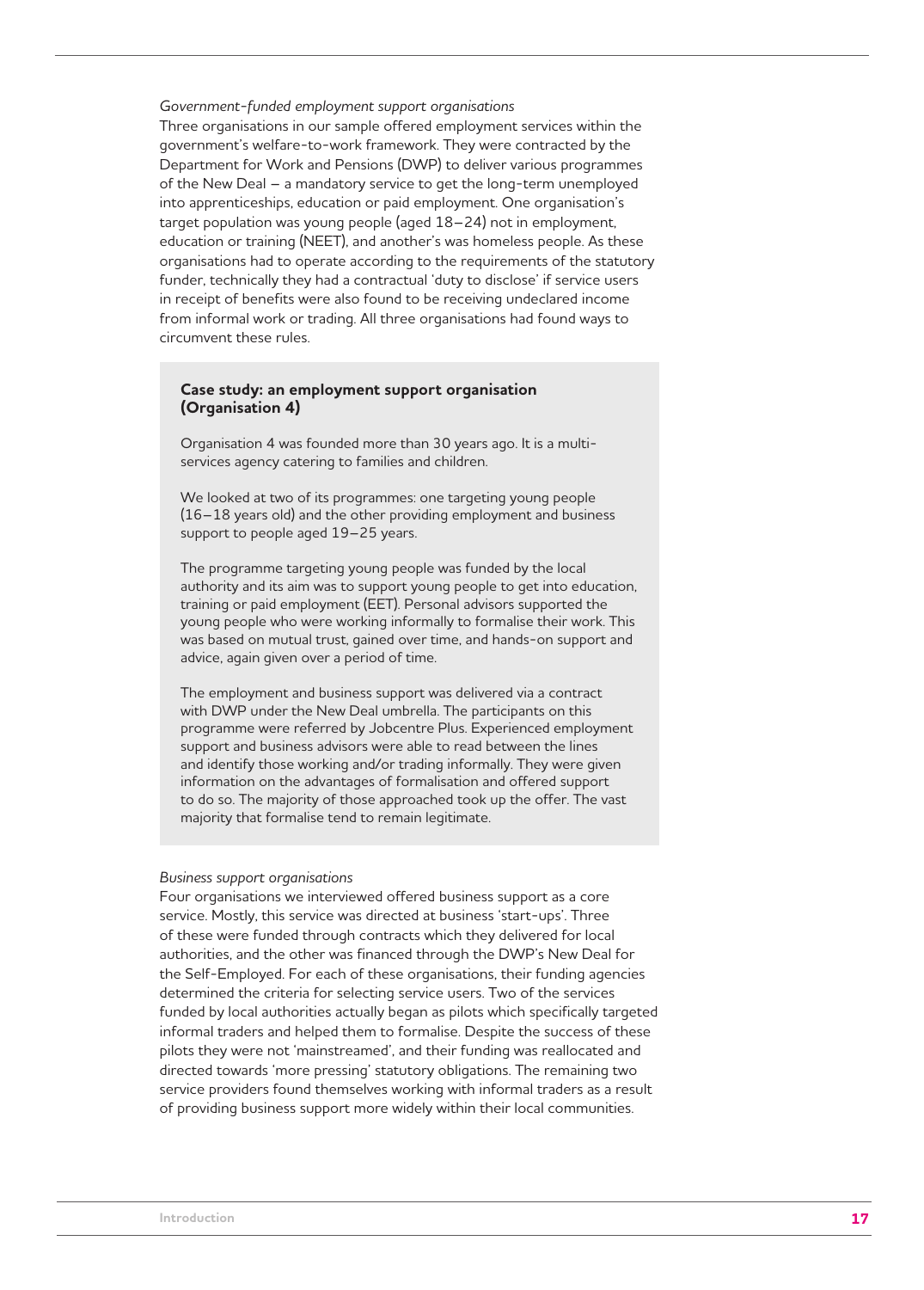#### **Case study: a business support organisation (Organisation 1)**

Organisation 1 was formed ten years ago to provide training, an employment service, business support and skills development to people with BME backgrounds in a local area. The founder, Mike, had been self-employed for 30 years and established the organisation when he realised that existing services did not empower local people to set up their businesses, nor help them to develop their assets. He secured an initial contract from a local Jobcentre, and today delivers business support contracts to a number of local authorities.

Mike keeps business costs down by drawing upon a diverse network of self-employed advisors, who deliver the organisation's programmes. These advisors come from a variety of ethnic groups, are multilingual and conduct various forms of outreach and community development work to find potential clients. Outreach work has built up a wide, informal network of stakeholders for the organisation. These include local churches, community leaders and local authority civil servants, as well as local residents themselves. This network, added to the diversity of the organisation's team, has meant that it is able to access areas and communities that 'conventional' business advisors could not normally reach.

The organisation's experience of working with small ethnic minority businesses and its working relationship with a local authority were central to it securing a three-year pilot project to formalise informal small traders. There were two aims to this initiative: a) try out and capture successful formalisation measures; and b) integrate small informal traders into the 'official' local economy. Although the emphasis of the pilot was not on outcomes, an internal evaluation showed that the initiative had resulted in the formalisation of a greater number of businesses than had been expected.

#### *Micro-credit or finance support organisations*

Two organisations we studied focused on micro-finance services: providing small personal loans up to £3,000 and business loans up to £5,000. The majority of loans these organisations granted were personal loans to clients who were reluctant to disclose their history of informal trading, and unable to access regular business loans.

Advisors we spoke to often cited lack of credit as a major factor contributing to informal trading, arguing that people starting a business can ill afford to formally register without it. These two organisations provided credit to individuals so as to finance their entrepreneurial endeavours. Neither of these organisations was established to distribute this credit, however. The core purpose of one of the organisations was to provide advice and 'signposting' for people who required business support. The second organisation's main activities focused on efforts to minimise credit defaults. In carrying out this work, the organisation's loan advisors – who were experienced in providing business support to formal businesses – offered credit to its customers when necessary. This practice was thus simply extended to its informal business clients as well.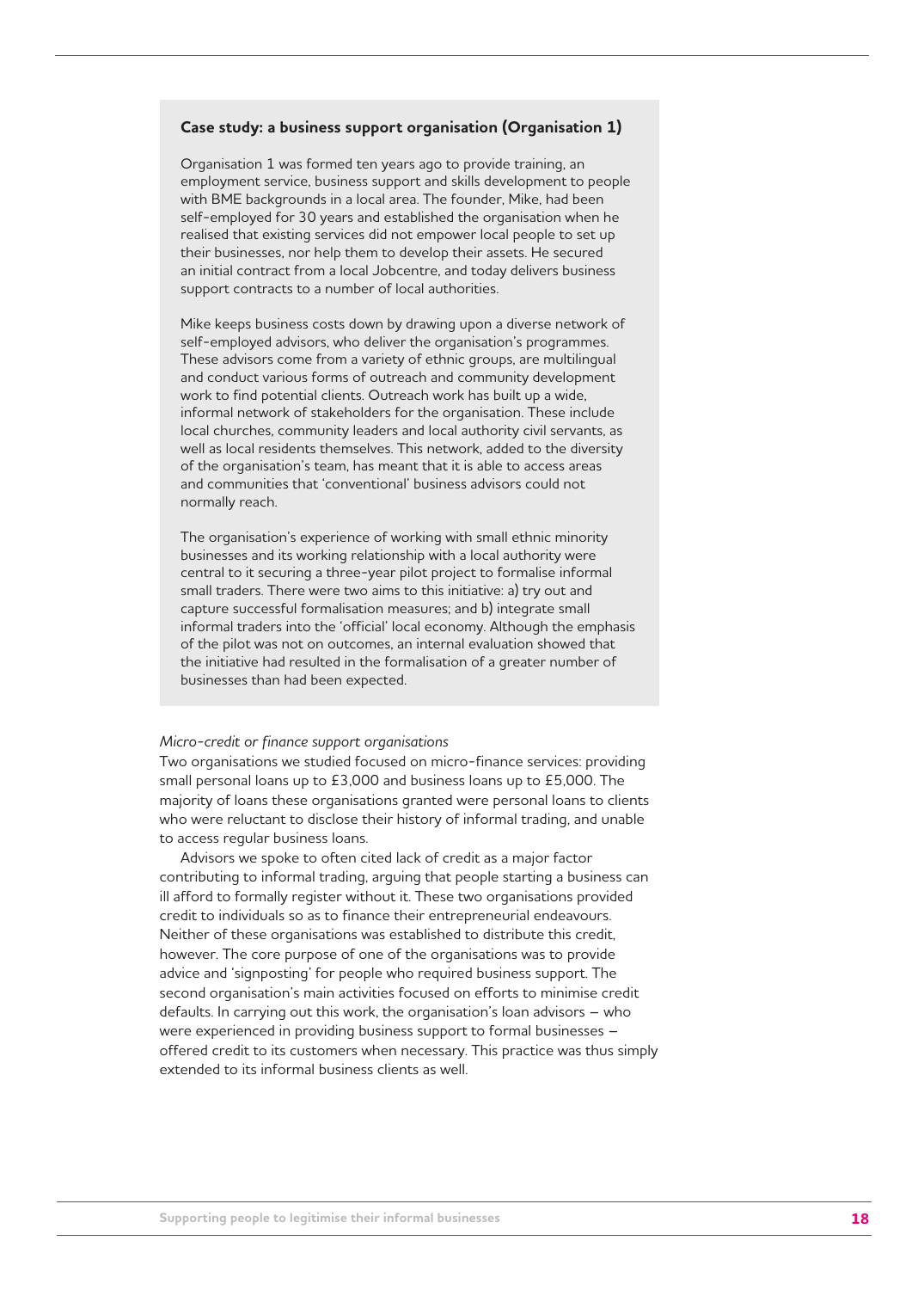#### Case study: a micro-finance organisation (Organisation 2)

Organisation 2 is a not-for-profit organisation which began 20 years ago by offering micro-loans to people who were considered to be 'un-bankable'. It has since expanded its services to better and more widely reflect the needs of the communities it serves. The organisation currently provides:

- business support;
- support for start-ups;
- small loans for small and medium-sized businesses; and
- a network for businesses that offer goods and services to customers in the city and region.

Funds available for lending used to be provided by the local regional development agencies, and borrowers from the organisation typically become medium- or long-term clients, securing many repeat loans. The organisation can provide low APR loans because repayment rates are high – the average rate being more than 80 per cent. The close relationship developed between the loan advisor and the borrower is, according to the business advisors, a strong contributing factor to this high repayment level.

The organisation also provides business support for local start-ups within certain postcode areas in their region, as part of a contract delivered for the local authority.

The organisation's various services, delivered across three geographic areas, bring it into contact with a range of client groups, including benefit claimants, the self-employed, owners of small and medium-sized businesses and people wanting to set up their own businesses. Where necessary, the organisation offers its services to clients who are 'hidden' but show an interest in formalising their businesses. In most cases such work was not openly disclosed to the organisation's funders.

Outreach activities are one of the main channels through which the organisation's business and loan advisors can develop a relationship of trust with their clients, in particular those who require formalisation services. This ensures that by the time the advisors begin a conversation about the particular needs of the residents and start to suggest ways to address them, there is already mutual respect and trust. This relationship proves highly valuable when advisors and clients discuss the client's informal business, and whether the entrepreneur is open to formalisation. Advisors stated that this openness is by no means uniform: some clients are more receptive than others to the message of formalisation, and the process is very different for every person.

#### *Sample organisation's funding arrangements*

Most of the organisations we interviewed were supported by a mix of funding from various sources. The main funders included the DWP, local authorities, regional development agencies, the Learning and Skills Council, and various European institutions (European Social Fund (ESF), European Regional Development Fund (ERDF), EQUAL). At the time of the research it was unclear what the precise impact of public-spending cuts would be on their services; however, as the majority relied heavily on public funding, it was predicted that this impact would be significant.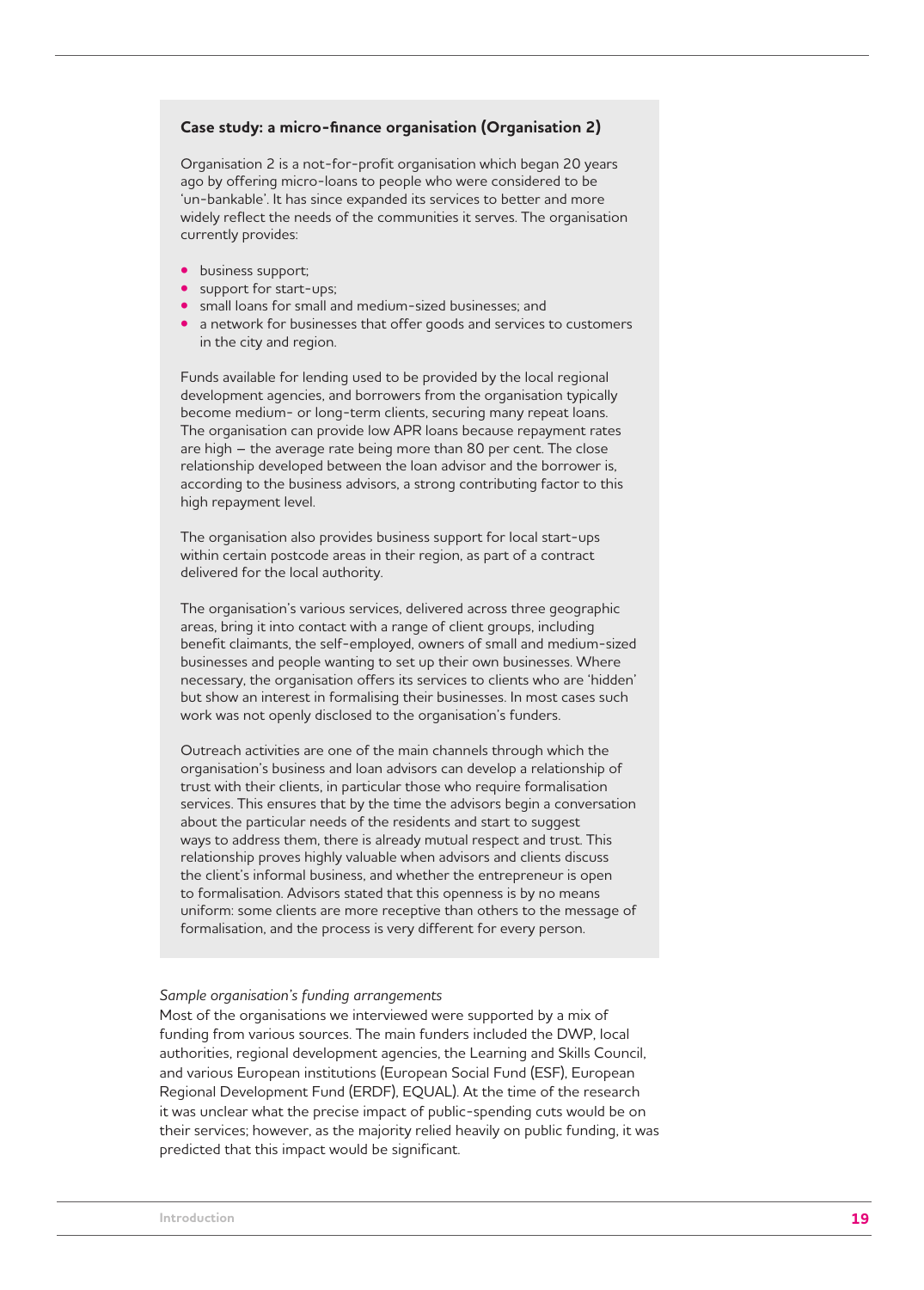#### *Unintended services*

Apart from the two pilot interventions, the organisations we studied did not specifically design and offer a formalisation service. Through their day-today work they tended to encounter people who were not complying with regulations and then help them to make a decision to either formalise their activities or make an informed decision to stop their informal work and pursue formal paid work.

#### **Client case study 2: Simon, 52, hairdresser**

Simon was employed in the local steel industry, but as a qualified hairdresser also worked informally, cutting the hair of work colleagues to supplement his wages. Following redundancy from the steel mill in 1997 he carried on cutting his ex-colleagues hair for a further twelve months, earning about £100 per week. He didn't declare this work or pay any taxes. He was in receipt of benefits, primarily Jobseekers Allowance, of approximately £120 per week gross (1998). Part of his work included moonlighting in a local barber's shop, which brought him to the attention of a DSS fraud team. In 1998 they referred him on to a local enterprise support organisation.

The organisation was supported, in part, by a government contract to create more businesses in the local area. They received £2,000 per business to do so. The organisation worked on a 15 per cent margin so actual costs were around £1,700. The organisation made a commitment to support clients for the life of their business; there was much contact in Simon's first two years of trading and they have continued to stay in touch with him since then.

Over a six-month period Simon was helped to formalise his business by:

- a business advisor who had real practical experience of running a business as well as empathy towards this particular client group (the long-term unemployed);
- a business support worker, who dealt with the practicalities, such as administration, management of the client bank account while testtrading and helping him to set up a bookkeeping system and manage the finances.

Simon spent 26 weeks test-trading (in full receipt of benefits) before leaving the benefit system and has had no benefit payments since 1998. He initially spent six months on the programme, generating income as a mobile hairdresser. During this period he identified suitable premises to rent from the local council so that he could open a barber's shop. The organisation sourced a £500 soft loan to help with the refurbishment and he was able to move into the shop, from which he is still trading.

Since becoming formal, Simon has been free of the benefit system, part of the tax system and has run a successful small business for over 14 years. He provides part-time employment for one other member of staff and offers a valued service in his local community. Today Simon earns about £50,000 per annum (gross), which supports him and his family.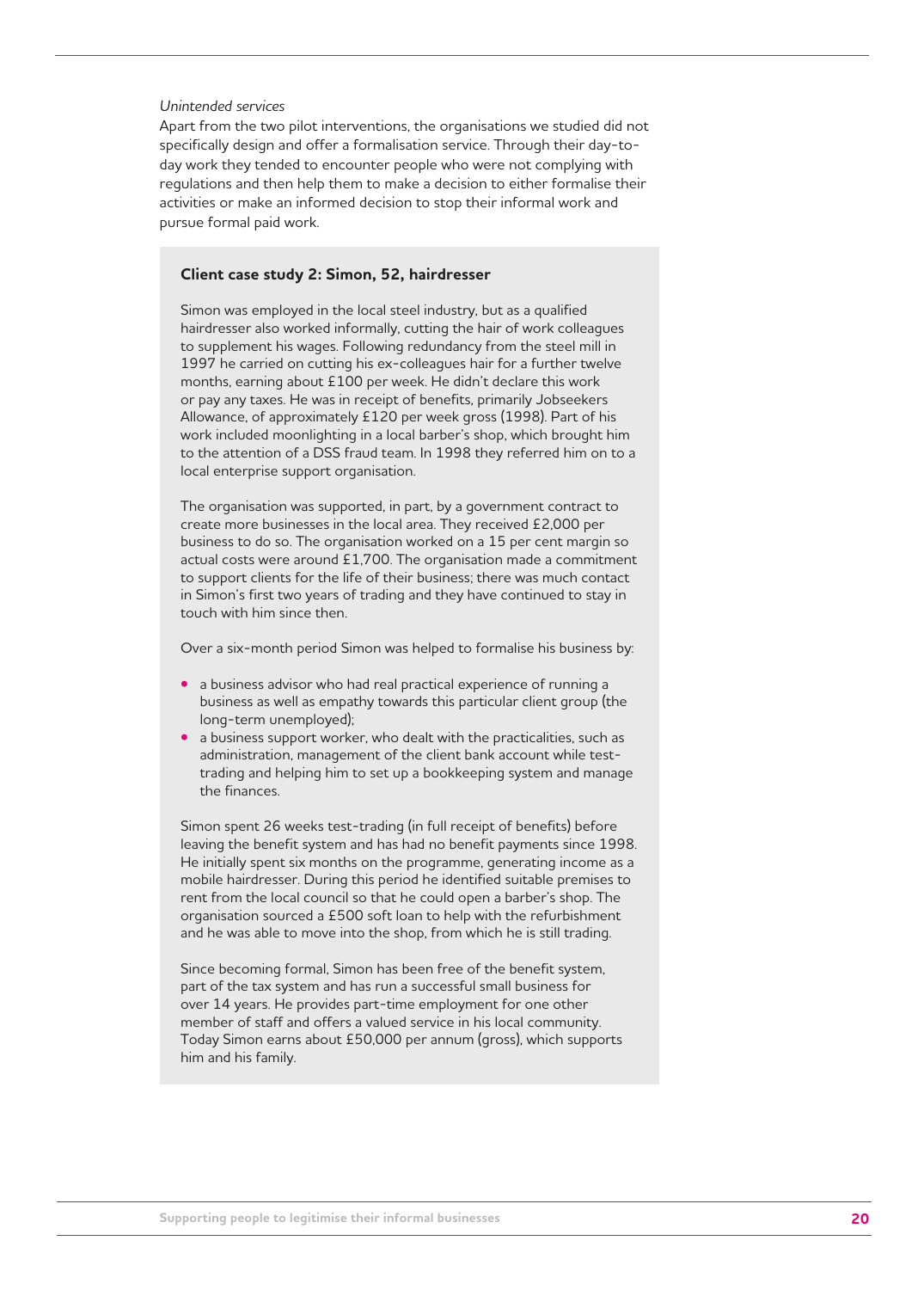|                                                                          |                        | Financial costs & returns of formalisation (Simon, 52, hairdresser)                                                 |
|--------------------------------------------------------------------------|------------------------|---------------------------------------------------------------------------------------------------------------------|
| Cost (item)                                                              | Annualised costs (£)   | <b>Notes</b>                                                                                                        |
| Benefits payments                                                        | £6,240                 |                                                                                                                     |
| Business support                                                         | £2,000                 |                                                                                                                     |
| Commercial Ioan                                                          | £500                   | Paid back with interest                                                                                             |
| Undeclared taxes                                                         | n/a                    | Below the personal tax threshold                                                                                    |
| Sub-total                                                                | £10.850                |                                                                                                                     |
| Returns (item)                                                           | Annualised returns (£) |                                                                                                                     |
| Taxes (income tax)                                                       | £20,000                | Approx. 40% of £50,000 income                                                                                       |
| Savings to the State<br>by non-payment<br>of benefits and tax<br>credits | £6,240                 |                                                                                                                     |
| Sub-total                                                                | £29,200                |                                                                                                                     |
|                                                                          | <b>TOTAL (£)</b>       |                                                                                                                     |
| Annualised costs -<br>returns total                                      | £18,350                |                                                                                                                     |
| Returns TOTAL<br>(aggregated over<br>14 years (lifetime                  | £338,800               | Aggregated income tax paid over<br>14 years approx. £210,000                                                        |
| of Simon's business)                                                     |                        | Aggregated savings to the state<br>by non-payments of benefits and<br>tax credits over 14 years approx.<br>£128,800 |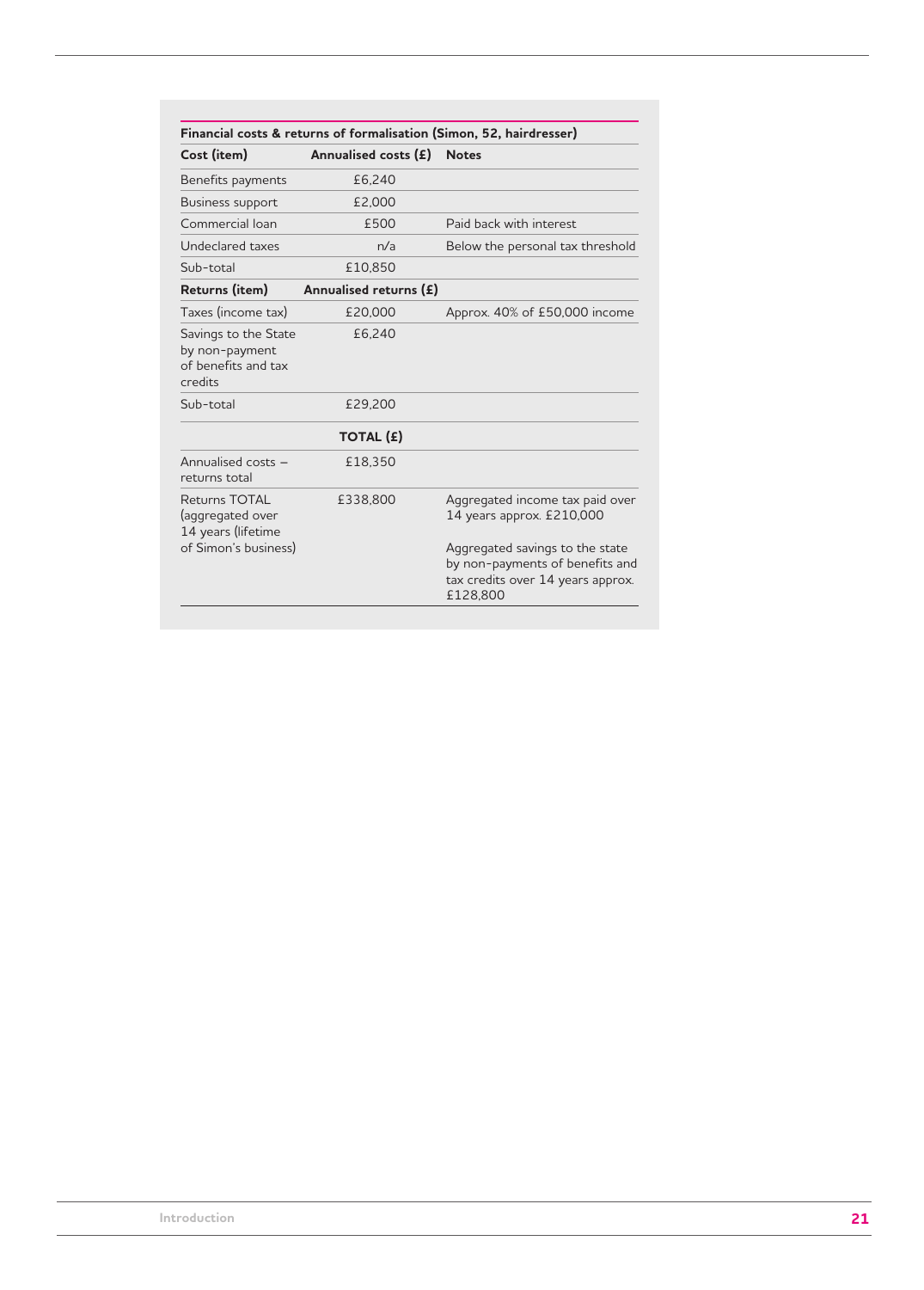# **2 WHAT IS THE INFORMAL ECONOMY? PRACTICE AND POLICY**

In this chapter we introduce the informal economy, looking specifically at self-employment and informal work, and go on to explore some of the reasons, both pros and cons, for operating in such a way.

The authors have attempted to develop a typology of informal paid work, which will aid policy-makers to identify appropriate policy responses. We then review the policy approaches taken by various European governments and examine the question of whether the tide is turning from deterrence and punishment towards enabling compliance.

## **Defining the informal economy**

Informal work involves the paid production and sale of goods or services which are unregistered by, or hidden from the state for tax, benefit and/or labour law purposes, but which are legal in all other respects.

– European Commission, 1998

In this report we have adopted the most commonly used definition of informal work (EC, 1998; Small Business Council, 2004). Informal work involves the production and distribution of legal goods and services in which there is non-compliance with regulations in areas such as tax, conditions of employment, the claiming of benefits while working, health and safety, the minimum wage and registration (Becker, 2004; SBC, 2004; European Union 2007). Illegal, criminal activities such as drug dealing or prostitution have been excluded from this definition, as have exchanges of unpaid work.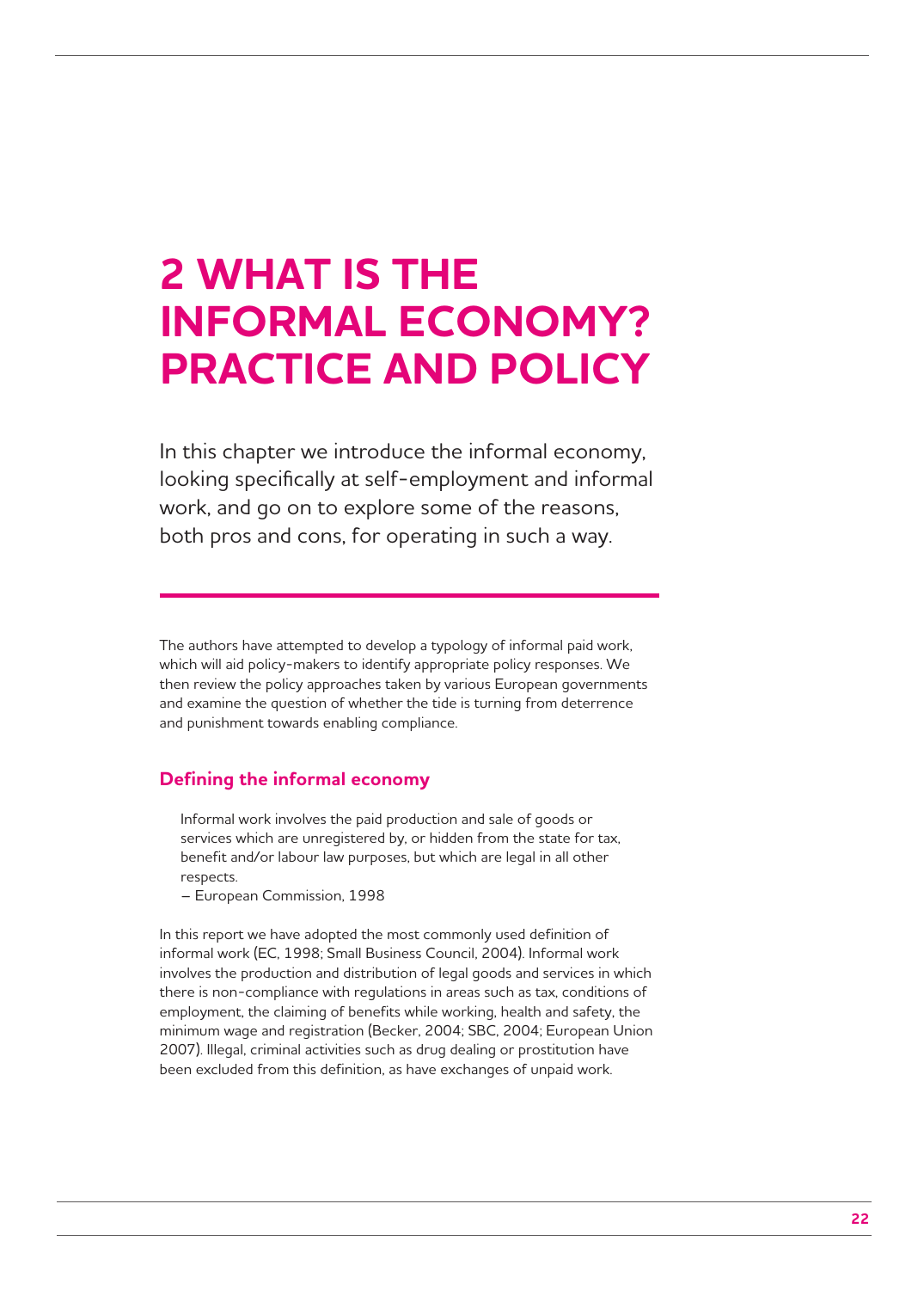Informal economic activities are known by many different names across the world, including underground, twilight, hidden, moonlighting, ghosts, unobserved, undeclared work, cash-in-hand work, grey economy, black market, illicit activities.

## **The size and scale of informal work in the UK**

Informal economic activities are increasingly recognised as an important component of the UK's local and regional economies by scholars and policy-makers (Chen, 2005; Evans and Syrett, 2006; Williams, 2001). Such activities mirror the diversity of the formal economy – many different types of informal work and businesses exist across several sectors. This picture is as complex as it is diverse.

Evidence suggests that a considerable number of people participate in the UK's informal economy:

- The annual informal economy represents 12.3 per cent of GDP, or around £270 billion (Schneider and Enste, 2002; Schneider, 2011).
- HMRC has calculated the UK's 'tax gap' to be £32 billion, of which £4.2 billion (12 per cent) is estimated to be lost to the hidden economy (HMRC, 2012).
- There are an estimated 500,000 'ghosts' and 1.5 million 'moonlighters' operating in the hidden economy (HMRC, 2012). At least two million vulnerable workers are involved (TUC, 2008).
- About 20 per cent of people of working age have done some sort of informal work during the last year in areas where Community Links has conducted research (Community Links, 2006–2011).
- "I would say 15–20 per cent, something like that [are involved in the hidden economy], so it's quite a high" (Int. 3).
- A recent YouGov poll for The Royal Society for the encouragement of Arts, Manufactures and Commerce (RSA) found that 20 per cent of respondents said they had traded informally on at least one occasion when starting one of their businesses (Dellot, 2012).

Community Links' extensive research work has shown that informal economic activities have a complex and interrelated impact on people's lives. In the short term, informal work helps people deal with periods of dire poverty, triggered by illness or loss of a formal job, by enabling them to pay for necessities. In the medium term, however, informal work leaves individuals outside the formal labour market, unable to access rights such as the minimum wage and sick pay, and may keep them in poverty.

The current global economic crisis may have led to the growth of the informal economy. This analysis presupposes that the decline of one sphere leads to growth in the other; however evidence for this is thin (Williams, 2008). Indeed, evidence is emerging that the formal and informal economies operate in a complementary rather than substitutive manner. Both tend to grow and decline in tandem; when spending is short in one, it is also lacking in the other (Dzvinka, 2002; Williams and Windebank, 1998). At the macro level, this 'reinforcement thesis' holds that both spheres simultaneously grow or decline nationally or regionally (Dzvinka, 2002). At the micro level this relationship is illustrated with evidence that deprived households conduct less undeclared work than affluent households.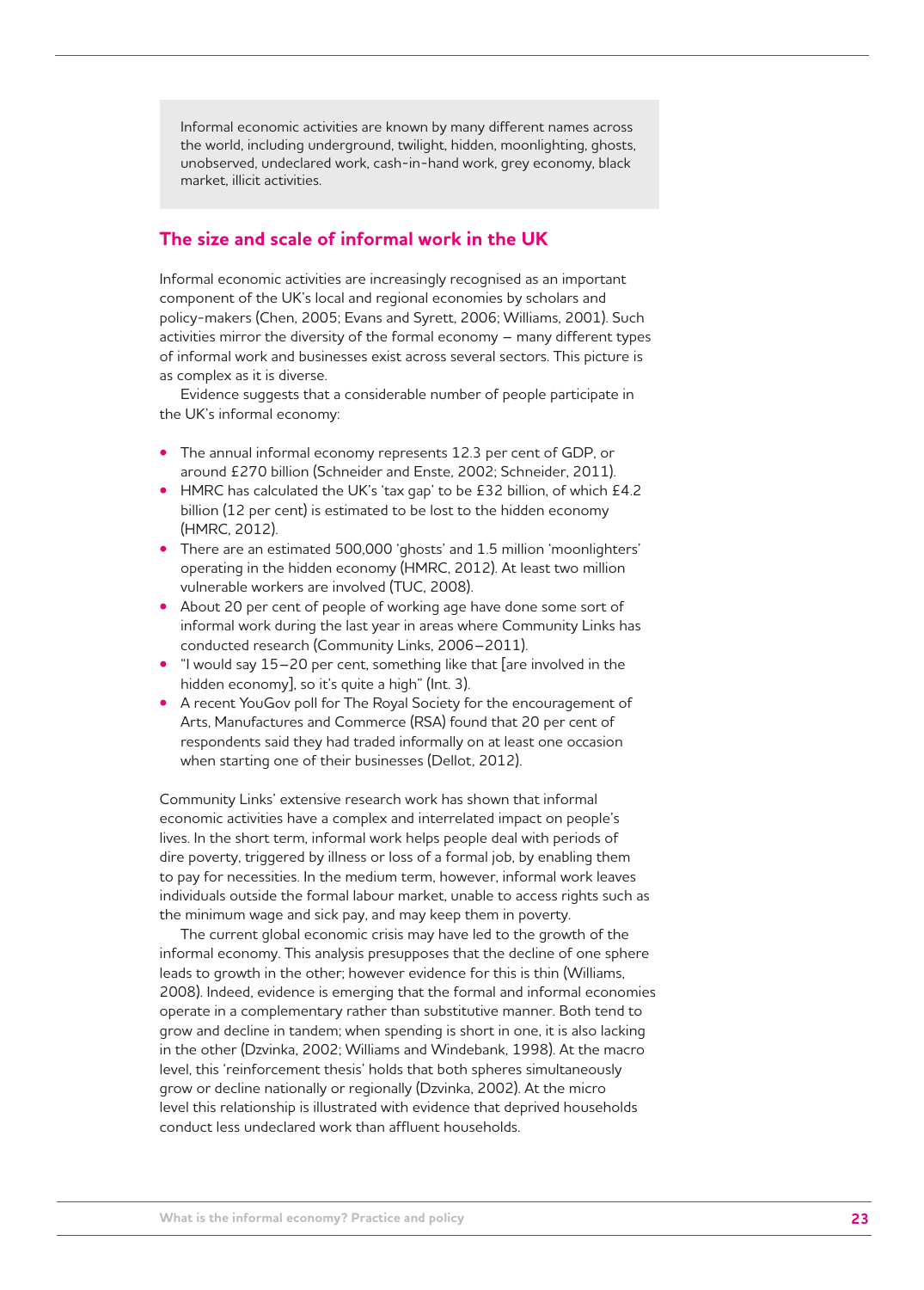See Appendix 1 for more information about who is doing what in the informal economy.

#### **Box 2: Community Links' measuring of the informal economy at Super Output Area level**

In 2005/06 it became clear that qualitative evidence about informal work was insufficient for decision- and policy-makers. There are various macro-measurement methods (at a country level) being used, but very few which can measure the informal economy at a local, borough-wide level. So Community Links, with some academic partners, developed its own research methodology to measure the size and scale of local informal economies at Super Output Area (SOA) level. We undertake street-based intercept surveys with local residents. We also recruit and train local people to collect the data (this helps build trust and increases the likelihood of disclosure).

We have conducted four measurements to date (2006–2011): at three locations in London, and one in the north of England. In these areas we found that approx. 20 per cent of people of working age had done some sort of informal work during the last year.

For more information please contact Community Links: uk@community-links.org

## **Self-employment and informal work**

There are misconceptions about self-employed people operating informally. It is hardly uncommon to get two quotes from a garage or painter and decorator, with the lower quote dependent on payment by cash. There can be a complicit assumption between both parties that VAT will not be paid.

The few studies on the subject, however, indicate a more nuanced reality (Community Links, 2006–11; European Union, 2007; Williams, 2004b). Interception surveys conducted by Community Links in several local authorities in England showed that around 12.5 per cent of those who disclosed their cash-in-hand work in the previous year also defined themselves as self-employed. This proportion of self-employed people operating in the informal economy mirrors the number of self-employed people in the UK's formal economy (ONS, 2011).

#### **Reasons for working cash-in-hand: the pros and cons**

"Many people see a business as a way of getting out of poverty. They have no bank support and they start up in a little place. They ask advice from friends and just go for it. The big problem is that their livelihood is dependent on benefits. They are not financially prepared to start their business in a formalised way. They love to try in life. They do this and hide it. Everything goes informal from there because they may face consequences, fines, etc., in the future, because of the way they started to trade. They have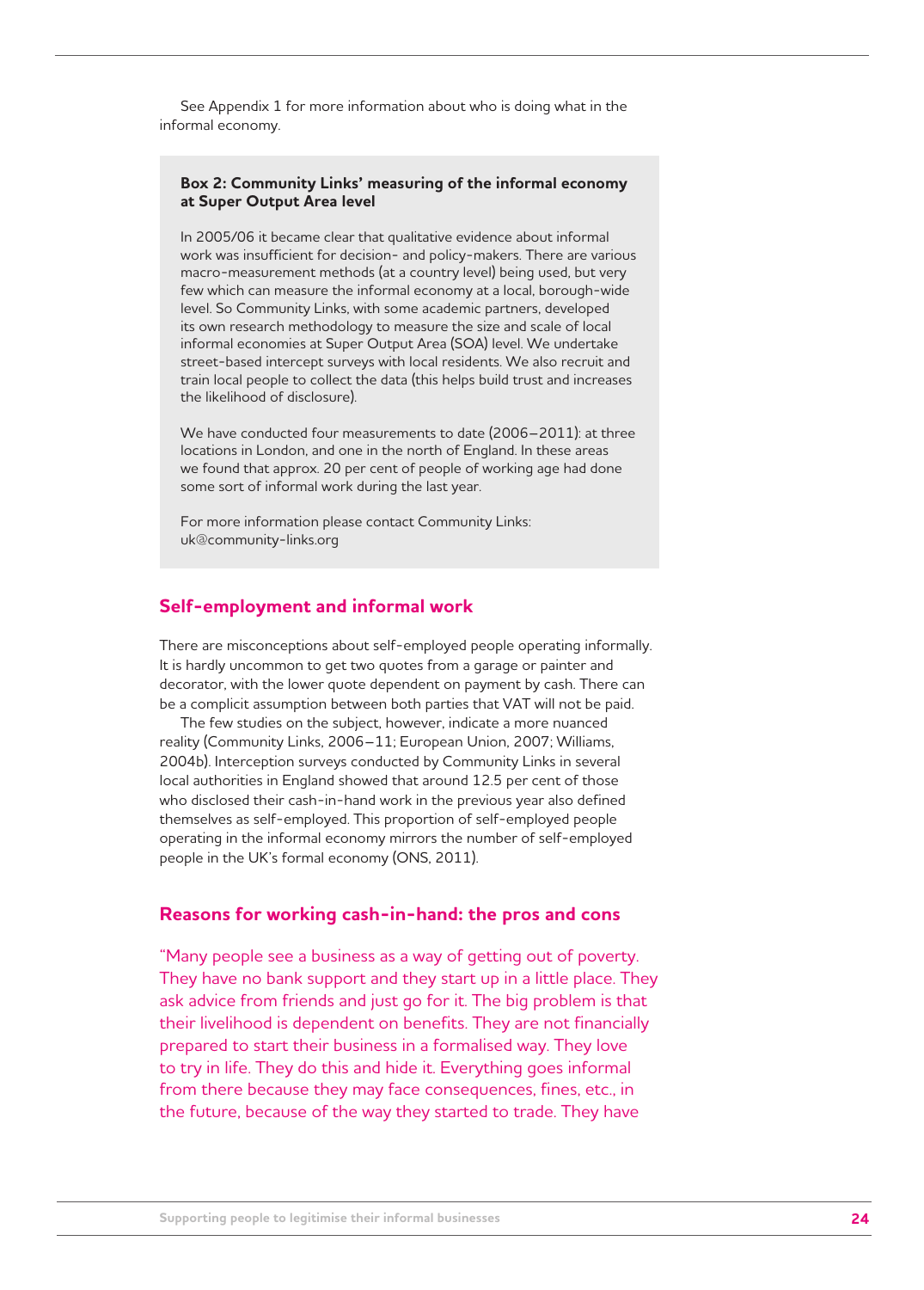a market in their communities. However, they cannot get out of their communities, they lack confidence. They can't go openly, they cannot grow. Their position is that informality does not allow you to go openly. It is a vicious circle." (Int. 11)

The key to effective policy-making is for it to be based upon real understanding of why people work informally. The focus is too often on the negative aspects of informal paid work: non-payment of taxes and about those who are claiming welfare benefits and not declaring their informal work. There are risks concerning informal workers themselves: of exploitation, a lack of legal protection and a greater risk of injuries, but these feature less in policy-making. In addition to this, however, are significant risks to the consumers of the goods and services in the informal economy: the lack of recourse for substandard work and limited product guarantees (Gallin, 2001; Williams, 2005a).

The negative aspects of informal work are only half of the picture, as outlined in Table 1 below. Community Links' research has shown that informal work can have a positive role in the workers' lives. Economically, the main benefit to people working informally is that they are provided with an income, keeping them from poverty. In addition to this, informal work can develop their confidence, increase their skills and help in building up their social capital (Copisarow and Barbour, 2004; Travers, 2001). All of these effects help sustain their income and increase informal entrepreneurs' chances of creating successful, formal businesses. It should be noted that Table 1 is not a comprehensive list.

The key to effective policy-making is for it to be based upon real understanding of why people work informally.

| <b>Negative aspects</b>                                                                                                                           | <b>Positive aspects</b>                                                                                                                                                          |
|---------------------------------------------------------------------------------------------------------------------------------------------------|----------------------------------------------------------------------------------------------------------------------------------------------------------------------------------|
| for informal workers or traders                                                                                                                   |                                                                                                                                                                                  |
| Lack of access to credit and financial<br>services, partly due to limited credit<br>history.                                                      | A source of income to stay out of<br>poverty.                                                                                                                                    |
| No entitlement to labour rights such as<br>minimum wage, sick pay, working hours<br>directives or redundancy rights.                              | Improvement and development of an<br>entrepreneurial spirit and skills that could<br>be transferred to the formal economy.                                                       |
| Difficulty in expanding a business which<br>cannot be openly advertised.                                                                          | Flexibility in where, when and how to<br>work and trade (especially important for<br>women, who undertake the majority of<br>child-rearing activity).                            |
| May face higher barriers of entry to the<br>formal market on account of an inability<br>to provide employment history to back<br>up their skills. | Reduced barriers to entry into<br>employment and trading, because the<br>majority of informal work starts with<br>family and friends.                                            |
| for the customers of informal workers and traders                                                                                                 |                                                                                                                                                                                  |
| Contractual arrangements between<br>consumers and informal traders may be<br>limited or non-existent; legal rights may<br>not be upheld.          | A more affordable product or service can<br>be offered to or asked for by customers<br>if payment is made in cash and no<br>receipts change hands for tax avoidance<br>purposes. |

#### **Table 1: Negative and positive aspects of the informal economy**

(*continued overleaf*)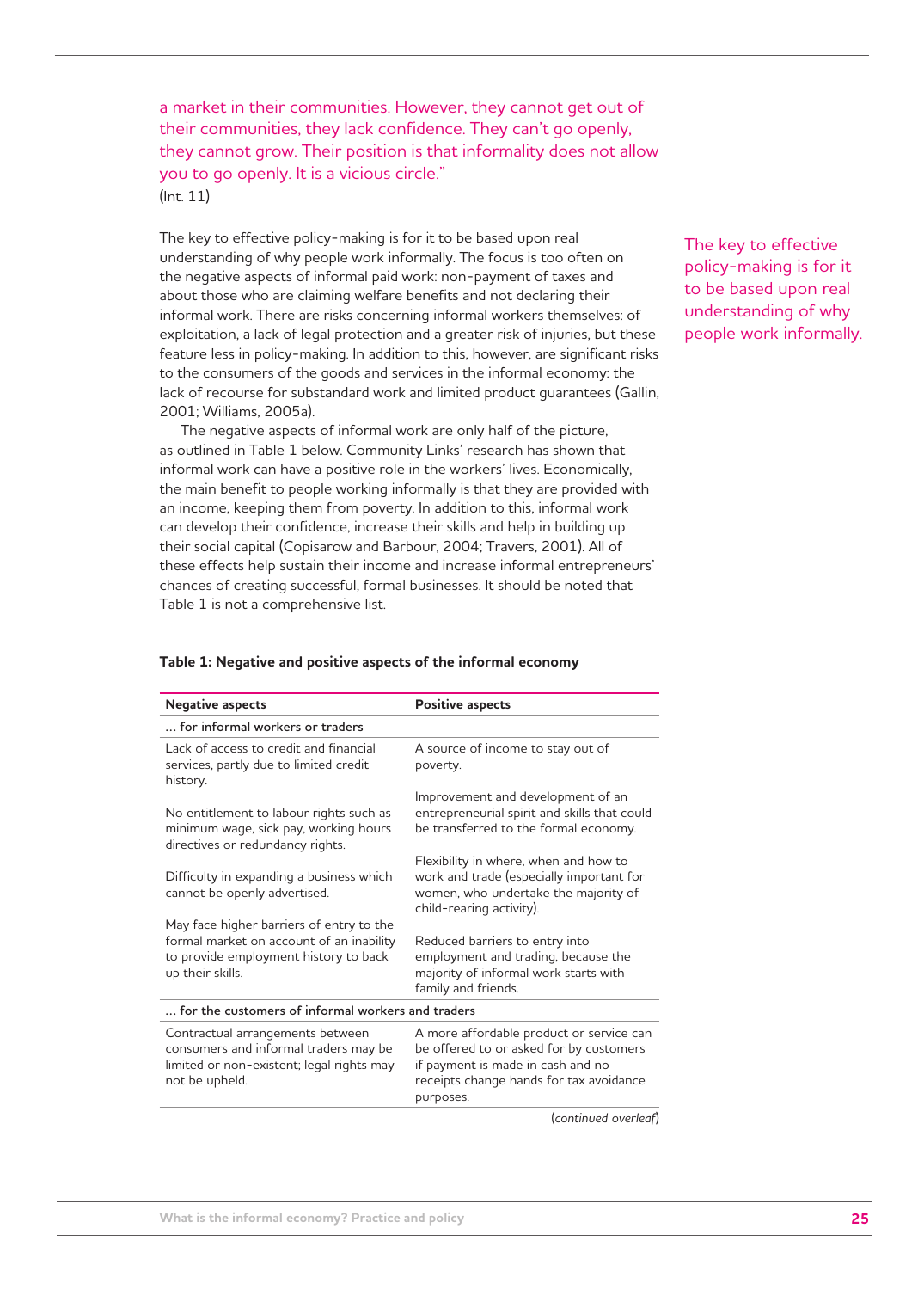#### **Table 1 (***continued***)**

#### **… for society more broadly**

Tax avoidance and benefit fraud result in lost revenue and unnecessary spending. This may mean that public funding for other social and economic programmes may be reduced.

Loss of regulatory control over the quality of products and services produced and distributed.

Wage and cost competition with informal businesses may result in the weakening of employment rights for all workers and downward pressure on the minimum wage.

Inaccurate employment and earnings statistics which omit informal workers may adversely affect employment and business support policies implemented by local and national governments.

Training of workers and entrepreneurs 'on the job' does not require a visible outlay of financial resources, which may alleviate some of the pressure on the state and its agencies during times of reduced public spending.

Paid favours are exchanged for mutual benefit between friends, relatives and colleagues – sharing the wealth and building social capital.

Income generated through the informal economy is spent in the formal economy, contributing to 'official' economic growth. Informally earned income boosts the demand of formally produced and distributed goods and services.

Sources: Community Links (2011); Copisarow & Barbour (2004); Travers (2001); Williams (2005a)

## **Types of informality**

The heterogeneous nature of the informal economy means that developing a typology of informal work is challenging. However, some form of typology may be required in order to identify appropriate policy responses, so a possible outline is presented here in Figure 2.



as a household, but doing so to some legally

Source: Adapted from Williams (2008)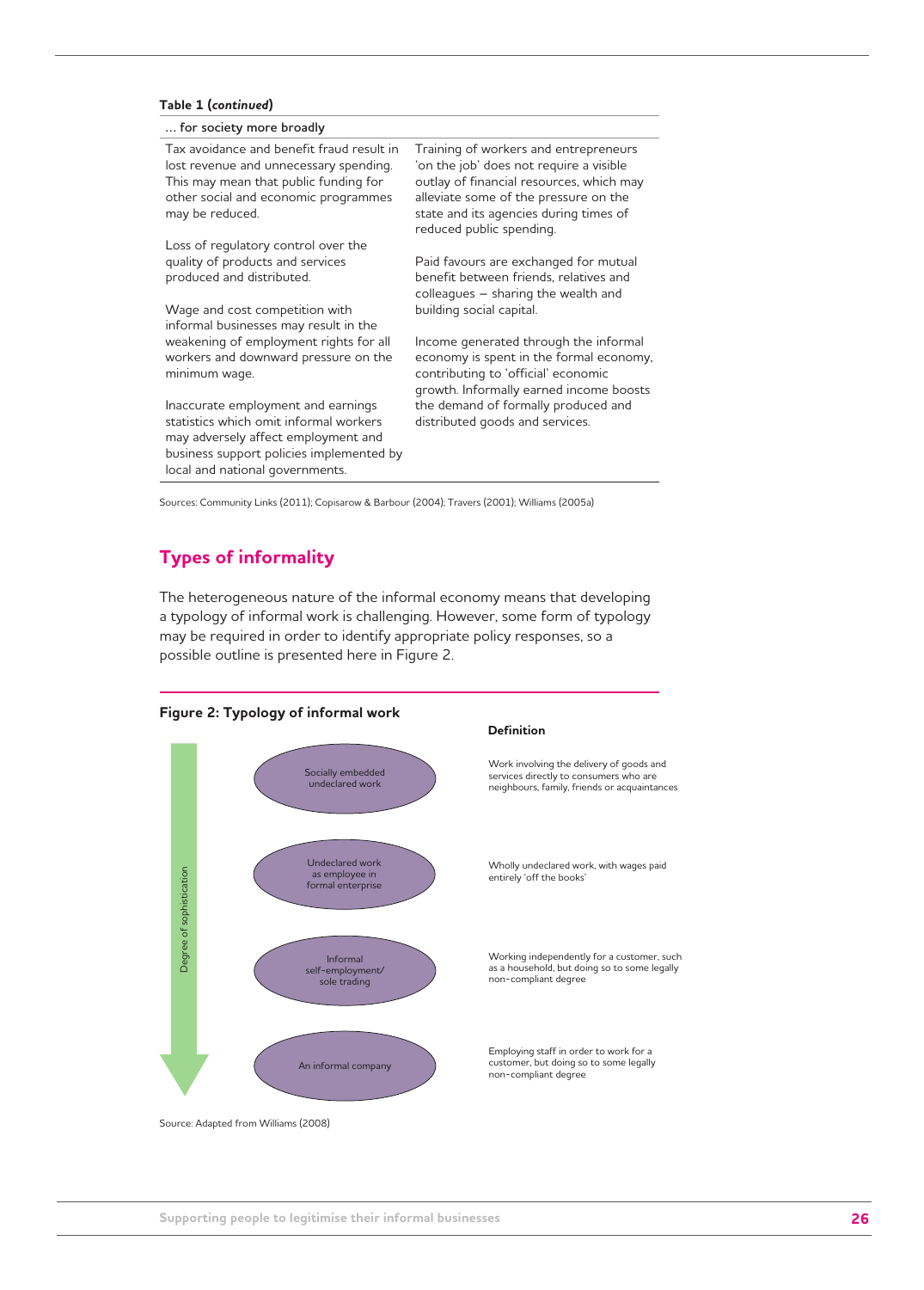



In addition to classifying the broad types of informal work that individuals are likely to engage in (see Table 1) there are two further ways in which we can refine a typology of informal work. First, we can consider the degree of informality of individuals' working behaviour: are they only partially unregistered, for example, or are they completely registered but their company employs cash-in-hand workers? Figure 3 breaks down these distinctions in greater detail – though complex, this diagram should be read from the centre outwards. It attempts to capture four interdependent aspects of informality.



**Figure 4: Understanding compliance**

Source: adapted from the Australian tax model cited in Dellot (2012)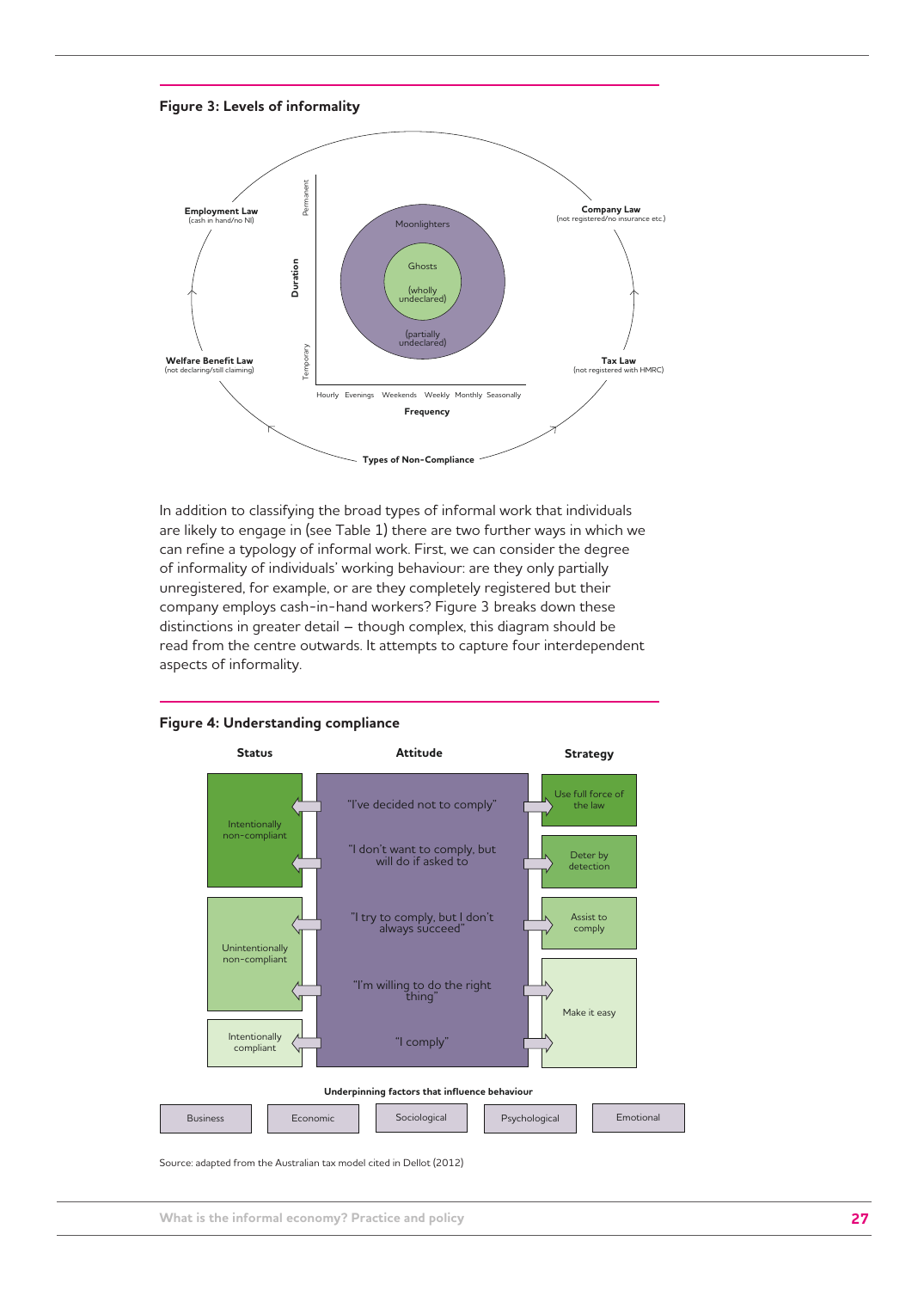On the other hand, we could consider the **intentions** of those who engaged in informal economic activities, and their attitudes towards compliance, as distinguishing features of the 'type' of informal worker they are. Figure 4 demonstrates one way of creating a typology based on these characteristics.

Working towards a typology will help policy-makers understand both the variety of undeclared work undertaken and also people's attitudes to undeclared work and compliance. This will aid subsequent development of an appropriate mix of policy responses. Some of these are highlighted in the next section.

## **Policy context**

The government is in a bind when addressing the UK's informal economy. On the one hand it has to recognise the very existence of the informal economy, but in doing so, and by implication, it must then take action to address it. If they do not pursue a 'crackdown' policy they will be seen to condone it – a classic 'catch-22'. Successive governments in this country have attempted to tackle the informal economy through a raft of initiatives and inquiries, but in the authors' view have achieved little (a recent and significant watershed being the Grabiner report on the informal economy published in 2000). As the RSA's Matthew Taylor wrote:

[R]educing the informal economy is a classic example of what some analysts call a wicked problem. It has many causes, multiple stakeholders, and is unlikely ever to be 'solved'. Moreover any solution involves that hardest of policy tasks: changing social norms … – Taylor (2012)

The informal economy's diversity and inherent complexities – structural, hierarchical, moral, legal, socio-economic and cultural issues – are all at stake. There is no simple (or singular) black-and-white solution to the grey economy. The piecemeal policy approaches adopted by successive governments do not fit neatly into a 'one-size-fits-all' response, but rather require a more nuanced understanding of people's (and companies') motivations and intentions, and then a menu of interventions that can be tailored to meet their needs. The following section attempts to unpick the policy approaches taken by governments across the EU and asks whether the tide is turning towards adopting more enabling approaches to compliance and the informal economy.

#### The informal economy and government policy

The informal economy interacts with government policy in several areas, including:

#### *Non-payment of tax*

Some people involved in the informal economy do so in order to avoid paying tax, for whatever reason (e.g. not registered with HMRC, registered but under-declaring on tax return). The consequence of this is that there is less money available to pay for public services. In the UK, for example, the official estimate of the tax gap caused by the hidden economy is £4.2bn (HMRC, 2012).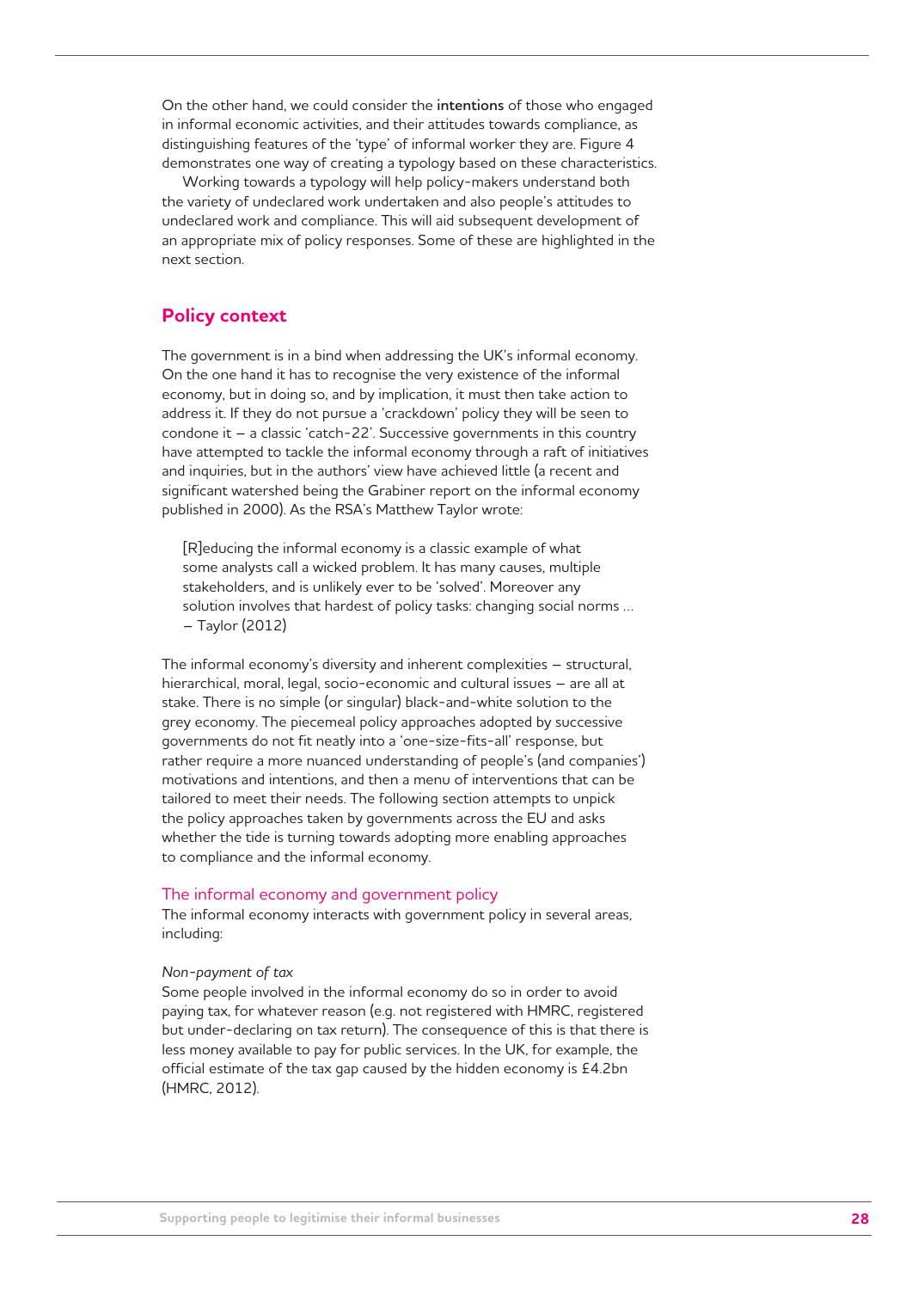#### *Benefit fraud*

Working informally while also claiming benefits often constitutes benefit fraud, since work done while an individual receives benefits must usually be declared. In the UK there are no official estimates of the benefits cost of informal working. However, DWP estimates that total benefit overpayments as a result of fraud are £1.2 billion, or 0.8 per cent of total annual spending on benefits (DWP, 2012). Clearly this adds to the cost of the benefits system.

#### *Unemployment and economic inactivity*

Community Links' research suggests that unemployment figures do not tell the whole story, since some of those classed as unemployed may actually be working informally. This indicates that government policies operate under false assumptions, and may well be inadequate or poorly designed to meet the real challenges of returning the 'unemployed' to formal work. Official estimates in the UK are that there are currently 2.56 million people unemployed (ONS, 2012).

#### *Workers' rights and regulations*

Enforcement of health and safety and minimum wage regulations is particularly hard in the informal economy, leaving workers potentially exploited (e.g. no employment contract, paying cash in hand and below the minimum wage, not paying national insurance contributions). The TUC's 2008 Commission on Vulnerable Employment estimated that there were over two million vulnerable workers in the UK.

#### **Strategies to deal with the informal economy**

There are a number of different policy approaches taken by governments.

#### Laissez-faire

The ideology of laissez-faire is a policy option applied to the informal economy, more often than not by default. The rationale is that informal entrepreneurship represents a seedbed for new enterprise creation, a breeding ground for the micro-enterprise system and a test bed for fledgling businesses and should therefore be left alone. The problem with this approach is that informal entrepreneurship has negative impacts on formal businesses, those working informally, customers and governments (Evans and Syrett, 2006; Gallin, 2001; Grabiner, 2000; Renooy *et al.*, 2004; Williams and Windebank, 1998), which means that doing nothing requires interventions to tackle informal entrepreneurship.

#### **Deterrence**

Deterrence is a negative reinforcement approach, which seeks to elicit a change in behaviour by using a 'stick' to deter and punish those who do not comply with tax, benefit or labour laws. Governments typically execute this strategy by increasing the risks and costs associated with informal work.

First, this is done by raising the likelihood of detection through improvements in the co-ordination of strategy, operations and data-sharing across relevant government departments and agencies. Secondly, penalties associated with informal working are increased. In addition to increasing the likelihood of detection and actual cost, governments attempt to increase the **perception** of risk through publicising high penalty levels and advertising the effectiveness of detection procedures.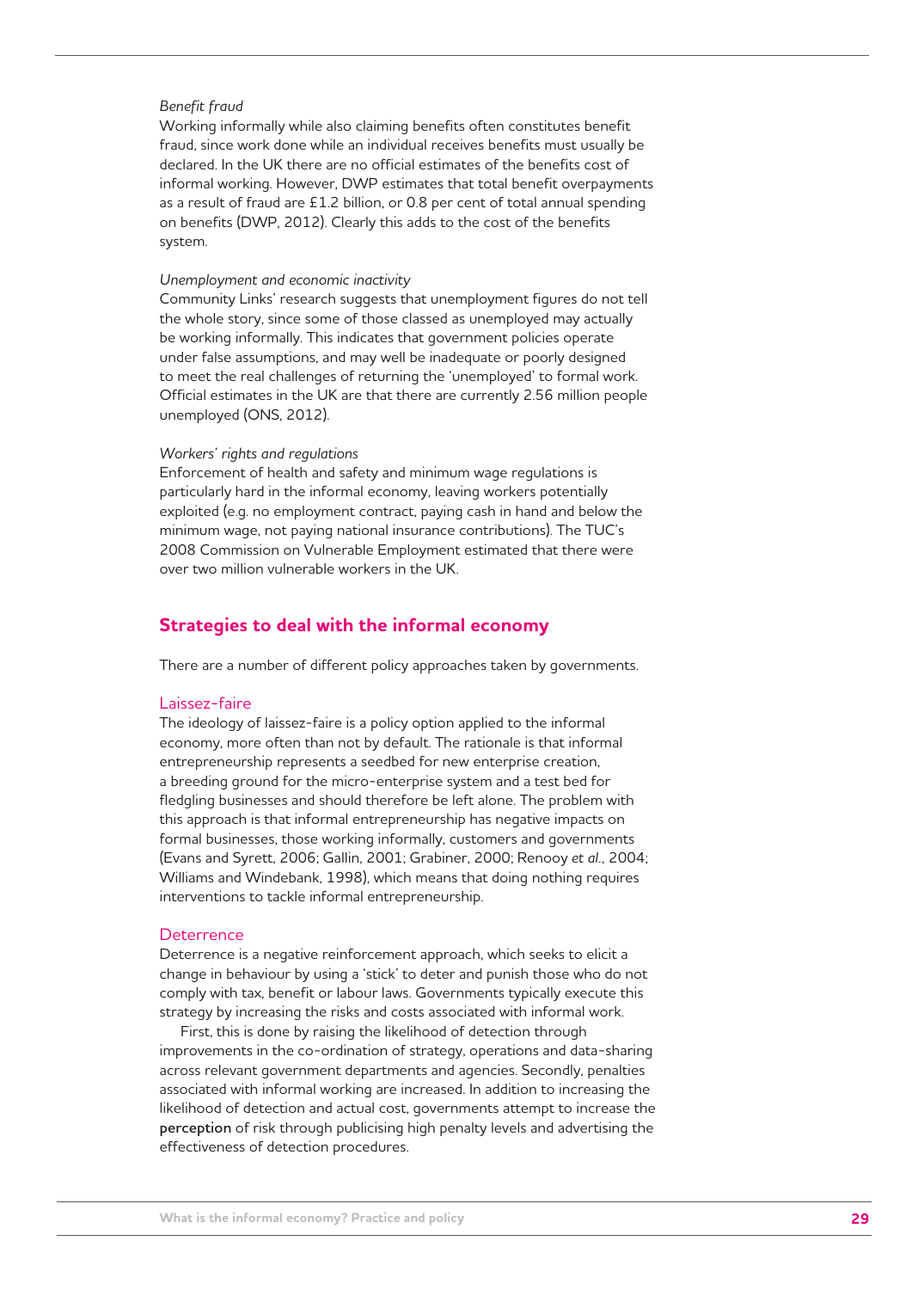#### Enabling compliance

In recent years there have been calls for a more enabling approach towards undeclared work (Hite, 1989; Renooy *et al.*, 2004; SBC, 2004; Williams, 2006). This approach seeks to change behaviour by encouraging compliance. It is grounded in the belief that negative reinforcement is ineffective compared to the positive reinforcement of good behaviour. In tackling the informal economy, some European governments have taken a positive reinforcement approach, which has taken at least three different forms:

- **Preventative measures** have been adopted in order to intervene early and avoid the development of informal working practices. Such measures include: simplifying regulatory compliance; introducing new categories of legitimate work, enabling those involved in undeclared work, often by necessity, to move into the declared realm (Germany created a 'minijob' category of employment which encourages people to legitimise these small jobs); providing better business support and advice; direct and indirect tax incentives to encourage formal start-ups; and developing initiatives to ensure a smoother transition from unemployment into self-employment.
- **Curative measures** or incentives have been used to help transfer already active informal entrepreneurs and workers into the formal economy. These measures include: offering society-wide amnesties and/ or individual-focused amnesties to those who are willing to put their affairs in order; offering business advice and support to those seeking to formalise; and providing a range of direct or indirect tax incentives in order to encourage the customers of informal businesses to use formal alternatives.
- **Commitment measures** have been adopted, which encourage longterm commitment to 'good' behaviour as individuals and as a society. This requires commitment to the measures above, and stability in these policy commitments over the medium-to-long term. In addition to this, successful commitment measures rely on tax and business education as low tax morality leads to higher levels of undeclared work (Richardson, 2006).

Campaigns can be run to inform undeclared workers of the costs and risks involved in such work, as well as sell the benefits of moving into formal work; and inform potential users of undeclared labour of the risks and costs, as well as of the benefits of formal labour.

Peer surveillance may also prove an important mechanism for ensuring commitment to formal work. For this to be effective there must be an overall high degree of tax morality in the population in general. Thus, there is a case to be made for positive publicity campaigns on the benefits of declared work, in conjunction with telephone support lines.

Finally, a crucial commitment measure to formal business practices, and one that has a significant impact on tax morality and compliance (Wenzel, 2002), is the perception that the tax system is fair and just: fair in that individuals believe that they are paying their fair share of tax compared with others; and just in that people receive the goods and services they believe they deserve, given the taxes they pay. This principle of redistributive justice needs to be upheld in individuals' and businesses' interactions with the state, thus enabling committed compliance.

Table 2 summarises the main types of policy approaches taken by governments around the globe.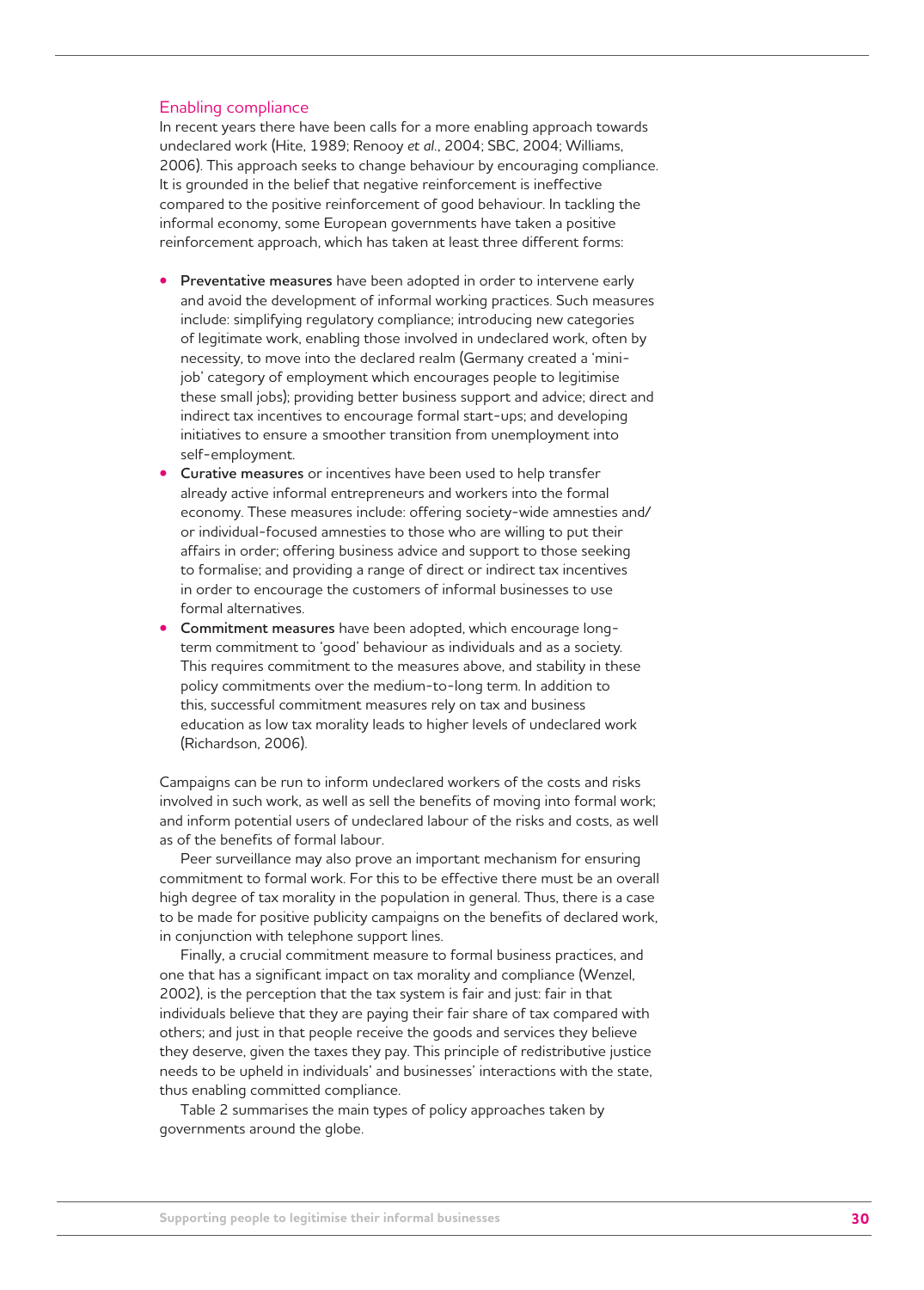| Approach                          | <b>Method</b>                                 | Measures (examples)                                                                                         |
|-----------------------------------|-----------------------------------------------|-------------------------------------------------------------------------------------------------------------|
| Deterrence<br>(pursue and punish) | Improved detection                            | Data matching and<br>sharing                                                                                |
|                                   |                                               | Joined-up strategy                                                                                          |
|                                   |                                               | Joint operations                                                                                            |
|                                   | Increased penalties                           | Increasing penalties for evasion                                                                            |
|                                   | Increased perception<br>of risk               | Advertising the penalties for<br>informal working                                                           |
|                                   |                                               | Advertising the effectiveness of<br>detection procedures.                                                   |
| Enabling<br>compliance            | Prevention<br>(deter entry)                   | Simplifying compliance                                                                                      |
|                                   |                                               | Direct and indirect tax incentives                                                                          |
|                                   |                                               | Smooth transition to self-<br>employment                                                                    |
|                                   |                                               | Introducing new categories of<br>work                                                                       |
|                                   |                                               | Micro-enterprise development                                                                                |
|                                   | Curative<br>(encourage out)                   | Demand-side incentives (e.g.<br>service vouchers, targeted direct<br>taxes, targeted indirect taxes)        |
|                                   |                                               | Supply-side incentives (e.g.<br>society-wide amnesties,<br>voluntary disclosure,<br>formalisation services) |
|                                   | Fostering commitment<br>(retain in the formal | Promoting benefits of formal<br>work                                                                        |
|                                   | economy)                                      | Education                                                                                                   |
|                                   |                                               | Peer-to-peer surveillance                                                                                   |
|                                   |                                               | <b>Tax fairness</b>                                                                                         |
|                                   |                                               | Procedural justice                                                                                          |
|                                   |                                               | Redistributive justice                                                                                      |

#### **Table 2: Policy approaches taken by governments**

Source: Williams (2009)

#### **Box 3: Morality and the informal economy**

Though this study did not investigate the morality of the informal economy it is important to briefly touch upon it.

Superficially it might seem obvious that the underground economy cannot be morally justifiable. It is after all illegal, unreported, unrecorded and informal (Priest, 1994). People are circumventing the rules and regulations, concealing their 'immoral' activities. In doing so they are in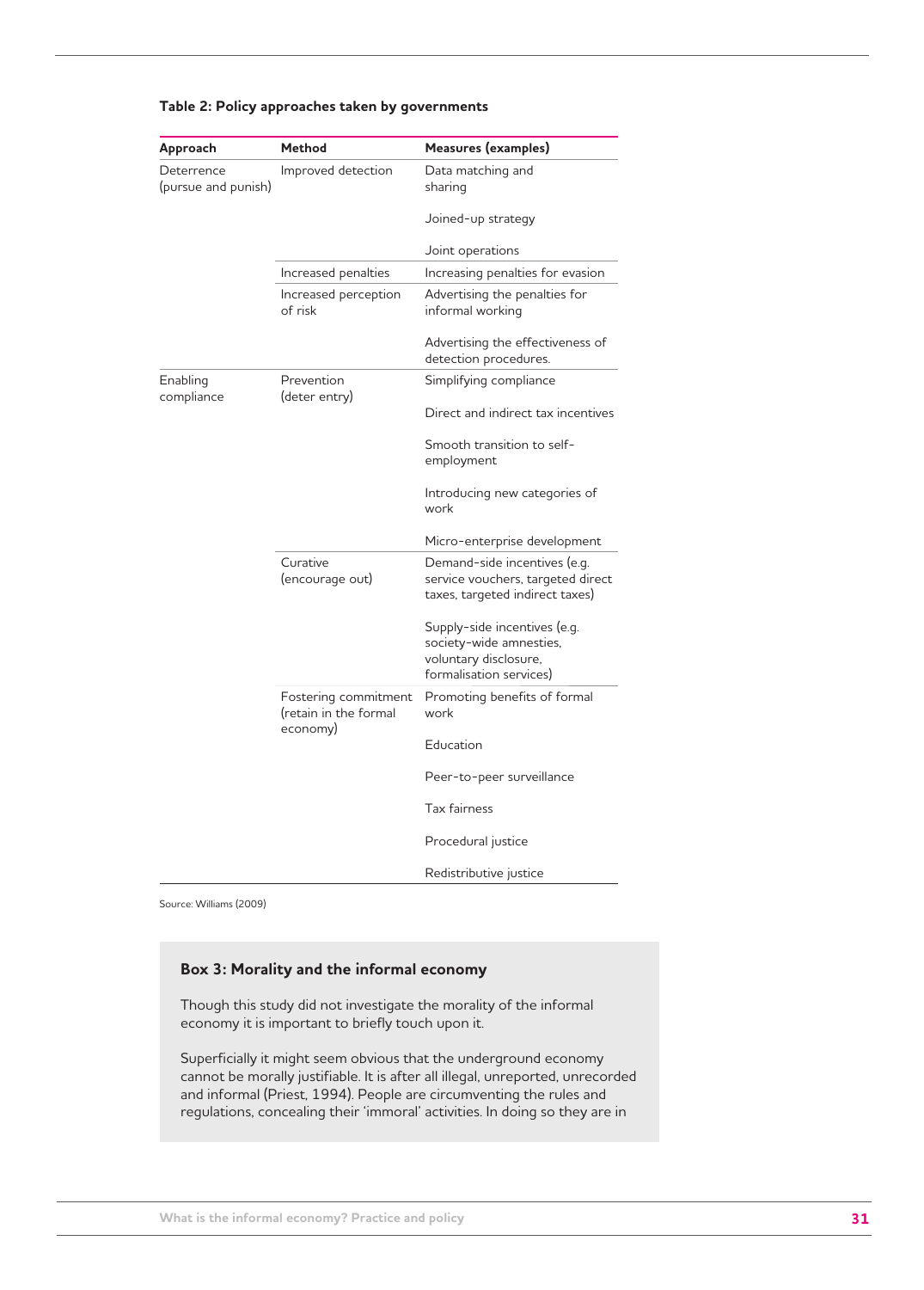some way impeding legitimate government activities and increasing the tax burden on compliant citizens (so there are fairness arguments at play here), as well as undermining the broader values about what it is to be a responsible citizen (Feige, 1990).

The year 2012 saw senior politicians, such as the Treasury's David Gauke, question the morality of customers paying tradesmen cash in hand, followed by the ensuing embarrassment when Cabinet members admitted paying cash in hand on occasions. A *Daily Telegraph* poll (24 July 2012) showed that more than 76 per cent (n=22,305) of the general public have paid their tradesmen cash in hand and see nothing wrong with it. (There is no law against paying someone in cash, but a business is under a legal obligation to disclose earnings to HMRC and say whether it is liable for income tax or VAT.) Which raises the question: why? Participants in the informal economy may be breaking legal norms, but are they breaking social norms? At what point down the moral spectrum does informal work change from being acceptable (where people are earning a little extra on the side) to unacceptable levels of exploitation, fraud or even death (such as happened in the case of the Morecambe Bay cockle-pickers disaster, where gangmasters contributed to the deaths of 21 Chinese immigrant workers, and which resulted in the establishment of the Gangmasters Licensing Authority)?

Since the 2008 economic crash there has been a rise of campaigning groups, such as UK Uncut and the Tax Justice Network, challenging the culture of tax havens and other avoidance measures used by large corporations. The Public Accounts Committee (July 2012) and media have played their role in uncovering the use of off-payroll tax avoidance schemes by BBC journalists, senior business executives, comedians and pop stars. The Chancellor of the Exchequer, George Osborne, in his March 2012 Budget statement, questioned the tax morality of certain corporations: "I regard tax evasion and – indeed – aggressive tax avoidance – as morally repugnant". All of which provoke wider questions about the role of tax morality and public services, legitimacy of state expenditures, the (fair) burden of tax and regulation regimes, and social inequalities.

So the challenge is to consider the wider (and at times, positive) value of the hidden economy, as we noted in Table 1, above. For example, a study carried out by Dr F. Schneider in Germany found that about two thirds of money made in the shadow economy is spent in the official economy, and more than two-thirds of the services offered on the black market would disappear if they were forced to go overground. The morality of the informal economy must be fully understood by grappling with its diversity and inherent complexities, which can (briefly) be summed up by a number of schools of thought (Dellot, 2012; Williams, 2009):

**•** The dualist school sees informal activities emerging when there are too few employment opportunities in the formal sphere and when those that do exist are inappropriate for individuals seeking employment, in part because of a mismatch in skills. The excess labour that is not accommodated in the formal economy is soaked up by the informal economy.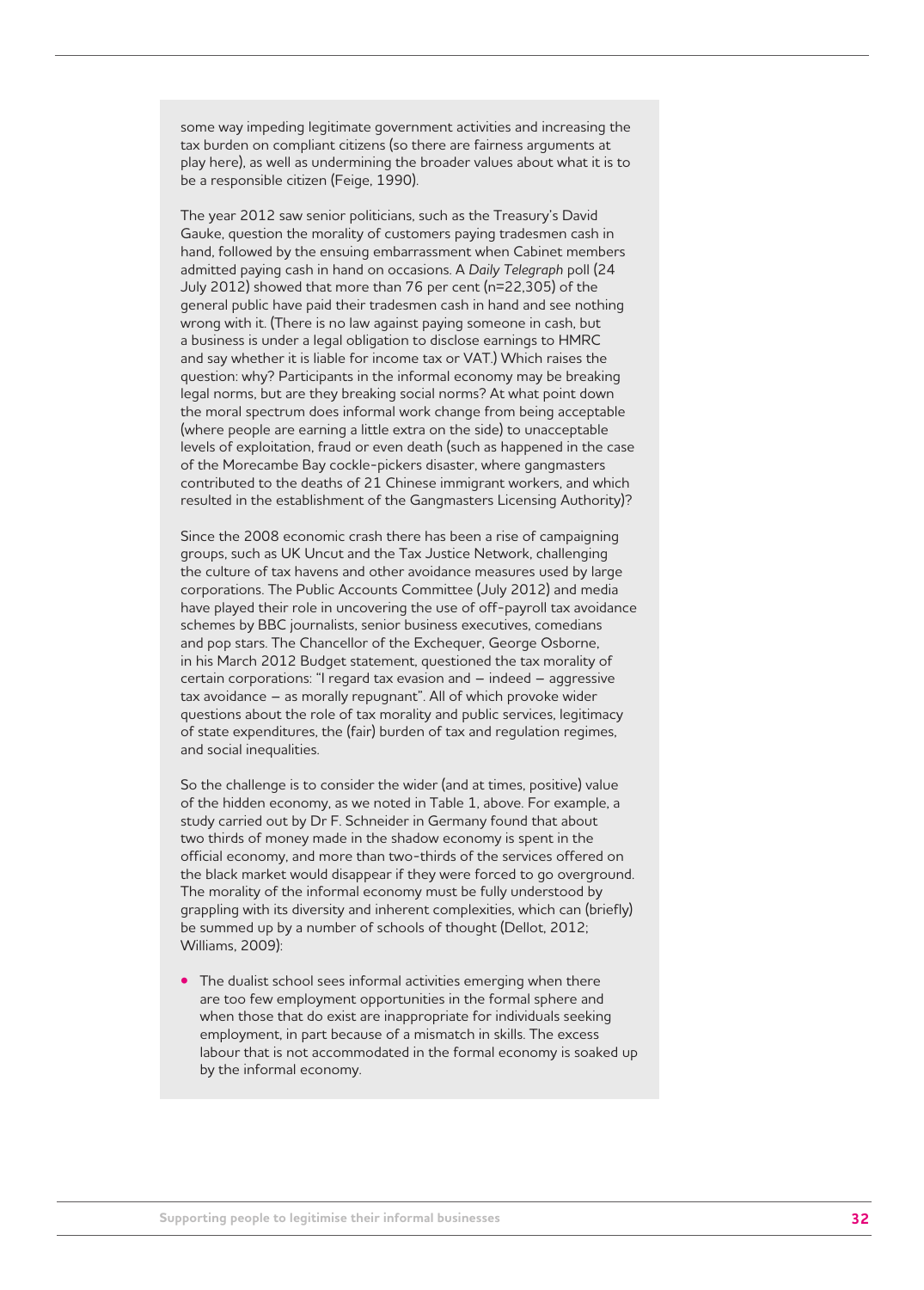- The structuralist school argues that informal activity exists to serve the needs of larger firms by supplying cheaper goods and services. This view seeks to highlight the plight of informal workers as marginalised and exploited individuals.
- The legalist school suggests that informal activity represents the overflow of entrepreneurialism that is stifled in the formal sphere due to cumbersome regulation and bureaucracy. The school's main proponent, Hernando de Soto, argues that formality, not informality, is the problem that needs to be addressed.
- The voluntarist school considers informality to be the result of a simple cost-benefit decision on the part of informal workers. Where the benefits of informality (for example, the avoidance of taxation and regulation) exceed the probability and cost of getting caught, entrepreneurs will seek to remain below the radar.

Moral judgements play a part in all of these schools. The morality of the hidden economy must be taken into account by policy-makers as they seek to change wider behaviour by designing comprehensive solutions. However, as already stated, this research report did not examine morality, so we will go no further than to say that more research is needed to unpick the thorny, ethical issues that inevitably arise from this subject.

## **Governments' approaches to their informal economies in practice**

Our literature review has indicated that the majority of European countries, including the UK, have adopted deterrence as their preferred policy response to the informal economy, with some variations in the way it is implemented. The catch-22 for government is that it has to wrestle with the problem of informal work but cannot be seen to condone or endorse it; and yet punitive approaches tend not to be as effective as those which aim to enable compliance.

Analysis of the history of European states' informal economy policies shows two clear, common trends. Firstly, in the 1990s, there was a general move by the majority of EU member states to implement punitive policies that sought to deter undeclared work. The second clear trend is that these strategies have not led to the intended reduction in the size of the informal economy in these states. In fact, in 2007, an EU Commission study indicated that rather than decreasing, informal economic activities are actually on the rise (European Commission, 2007).

This punitive approach towards informal working reflects traditional methods of dealing with crime. However, it seems ill-fitted to this policy area and has little effect in reducing either benefit fraud or the tax gap (Hessing *et al.*, 1993). Not only has this singular approach manifestly not succeeded in eradicating informal economic activities, deterrence strategies can lead to perverse incentives for those active in the hidden economy, pushing often vulnerable people into further dependence on informal work. In the UK, the DWP has recognised that 'hardship is an important factor motivating people to commit [benefit] fraud' (DWP, 2012), yet by treating informal work solely in terms of benefit fraud, rather than recognising that it is a strategy used to escape poverty, governments often make it harder for people to exit the hidden economy and find a lasting solution to their economic needs.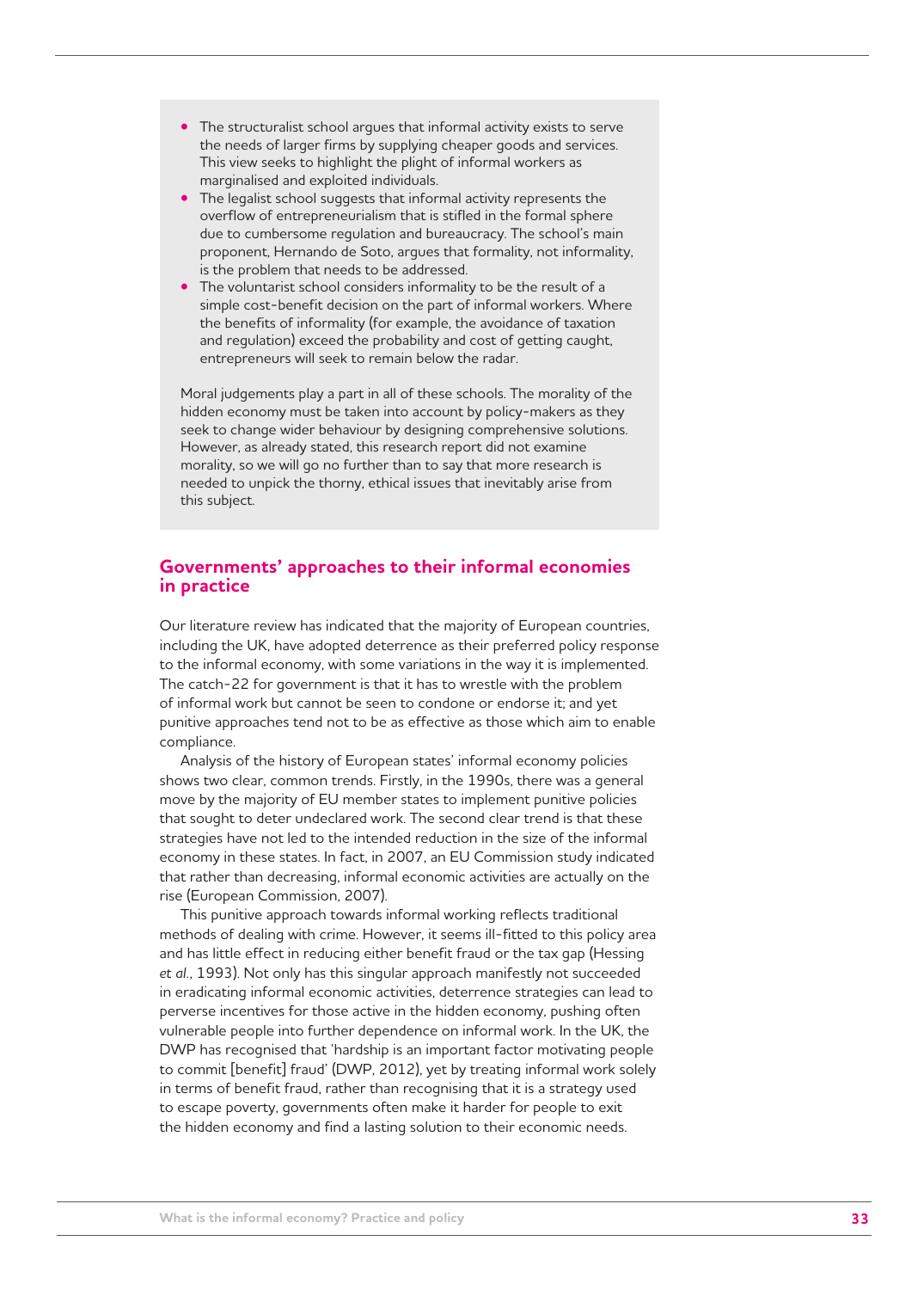By enabling or encouraging people to 'formalise' their economic activities, government can deal more effectively with both the underlying cause (poverty) and its symptom (informal work).

The 2007 Eurobarometer research found that not only do policy-makers still generally prefer a deterrence approach, they remain convinced that it is the most effective method of tackling informal working. This assessment is uniformly held across all EU regions except for the Nordic nations, where policy-makers ranked commitment measures as their top priority. Despite this difference, there is little systematic evaluation of the effectiveness of the policies that reflect these different priorities, and insufficient sharing of good practice between countries.

Compounding the problem with the approach taken by government is the complexity of the policy challenge due to the heterogeneous nature of the informal economy. The policy implications of the informal economy span many government departments, and synthesising a 'joined-up' approach across diverse departmental aims and cultures has proved highly challenging.

In recent years in the UK, for example, governments' response to the informal economy has been marked by such an absence of a consistent, cross-departmental, strategic approach. Principal departments such as Business, Innovation & Skills (BIS), DWP and HMRC have different priorities in addressing their specific areas of interest in the informal economy (e.g. HMRC and non-payment of taxes), and thus take different approaches which generate disparate, and at times counterproductive, results.

Common to all, however, has been a predilection for deterrence and punitive action, and reluctance to engage in compliance-enabling policymaking. Table 3 below outlines the UK's key departmental players, and the important elements of their strategy for each of the four areas in which the informal economy interacts with policy. We have deliberately left out the Home Office, the UK Border Agency (UKBA), the police and other agencies that tackle forced labour, human trafficking and illegal labour practices, as they fall outside the scope of this research.

The key point at which the UK government signalled this emphasis on deterring and punishing informal work came in 2000. Lord Grabiner, on behalf of the Chancellor of the Exchequer, conducted a review and presented proposals on how to deal with people engaged in informal work (Grabiner, 2000). He recommended a mixed-approach using the 'carrot' and 'stick', which would on the one hand punish those who did not formalise and on the other would help those who did wish to formalise their economic activities. The government policy which followed the report, however, largely focused on the 'stick' element, remaining broadly continuous with the traditional approach.

It can be argued that certain, albeit isolated, policies adopted by government in the UK fall into an 'enabling compliance' rather than a 'deterrence' category. In 2008, the National Audit Office (NAO) undertook a study of all of HRMC's responses to informal economic activity. This suggested that these compliance-enabling approaches were more effective than efforts to deter individuals from working informally. NAO calculated that HMRC achieved an overall return of around 4.5:1 (for every pound spent, £4.50 was saved or generated) on the £41 million a year it spent on all of its hidden economy work in 2006–07. Positive advertising campaigns, which represented £2 million of the £41 million, resulted in some 8,300 additional people registering to pay tax, bringing in an estimated £38 million over three years, which provided a return on investment ratio of 19:1. See Table 4 below for more details.

The policy implications of the informal economy span many government departments, and synthesising a 'joined-up' approach across diverse departmental aims and cultures has proved highly challenging.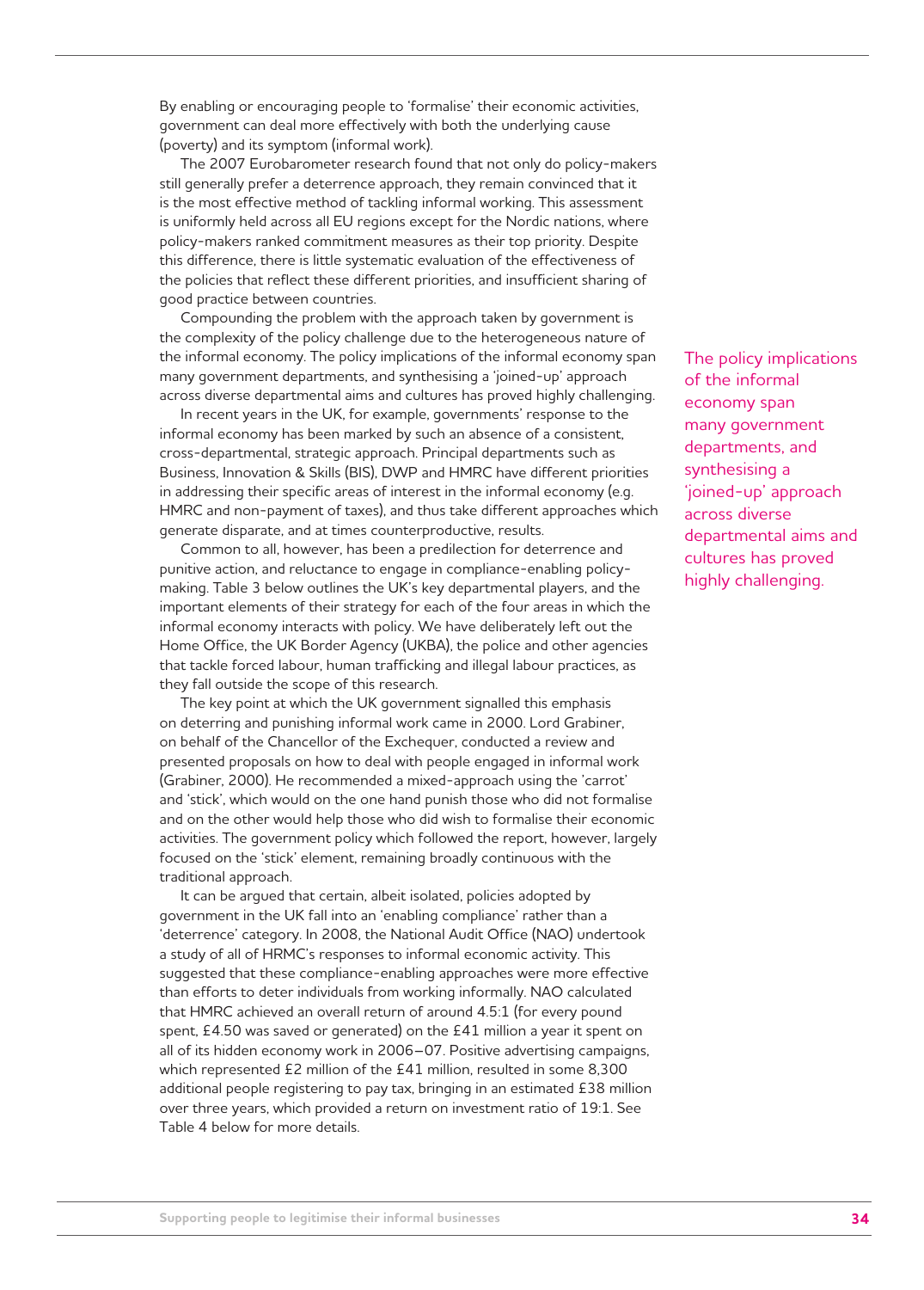| Policy area             | Key government<br>department(s) | Strategy used/policy measure taken                                                                                                                                                                                                                                                                                                                                                                               |
|-------------------------|---------------------------------|------------------------------------------------------------------------------------------------------------------------------------------------------------------------------------------------------------------------------------------------------------------------------------------------------------------------------------------------------------------------------------------------------------------|
| Non-payment of<br>taxes | HMRC, Treasury                  | The Central Compliance Department<br>within HMRC, which includes a 'hidden<br>economy' team. They also offer a<br>telephone hotline, data matching with<br>other departments and advertising<br>campaigns.                                                                                                                                                                                                       |
|                         |                                 | HMRC also provide local business<br>education and support teams to<br>support people setting up in business;<br>and the Business Payment Support<br>Service, which supports people who are<br>experiencing difficulties paying the tax<br>due.                                                                                                                                                                   |
| Benefit fraud           | <b>DWP</b>                      | The National Benefits Fraud Hotline,<br>General Matching Service, local<br>compliance and fraud teams, 'more<br>frequent attendance' powers (to<br>ask customers to several meetings<br>at different times to disrupt their<br>suspected informal work), data<br>matching and advertising campaigns.                                                                                                             |
|                         |                                 | The introduction of Universal Credit<br>is intended to reduce the need for<br>informal working by removing policies<br>which currently act as disincentives to<br>people who might otherwise take up<br>formal jobs.                                                                                                                                                                                             |
| Unemployment            | DWP, BIS, HMRC,<br>Treasury     | DWP is currently developing 'Universal<br>Credit' to overhaul the current benefit<br>system, and has introduced the Work<br>Programme to support the long-term<br>unemployed back into work, a number<br>of whom will already be working<br>informally and need assistance to either<br>formalise their activity or transfer into<br>formal employment.                                                          |
|                         |                                 | Business Links is a national service<br>supporting businesses to start-up and<br>grow. Local Enterprise Partnerships<br>(LEPs) support the economic<br>development of local areas in the UK.                                                                                                                                                                                                                     |
| Workers' rights         | DWP, HMRC, Defra                | There are currently four enforcement<br>agencies, managed by different<br>government departments, which<br>have responsibility for safeguarding<br>workers' rights: the non-departmental<br>Health and Safety Executive, HMRC's<br>National Minimum Wage Compliance<br>Unit, BIS's Employment Agency<br>Standards Inspectorate and Defra's<br>Gangmasters Licensing Authority, plus<br>the Employment Tribunals. |

## **Table 3: UK policy measures**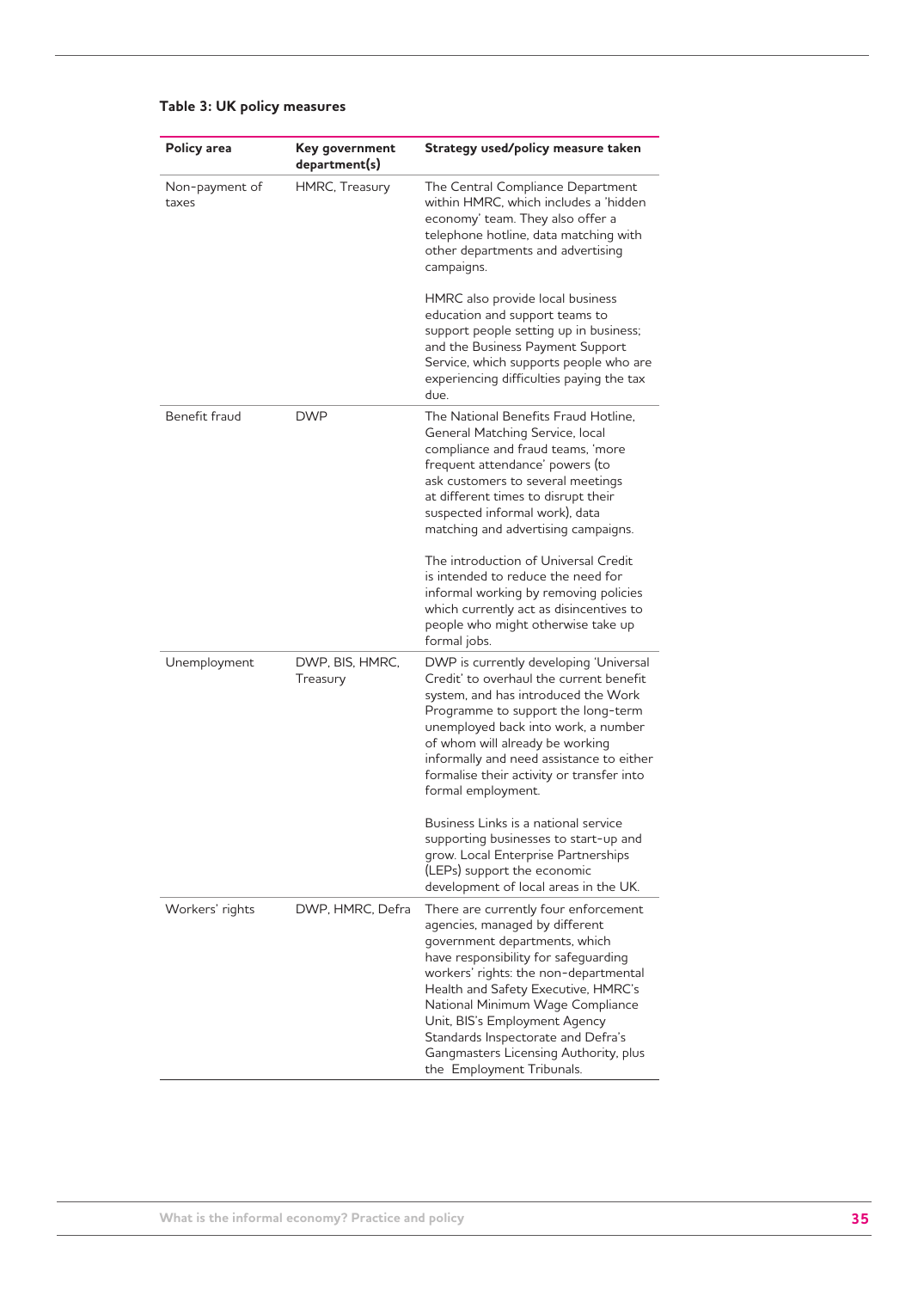| <b>Method</b> | <b>Measure</b>         | Return/cost ratio |
|---------------|------------------------|-------------------|
| Deterrence    | All detection measures | 5:1               |
|               | Tax evasion hotline    | 2.1               |
| Preventive    | n/a                    | n/a               |
| Curative      | VAT amnesty            | 23:1              |
| Commitment    | Advertising campaigns  | 19.1              |

#### **Table 4: Cost–benefit analysis: HMRC approaches to the informal economy**

Sources: NAO (2008); Williams (2012)

Government in the UK still appears reluctant to develop a detailed and nuanced study of the nature of the UK's informal economy. This lack of evidence is a principle cause of governments' inability to design appropriate and cohesive policy responses. This limited understanding of the problem is highlighted, for example, in the Local Democracy, Economic Development and Construction Bill (2009), which instils a statutory duty on local authorities to conduct a local economic assessment, but does not make the informal economy a necessary part of this assessment. This makes little sense as Community Links' own local measurement work suggests that in some areas about 20 per cent of the working-age population has done some sort of cash-in-hand work over the last year (Community Links, 2006–2011).

Not only is there a lack of understanding at the centre of government, but regional policy-making is similarly hampered by poor understanding of the issues, limiting the practical action taken. Not one of the nine (now abolished) Regional Development Agencies carried out any significant studies of the informal economy. There is also scant information among the UK's 500 local authorities about their local informal economies. Levels of knowledge and policy appear to vary dramatically: from no understanding, to commonly held misconceptions and assumptions about benefit scroungers and cash-in-hand work, through to fairly detailed knowledge about what is going on in their local area and with a developed policy.

One thing that is clear, whether in the UK or wider EU, at national or regional level, is that good practice in policy-making on the informal economy is not simply about choosing individual policy measures that are effective at tackling undeclared work. It is also about considering the most effective way in which these different policies can be combined (Williams and Renooy, 2008). Evaluating which sequences of measures are effective and transferable should be, but sadly is not, an integral part of the review process for any government trying to address their informal economy.

## **European governments' policy responses to the informal economy: is the tide turning?**

Although our literature review has indicated that the default policy position on the informal economy for governments in Europe is to attempt to deter entrance and punish involvement, in recent years several EU member states have considered harnessing the potential of informal work. Some have shifted from deterrence alone towards combining deterrence, preventative and curative measures since Employment Policy Guideline No. 9 was issued by the EU Commission in 2003. Germany and Belgium, for example, have both initiated programmes to draw people out of the informal economy (Renooy, 2007).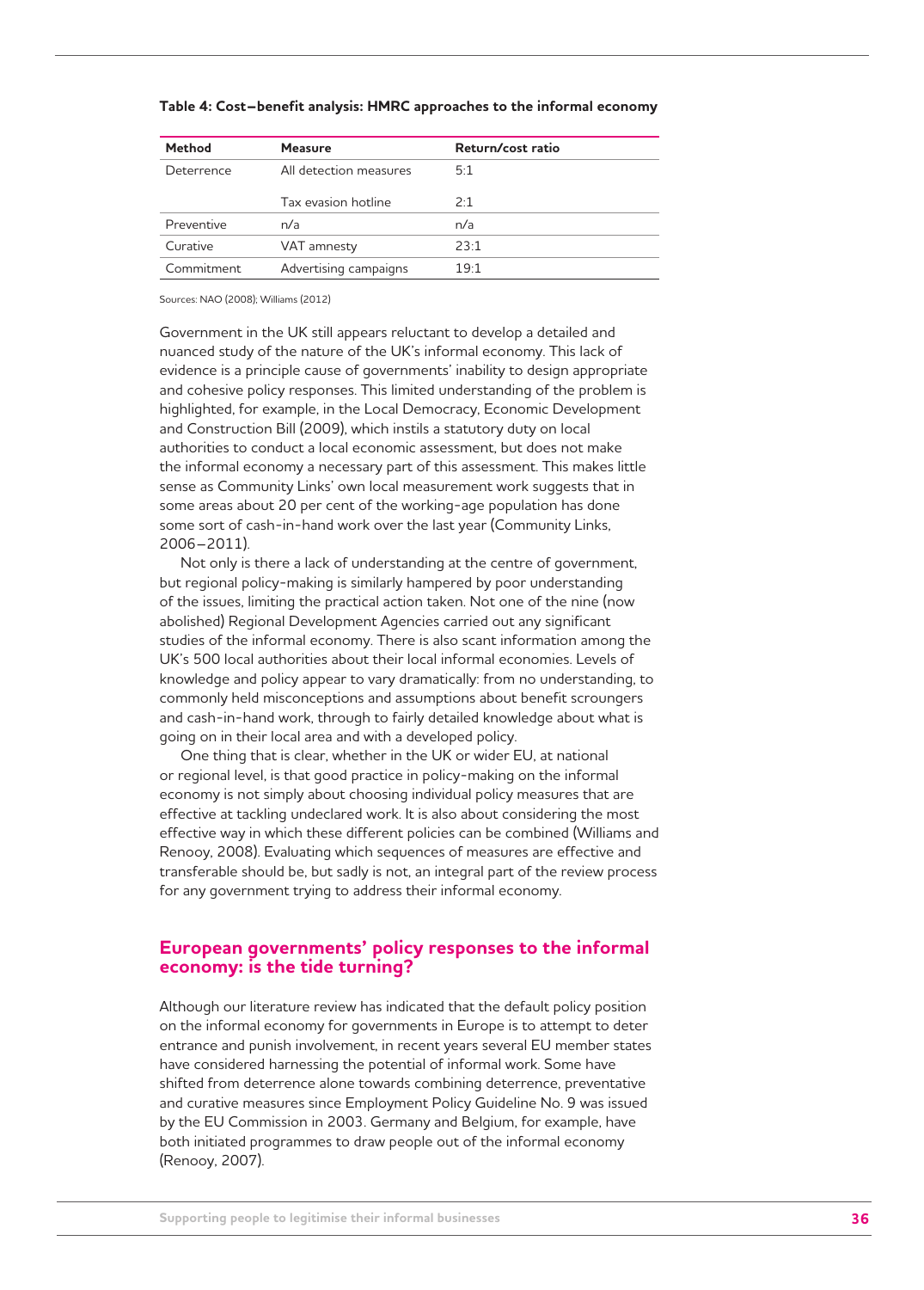The Belgian initiative, introduced in 2005, seeks to transform 'latent demand for a whole range of goods and services into paid employment' (Renooy, 2007). It attempts to do this through the sale of governmentsubsidised, and partially tax-deductible, vouchers for personal services such as house cleaning, washing and ironing, sewing, running errands and preparing meals. These vouchers can be spent with certified companies who can hire unemployed people and gradually move them on to long-term employment contracts. By the end of 2005, 200,000 households had used vouchers to pay for services, 75 per cent of which were in house cleaning. By the end of 2005, through this scheme, the equivalent of 17,360 full-time jobs (28,933 people) had been created, of which up to 25 per cent have been estimated to have been created from previously undeclared work.

In 2003, the German government introduced three 'minor job' types, in which employees are exempt from standard social security payments. These jobs can be worked alongside normal employment, or while receiving certain entitlements such as pensions, unemployment benefits or a family health scheme. The job types are:

- 'Mini-jobs' with a €400 income limit, in which employers are liable for reduced social security contributions of 23 per cent.
- Mini-jobs in the household sector, for which the employer has to pay a levy of 12 per cent and can deduct a proportion of the payment from tax.
- 'Midi-jobs' paying between €400 and €800, incorporating a tapered rise in employee social security contributions from 4 per cent up to the full 21 per cent.

By the end of April 2003, there had been an initial rise of 1.36 million people in minor employment. The vast majority of these people (1.21 million) made use of the ability to combine minor with normal employment, of whom it appears likely that around 580,000 transformed a previously undeclared add-on job into registered minor employment. From these 1.21 million people, 463,000 used their mini-jobs in combination with partial receipt of unemployment benefits.

Initial evaluations of these two schemes indicated that they were achieving their objectives: individuals and businesses that were operating wholly or partially at the margins of legitimacy had moved into the mainstream economy. Renooy (2007) has argued, however, that this transfer from informal into formal employment has been relatively slow, given the estimated levels of undeclared work.

## **Box 4: Hidden economy knowledge bank**

Over 100 initiatives and case studies can be found at the EuroFound 'Hidden Economy' Knowledge Bank. Descriptions are given of the different approaches taken by EU member states in addressing their informal economies, and the effectiveness of specific policy measures and their transferability is examined.

Source: www.eurofound.europa.eu/areas/labourmarket/tackling/search.php

Beyond these isolated examples, there is some evidence that a wider change is under way – moving from deterrence strategies alone towards more complete, compliance-enabling approaches (see Figure 5). This has, to some degree, been reflected in UK governments' policy-making. Behind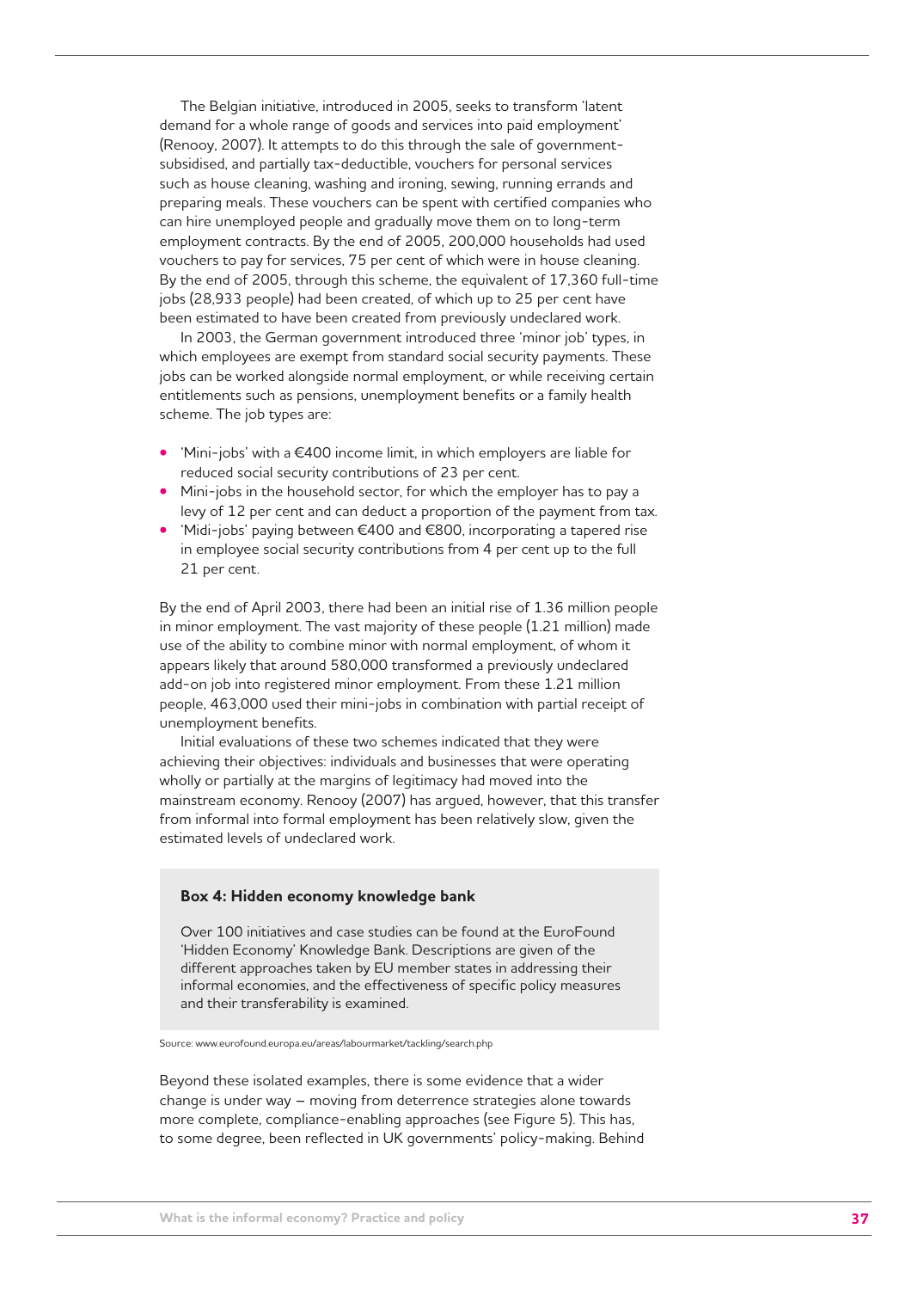the scenes over the final three years of the last Labour government, policymakers and ministers showed greater willingness to look at the nuances of informal work and address it with an integrated approach. In 2009, Treasury Minister Stephen Timms MP announced in the Pre-Budget Report 2009 that HMRC would establish and co-ordinate the Hidden Economy Advisory Group, and report in time to feed into the 2010 Budget. This group was made up of civil servants, scholars and practitioners, including Community Links, and looked at the extent and characteristics of the hidden economy, and made policy recommendations. This work was never made public as the General Election put a hold on it.



**Figure 5: Distribution of policy approaches taken by EU countries, 2001–5** 

Source: Williams *et al.* (2008)

The Coalition Government has yet to reconvene the previous government's group; however there are some signs that this direction of travel is set to continue, particularly within DWP and HMRC. The DWP's *21st Century Welfare* consultation paper, published in July 2010, includes this promising paragraph:

As a result [of the complex benefits system] working legitimately is not a rational choice for many poor people to make. Fraud is always wrong, but we must recognise that the benefits system is making matters worse by pushing valuable work, and the aspiration that this can engender, underground.

The new Universal Credit system could help to make sufficient systemic change, as it will remove the disincentives to work that are currently found in the benefit system. These perverse incentives trap people on benefits and force them to seek alternative, informal methods to 'get by'.

HMRC has commissioned research to measure the size and scale of the informal economy and to assess people's intentions and motivations for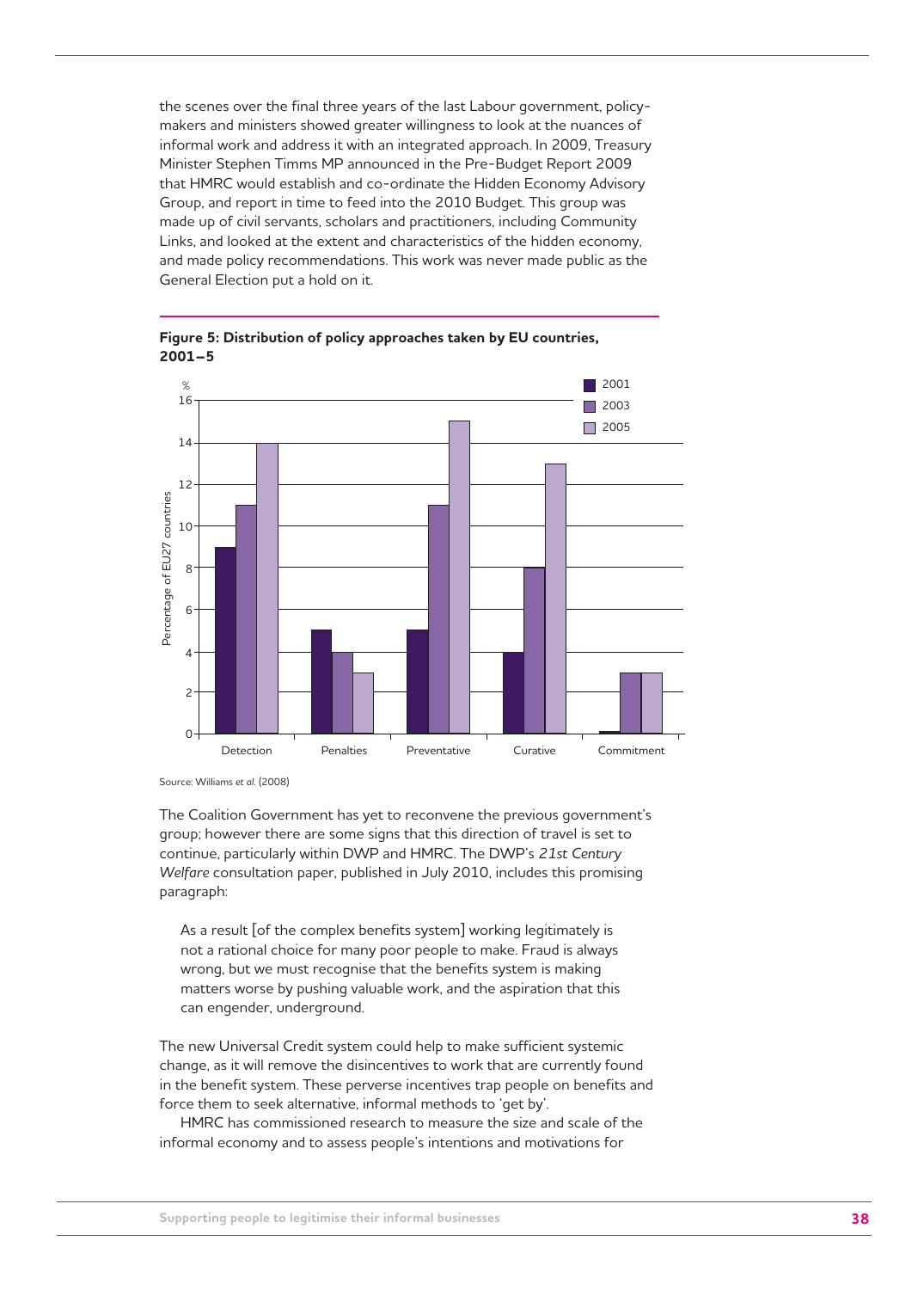working informally. It is refreshing that the strategy for dealing with the UK's informal economy is recognising that a 'one-size-fits-all' approach has little effect.

Although there are opportunities there are also a number of factors prohibiting this continued direction of travel. These include a lack of coordinated and strategic activities between government departments to understand and harness the UK's hidden economy.

The financial cuts by the Coalition Government are having an impact on the supply of public services which might help people in business; for example, the significant reduction in funding for the business start-up and support programmes initiated by the last government, and from the DWP. However, there has also been a withdrawal of funding from the EU funds European Social Fund and European Regional Development Fund, and from economic regeneration programmes like Single Regeneration Budget and Neighbourhood Renewal Fund. It is well publicised that the banks are also lending less to small businesses. What is available is small scale, targeted at specific groups, and tends to be delivered in a traditional way (focus on the theory of business, learnt in a classroom, formulaic in its delivery and requiring a certain level of formal education) – in other words, not suited to the typical needs of, say, an informal entrepreneur wishing to formalise her business.

Business Links now only provides a telephone and web-based service, all face-to-face support has been withdrawn. The Regional Development Agencies and their funding for regional growth and business support have disappeared. The Regional Growth Fund is two-thirds less than was spent through the Regional Development Agencies: £500m in contrast to £1.5bn (BIS, 2011). It is early days for Local Enterprise Partnerships. They will vary enormously in their success depending on who and how they are run in each locality. It is our view that the Government needs to do more to address the UK's informal economy. The formalisation model we suggest later in the report and policy recommendations at the end may go some way to contribute to the growth of the UK's economy.

#### **Client case study 3: Thomas, independent taxi driver**

Thomas is in his late 40s. He currently works as an independent taxi driver and is paid cash in hand. Thomas suffers from a chronic illness, culminating in sporadic debilitating episodes every five years or so. The recovery from these episodes can take up to two years. During this time he is not able to work. As a result of this, Thomas has found it very hard to hold down a regular job throughout his life. He lost his last formal job seven years ago after one of those episodes.

After this, and due to concerns about his employability, he decided to start his own gardening business. He started small, cutting grass and hedges for friends and neighbours. This rapidly expanded to a point at which he took a loan from a micro-lending organisation to invest in proper tools and equipment. As Thomas' health improved he was able to take on more customers by advertising through the local community. However, he still continued to claim incapacity benefit. This increasingly worried him:

"I was doing it on the fiddle. I did not know what I was doing, at the same time I was on incapacity benefits. At the time when I started there was a campaign against benefit fraud, I was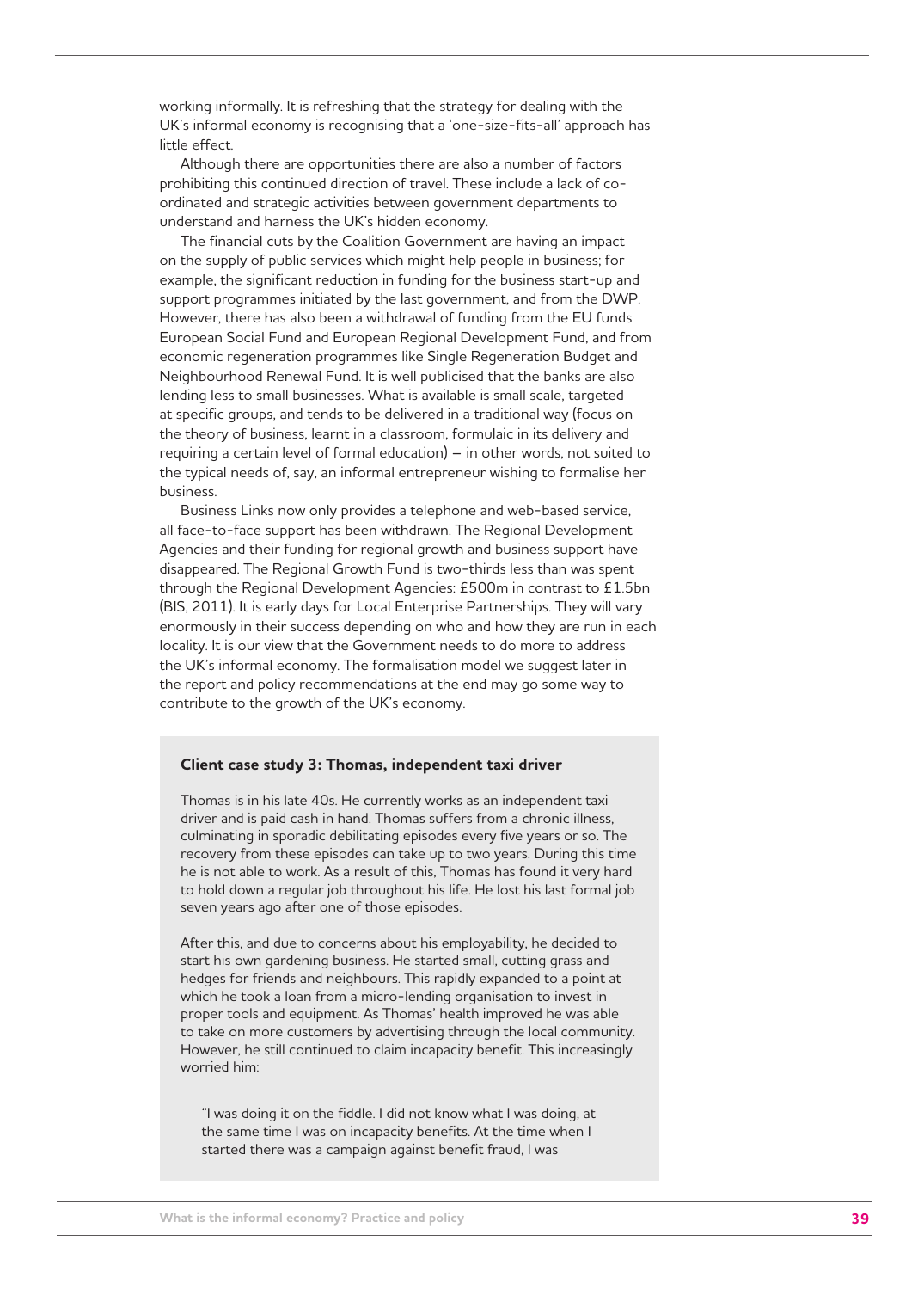completely scared. You are scared of anybody. It is constantly in the back of your mind. It consumes your life. It does your head in."

Having traded informally for about seven months, Thomas went to speak to his loan advisor about how to begin to "declare taxes and everything". They helped him immensely. Thomas, says that "the stupid thing was, with the benefit I was on, if I had declared it, I would have been allowed to earn about £60 a week. I would have been OK. I would have been legit. It was six months of worry for nothing. I went to the benefits office and he said that it was not his job to tell us those things. However, I felt relieved. I went to see the tax office and settled it and it was not a problem."

After Thomas was registered, he went to a high-street bank to open a business account. Again, Thomas says, he was naively talked into buying products such as a computer and printer by the bank advisor: "I could not argue, they are the bank, they are recommending it".

Soon, Thomas's business started to drop off. He talked to the bank about his cash-flow problem and showed them his books. The bank advisor decided to close Thomas's bank account and sent him to talk to a doorstep lending institution to consolidate his debts. "I refused to do it because the interest was outrageous. The bank closed my account and started sending me threatening letters … I knew I could not afford a period of grace. I was against the wall."

Thomas then changed tack and went back to talk to his micro-lending organisation. "They asked me to get a guarantor and the organisation approved a loan to pay the bank and my business. I was running again with my landscape business. I took on a couple of mates to work cash in hand. I used them as and when I needed them. After a while I had to stop because of my recurring illness and the loss of my van."

After this renewed bout of illness and some domestic problems, Thomas found himself needing to find a new source of income. He decided to become a self-employed taxi driver, and continued to claim Jobseeker's Allowance benefits alongside. He got a loan from a micro-lending organisation to buy a car and is slowly building his business, which he plans to register soon. He says: "One can think one is clever, but you can't get away with anything. You can fiddle it and dodge it for a time, but they are clever, so it is better if you do it above board. They will catch you eventually. The taxman knows that you are human, if you go and talk to them they will understand and you can work it out with them. But you do not find this out until it is too late."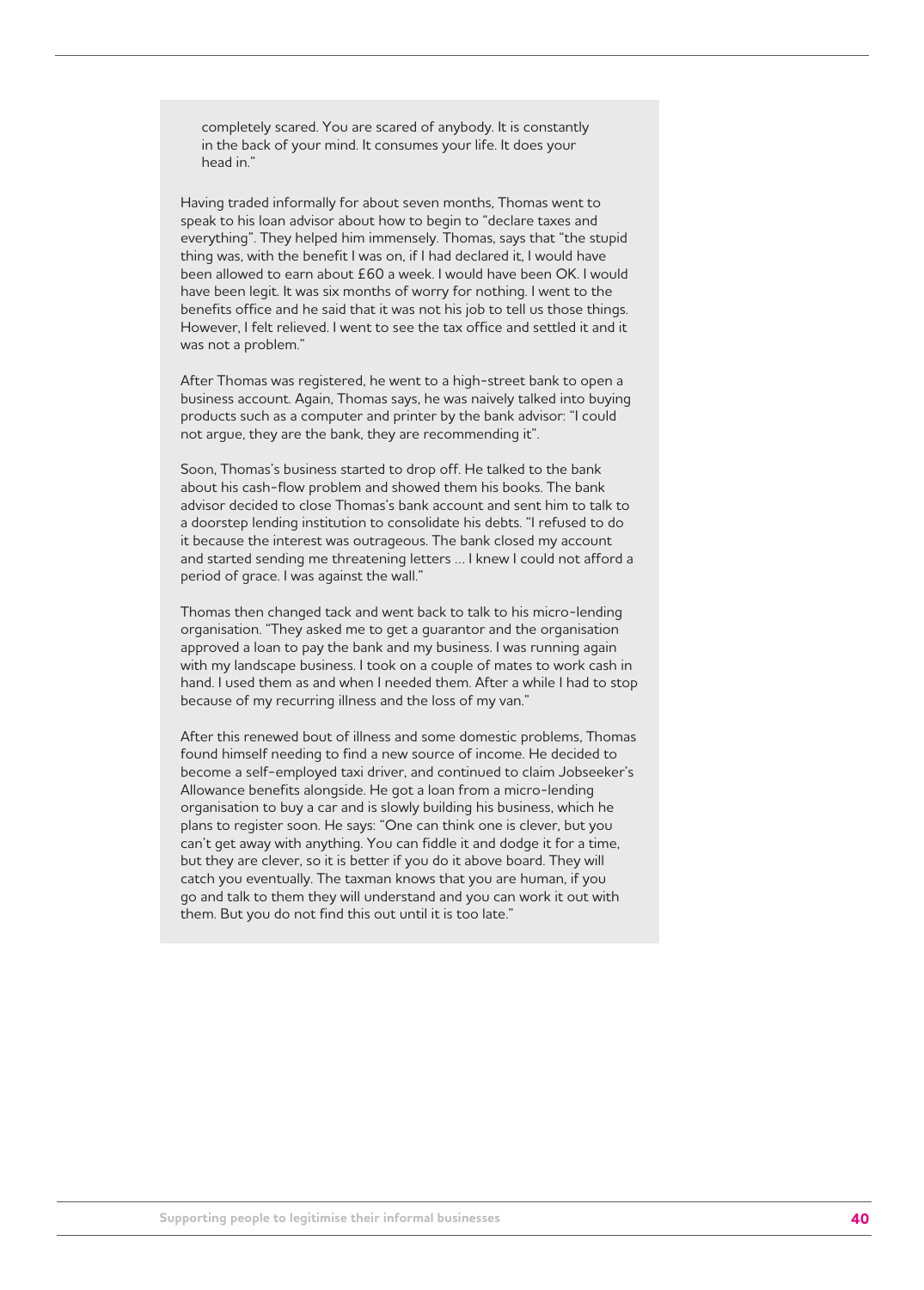# **3 TOWARDS A FORMALISATION SERVICE**

In this chapter we define what is meant by 'formalisation' and a 'formalisation service' and seek to give an overview of the need for such services in the UK. We explore the development of formalisation services and current practices, and in doing so examine the benefits and likely expectations of formalising informal entrepreneurs.

So far, we have discussed the informal economy in general terms; however, the research undertaken focused more narrowly on a specific subsection of those engaged in informal economic activities: those entrepreneurial individuals who are informally self-employed or have established small informal businesses.

"Being registered is good. When you need financial backing from the high-street banks you can demonstrate your level of business. One of the advantages is to have access to credit from the high-street banks."

(Cl. 4)

A formalisation service can be described as a bespoke local advisory and support service for businesses seeking to 'legalise' and therefore 'legitimise' their operations.

– Williams *et al.* (2008)

While paid employment in formal waged or salaried jobs is rightly promoted by policy-makers as one of the primary ways for people to escape poverty (Knijn *et al.*, 2007; Millar *et al.*, 1997), self-employment and entrepreneurial advancement are also important ways of increasing formal employment, and thus reducing poverty.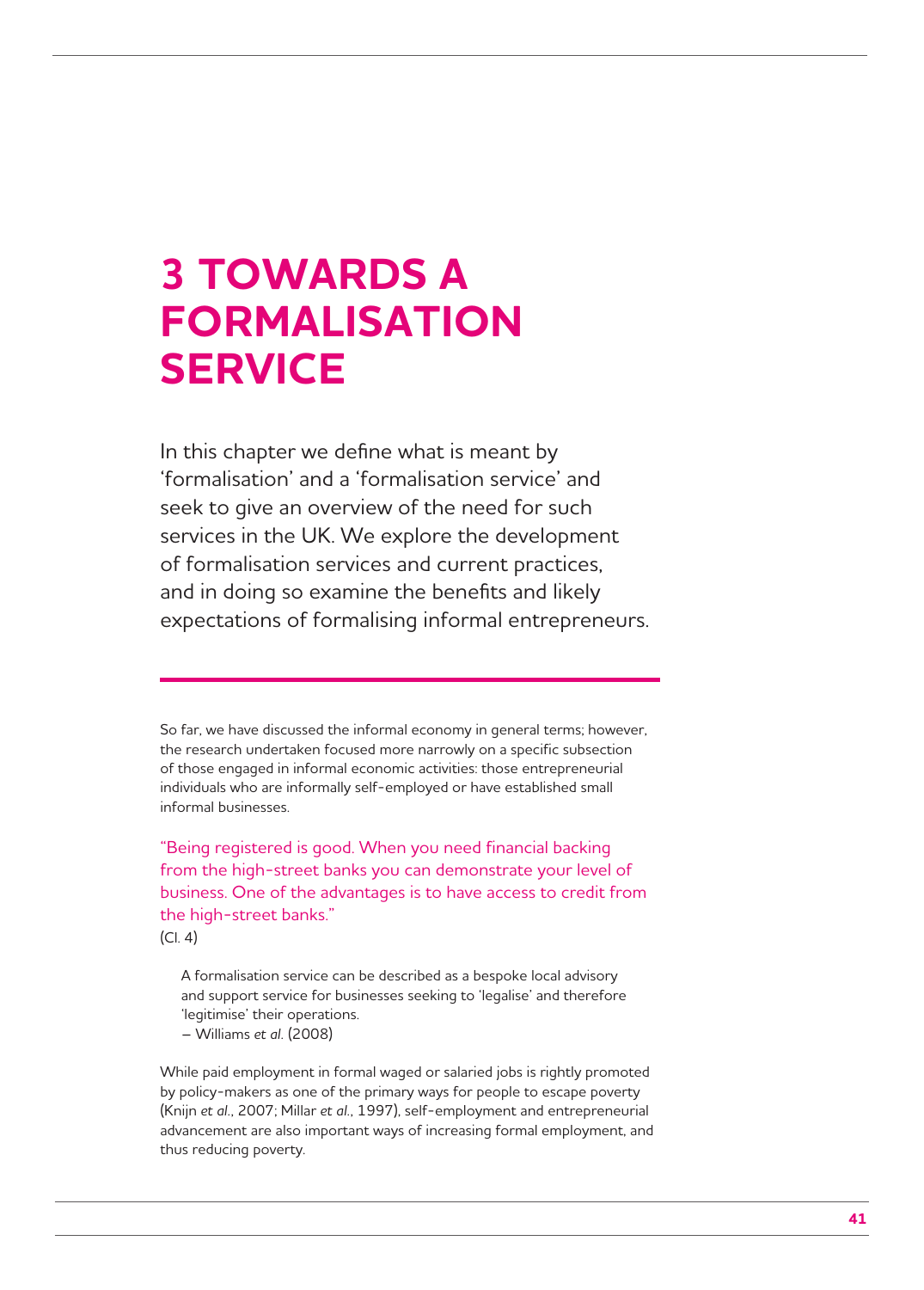However, as we have shown above, punitive policy measures have done little to support informal businesses in making that transition into the formal economy. 'If a deterrence approach continues, then western governments will with each step that they take to deter informal employment destroy with one hand precisely the self-employment and entrepreneurial behaviour that they are so desperately seeking to nurture with another hand.' (Williams and Windebank, 2006). Different policy approaches, which enable compliance, are needed, and one such method is to formalise or legitimise informal entrepreneurs.

'**Formalisation**' is simply the process by which informal work becomes compliant with employment, tax and benefit laws, recognising the journey that businesses take as they establish themselves and the obstacles they need to remove along the way.

**The process** of formalisation takes place over a period of time and may include, among other steps: registering the business for tax purposes, submitting fully disclosed financial accounts and tax returns to the tax authority, disclosing any paid work undertaken while in receipt of benefits, providing staff with contracts and paying them the national minimum wage or above, obtaining public liability insurance, and complying with workplace health and safety regulations.

In this chapter we have included several case studies of formalisation services from Italy, Australia, the UK and Spain, which serve to illustrate the different approaches taken in terms of process and outcomes achieved.

**The outcome** of formalisation is that economic activities associated with a worker or business become legitimate and fully compliant with the law.

## **Case study: a formalisation service in Italy**

In Italy, the Centre for Economic Regeneration (Centri Operativi per la Riqualificazione Economica, CUORE) was established in 1999, by the municipality of Naples and the University of Naples Federico II, in order to research the local business environment. This research revealed that the principal local labour market problem in Naples was not unemployment but the 'hidden economy'. Today, CUORE consists of a network of service centres for 'hidden' entrepreneurs in low-income neighbourhoods, providing information and advice to support their formalisation (Bàculo, 2001, 2002, 2005).

Following a request for help by an undeclared worker, CUORE advisors, familiar with local conditions, create customised regularisation and development paths for them. Advisors closely monitor each step in the process to ensure that the enterprise follows the regularisation process and that the plan continues to suit the needs of the enterprise. By 2005 1,280 hidden enterprises had received advisory services and 326 problems had been solved (Bàculo, 2005).

In addition to these CUORE centres, attempts have also been made to incentivise local businesses to do the same. As a result, business consortia have been established to provide training, arrange trade fairs, help protect the originality of members' labels and products, and offer assistance with the internationalisation of their markets. The existence of this wider supportive network creates further incentives for companies or individuals to legitimise their business, allowing them to compete on grounds other than labour costs and reducing the necessity for hidden practices (*Comitato per l'emersione del lavoro no regolare*, 2003). Since its success in Naples, this initiative has started to be replicated elsewhere in Italy.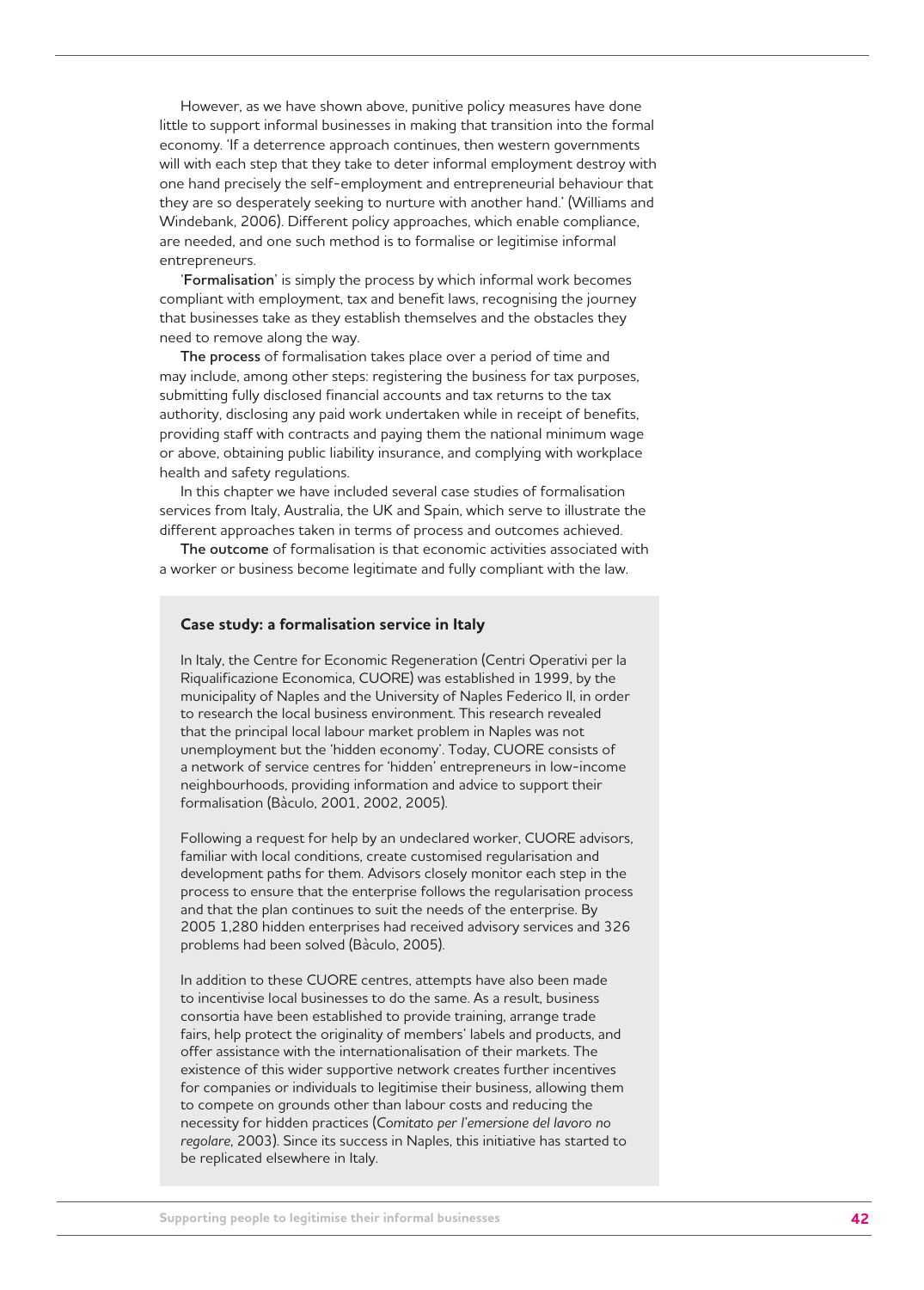## **The development of formalisation services**

Over the last 30 years there has been an increase in the number of local and non-governmental organisations offering employment services to support citizens in finding paid employment (e.g. the UK's New Deal for the Long-Term Unemployed, 1998–2010; and now the Work Programme) as well as setting up and growing their own businesses (e.g. regional Business Links). Often, such services were established as a response to specific economic difficulties and high unemployment. However, an additional motivation for successive governments has been an increasing desire to involve the private and third sectors in the delivery of welfare and enterprise policy. The assumptions underlying this fall into two categories: firstly, a belief in the power of the market, and of competition, to improve the quality and efficiency of services; and secondly, assumption that the 'consumers' of these services benefit from support provided by local organisations, whose staff are knowledgeable about the local area and are thus better equipped to support people in their communities.

An unintended consequence of the development of these services has been an increase in the discovery of those who are already working, but doing so informally. This has led some local authorities, private companies and charities to develop a knowledge-based understanding of the reasons why people are engaged in informal economic activities in their locality. In a few areas this has resulted in them extending their current services or, in limited instances, developing targeted services aimed at formalising people's undeclared work and trading. Even where this has not occurred, informal workers who seek help for their debt management, benefits and tax credits issues, may also find information and support leading them to formalise their activity (McGoldrick, 2009).

#### **Case study: a formalisation service in Australia**

Many countries provide written advice, guidance and training on the records that businesses need to keep for tax purposes. The Australian Taxation Office (ATO), however, has gone one step further by providing free record-keeping computer software. This acts as an assessment tool, as it is designed to help small businesses understand the business records they are required to keep and also assists in evaluating how well the business is doing.

The ATO also supplies fact sheets for specific sectors on basic recordkeeping requirements. The provision of this level of advice and support could be replicated in many other countries.

## **Current demand and practice: existing services**

Although there are rare examples of innovative projects, there is wide acknowledgement that support and advice is not generally available at present to businesses seeking to legitimise their operations (Copisarow and Barbour, 2004; ILO, 2002a; SBC, 2004; Williams, 2005b). There is, however, clear demand for such a service: surveys conducted by Community Links have found that 46 per cent (2009) and 56 per cent (2006) of informal workers would like to formalise their activity (see also Llanes and Barbour, 2007). The difficulty, as outlined in the policy chapter above, is that these activities go against the grain of the UK government's national policy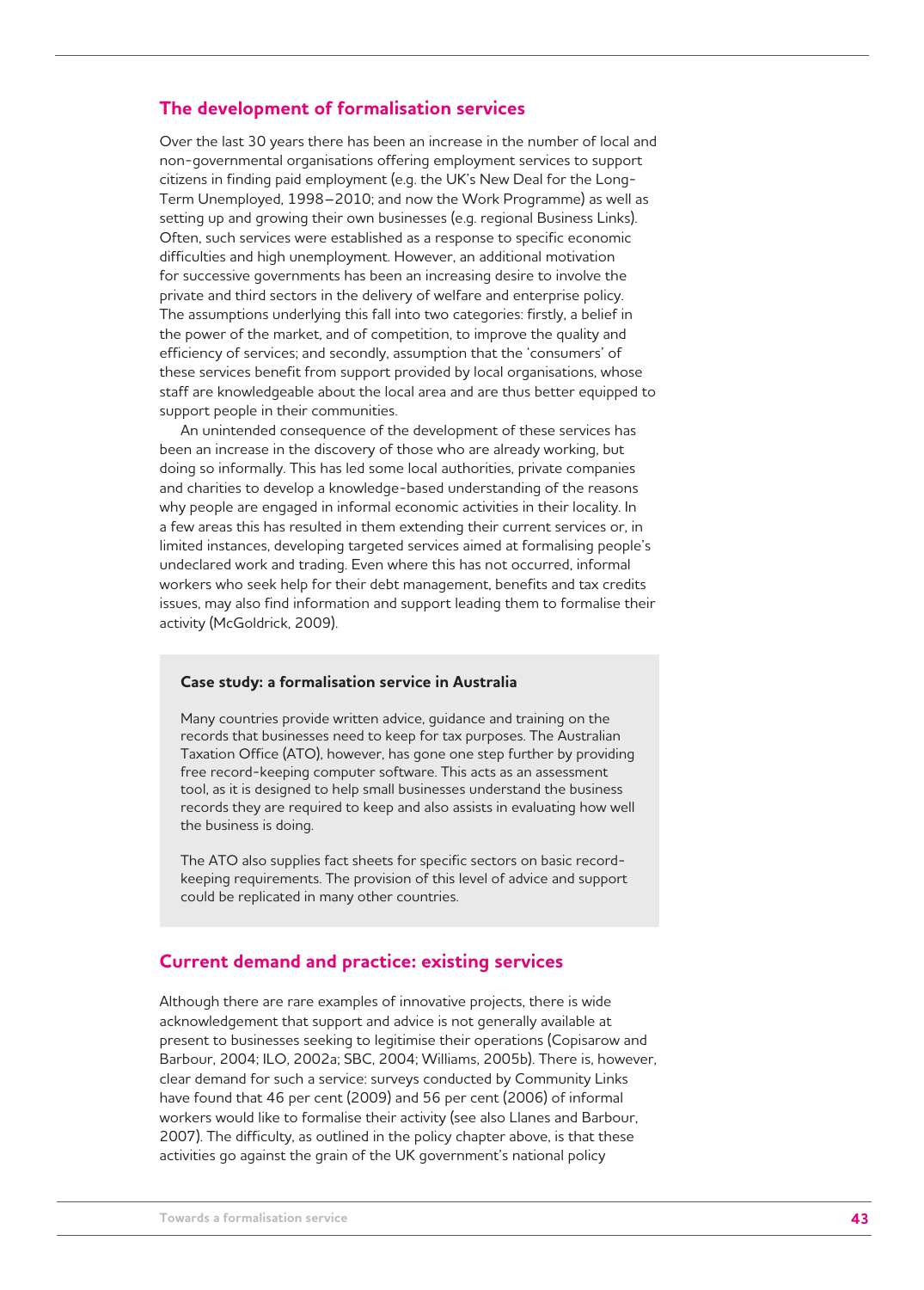approach, which has prioritised punitive action against informal work, despite yielding only limited results (see Table 4).

There are three other important factors that indicate the need for a model of formalisation which aims to assist self-employed and entrepreneurial informal traders. First, research indicates that sectors with a high proportion of self-employment are likely to involve a significant percentage of informal work (Dellot, 2012; Joassart-Marcelli and Flaming, 2002). There is likely, therefore, to be a significant 'market' for formalisation services targeting this particular area.

Secondly, formalisation work among self-employed informal traders is likely to be especially significant for deprived areas. Self-employment in deprived areas has been shown to be less than half the average for the rest of England (Evans and Syrett, 2006). This could mean that there is a need for services encouraging and supporting self-employed work in such areas. Equally likely is that these figures underestimate self-employment in deprived areas (Social Exclusion Unit, 2004), and that it is simply that in deprived areas entrepreneurial talent exists more commonly among people who are officially unemployed, but are actually informally self-employed and receiving benefits. Tapping into this pool of hidden entrepreneurs and businesses is the primary focus of the formalisation services we model here.

Thirdly, research seems to suggest that informality may be the necessary incubation period for fledgling entrepreneurs. (See for example Global Employment Forum (2001) *Informal Economy: formalizing the hidden potential and raising standards*, Session III-C, Global Employment Forum, Geneva, 1–3 November; and Small Business Council (2004) *Small Businesses in the Informal Economy*. London: Small Business Council; both cited in Williams and Windebank (2006)). This experience has been documented not only in small micro-enterprises in the UK but also in the tech start-ups of Silicon Valley and elsewhere (Portes and Haller, 2005). The YouGov poll for the RSA (Dellot, 2012) shows that one in five respondents had traded informally at one point in the past, and the two most popular reasons given for doing so were that they first wanted to see if their business would be viable (64 per cent), and that it gave them 'breathing space' before they had the capacity to register their business (40 per cent).

So, formalisation can be viewed as a gradual journey, with each hidden entrepreneur following their own path towards legitimacy. Enterprises may start off on an informal footing but through a steady process of growth and a careful navigation of the individual, structural and cultural drivers of informality, there is a strong possibility that many will eventually have the wherewithal to make the transition to the formal economy (Llanes and Barbour, 2007). Of course, there exist many capable hidden entrepreneurs who are unwilling to make the move towards the formal economy for reasons of self-interest, but this should not distract us from the large numbers who do aspire to one day formalise their business.

This public demand, the failure of the traditional policy of deterrence, and the limited development of formalisation services to date, clearly point to a case for the wider development of such services. However, the formalisation services we have come across tend not to have been 'developed' in such an intentional way. The majority of the organisations involved in this research did not start up intending to support informal traders and workers to formalise, but developed their formalisation services in a fairly ad hoc, organic manner as informal workers and traders surfaced during the delivery of their core services in local communities. Their primary motivation is to provide services which support the needs of the local community, including addressing their informal work. In fact many organisations we have

Formalisation can be viewed as a gradual journey, with each hidden entrepreneur following their own path towards legitimacy.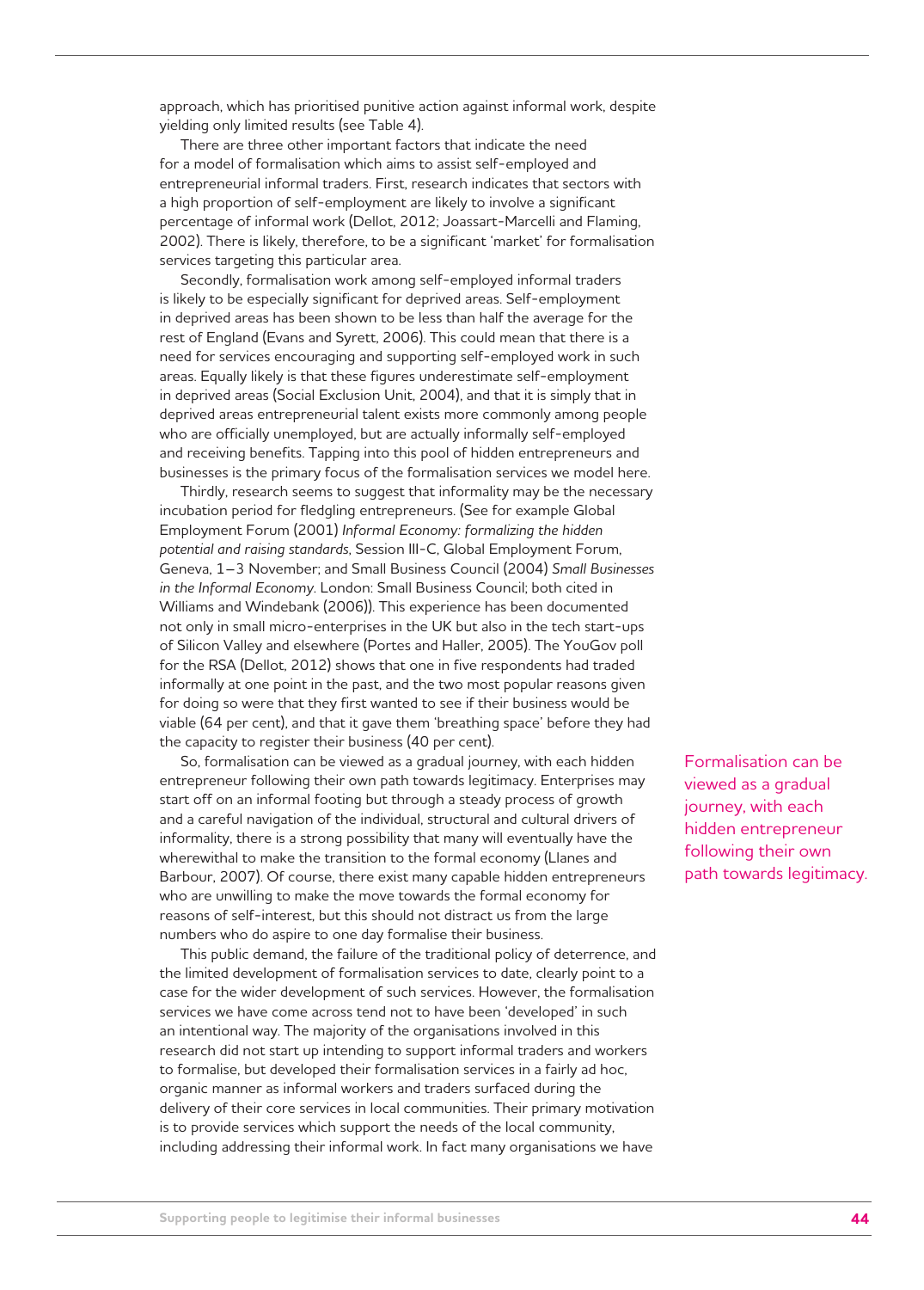encountered still do not openly advertise this support, as in most cases to do so is actually illegal.

A further difficulty in the development of formalisation services is that although the basic service is similar in many ways to others, such as business support or employment advice, formalisation services require specific skills, and a distinctive approach. It is now commonly recognised that the kind of business advice and support required by those seeking to legitimise their business differs substantially from that required by 'start-up' or growing businesses that want to undergo a business-planning process (Copisarow and Barbour, 2004; ILO, 2002a; SBC, 2004; Williams, 2005a). As the findings in the next chapter show, a formalisation service should seek to understand and address the root causes of informality, change business practices as well as personal behaviours and navigate the delicate legal transfer procedures through the provision of highly tailored change management processes.

Current economic and political restraints mean that establishing a large or stand-alone 'formalisation' service is not feasible; nor is there any good evidence on which to build such an intervention in the UK. The development of a model for a formalisation service which could act as a guide for organisations seeking to expand their service delivery into this area is the next step in developing the wider provision of such services.

#### **Case study: a formalisation service in the UK**

In the UK, a pilot 'formalisation service' began in 2005 in Hartlepool. As part of the initiative, HMRC offered individuals engaged in undeclared work a confidential and anonymous assessment of their liabilities. If the individuals concerned accepted the assessment and paid the amount outstanding, their activities would be 'legitimised' and they would be reintegrated into the formal economy with no legal action taken against them.

Nevertheless, only one individual came forward and underwent a review of their liabilities. The subsequent evaluation found that there was a lack of knowledge of the scheme locally, alongside low levels of trust between the target group and the authorities. Moreover, the basic message of the campaign was deemed unappealing, and the failure to use an independent body, such as the local Citizens Advice Bureau, to which people could make their initial approach, was considered a further weakness (Bivand *et al.*, 2006).

## **Box 5: What's the difference between a formalisation service and general business advice?**

A formalisation service combines a number of features that make it distinct from general business advice, such that it:

- focuses specifically on helping informal businesses, either through a dedicated formalisation service, which systematically targets and then supports these businesses to formalise, or as part of a regular business support service which, to some extent, works with informal entrepreneurs;
- addresses individual, structural, cultural and locality issues with the informal entrepreneur;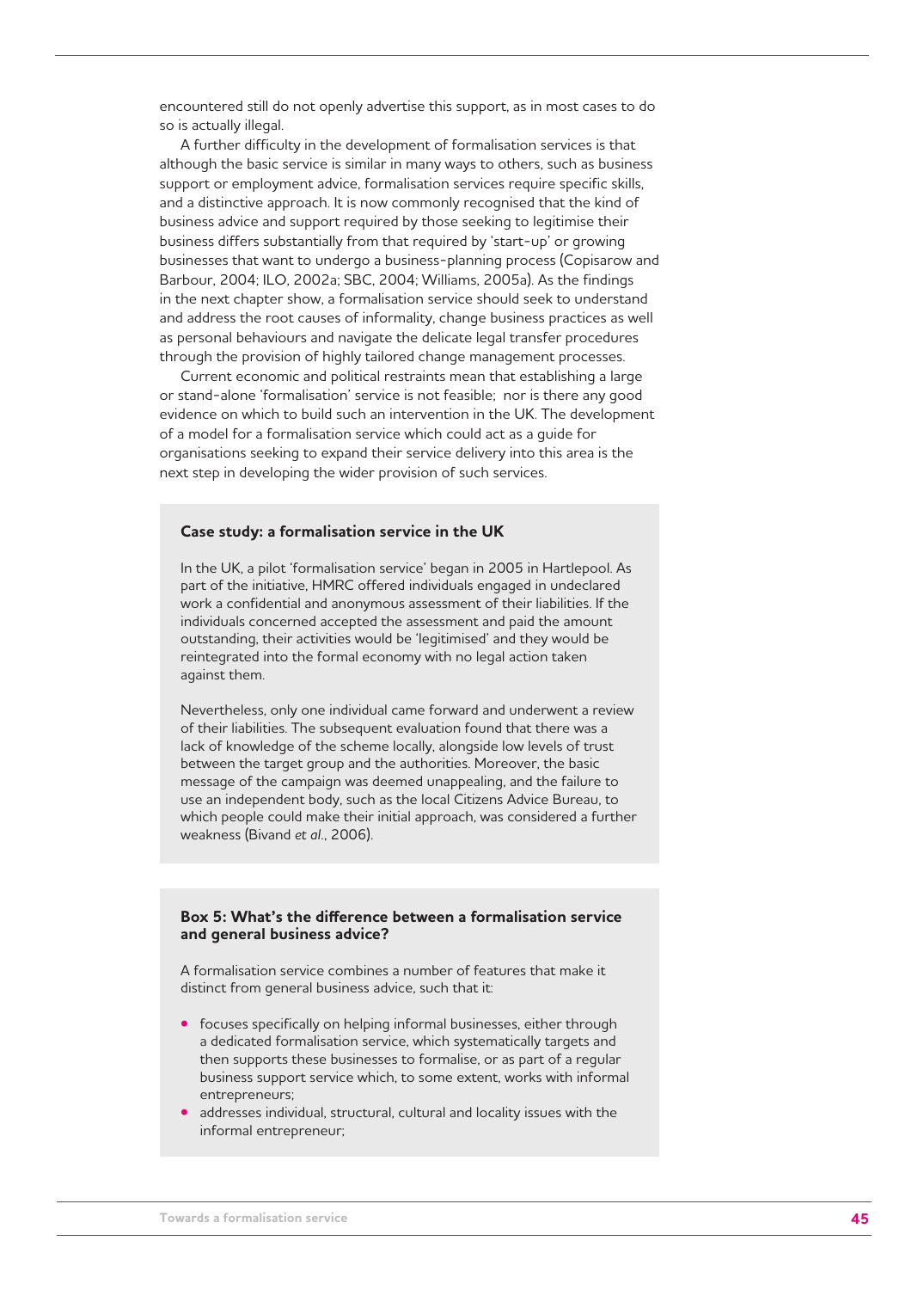- builds a relationship based on trust, empathy and non-judgement, collaboration, positivity, respect, etc., with the informal entrepreneur, as success depends on the quality of such relationships;
- has highly skilled and committed staff, with strong working knowledge of the locality;
- addresses the root causes of informality;
- understands the motivations and barriers of informal entrepreneurs;
- changes business practices, as well as personal and financial issues and behaviours;
- provides a highly tailored change management process;
- supports people to navigate the (delicate) legal transfer process, at times interceding with the statutory authorities on their behalf;
- provides continuing support once formalised (typically anywhere up to 24 months, or even 60 months);
- does not report informal entrepreneurs to the authorities nor force businesses to formalise.

If these characteristics were taken in isolation then there would be no difference; it is in their totality that the distinction becomes clear.

# **Which businesses benefit from a formalisation service?**

The businesses which are likely to benefit from the formalisation services we model are often micro and small. For some of these businesses, without business support and advice to aid their growth, they would not be sufficiently profitable to keep their owners out of poverty, and would be unsustainable in the formal economy. More often, however, businesses which will benefit from formalisation services are likely to be past the stage at which they simply help their owners keep out of poverty by marginally contributing to household income. These businesses will have grown to a point at which their profits are very important to their owners' total income, and their owners are no longer simply using them to 'get by' (where entrepreneurs are operating with difficulty to make ends meet), but to 'get ahead' (where they are making a steady profit and have the wherewithal to expand and eventually register their operations) (Llanes and Barbour, 2007; Putnam, 2000).

Reflecting their use of informal work to 'get ahead', and the clear prospects of success that their businesses have in the formal economy, we refer to the clients of the formalisation services we analyse here as 'informal entrepreneurs'.

#### **Case study: a formalisation service in Spain**

The Nazaret neighbourhood in Valencia, eastern Spain became home to a formalisation service aimed at a sector with a high proportion of undeclared workers: domestic services. A labour exchange was created to train and provide these trained workers to households seeking domestic staff. The exchange has contributed to formalising this sector of the local labour market. At any one time, some 60 employees are participating in this scheme. Evaluations have not been conducted, but if the initiative is found to be effective, this local formalisation service could be transferred to countries and sectors where undeclared work is prevalent.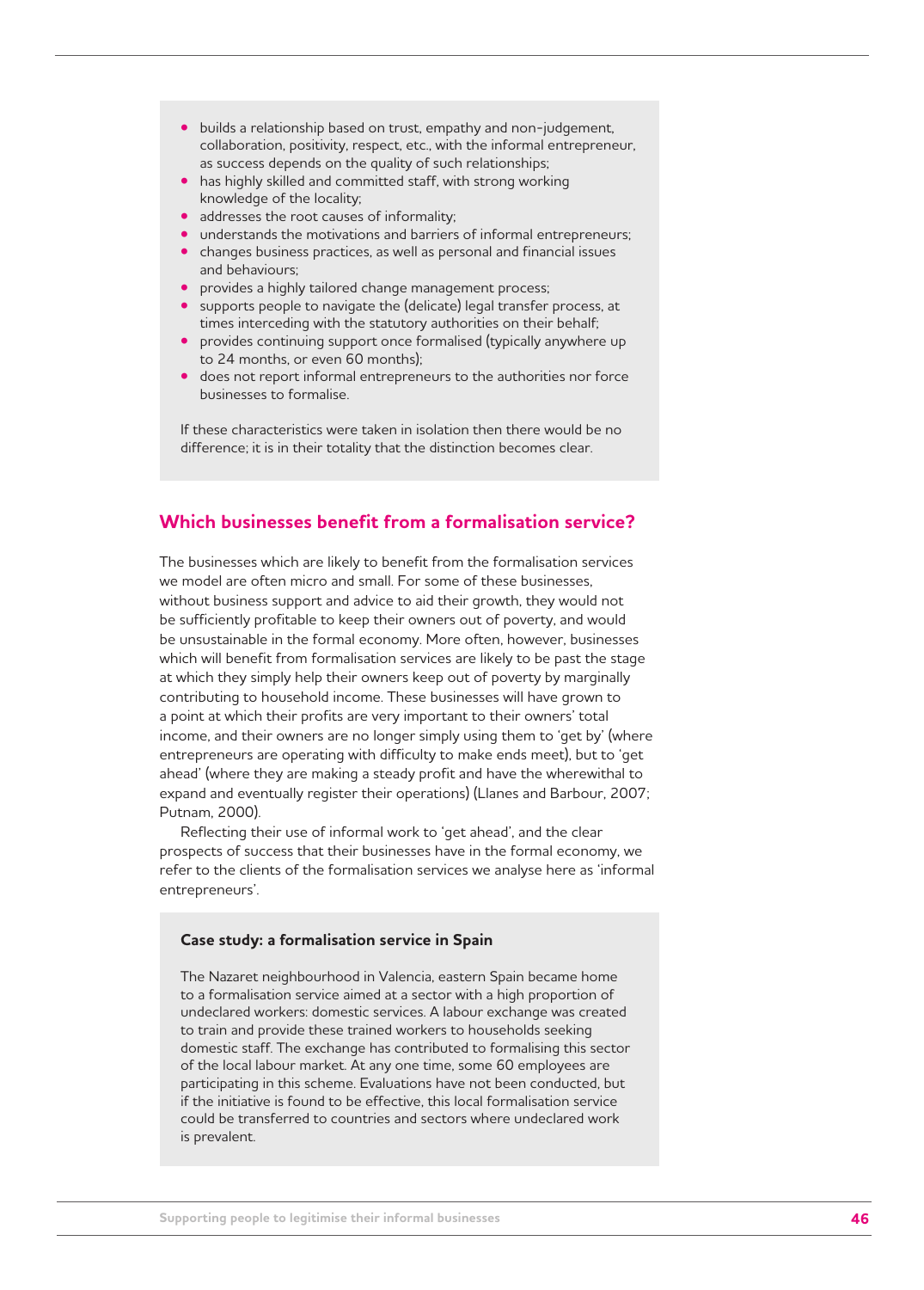It should be noted that we think a very different model of formalisation is needed if an employee who is engaged in informal work by their employer wants to formalise. They face two options: leave the informal job and find formal employment, or attempt to work with the employer to formalise their business practices. In reality this latter option would be very difficult and it would probably lead to the employee being sacked.

# **What can be expected from a formalisation service?**

Although we offer a definition of 'formalisation' above, we have not yet considered in detail what is to be expected from such a service. The bulk of this analysis is contained in Chapter 5; however, one simple way of considering the main challenges that a formalisation service would have to contend with is to use the idea of the '4 Cs' (see Table 5 and Figure 6 ) that any informal entrepreneur must develop in order to formalise their business. The 4 Cs were developed out of conversations with the Project Advisory Group and other feasibility work that Community Links has undertaken for the development of its own enterprise service, which is now in its initial stages.

## **Table 5: The '4 Cs'**

| Confidence  | To believe in the possible, that their business can be developed<br>and run successfully as a formal business.           |
|-------------|--------------------------------------------------------------------------------------------------------------------------|
| Credibility | To demonstrate that they are capable of running their business, by<br>having the necessary skills and expertise.         |
| Commitment  | To show not only that they have the ability but they have the drive<br>and passion to put in the hours and make it work. |
| Cash        | To realise their dream through delivering a business and financial<br>plan, accessing appropriate financial support.     |
|             |                                                                                                                          |

#### **Figure 6: Addressing the '4 C' gap**

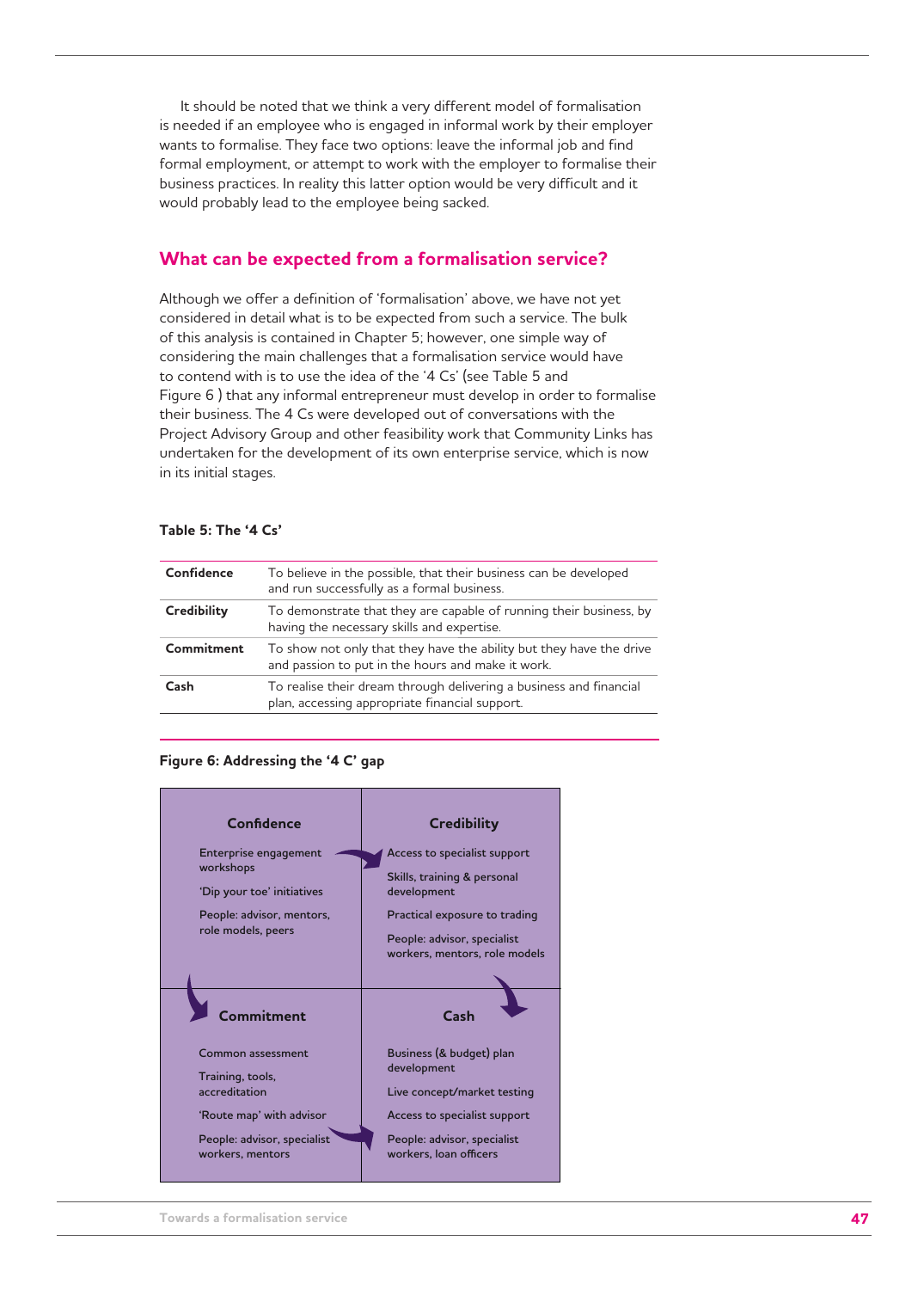We argue that any model formalisation service must convincingly address these four barriers to formalisation faced by those wishing to formalise their economic activities.

## **Client case study 4: Joe, car mechanic**

Joe, 31, is originally from Iran, but arrived in the UK to study Law in the late 1990s and stayed on legally. He is divorced and has no children. He currently trades cash in hand as a car mechanic and is not registered as self-employed with HMRC.

Joe co-owned a gallery – a legitimate business which "was all above board". The gallery turned over £35,000 a year and Joe was able to grow the business with financial help from high-street banks. The business closed when his co-owner ran away with the business funds. Joe ended up saddled with debts.

To get by Joe has been running a garage for the last 18 months. The local going rate for car repair work, according to him, is about £35 per hour but he charges only £10 per hour, as his customers do not make much money, nor do they want to pay VAT.

Joe's experience of running the gallery informs his opinions today about running a formal business. He thinks that to be compliant means considerable bureaucracy and financial expense. He is sure, for example, that he would need an accountant to organise his books and do his tax returns; however, he can't afford to pay one because he is not making much money.

Joe was told about a local micro-lending organisation through a friend. He requested a loan to buy tools for his business. To him the highstreet banks' interest rates were too high. At the appointment with the loan advisor he opened up and talked about his real situation. The loan advisor told Joe he needed to talk about his 'real' level of business to let the organisation know whether or not he would be able to repay the loan. "His attitude helped me to be open with him about my cash-inhand trading. He was very good, his attitude has helped."

Joe has not yet registered his business, but he is happy. "When I am making money it would be good to register. One of the advantages is to have access to credit from the high-street banks. I can't do it at the moment. I was thinking to do it this year, but still it is not going well. Hopefully in six months or a year I will be able to do it."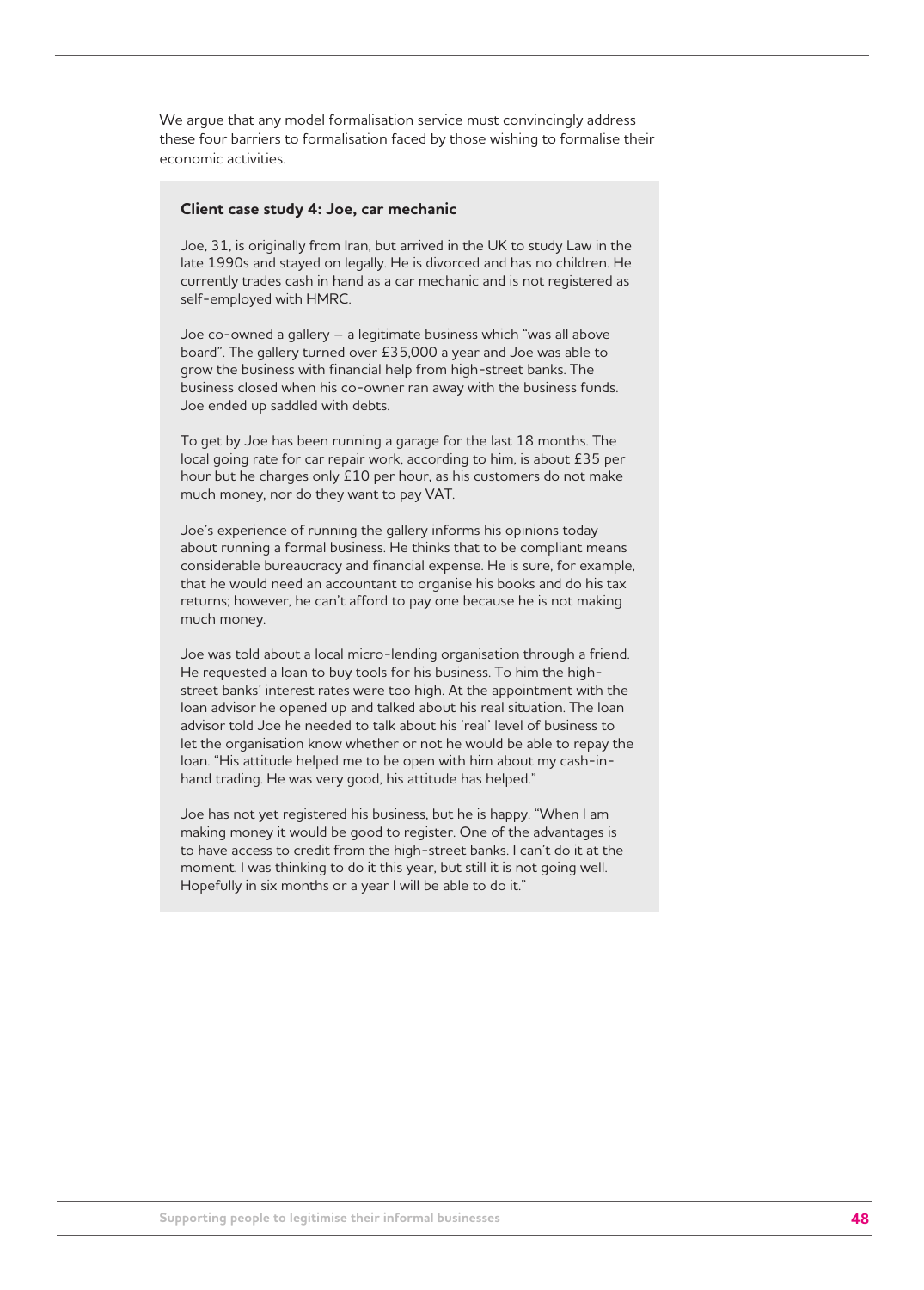# **4 FINDINGS**

The research found that there are two aspects to formalisation. The findings are explored in more detail in this chapter, as are the resources an organisation requires to provide a formalisation service, and the likely outputs and outcomes it can achieve.

The most important, overriding factor in enabling a business to formalise is the quality of the relationship between the informal entrepreneur, the supporting organisation and its advisors. Without these three actors working together, in all likelihood formalisation efforts will be unsuccessful. The second aspect is the specific activities and tasks involved in facilitating the formalisation process.

# **Deep value:1 the attributes of the client–advisor relationship**

The evidence suggests there are seven key attributes of the relationship between a client and an advisor. They are shown in Figure 7.

# Trust

"People got to trust you, it is not rocket science. If they trust you and know what you are doing." (Int. 21)

"It's a question of actually gaining trust. I think it's showing the clients you understand the position they're in, the sort of empathy, trust and basically [being] non-judgemental." (Int. 2)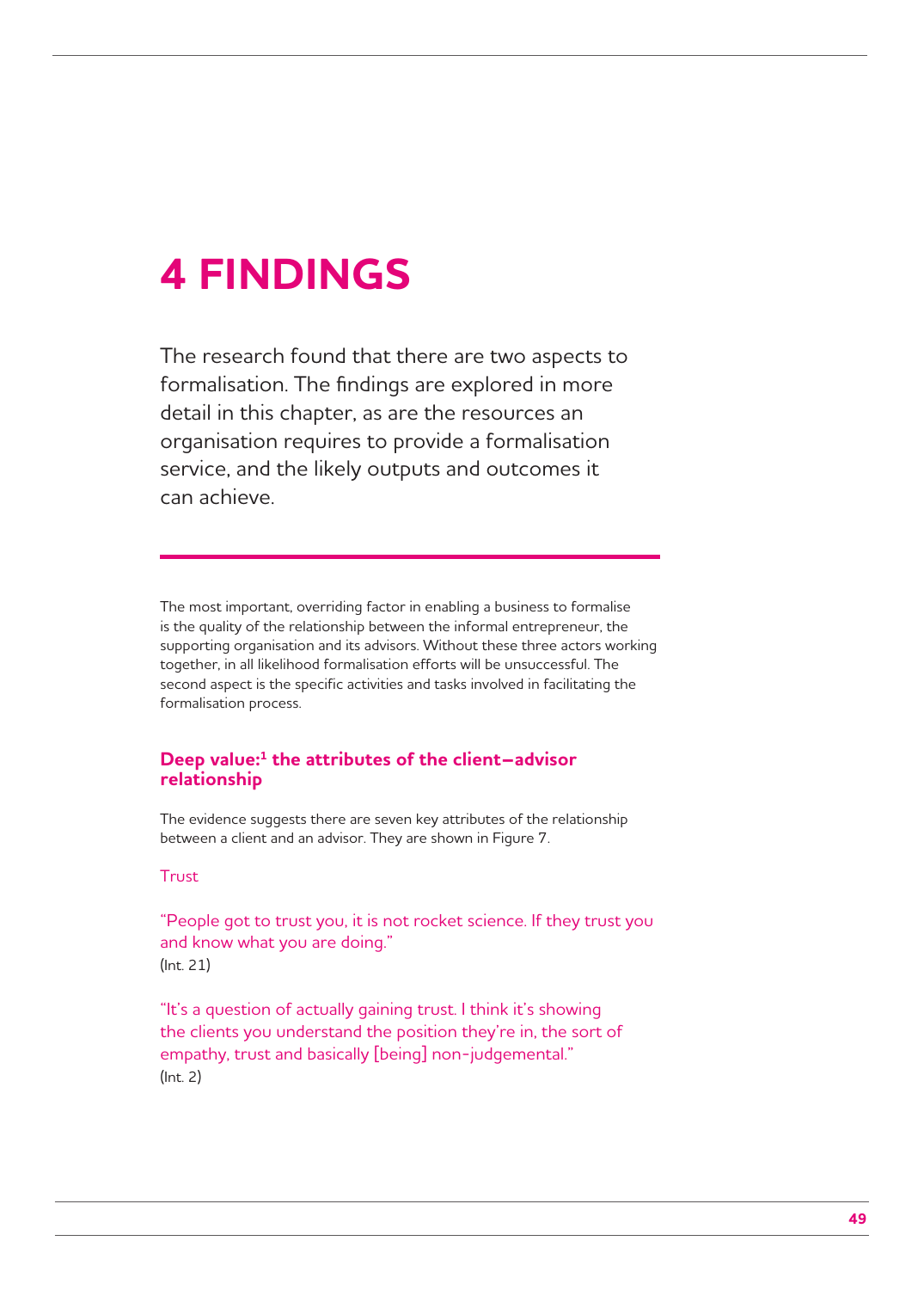

**Figure 7: The seven key attributes of the client–advisor relationship**

The crucial importance of trust, particularly at the beginning of the relationship has been a powerful message emerging from our research. Most users are initially wary and cautious. They are scared of being reported to the relevant authorities. "It is the relationship you develop with the young people. They disclose certain things and, unless they are going to harm themselves, there is confidentiality and [the young people] trust you" (Int. 14). Some come forward because they have got tired of 'constantly looking over their shoulders' (Cl. 3). Advisors must overcome behaviour and expectations built on clients' experience of previous, untrusting relationships. "They saw us as a safe venue to tell the truth of what is happening to them. Every time I have done meetings and workshops people said 'thank god I got it out of my chest, I now know what I am going to do'" (Int. 12).

Clients talked about their mistrustful experiences with statutory services such as the local authority or Jobcentre Plus (JCP). "… when people come to us … [they] will be very closed about declaring that they are working cash in hand because the message from JCP is so strong around fraud, and one of the challenges is to build trust" (Int. 22). And, "They start trusting me from the beginning. I just say I'm not from the council. I don't have anything to do with the council" (Int. 1).

Once this trust is established it can give the client confidence in agreeing to be supported to formalise their activity. This trust must be maintained, and if it is, it acts as a commitment mechanism, keeping the client engaged in the tailored plan for formalisation. "The main thing for me is to gain trust from the client because quite often it is what they lack; they distrust people so much. If you can get that trust it is really a valuable thing" (Int. 8).

In building a relationship of trust, ensuring the development of a rapport between advisor and client is key. The point when rapport is established between the entrepreneur and their advisors is often the starting point of a productive relationship. According to the advisors, rapport contributes to the development of an environment in which the users can feel at ease and trusting. Where this occurs, an openness emerges which can enable the entrepreneur to share more information about themselves, such as their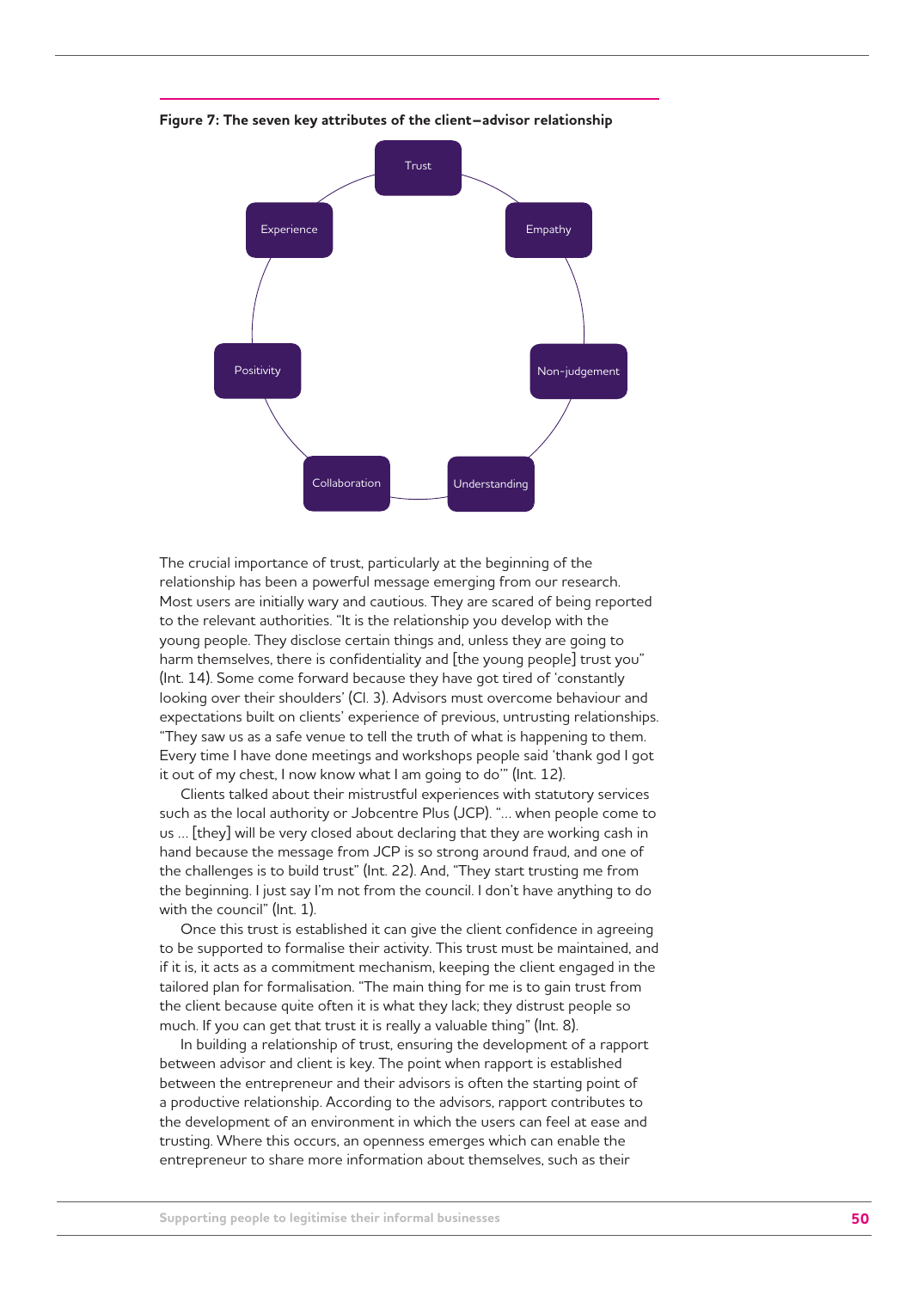business needs and the barriers they may face, and then be in a position to listen to the guidance provided by the advisors.

The approach to building trust by the advisor is often informal – not wearing suits and ties, not conducted in an office, and not using formal business or professional language. This can enable clients to let their guard down. Often the first meetings are held on neutral ground like a café, and conducted in small stages, starting simply by "having a chat over a cup of tea and a cigarette" (Int. 18).

"On just meeting people I start talking to them as human beings. … I smoke, I roll cigarettes and that is a good tool. I would say: 'would you like a cigarette?' and they would accept it and go outside and then, again, that is more informal there …" (Int. 18)

"It [the 'café approach'] works in helping people to formalise, because it is the place, the language, it is being surrounded by people from their own communities. I might be the expert, I might not speak the language but they know I am on their side … They know I am not trying to create a trap … I am trying to help them."

(Int. 20)

"We reach people through word of mouth. I approach them and tell them that we are talking in confidence. The main point is to build rapport with them. I also gain their confidence through the little things I do for them."

(Int. 19)

The confidence that an advisor can be trusted is sometimes brokered by local, experienced intermediaries based within a community. An important factor in convincing these intermediaries of the trustworthiness of the advisor is the longstanding reputation and recognition of the support organisation in which the advisor is based. Organisations' locally earned trust is at the heart of building a successful formalisation service. "Eight people were involved in helping these people to formalise; that was interesting. They had, as in these cases, to win his trust" (Int. 3).

## Empathy and non-judgement

Empathy and the ability of advisors to be non-judgemental were the attributes most frequently mentioned by advisors as those needed to make formalisation happen. Empathy stems in these circumstances from advisors recognising that informal work is often unplanned, an activity undertaken in order to avoid poverty – due to need, not greed. "The mainstay of the company was the business advisors. We recruited business advisors purely on the basis that they would empathise with the clients, love the clients, rock for the clients" (Int. 24).

Advisors' ability to act in a non-judgemental manner is very similar to this. Being non-judgemental means that advisors do not pronounce judgement or patronise clients by lecturing them on the illegality of their actions, but instead adopt a forward-looking perspective, seeking to give them a fresh start.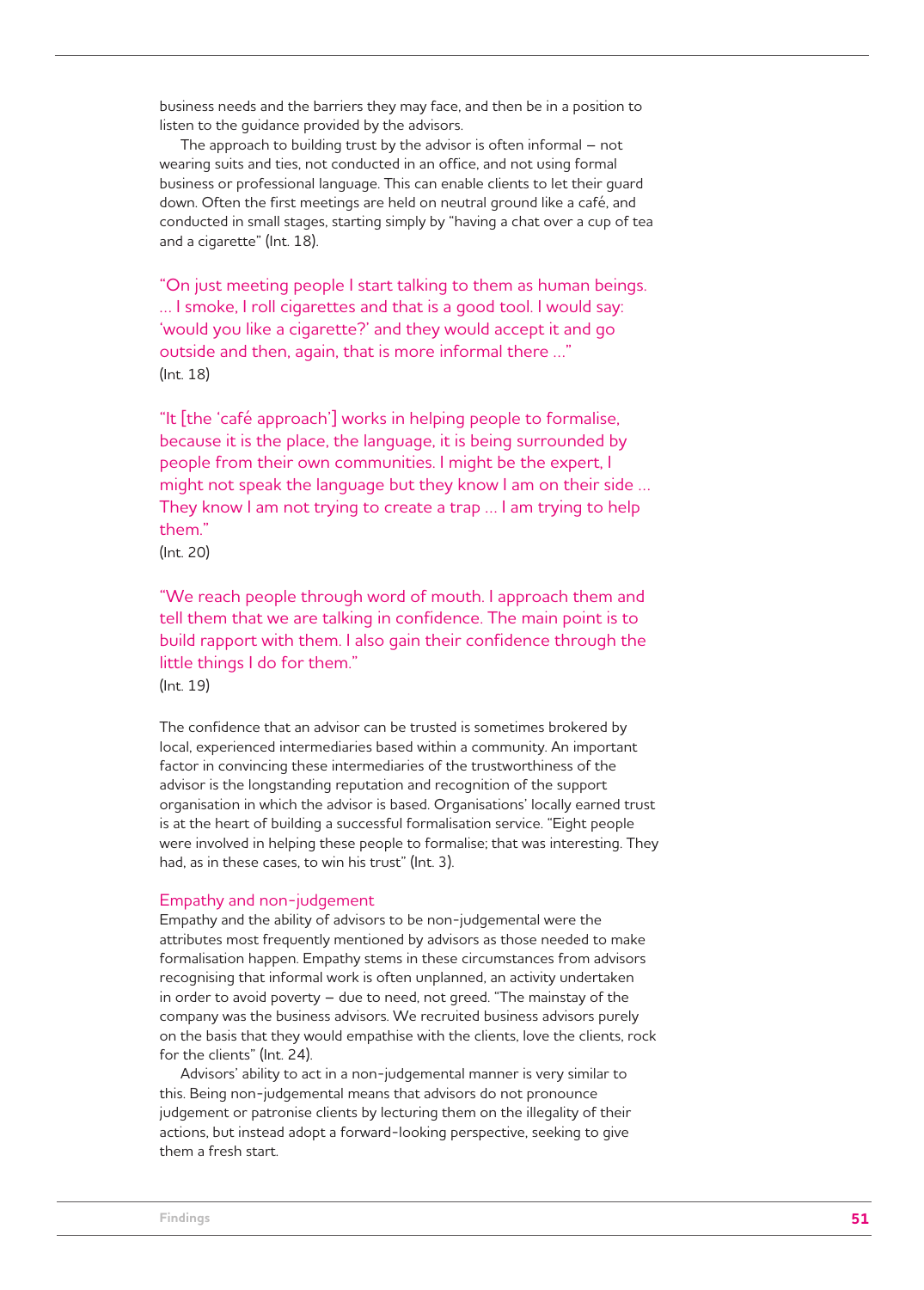"It all comes down to the way I behave … And I think it's possibly because I can get across an empathetic approach … I make sure that everyone is always treated with respect and you are totally non-judgemental about their things, and you praise what they're doing well – then I think you don't tend to have a problem [with the users]."

(Int. 2)

Our research has found that where clients are treated with this respect and dignity, they felt at ease because their advisor seemed to understand why they had made those choices. "There are people who follow procedures, they do things by the rule book. [But this] is about empathising, not being judgemental and that can only come from you and not how people told you to act …' (Int. 14). And, "because [in this organisation] we understand that people would need to learn how to make a living, and it is very important to have a place where they can make mistakes and to learn what is the right way" (Int. 20).

But that is not to say that advisors do not challenge their clients, constructively enquiring about the details of their business and looking at how to improve it. Advisors are realistic with their clients, and can act as critical friends.

"I do warn them that the first year is going to be good, but the second year is based on the income of the previous year. I do tell them that it may be a struggle, the first year may be covered because they would get £52 a week and working tax credit and then their earnings on top of that. In the second year, this will change because now they are earning money." (Int. 5)

#### Understanding

An important element to the client–advisor relationship is that advisors fully understand their clients' situation. By 'understanding' we mean something distinct from either 'empathy' or 'experienced'. 'Empathy' in this process means the ability of the advisors to understand and not to judge the moral decisions made by their clients to work informally. 'Experienced' refers to the level of the advisors' knowledge and experience in delivering high-quality services to their clients. Distinct from these two attributes, 'understanding' is an aspect of the relationship between advisor and client that encompasses the similarity of experiences, backgrounds or learning between the two, which deepens the connection, and strengthens the bond of trust.

The deep understanding that advisors had of their clients' situations ranged from the day-to-day experience of dealing with 'officialdom' and statutory services to more specific understanding of what it is like to establish oneself as self-employed. "They came around … giving us advice on the business. He [the advisor] had a very good understanding of what I was going through. He would talk as a friend as well" (Cl. 7).

Other advisors had previously been self-employed. This gave the advisor credibility and authority in the eyes of the client, as well as a commonality between the two on which to build.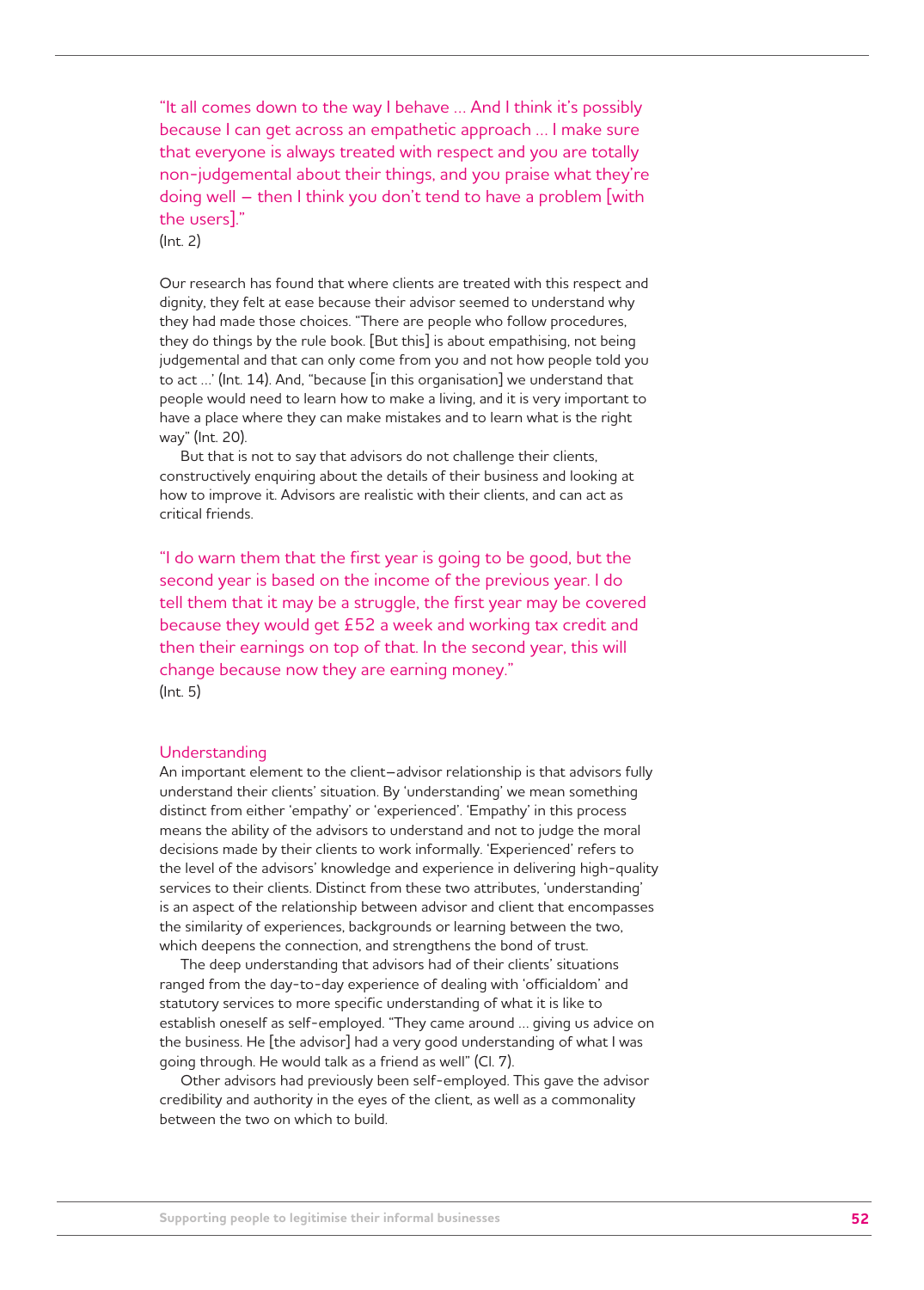"I am quite good with people of different cultures and backgrounds and have the ability to develop a relationship of trust with the clients. I can empathise and say I can understand what is like to be in business because I have been self-employed for a long time. It is not enough to say that you are in business, with these people you've got to be able to demonstrate it." (Int. 16)

As well as learned experiences and understanding, advisors also cited various ways in which they understood their clients in ways impossible to learn, such as having a similar cultural or linguistic background to the client (Int. 4). "… because I relocated from Africa, so I feel I can understand where they … are coming from in terms of coming to another country, trying to engage with business support organisations, or not, and things like that" (Int. 1).

## **Collaboration**

A relationship between advisor and client is built not only on the skills of the advisor and the willingness of the client to participate in the process but also on a process of active collaboration, where both parties are working together towards the best outcomes for everyone. "I am not trying to agree with all they say or do, and I will say … maybe we can do it in another way. I give them options …" (Int. 14). As with building trust, the development of a collaborative relationship between advisor and client relies to a significant extent on the quality of the rapport and amity between the two.

"Our coaching approach is on helping people, facilitating, enabling people to [go from] where they are now to where they want to be. Helping people move forward to where they really want to be rather than imposing certain journeys. It is moving from topdown imposing a certain journey or outcome to having people themselves choose [their process] and outcome." (Int. 9)

Advisors we interviewed often stated that involving the users throughout the process was vital. This was not only true of their efforts to help clients formalise but also more generally in helping them to develop their business from scratch or to gain access to formal paid employment. Key to enabling this collaborative relationship was transparency in the advice process, involving the client in decision-making at every possible opportunity, and being clear and open about the prospects for the client and their business at every juncture.

This transparency – clarifying what the steps were along the path to formalisation, and sharing as much information as possible along this journey – enables the client to feel in control of the process, and able to make informed decisions.

"We have got to work with the client and whenever possible we inform them of the implications of self-employment; we are trying to be as open as possible without being prescriptive. The last thing I want to do is to influence anybody. I give them as much information as possible to have them reach a conclusion." (Int. 8)

Advisors also cited various ways in which they understood their clients in ways impossible to learn, such as having a similar cultural or linguistic background to the client.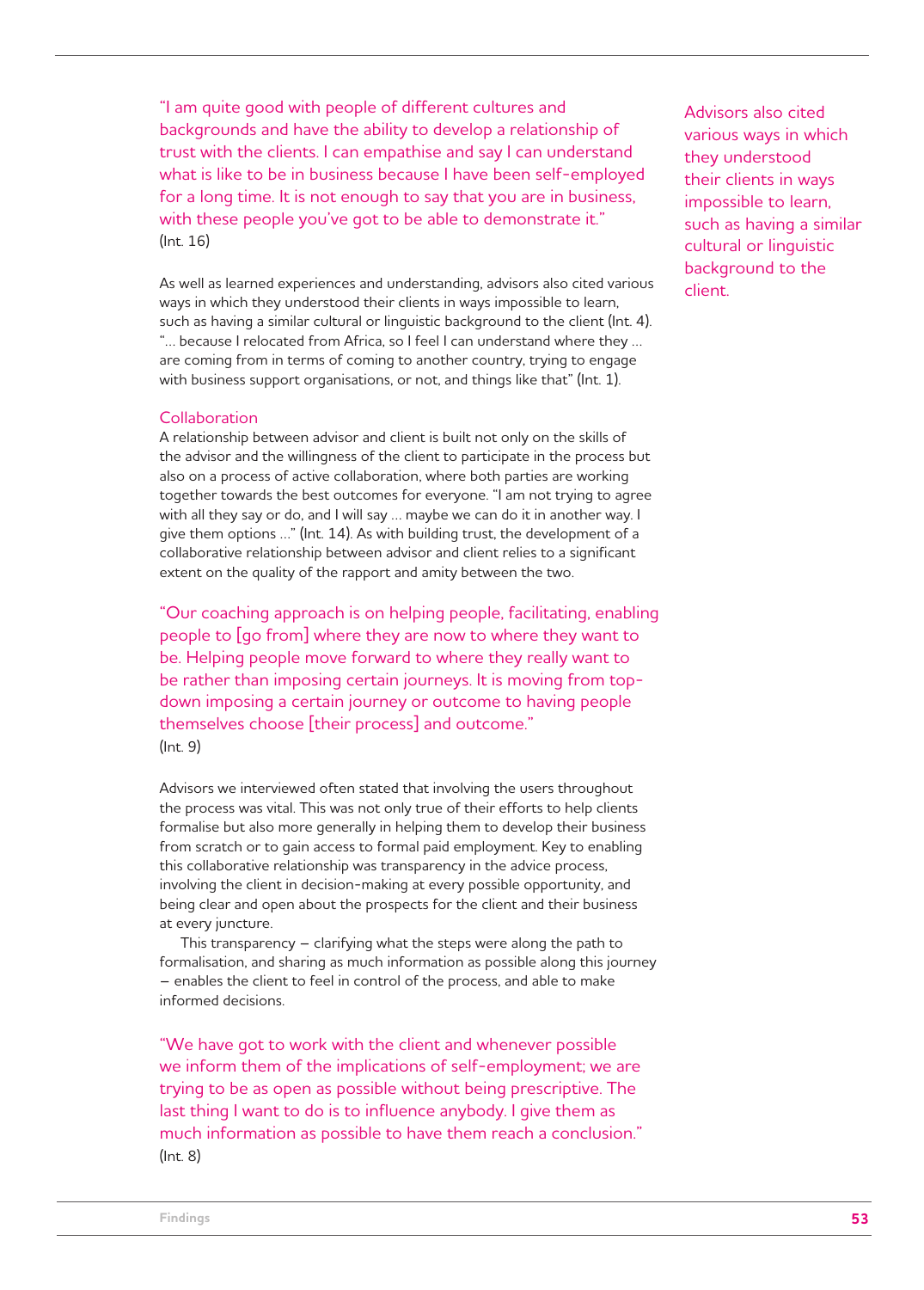"You have to relate to people where they are and not where you want them to be." (Int. 23)

"They know I am on their side. That is fundamental: they know I am on their side, I am not trying to create a trap. I am not trying to make new problems for them, I am trying to help them." (Int. 19)

Collaboration means more than just a collaborative relationship between the advisor and their client. The business advisors we interviewed said that informal entrepreneurs generally face more than one challenge to legitimise. In order to address these interrelated challenges, advisors' clients often need support to engage with more than one organisation, and relationships must frequently be built with a variety of different organisations in the public, private and charity sectors. "We can't grow without a network of support around us. The majority won't be able to make the transition from a slightly more sustainable, less marginal position … to make it worthwhile to be selfemployed" (Int. 21). As a result advisors have to actively develop working relationships with other agencies and their staff, and draw on this to facilitate further productive relationships for their client.

"We've actually had the housing benefit people come here … and that has been key to any success that we have … It makes a lot of difference in being able to say with confidence what the housing benefit people will do and what to expect …" (Int. 2)

"… it has taken a lot of time to build the networks with other agencies. The referral route is easier, be it housing, mental health, etc. … it is actually specialised support and we have maintained those relationships." (Int. 22)

"We had very good relationships with a couple of guys at HMRC, they were OK. They came along and talked to people, they were local officers. I knew them when I was working with the community centre, but not that well, just in meetings. The contacts helped, the whole thing was about networks." (Int. 23)

#### **Positivity**

Integral to the formalisation process is that it is 'forward-looking' and positive. There are two aspects important to ensuring that the relationship between advisor and client is a positive one.

First, the advisor must make a concerted effort to uphold, and where necessary, bolster the confidence of the client. Advisors often observed that a long period of unemployment or operating in the hidden economy can reduce a client's confidence. Successful employment or trading requires confidence; thus, advisors pointed out that prior to the mechanical process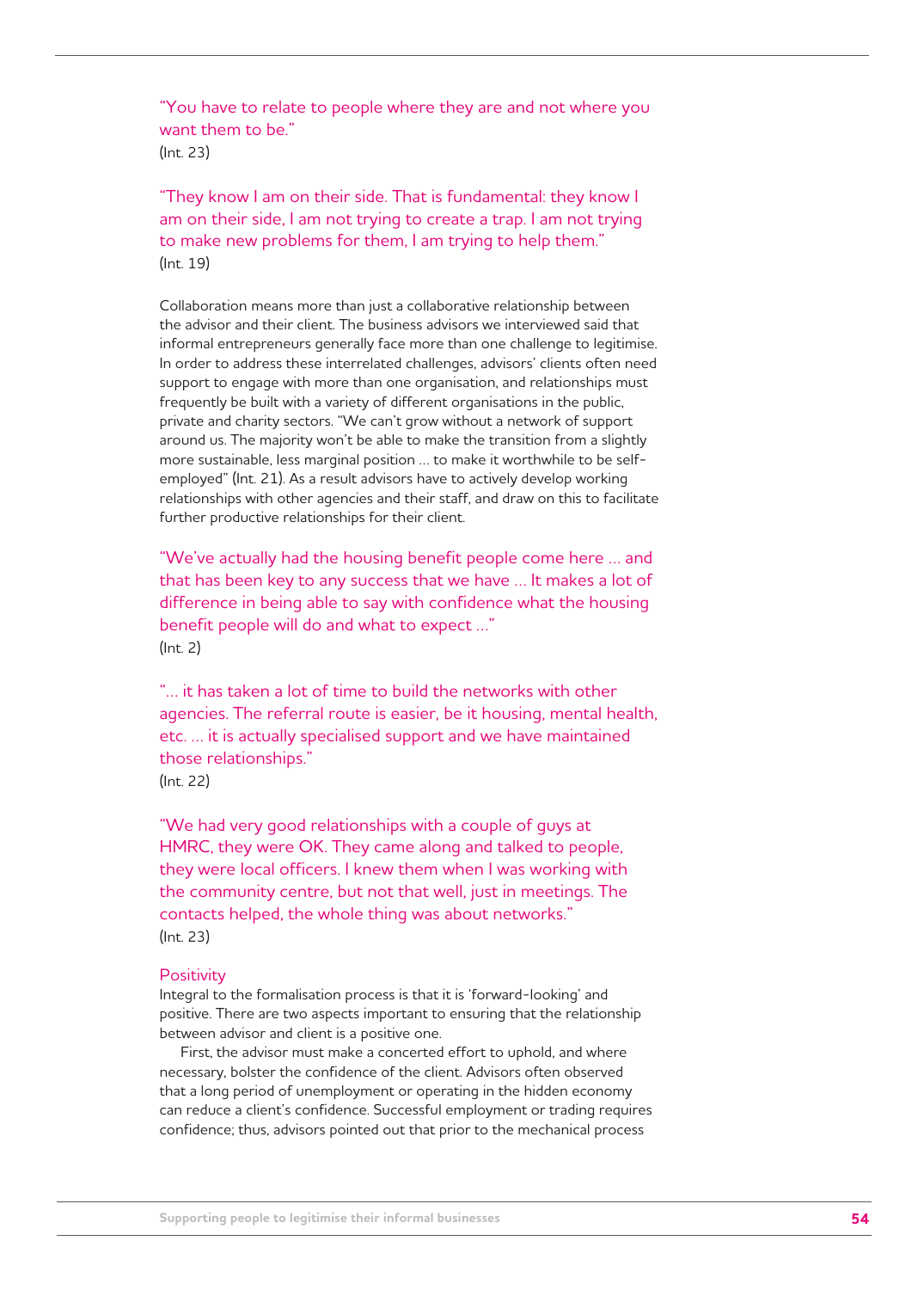of formalisation, they must first act to boost their clients' self-belief, selfesteem and confidence that they can do it.

"The idea is to build up the enthusiasm and the confidence as much as possible, but by the same token make them understand how incredibly difficult it can be to own your business." (Int. 8)

"It is about seeing the potential in everybody and help them believe in it and action it." (Int. 13)

"Those routes are not necessarily what it says on the tin … we talk about transferable skills, that is not something they understand at the beginning, it is something we start talking about when they are in a scheme, when they are gaining confidence." (Int. 16)

Secondly, we found that good advisors seek to encourage the client in their journey to formalisation. Attitudes often differed between advisors on the degree to which the advisor should 'steer', 'advise' or 'nudge' the client in the right direction; however, all agreed that it was often necessary for them to play the role of 'cheerleader', encouraging people to continue with the support programme. While confidence-building is often necessary to ensure the client's success in formalising, encouragement is often required simply to keep clients engaging with the process altogether.

"A bit of persistence … being encouraging as well [will contribute to the formalisation process]." (Int. 1)

"Some people think that they do not have any option in life. They don't feel they've got a choice. I try to plant a seed." (Int. 18)

"Just because they don't seem as confident, it does not mean that they can't do it … we always help them, work with them." (Int. 8)

"One of the purposes is to help them see themselves as business people … My job with them is to ignite in people the idea of turning their trading into a business. It is a change of mentality." (Int. 19)

## **Experience**

Advisors who successfully engage with clients, and help them to formalise, tend to have extensive experience of frontline delivery work, advising and supporting clients. We found that among advisors the average amount of experience in formalisation or similar work was about ten years. This depth of experience in developing relationships with clients, and long-standing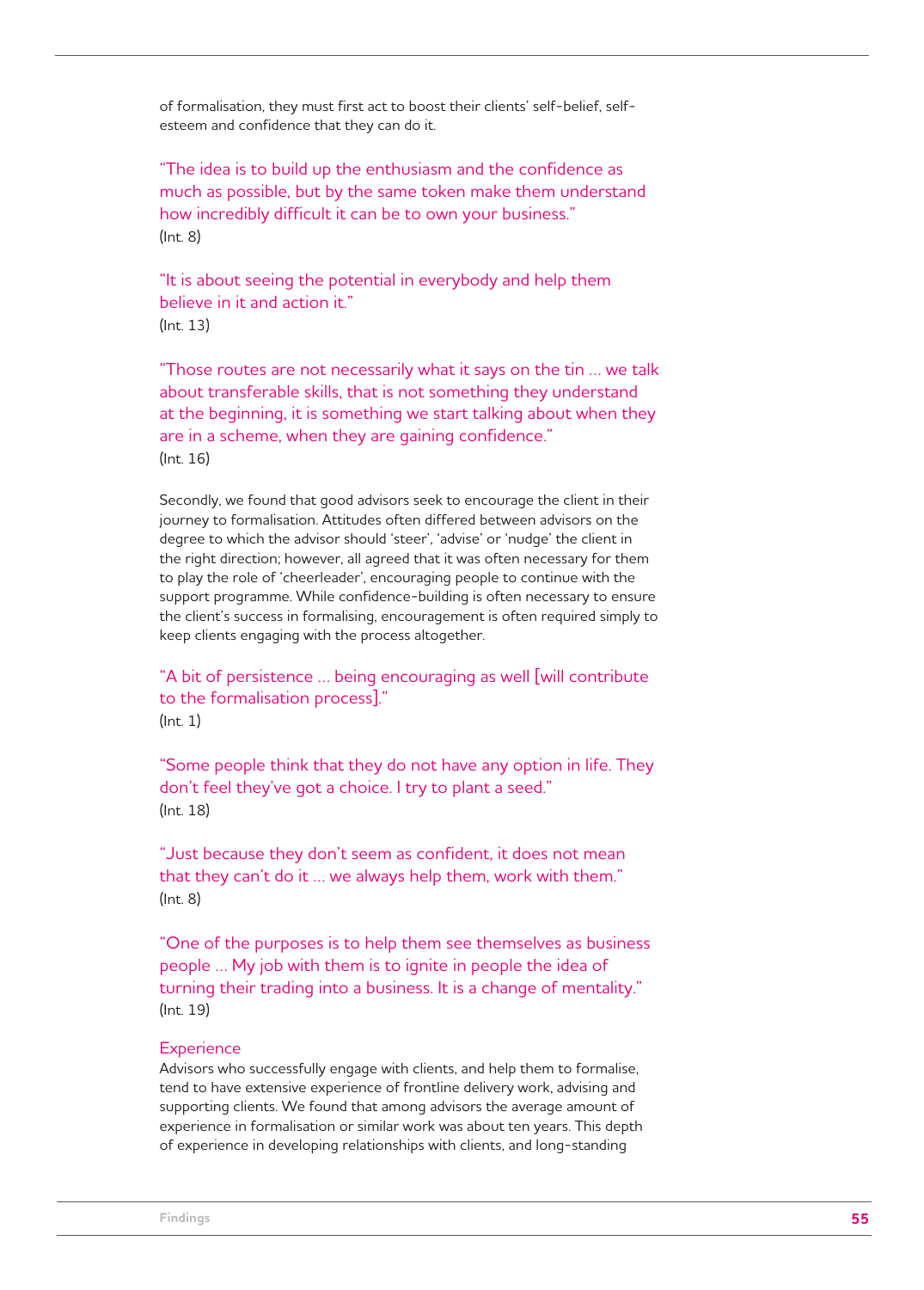work in this field, lend great advantages to advisors seeking to help informal entrepreneurs. This aspect of developing a productive relationship applies equally to the depth and length of experience that the organisation providing the service possesses.

"There are those [advisors] who come from banking or the legal profession or big business and they can be good or not very good, either because they don't understand innovation, risk, really what it is like to be pulling out some business. They understand how to put up a structure and systems but not what the client needs and wants."

(Int. 2)

One of the main attributes of successful relationships between advisors and the entrepreneurs they help to formalise is that the advisors are highly skilled. While deep value relationships cannot solely be the product of advisors' hard work and competency, there is no doubt that recruiting for, and developing, these skills in advisors is vital for a successful formalisation service.

#### **Client case study 5: John, freelance photographer**

John, 42, is single, has no children and was born in the UK. He is currently unemployed and receiving Jobseeker's Allowance (JSA), but does freelance photography work 'off the books' when he can get it.

After leaving the army, John worked for a number of years as an engineer. An accident affecting his back meant that he was unable to continue in this career and he re-trained in IT. However, after working in IT for a while he gave it up:

"I worked there for a while but I was not very happy working there, because the majority of people trained in the college to get into work, [in my opinion], were taking the mickey out of the system. In the end, I couldn't carry on and left."

After three months receiving JSA, John got a job as a photographer in an independent high-street store, but was made redundant in 2009 and re-entered the benefit system.

He joined a government self-employment scheme, part of New Deal 25+, after being unsuccessful in applying for jobs. "I decided I really needed some help because every time I applied for jobs, I lost count how many jobs I applied to. I was getting no replies or anything." His case was handled by Organisation 1, who assigned an advisor to help him to move into self-employment.

John had no idea how to go into business. He was sent on a two-day training workshop where he learned how to register as a sole trader or a limited company, how to pay taxes, market his business and provide good customer service. By the end of this workshop he felt prepared and confident enough to become self-employed; however, he did not have the money to support himself or buy the equipment required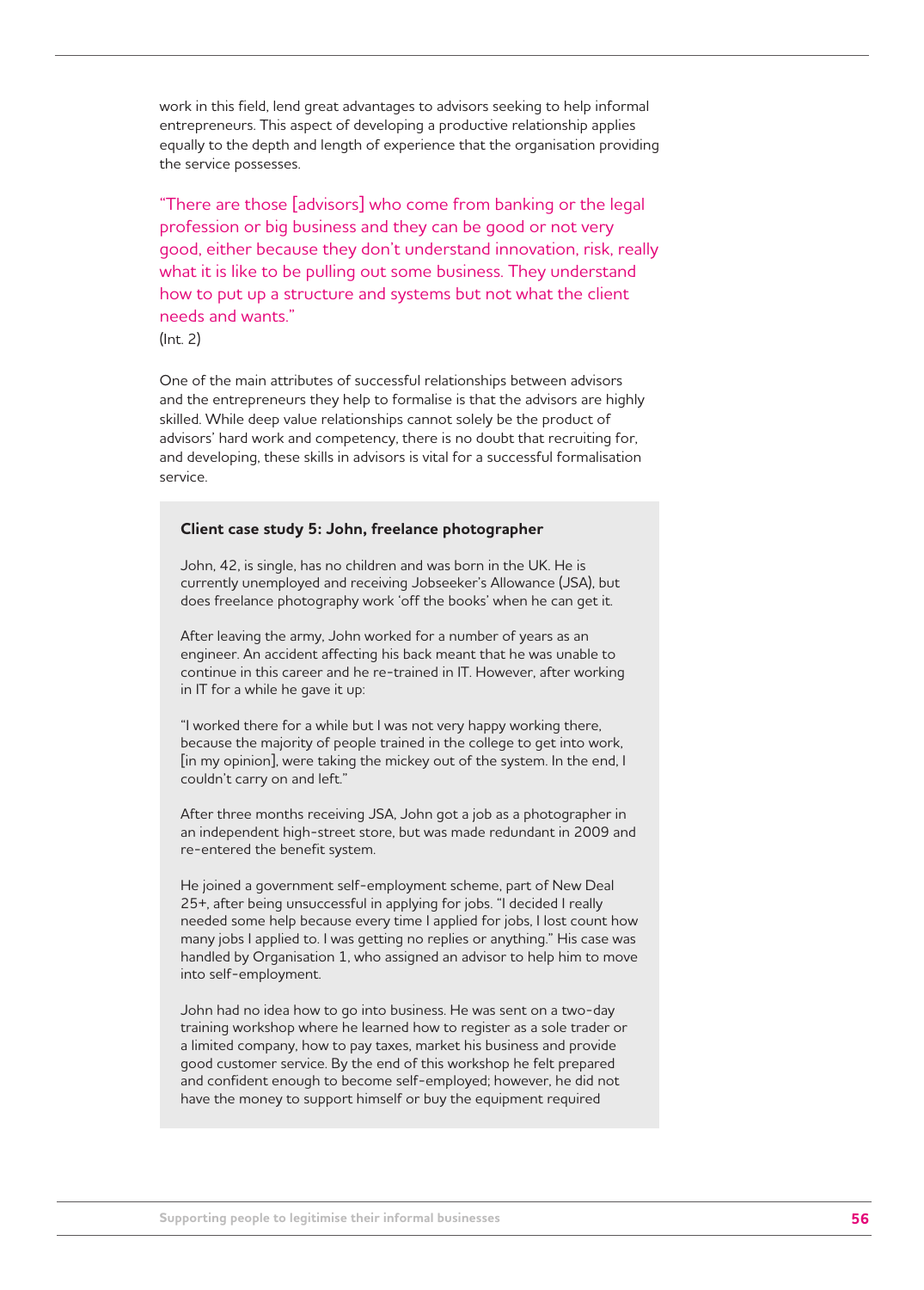to set up his photography business. His advisor at Organisation 1 suggested that he take a loan from a financial institution, but John was against this idea because he didn't think he could pay it back: "I did not know whether or not the photography business would work, I had not done my market research."

Unfortunately, the self-employed option on New Deal 25+ was very formulaic and process-driven. John had reached the phase in which he was supposed to be doing his test trading, but in reality he still had no photography equipment, so could not test the market and his business.

John lived in an area in which the local authority was providing grants to start-ups. He then went to Organisation 2 and found out that the advisor from Organisation 1 had registered him with HMRC as selfemployed. Therefore he found that he could not qualify because he was not technically a start-up. The advisor in Organisation 2 talked to HMRC officials and John was de-registered. He applied for the grant again, but by this point he was no longer eligible as his time on the New Deal scheme had expired. He had to sign on again to receive JSA. John felt thoroughly demoralised:

"I kind of went depressed for a little while. The government is saying that they will give all the help we need but offices here, they don't do it right and it is kind of making the government look bad."

Eventually John got the grant and has bought his camera and equipment, while still having to seek paid employment. He was not eligible for the self-employed scheme for another 18 months. He continues to be supported by the advisor at Organisation 2, where he attends workshops, participates in networking activities, and is planning his business on a one-to-one basis with his advisor. John feels trapped, though: "… the thing I need is financial backing, I don't want to sign off because I have the rent and bills to pay and no money".

# **Activities involved in formalisation**

In this section we shall describe what we found as organisations considered the practical steps and activities they took in order to develop and provide formalisation services. This process includes the development of the relationship between advisor and client; and the creation of a development plan, tailored to the needs of the individual entrepreneur, which lays out their path to formalisation.

The research suggests that organisations and their advisors undertake the activities shown in Figure 8 to enable formalisation to occur.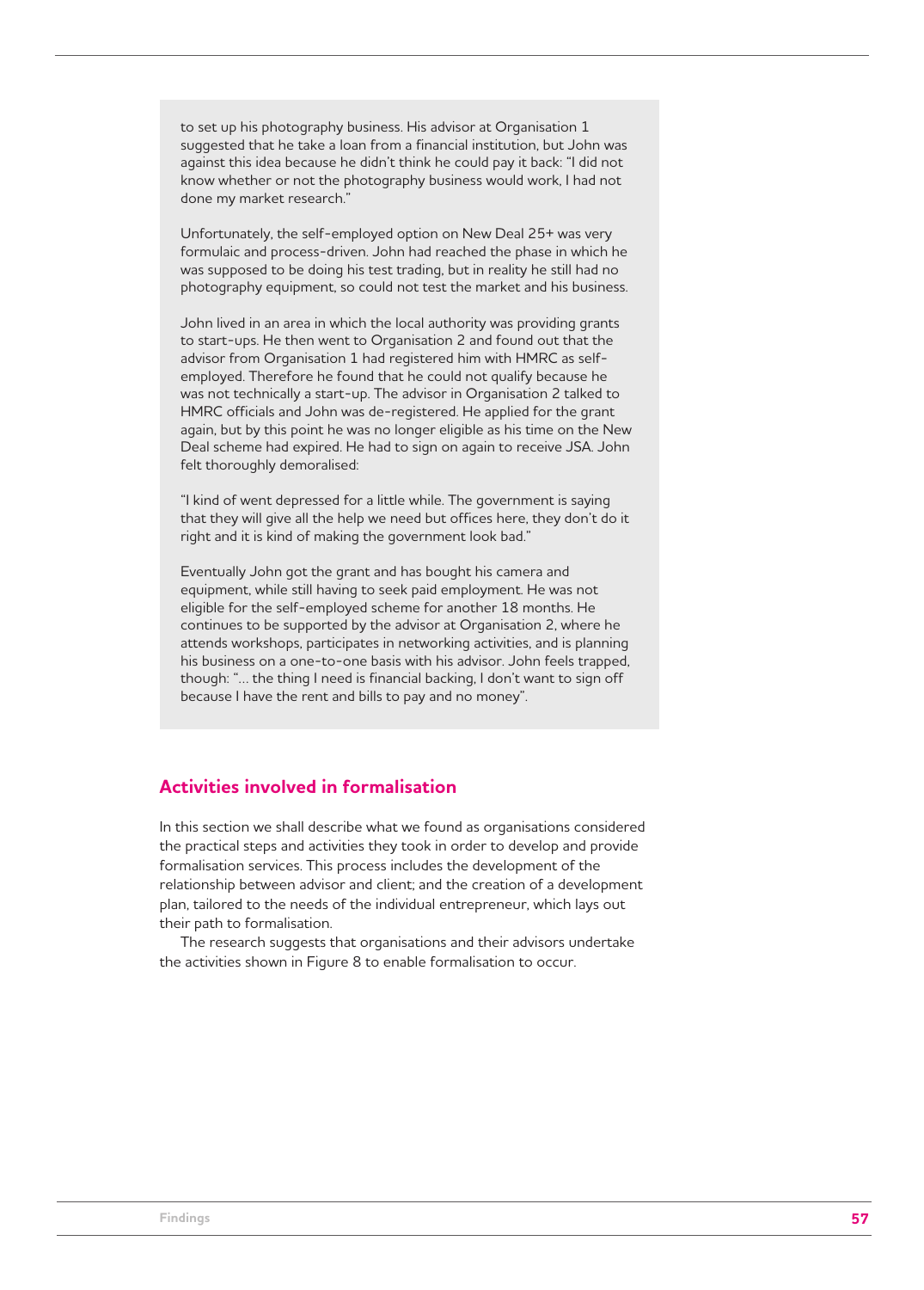

## Outreach and referrals

This initial stage of the delivery work consisted of advisors going out into the community, building trust and earning a reputation through outreach work and referrals. More than half the organisations interviewed started to develop relationships with their clients in this manner. As we have explored earlier, this is an important step in enabling the development of deep value relationships, and is particularly important for work among vulnerable or hard-to-reach clients.

The outreach service takes one or both of two possible forms. The first consists of informal relationship cultivation, usually face to face, with advisors seeking to engage client groups for 'just a chat', at times and places convenient for local people. As we've stated above, it starts simply by "having a chat over a cup of tea and a cigarette" (Int. 18). The second is conducted through setting up and running workshops and drop-in sessions for groups or individuals, mainly in community settings – community centres, places of worship, clubs or cafés.

"We did the standard things, we held meetings and asking if people were interested. The first thing we said was forget about the informal economy, we don't mention that. We talk about people who want to start their own businesses, otherwise you won't know where to start. We said we are here to help you and if you had been doing it on the side, that is not our problem." (Int. 23)

Both of these outreach methods build trust and enhance the organisation and advisors' reputations. These activities also encourage word of mouth to spread messages of support and guidance, promoting the advantages of formalisation, and most importantly reassuring peers that there is no threat of prosecution if they come forward to the service. This approach has typically paid off for the interviewed organisations, as they have been successful in reaching segments of the population that have been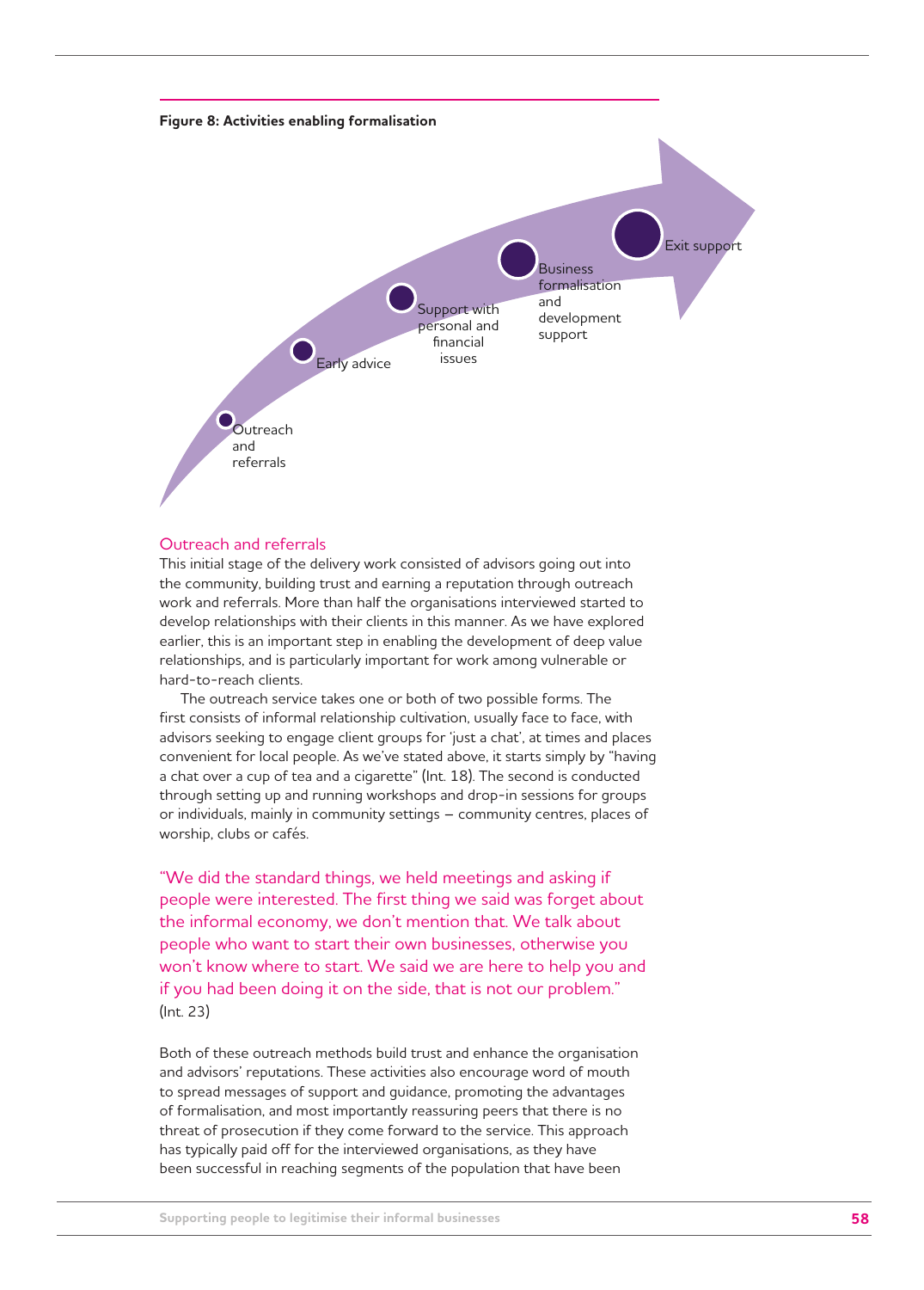traditionally excluded: "… when somebody has come here, once you've developed a level of trust they will often tell other people … Probably that's more so with some communities than others" (Int. 2). Word of mouth is a powerful tool, not only to reach further into the community but also to communicate the quality of the service, by sharing examples of success: "… by getting one party in that community to formalise, a lot of businesses may follow suit" (Int. 3).

We found that it was beneficial, as in many of the organisations we interviewed, if outreach workers were themselves local residents. People with strong knowledge of their area, who know the characteristics of the communities who live there, will find it easier to connect with local people, and clients will find them easier to relate to and trust. "The first thing we did was to ring all our contacts and told them 'this is what we are doing'. Part of [our ability to reach people] is based on the reputation we had in the area … we had all this network of people who we worked with" (Int. 23). And, "Our project was really new: the idea was to employ someone to go out and visit other homeless services and engage with the homeless service users and day centres. The visits were to advertise our services" (Int. 18).

Advisors have told us that when running business support outreach activities they have to make absolutely clear that they do not work for the local authority or for any other government agency (Int. 1). Mistrust of government institutions and of authority is often high among people residing in areas with high indices of social and economic exclusion (Community Links & Refugee Council, 2011), and we can assume that this is an even greater problem among those who work informally. "Many have little trust that they would be treated fairly by the authorities as they would not be trusted. It is not easy, you would have to show consistency and these small business are anything but consistent" (Int. 11). Quite rationally, people simply don't want to get caught; suspicion is a great risk to formalisation services. "These, added to their fear of authorities and their way of life in the 'underground' economy, affect their outlook over openness and transparency" (Int. 11).

Being able to demonstrate a credible distance from statutory agencies was thus a crucial part of an advisor's ability to build a trusting relationship with a potential client, and it is an essential precursor to any future work together.

"Initially there was really nothing really clever about it. It was simply putting people together, meeting people and going out in their patches and talking to them about the idea of working for themselves and combating the argument that said that people who are in business do not live in our area but down the road in the nice part of town."

(Int. 24)

Outreach is important, but not necessarily an integral part of a formalisation service. Sometimes there were practical reasons for not carrying out outreach work. One of the organisations we studied simply could not do so because it did not have that kind of funding. Another reason may well be that the organisation is not best placed to carry out this work. Another organisation we interviewed had effectively outsourced this work by agreeing a referral process with another organisation (Int. 4). The implication of this process was that outreach was unnecessary – by the time the user reached the service provider their first impressions of the project had already been influenced by their contact with the outreach organisation.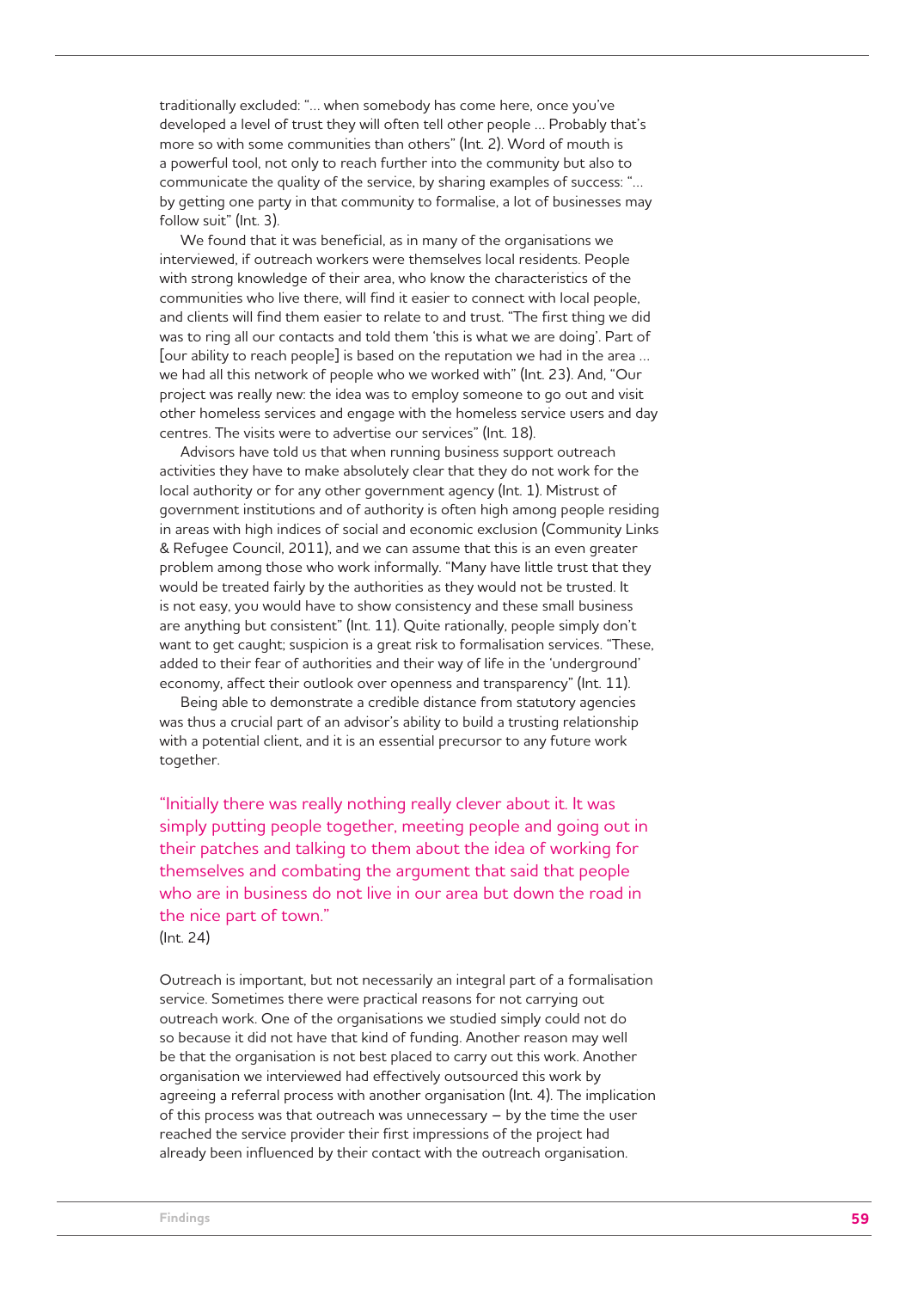"There are other people working in this package, some of these people go out and find the client for us. And then they [the users] would go through two or three channels first and then get to us. The contact with them is not very direct at the beginning." (Int. 6)

Once an organisation and its services were established in the community then some organisations found that people were coming of their own accord, self-referring. "The majority of our start-ups are people who come here themselves and have made the effort to make an appointment" (Int. 6). And, "Others, because we are just in the main street in this area, walk by and just come in" (Int. 7).

#### **Box 6: Recognising informal work**

For many advisors, recognising an informal entrepreneur comes down to the knowledge and experience they have built up over many years of working with such people. Identifying an informal business has become intuitive. They get a feeling that something is not as it should be following the questions they ask about the business. For others there are the tell-tale signs of work where they should not necessarily be.

"With some of our clients it is really obvious they have been working when they come in their work clothes. They will be full of paint."

(Int. 4)

"You get a feel for it (informality) from the first inquiry on the telephone. If they say that they are window cleaners or taxi drivers, or you got somebody who is established, you get the information on the telephone. It comes down to the questions you ask. We ask basic questions, such as what they do, the company name, where they live, how long they have been trading. From this last question you can get a feel. Sometimes they will tell you they have been to the bank and the bank can't do it for whatever reason. You can just get the feeling for who is trading informally" (Int. 15)

"The odd ones will say they are declaring x amount of money, but in reality they made a higher amount. If that comes through, you talk to them about it to find out what it is all about and it is up to the individual whether or not they are prepared to tell you. There are some who have told me and some who do not tell. It is a mixture of men and women. It depends on the individual."

(Int. 15)

#### Early advice

Once trust is established and a basic level of awareness has been generated about the services available then advisors coming into contact with informal entrepreneurs can move into giving early, low-level advice.

The informal entrepreneur and their assigned advisor will use their first meeting to get to know each other. Often, as trust is still low, this occurs in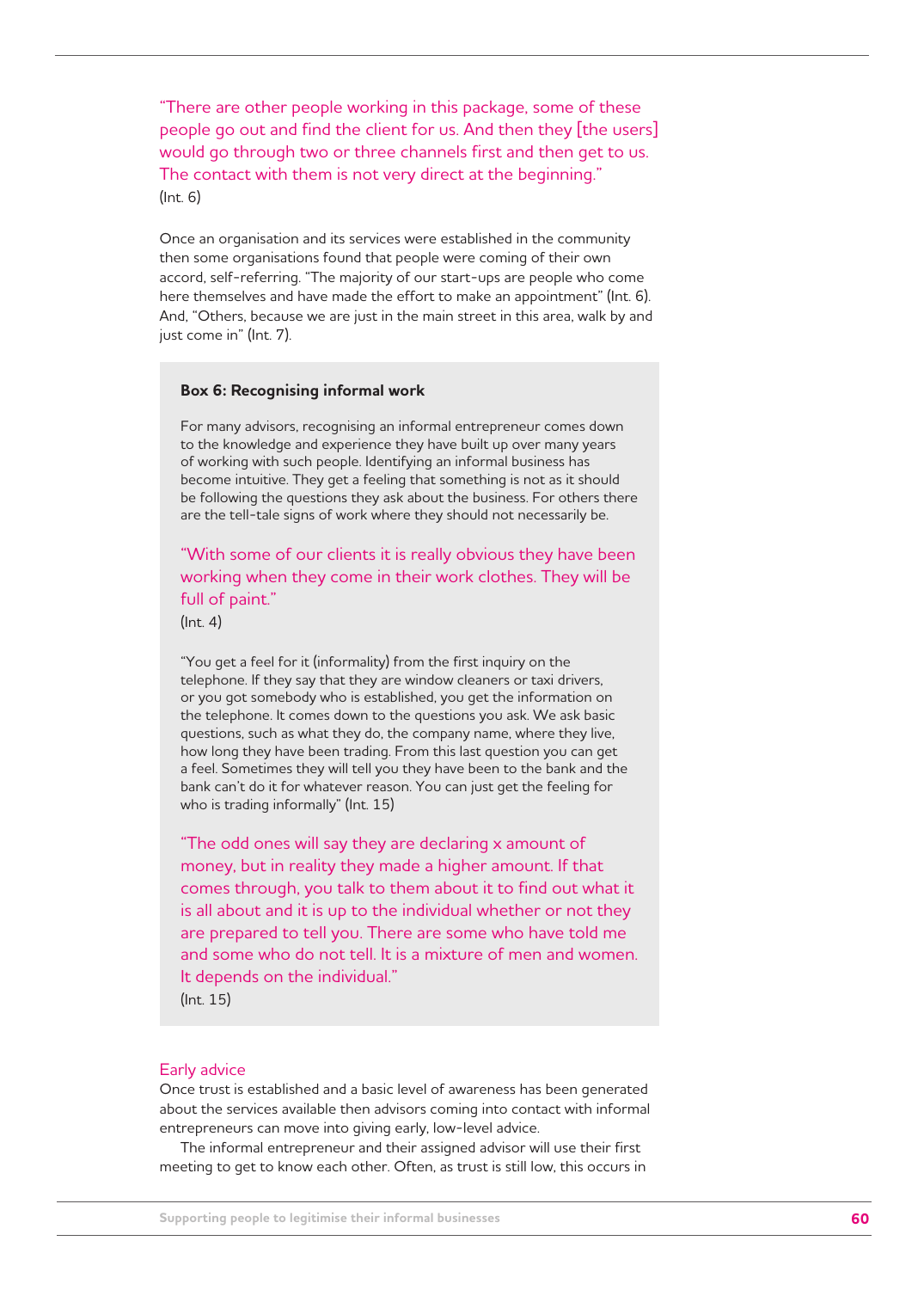an informal setting, where the client is more likely to feel at ease and open up truthfully to the advisor. "You have to be where it is good for the clients, not for you" (Int. 23). This initial meeting, as well as establishing the face-toface relationship, acted as an opportunity for the advisor to begin to identify the particular needs of the client.

An initial assessment would often be conducted and this would enable the advisor to:

- Identify whether the business is in early stages of trading or has been established for some time (see Box 6 above).
- Begin to establish a trusting relationship and develop a rapport with the entrepreneur (see under Trust, above).
- Gain an understanding of the client's needs, abilities, experience and aspirations as well as the potential barriers to success, and the support they might require. "We know that people need a certain amount of support … it would be about looking about what their issues are and finding support to address them …" (Int. 22).
- Discuss the entrepreneur's business idea, begin to identify ways of expanding the business, or else recommending alternative routes into formal employment. "When I talk to some businesses, especially the first time, I do not jump with my forms in their face to start the advice and support. I do listen to them first properly and with interest. They go straight to their problems. In some instances, I have a tacit knowledge that they are doing their trade in an informal way from the way they present matters to me. And in many instances I clearly need to know of their formality in order to provide them with support. But, I still work with them even if they have some informality, making it my priority to get them to formalise" (Int. 15).
- Assess the 'fit' between the entrepreneur's business idea and their personal situation, in order to make it a realistic and sustainable decision. "Part of the interviewee's job with them is to ignite in them the idea of turning their 'activity' into a business. It is a change of mentality. They see it as an income but not from a real business. This is really typical when you are on benefits. You are only worried about getting more income to be able to make a living" (Int. 15).
- Identify some of the potential benefits of formalisation for the client (Int. 1, 2, 11, 12, 15 – see below). This can be done by building the client's confidence and awareness of the advantages of formal work, outlining what the changes for the individual and their family are likely to be and what effect this can have on their lives.
- Start to encourage a mind-set which will underpin the client's determination to succeed. "One of the purposes of the interviewee's work with some trading as self-employed is to help them see themselves as business people, as entrepreneurs. Many people usually consider a business to be a business if you are operating out of a shop. They don't see all kinds of self-employment as a business. They lack the concept" (Int. 15).

In subsequent meetings, the advisor and the user then agree upon a personalised plan of action, which includes key milestones and a timetable.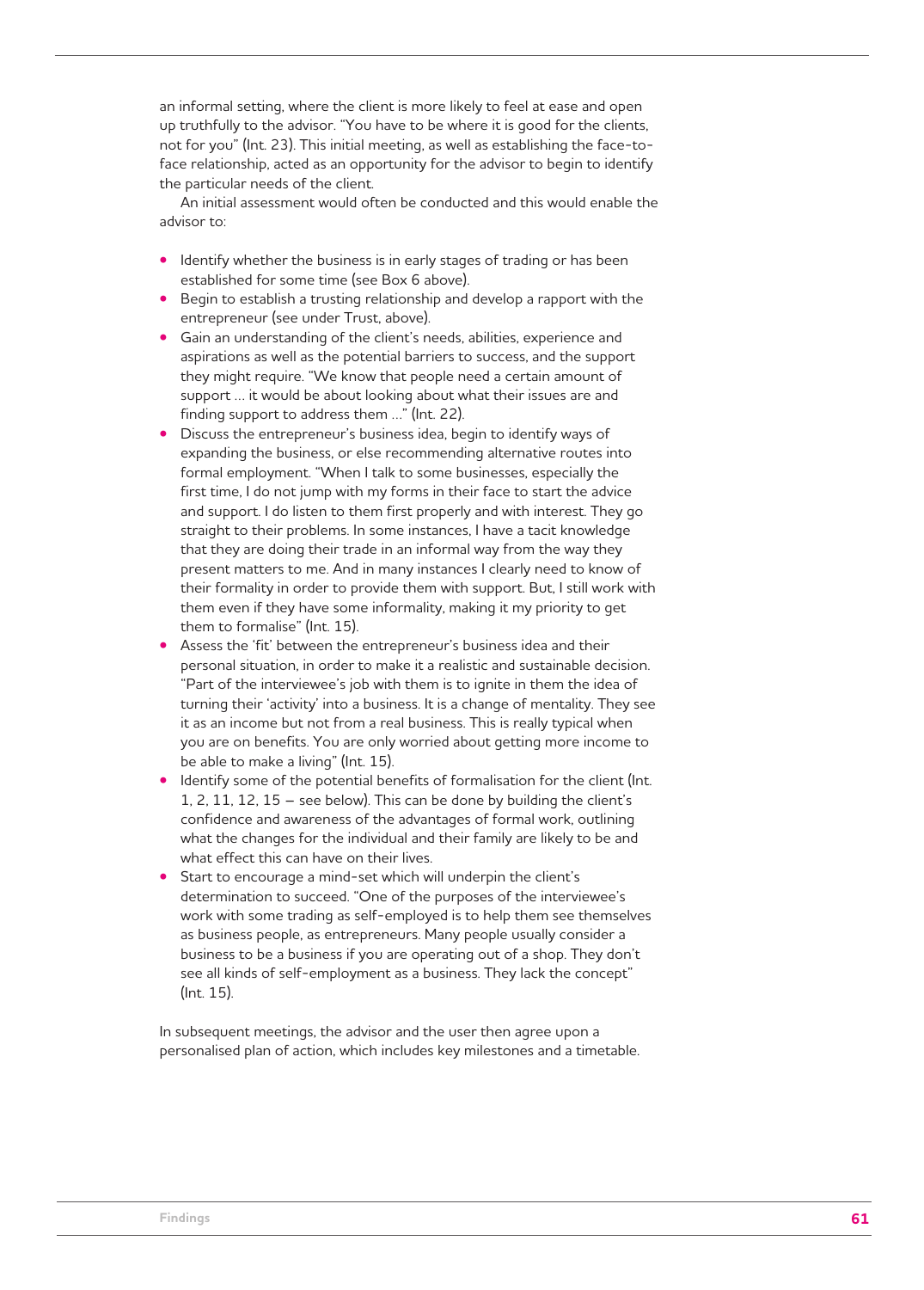## **Box 7: Types of informality**

Clients who formalised their business (or were in the process of doing so) with the help of one of the formalisation services we studied had the following types of informal business:

- Fully registered with all relevant government institutions, but acknowledges only a part or all of the income generated by trading (Int. 1).
- Fully registered and are paying the right level of revenue and profits taxes but their employees are either partly or wholly employed cash in hand. These businesses are not collecting income tax from their employees and not paying their employers' national insurance contributions (Int. 19).
- Partially formalised, but don't have all necessary trading licences and insurance, especially those that are required for producing and selling food. Those operating this type of business may have acquired their licences to operate a catering business but are not registered with HMRC and/or are not compliant with health and safety or environmental health regulations (Int. 20).
- Operating without complying with any of the norms and regulations required to operate and not registered with HMRC as self-employed (Int. 4).
- Registered limited companies, but not VAT registered when they should be (Int. 2).

The sectors these informal businesses operated in were varied: catering and hospitality, hair and beauty, motor mechanics, gardening, window cleaning, retail and construction. "Hair and beauty, cleaning, sandwich shops for women; I had an actress, florists. Men are usually the trades, anything manual" (Int. 4). And, "There are some industries and types of trader who are likely to be informal, such as your taxi drivers, fast-food places, delis, window cleaners, hairdressing. We have a chiropractor on our books" (Int. 15). Also, "It is especially the trades operating in cash such as the window cleaner, painter and decorator, landscaper. That individual comes to you to provide a service and is mostly paid cash in hand. There is scope for that sort of thing." (Int. 15)

There were a mix of genders: "We were reaching more women than men. Mainly shops, stalls, cooking, baking, things like that. Doing it at home and some selling at markets" (Int. 23), and a mix of company types (sole traders, companies limited by guarantee, completely unregistered, etc.): "The ones that I'm coming across on the whole will be sole traders really … nearly all of the ones we come across would sort of fall into that bracket. There's a couple of bigger ones more within the sort of foodtype business. Sometimes even limited companies" (Int. 2).

"Cash-in-hand work is usually general maintenance, painting and decorating, families in shops, very common. They are more low-key, not very established, sole traders, market stalls, even media operations. The workforce is not more than two or three people and these businesses have a mixture of non-registration, health-and-safety issues, etc." (Int. 20).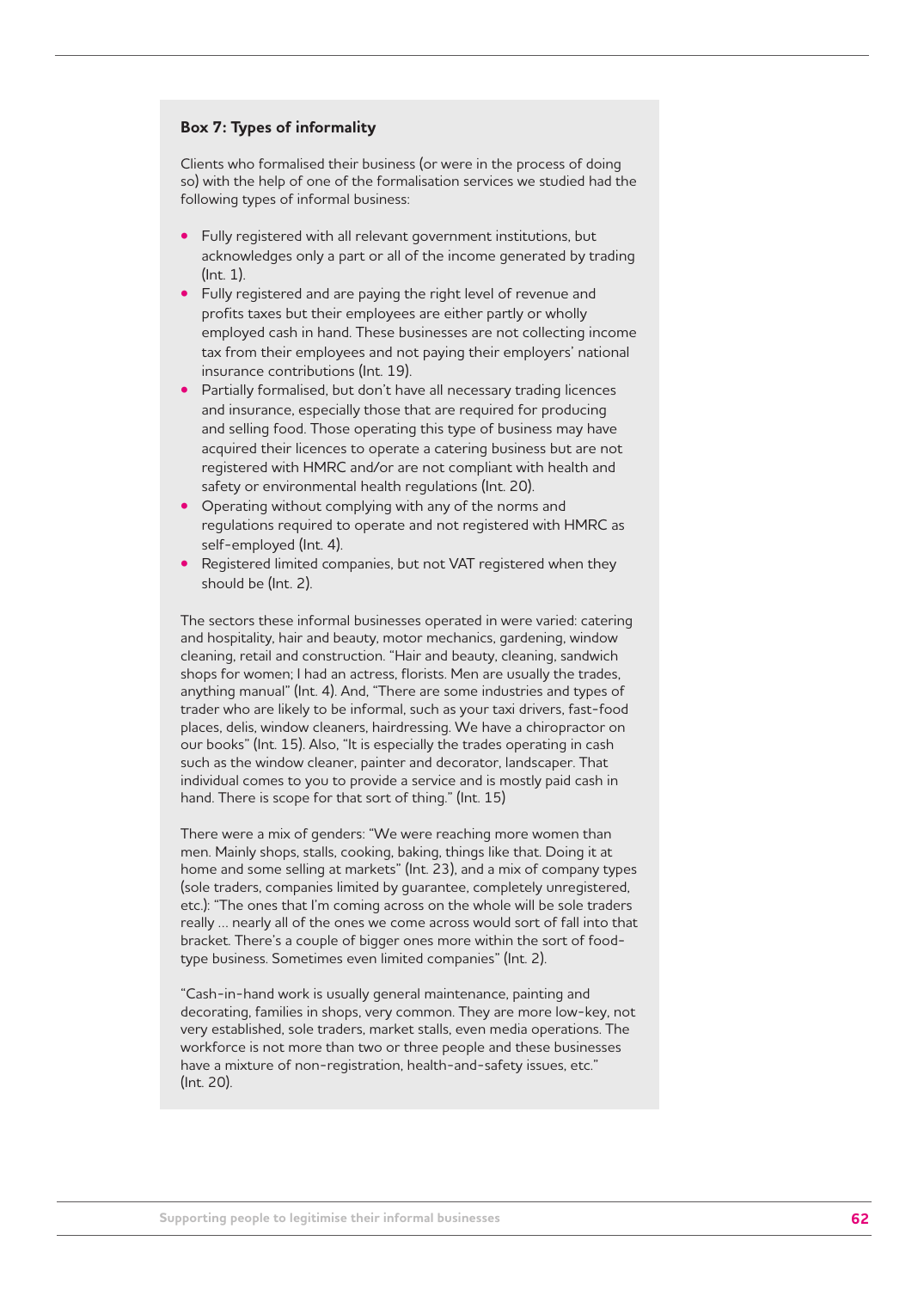Some were even from the charity sector.

"Even from the third sector from NGOs, yeah, you get a few where people either consider themselves to be self-employed or they don't have a formal structure around their NGOs – they haven't registered. A lot of that is down to ignorance and people just doing things without having a formal structure, … people looking to set up … voluntary organisations, social enterprises" (Int. 2).

#### *Formalisation is not for everyone*

"There are people who want to move on but there is always that proportion [of people] who are happy to stay in that area" (Int. 15)

Having made an initial enquiry, or after speaking with an advisor, some people do decide not to formalise. A variety of reasons were given by the advisors.

"Yes we encounter people who do not want to formalise and there's nothing we can do. There's nothing we can do. I mean aside from the message we provide … So some people will do that, some won't. It depends on the person's psychology or what a person wants out of life."

(Int. 1)

They simply did not want to change their situation, maybe because there was a perception that the business had reached its limits of profitability, or because the trader had made a decision to remain at a particular level of trading as it generated sufficient income to fund the level of livelihood they wanted.

"You do get some resistance to formalisation, but it's the way you would normally. [We] will suggest a course of action and then you just won't necessarily hear from the client again. So they will just sort of disappear or something will happen and they will often then come back in and you can pick up again." (Int. 3)

Some were content with the current business set-up as it allowed them flexibility to generate an income while fitting around their lifestyle and commitments. "Quite a lot of the women have children and want to fit it in around the children. They would do a little bit in the middle of the day" (Int. 4); and "Many women who do business at home, because they face language barriers and in some cultures [because of] cultural domination, understand their income from what they are producing from home as [a simple] income and not [generated from] business" (Int. 11).

For a few their business was a hobby, which they wanted to keep as such.

"There are a lot of people who may have started as a hobby but now they are keen to do something more on it. The only people I know [who do not want to formalise] may be the eBay traders,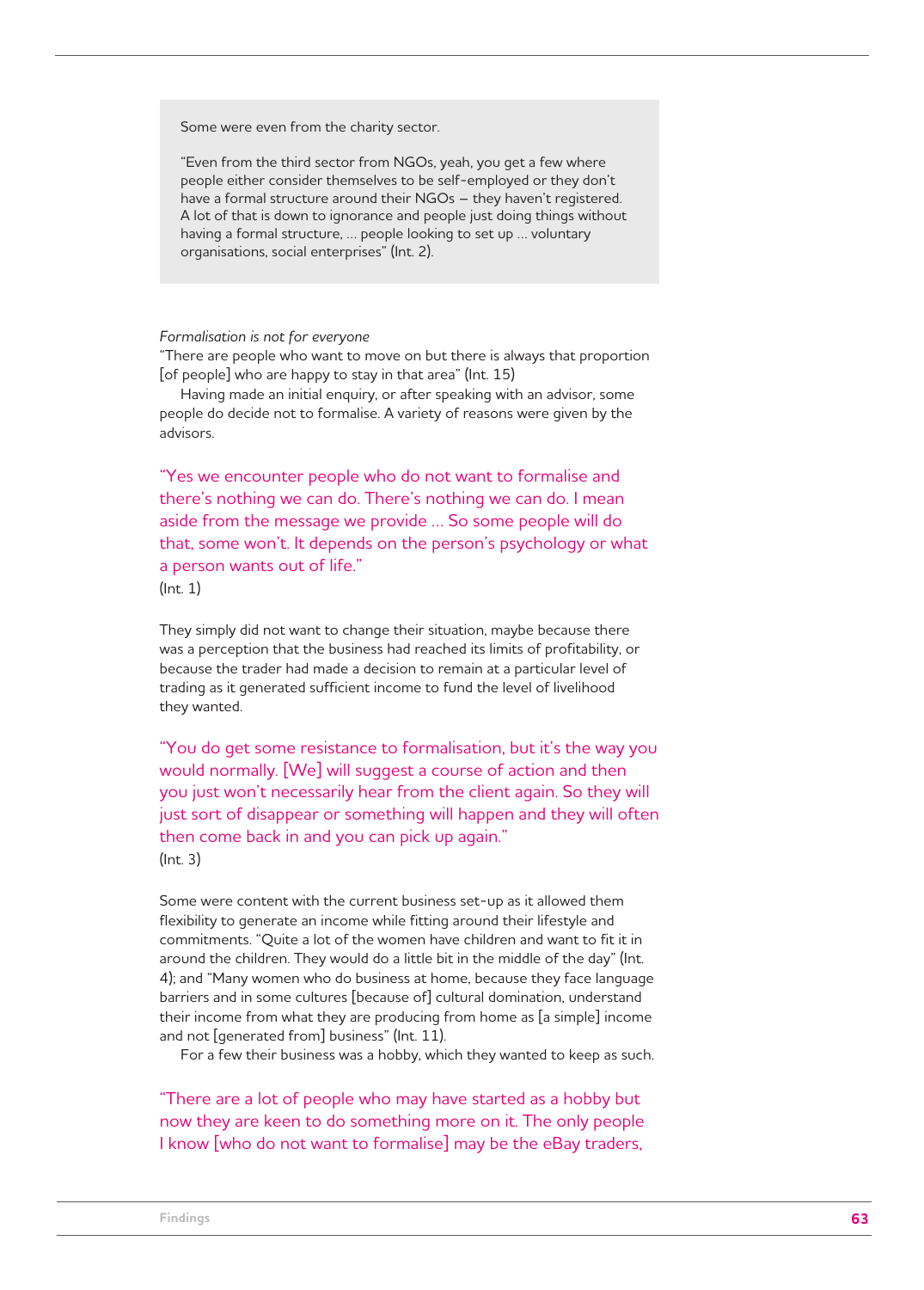for one reason or another; they do not have to run around because they've got responsibilities at home." (Int. 11)

Some were content with the small, additional income their business generated. It met their immediate needs and they did not want to change or jeopardise this by going through the formalisation process.

"Some other people who have managed to put together a small amount of money, either from savings or loans from relatives, are not interested in registering. They don't want to register because they want to have the income from business and not risk losing the benefits (the safety net, if something goes wrong with the business). Equally, some people are not really clear of what they would need to do to make their self-employment become a real business that would generate regular and sufficient income." (Int. 11)

Others simply did not have the vision or necessary skills to be able to develop a viable business. They were not entrepreneurs, and had a naive understanding of what it takes to run a business.

"One of the advisors had a client who wanted to set up a café somewhere, no experience of cafés, no money to do that. We helped to develop the idea of building sheds, he got the permission to do that and he is ready to start doing it, we can support that. We have to be the critical friend. They start with one-to-one support on the various pieces they would need for the business to start, and … [progress] to have a proper business idea with the grant start-up. Some of the clients have an unrealistic view of what it would entail to build a business, especially if they have not got the funding." (Int. 7)

The organisations involved then usually supported their clients to find formal paid employment as an employee – a pathway to the formal labour market. One of the difficulties faced by these individuals is being able to demonstrate their skills and experience to future employers from the informal working, and that depends on the level of trust an individual feels with their prospective employer, balanced against the likely negative repercussions of doing so. Though some did choose to disguise their informal activities as work experience or voluntary work, most chose not to share this information, which in turn reduced their likelihood of formal employment because they were not able to fully disclose their skills and experience.

## Support with personal and financial issues

The interviews made clear that it was imperative for an advisor to understand and address an individual's wider support needs. Advisors must be ready and willing to act as a one-stop-shop for advocacy, counselling and referrals in order to address a whole range of problems faced by their clients. This

Advisors must be ready and willing to act as a one-stop-shop for advocacy, counselling and referrals in order to address a whole range of problems faced by their clients.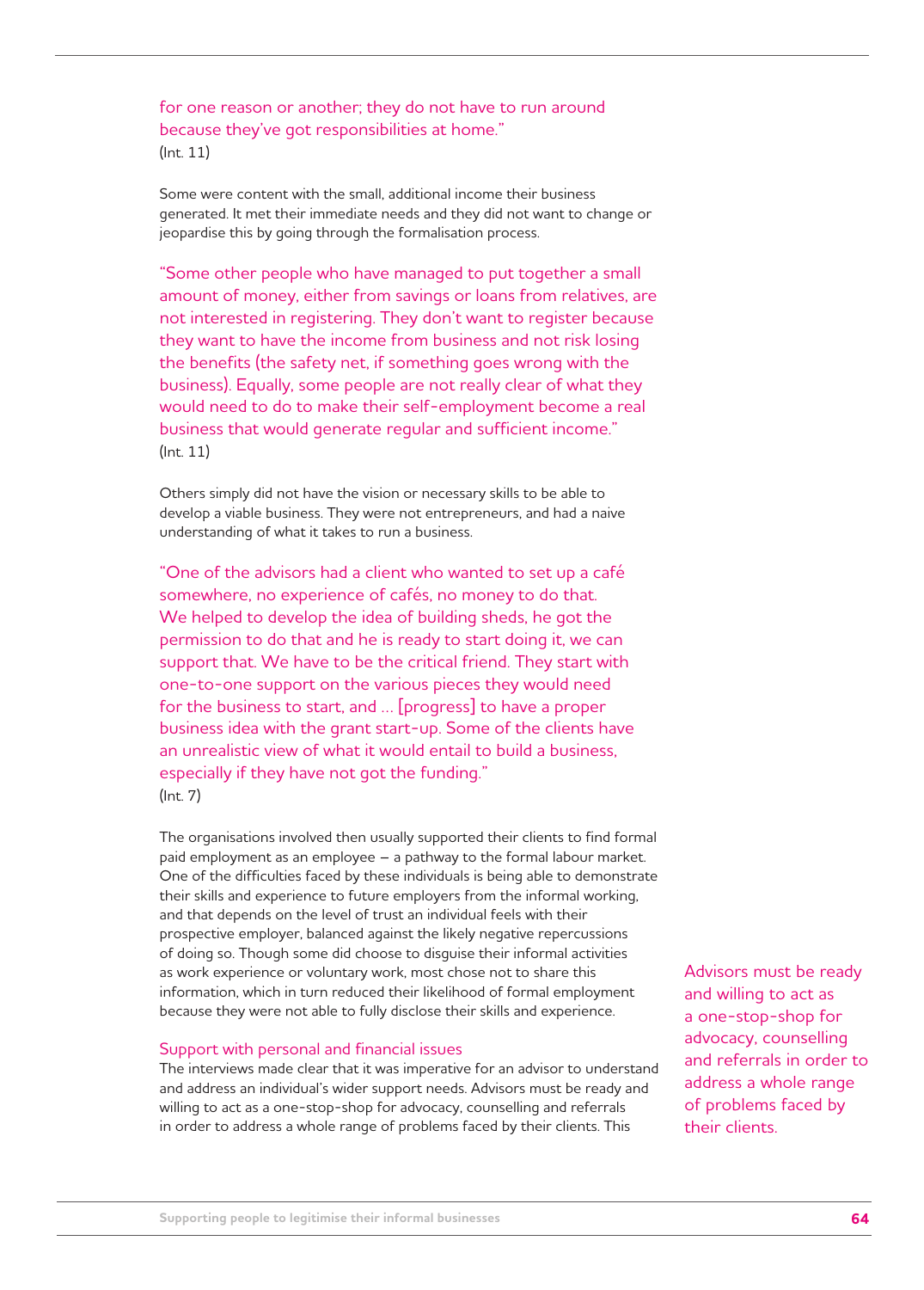stage of the formalisation process encompassed the advisors' ability to address their clients' barriers: deficiencies in certain key skills, such as literacy and numeracy, in 'soft skills' such as self-esteem and self-confidence, and also, for example, problems with poor health, insecure accommodation, outstanding debts, or unsuitable childcare. Overcoming these obstacles helped bring stability to the entrepreneur's life and therefore to their business.

"About a third [of the users] have severe problems … generally speaking the people we help are young people who are very often in very chaotic situations and for whom to turn up on time, to present themselves, is often a mission in itself …" (Int. 22)

Often these skill deficiencies and broader personal issues were rectified through the supportive relationship with an advisor, and through seeing the business plan come to fruition. Where particularly difficult or persistent problems were encountered, advisors needed to refer the client to specialist organisations.

"Just because they don't seem as confident it does not mean that they can't do it. They can be very inarticulate and don't speak very good English, struggle with writing and all sorts of things, because of a lack of formal education, but they are not stupid, they know what to do, even if they don't know all the specificities …"

(Int. 5)

Some of these issues can be deeply personal, such as a family breakdown. An advisor's intervention in such a personal problem has an inevitable consequence on the quality of the relationship with the client. Not only does the disclosure of such problems require great confidence and trust in the advisor but the experience of hearing these problems, and acting to help resolve them, connects the advisor more intimately to the formalisation process. This mutually reinforcing relationship is far more likely to be a productive one than is a mistrustful relationship in which secrets are kept and only half-truths disclosed. "Very often you are a friendly face and they will empty all their stuff on you because you are a cross between a friendly face, a Samaritan and a friendly advisor" (Int. 24).

However, there is, as we found, no 'standard' relationship between an advisor and an informal entrepreneur. An essential requirement of a successful formalisation service was having a flexible approach. Adjusting development plans and matching advisor behaviour to meet clients' varying needs and personality types were vital elements to the provision of meaningful support for clients' personal and financial issues.

"… you can't take one approach, you have to be very flexible, because they are all different. These clients are not kids, they are adults. Most of them have got life experience, most have worked, and what you have to do is coax out their abilities – most won't know it, but it is there." (Int. 8)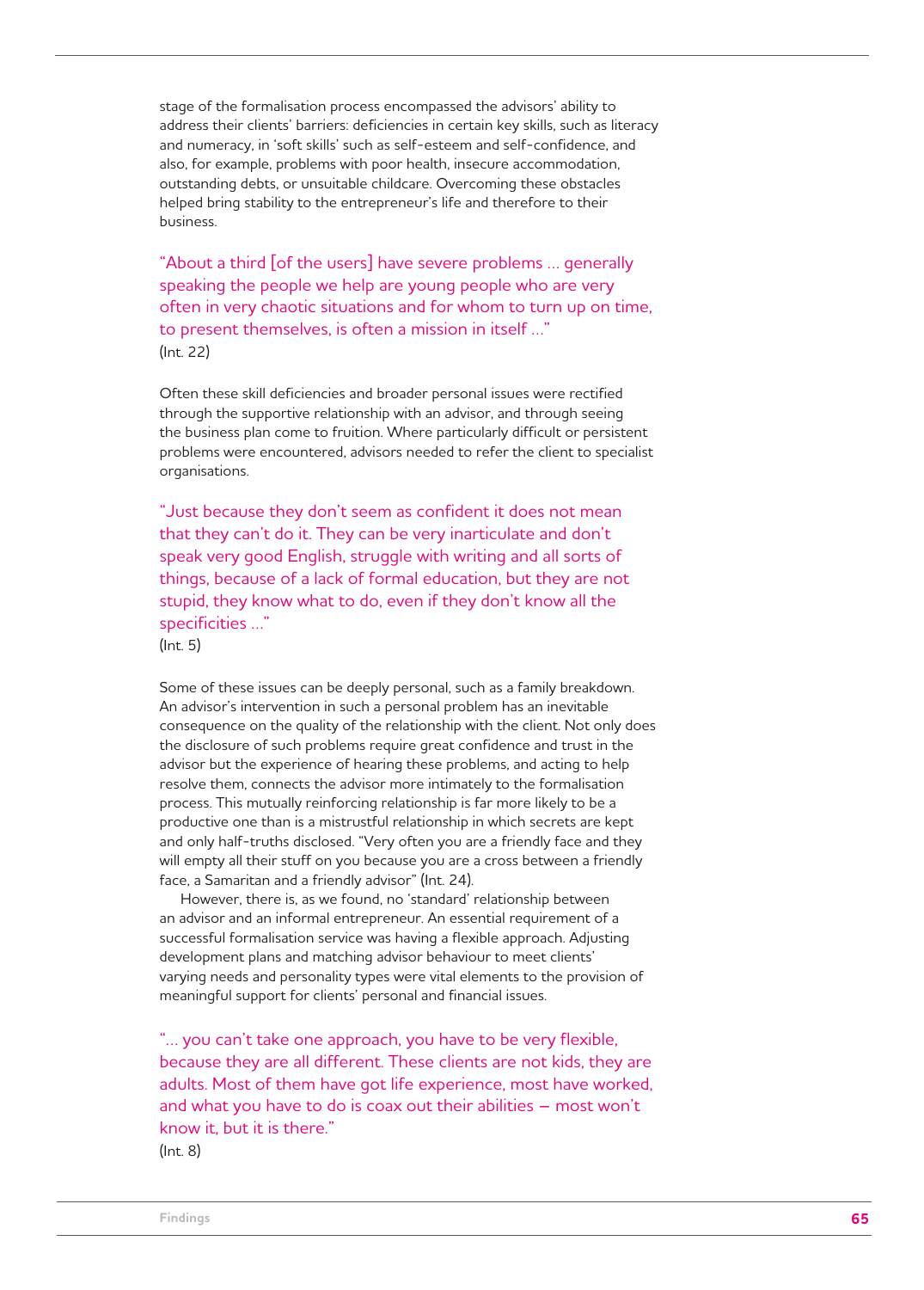# **Business formalisation and development support**

Following on from the initial 'early advice' process, the advisor at this stage worked to assess the strength of the business, as well as the commitment and skills of the individual. The advisor attempted to ensure commitment to the formalisation process and 'sell' the benefits of formalising. It was at this stage in the formalisation process that advisors and clients established in full detail what the requirements of formalisation were, and considered the following areas and issues:

- The estimated financial implications of formalisation for the entrepreneur.
- The formal training needs of the entrepreneur in order to establish a successful, formal business.
- Legal requirements and obligations placed on the entrepreneur.
- The health-and-safety regulations to which the business would have to conform.
- Sales and marketing requirements.
- The financial accounting and other record-keeping requirements (including moving from cash to invoice payments) placed on the business.
- Banking arrangements.
- Insurance, such as public liability and employer's liability.
- Registration needs, e.g. with companies house, HMRC for tax purposes, a local authority for trading permits and licences, and possibly a driving licence.
- What (if any) organisational support, family support and peer support the entrepreneur and the newly formalised business would require.

The advisors we interviewed generally undertook this process by developing a 'personal action plan' with the client, including a personal financial needs assessment. Out of this process a business plan, suited to the needs of the entrepreneur and their business, was produced. Advice and guidance continued to be offered throughout this time.

"You are not going to get money unless you are formalised and if you have got a decent business plan you might get some financial support. We had to demystify this business plan. People would say, 'business plan, and do a document this thick'. It is to put it in people's experience, and it is basically where you want to be in a year's time, in two years' time. What do you mean? Well, how do you start, how do you get your money? Your capital? At that level, you do not have to put it in business terms – plan where you want to go. Do not exist on a day-to-day basis … trying to expand their minds. How are you going to promote your business? That sort of thing." (Int. 23)

At this point, based on the viability of the business plan, a mutual decision is made either to take the business forward on a legitimate basis, or to accept that there is insufficient potential for a sustainable business to emerge. If the latter is the case then the advisor usually helps the client to find an alternative form of formal paid employment or enter further training or education.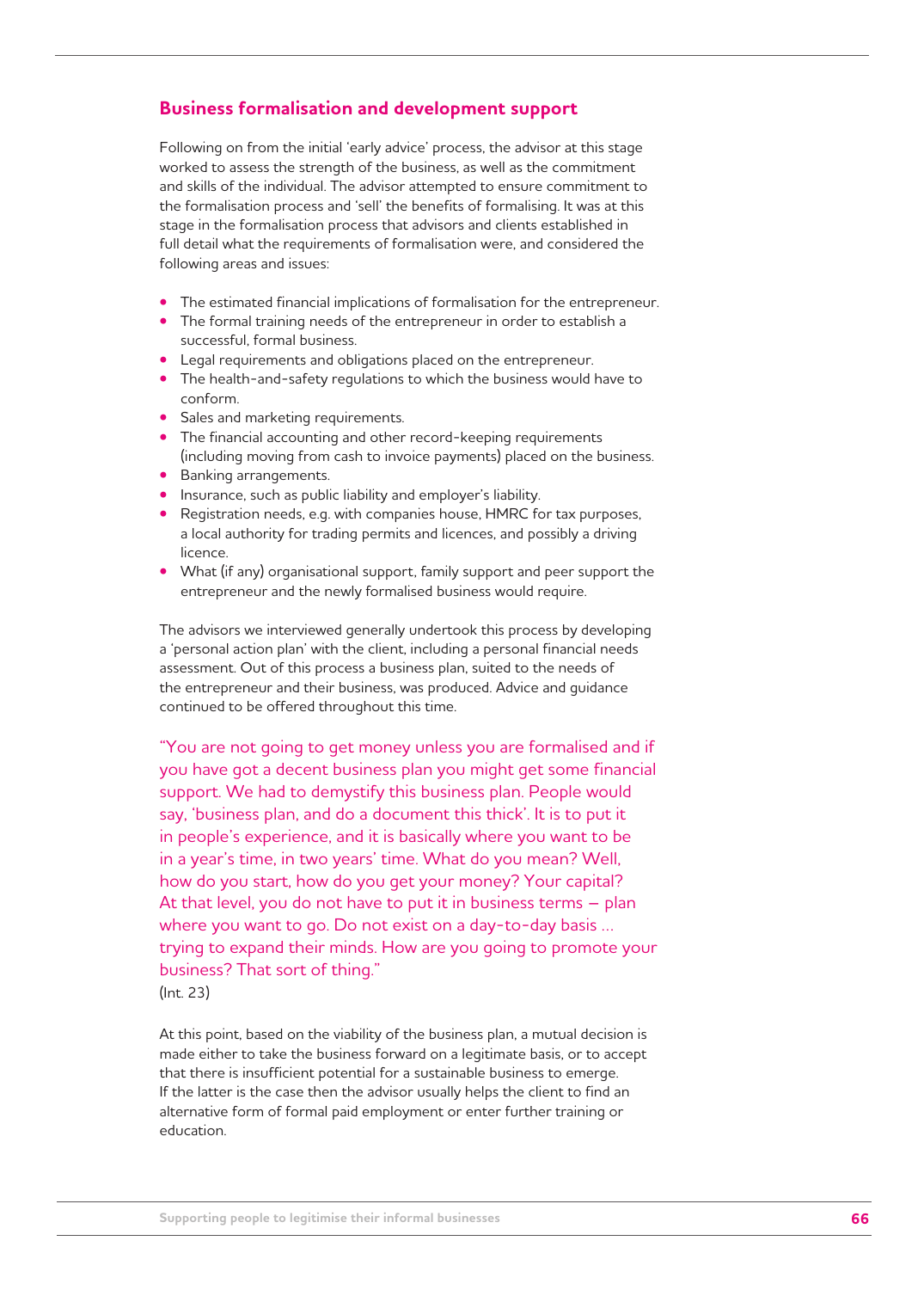"The idea is to build up the enthusiasm and the confidence as much as possible but by the same token make them understand how incredibly difficult it can be to own your business. Because remember, myself included, these are people who are used to working as an employee or receiving benefits, they are not used to the new requirements of setting up a business. I would rather somebody realises, in the first stages, that they are not confident than [discover] further down the line that it is not really going to work."

(Int. 6)

All individuals then undertake a period of 'test trading' to allow the entrepreneur to trial the business. This period may last between three and six months. Advisers are on hand to guide and support the client through this process, and help them to navigate the various challenges of running a formal business. As well as giving advice on business-related issues, advisors were required to ensure the stability of the client, and provide advice and guidance on personal benefits, taxation and finance.

*Communicating the benefits of formalisation and compliance* The messages and information developed by the advisors and their organisations are key to encouraging and persuading informal businesses to formalise. These are shared every step of the way through the formalisation process. The principle messages are positive ones, focusing on the benefits of operating formally, and include:

- the prospect of making more money;
- the opportunity to expand the business (by size, turnover, geography, new markets);
- the increased access to formal credit;
- the ability to hire more staff;
- the opportunity to advertise more widely, without fear of attracting unwanted attention;
- the elimination of the stress and psychological fear of being caught.

A clear financial transition plan is developed to show how they will be materially better off if they formalise. 'Better off' calculations can be done early in the advice process to demonstrate to a client their improved financial situation, while clearly showing the progression route off benefits, into tax credits and the tax system. "The majority of our clients are on some kind of benefits. Before going anywhere we make sure that they get a better off calculation, done at JCP or anywhere else" (Int. 4). For example, a client might be entitled to Housing Benefit, Council Tax Benefit, Pension Credit and Tax Credits. The better off calculation "is a key part to getting people to move, because generally speaking they're … prepared to give up the Jobseekers' Allowance, but it's the Housing Benefit that is the main one. We will help them [to sort out] the Housing Benefit …" (Int. 2). Housing benefit is particularly key because accommodation costs, namely rent, are generally the single largest cost to a household. Without having secured this most people will not start to formalise their activity.

# "You tell people, 'If you employed three people to run three [market] stalls, you would be able to increase your income, a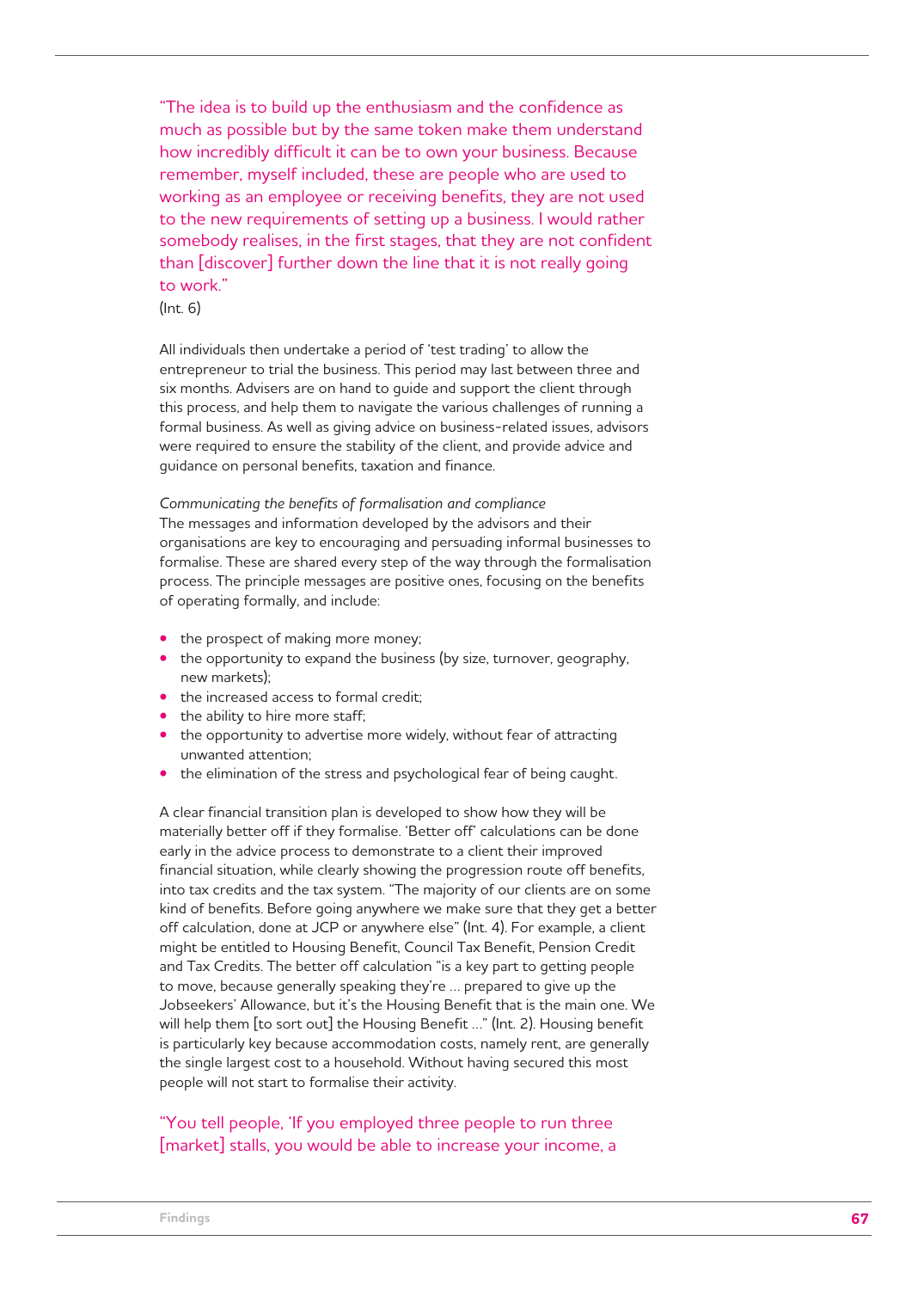lot more than the £60 a week you get on benefits. And in the meantime, you can still get Working Tax Credit as long as you tell them what you earn', most people want to formalise. As I said, it is survival."

(Int. 12)

These entitlements can be used to bolster and smooth the client's income and cash flow as they formalise their business, as well as reduce the stress and psychological fear that many informal entrepreneurs experience.

"Most people do not want to be looking over their shoulders, fearful. People in the main want peace of mind." (Int. 12)

At times advisors will focus on the negative consequences of trading informally, to illustrate the potential pitfalls. "We also use the stick if need be, on the negative side, and say, 'You face this and this. Basically you are putting yourself at risk.'" (Int. 20). It depends on where the client is at and how best they respond. So sometimes advisors discuss how operating informally prevents the client doing certain things.

"With the sole traders it's really showing them that in a lot of ways they're often disadvantaging themselves for no reason by not declaring their business. They can't advertise, they can't advertise as a caterer, they can't advertise their services in case the enforcement agencies pick up on them and things along those lines."

(Int. 2)

An advisor will nearly always point out to a client that their informal activity is illegal, breaking the rules with one or more government department. "I would basically advise people to stop doing that, actually point out that this is potentially fraud, and then showing them that [formalisation] is the way, probably get them to see a benefits advisor at that time" (Int. 2). This is often because clients are unsure of the rules and are unintentionally noncompliant. By passing on information informal entrepreneurs can then make more informed decisions about their business and the process of formalising it.

"We would never turn anybody away, unless they are doing something illegal that puts our staff in a conflict of interest. We would have a discussion with the person about why this is a conflict of interest situation. For instance, our legal advice would be to not go to court on an appeal on benefit claims if they know that the person is working informally. We are here to support people as much as we can, and give them the information they need to make a decision."

(Int. 11).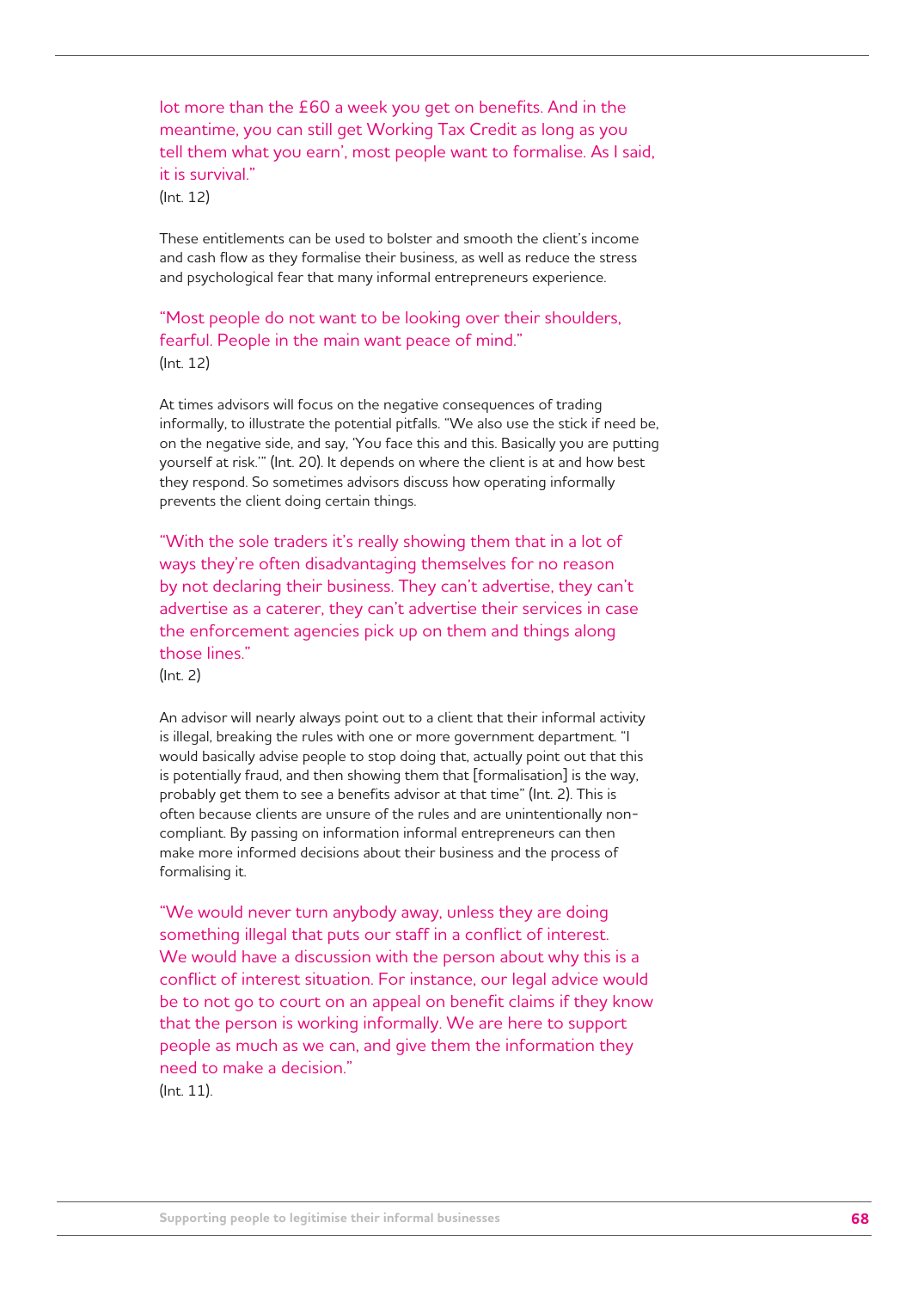#### *Peer support*

Advisors and organisations we interviewed argued strongly that this very specialised and personalised advice process, combined with the extensive knowledge that advisors have about the local area, local markets and government systems is the only viable way to formalise and support a business. This support is precisely that which is not being offered by mainstream and statutory institutions like Jobcentre Plus or Business Link.

"It is quite difficult because – and again, this is my opinion – Jobcentre Plus advisors don't have a particularly in-depth knowledge of self-employment … A lot of my clients come across that while researching the market about going into selfemployment. The Jobcentre is still asking the clients to search for employment and making them attend interviews, because the fact that they are doing activities to go into self-employment doesn't count as employment research …"

(Int. 8)

Jobcentre advisors may face difficulties in supporting start-ups on account of the client's misunderstanding of what actually constitutes a business. A significant number of people believe that having premises is a precondition to considering themselves to be in business, even though there are certain trades that can operate without any. "People only consider [it to be] a business if you are operating out of a shop. They don't see self-employment as a business. They don't have the concept" (Int. 19).

Enabling peer support for the formalising business can play an important role in the success of the formalisation process. Clients were encouraged to support each other via small groups and networking events, exchanging skills, favours and experience, as well as selling their products to each other. One organisation, after working with the users for more than three months, organised bi-weekly networking sessions, in each of which one of the entrepreneurs would showcase their business and products, distribute flyers and business cards, and demonstrate their website to the rest of the group.

# "[We] get all the customers together that might benefit from talking to each other and sharing experiences." (Int. 5)

"I found that workshops are useful for networking, because it's a small group (ten or eleven people). The chance that they can find somebody doing the same thing they do is very slim, but it gives them the chance to talk to people within a group environment and gives them confidence." (Int. 8)

"You have to relate to people where they are and not where you want them to be. We tried to get them to be part of a 'club' informally run by our umbrella organisation … In these clubs you would get people who are running their businesses legit and you would mix them with people who are not. It made them feel as if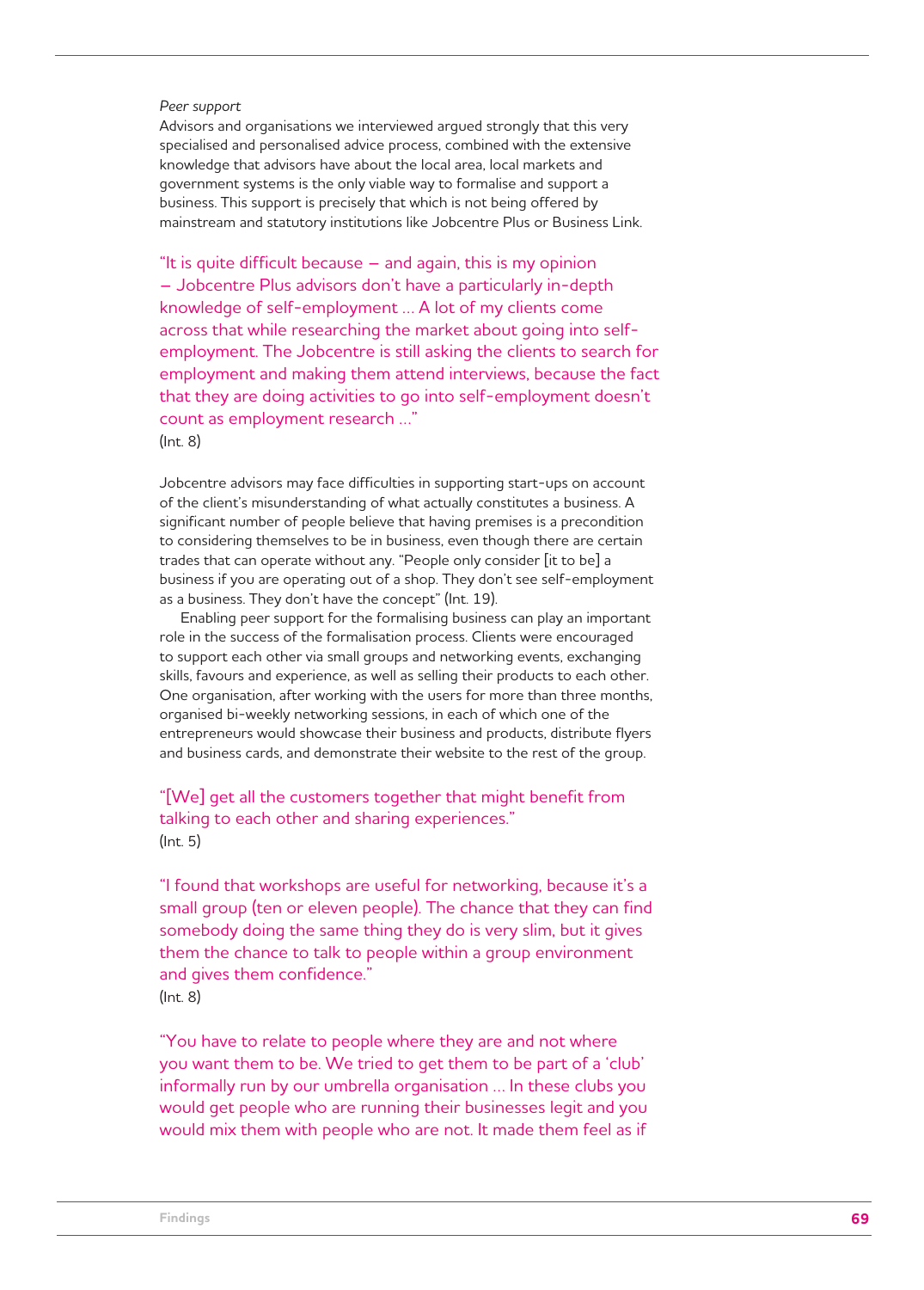# they belong and they may realise: 'Oh, I am a business person too …' That was a successful plot." (Int. 23)

Once the trader has become confident, with some knowledge of their chosen industry, the advisor supports them to attend and join industryspecific trade associations. The specialised nature of these associations offers specific support, services and opportunities to users.

"We encourage our business owners to attend one event a month or one event every two months, at which best practice is shared. Maybe just go to exhibitions for their industry and see what's happening, and also belong to a traders' association for their industry … [it] will be beneficial to their business and they give advice and support on any issues and it's very important." (Int. 1)

"In the last year, our organisation helped organise 40 business associations … into communities of traders. If people are supported, when it comes to shopkeepers, and have the business support they could become suppliers and be able to compete with others and grow."

(Int. 19)

## *Finance*

Finance is a big issue for clients, and access to credit is essential for them in formalising their business. Many have poor credit history and limited relationships with financial institutions. One interviewee told us that "99 per cent of the people did not have a bank account" (Int. 23). They have few assets to offer as collateral on a loan, and their previously informal status means that few clients reveal a history of successful trading, or have adequate financial records – usually prerequisites for securing a business loan. This is a problem for entrepreneurs trying to extend beyond the help of family and friends in financing their business. As a result, often the only credit available to clients is provided by high-interest loan companies, 'payday lenders' or illegal loan sharks, and some clients present to advisors carrying the burden of such loans already.

In one of the micro-finance organisations we studied, the loan advisor accompanies the traders at different points to both 'witness' the level of business conducted and be able to reconstruct a business cash flow. In this organisation, the financial support offered to traders is through personal rather than business loans, with conditions which minimise the risks the business can take. Therefore, even where supportive microfinance organisations exist, for most businesses formalisation and accessing mainstream credit means that they can develop a credit history, making credit cheaper in the future, and this in turn strengthens the long-term viability of their business.

Another issue that advisors talked about was a mismatch between the timing of the withdrawal of clients' benefits as they become self-employed and the time it takes them to generate a regular income and begin to receive Working Tax Credits. Advisors therefore faced difficulties in supporting their clients through these periods of financial and bureaucratic uncertainty.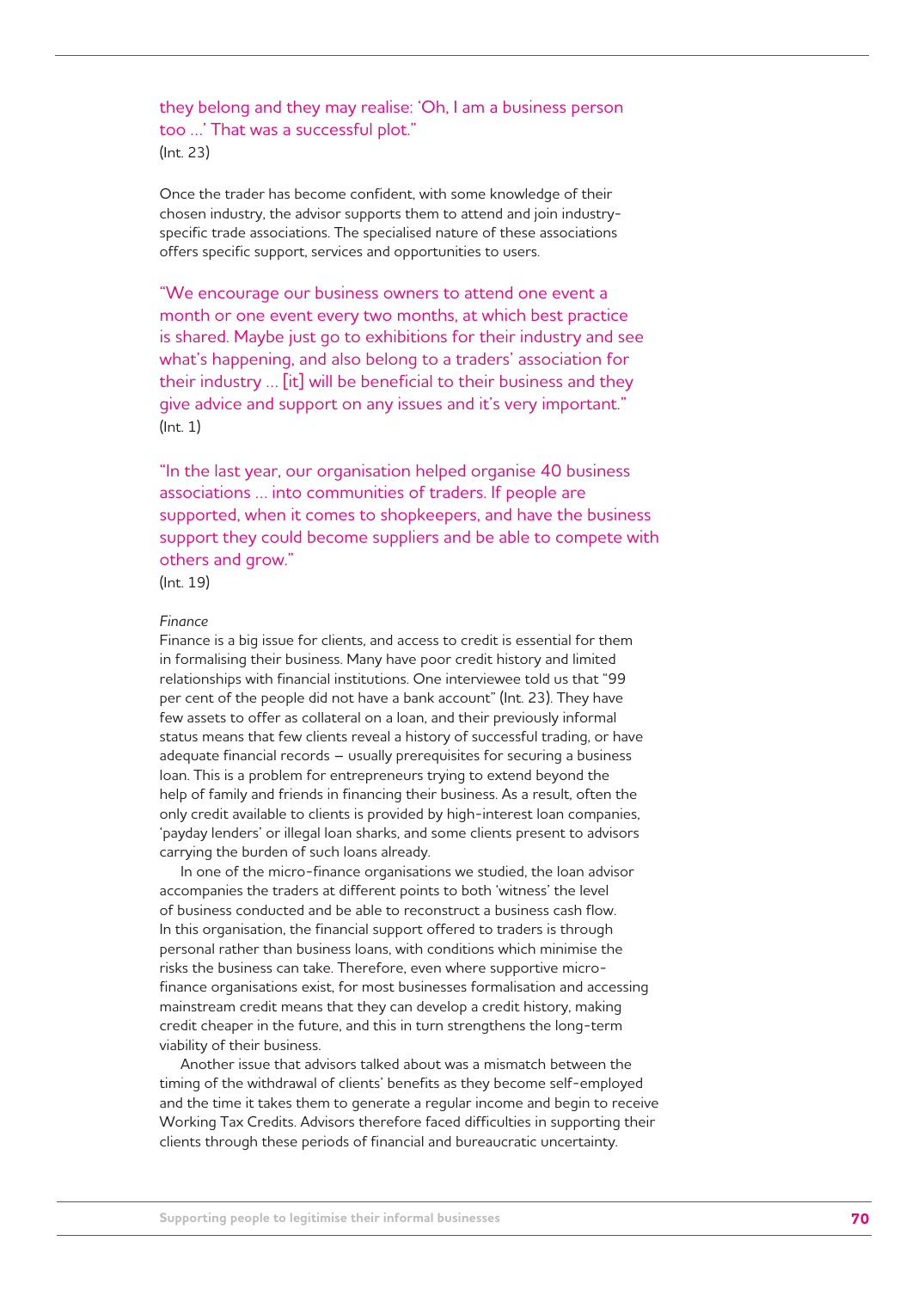"The majority are on some kind of benefits … this lady was registered and had six months test trading … she went into selfemployment and went to JCP [to sign off] … but it took eight weeks to get her tax credits to come through and she was living on nothing. The Housing [Benefit] was the same and the landlord was chasing her … There are a lot of cases when the JCP does not deal with these issues quickly enough for people who want to go into self-employment." (Int. 6)

"People who are surviving without benefits and trading informally have already proved that they can sustain themselves in the business … Those who are still relying on benefits plus informal trading will need a lot of support to be able to sustain the business, and here is where the intense support is vital – the issue is how they scale up that business to make it sustainable, to make it liveable, how benefits can be managed. The dependency on benefits can be gradually taken away, being careful not to replace the dependency on benefits with dependency on the advisor." (Int. 7)

Above all, in the process of detailed business and formalisation support, flexibility in the service offered was key. Understanding the needs of the client, and tailoring the speed of change and intensity of support to their individual circumstances, was especially important in providing services to 'hard to-reach' client groups. Running a business requires immense amounts of flexibility, adapting to the constant changes and recognising the decisions that need to be made. The support offered has to reflect this.

"The clients can call you any time. The point is that if you are starting any business, as a one-man business, people can't talk to me between 9 and 5 … I have to make myself available …" (Int. 3)

"[With people with multiple barriers] … you can't take one approach, you have to be very flexible, because they are all different. These clients are not kids, they are adults. Most of them have got life experience, must have worked, and what you do is coax out their abilities …" (Int. 8)

"Our coaching approach is helping people, facilitating, enabling people to [go from] where they are now to where they want to be. Helping people move forward to where they really want to be rather than imposing certain journeys. It is moving from topdown imposing a certain journey or outcome to having people themselves choose [their process] and outcome." (Int. 9)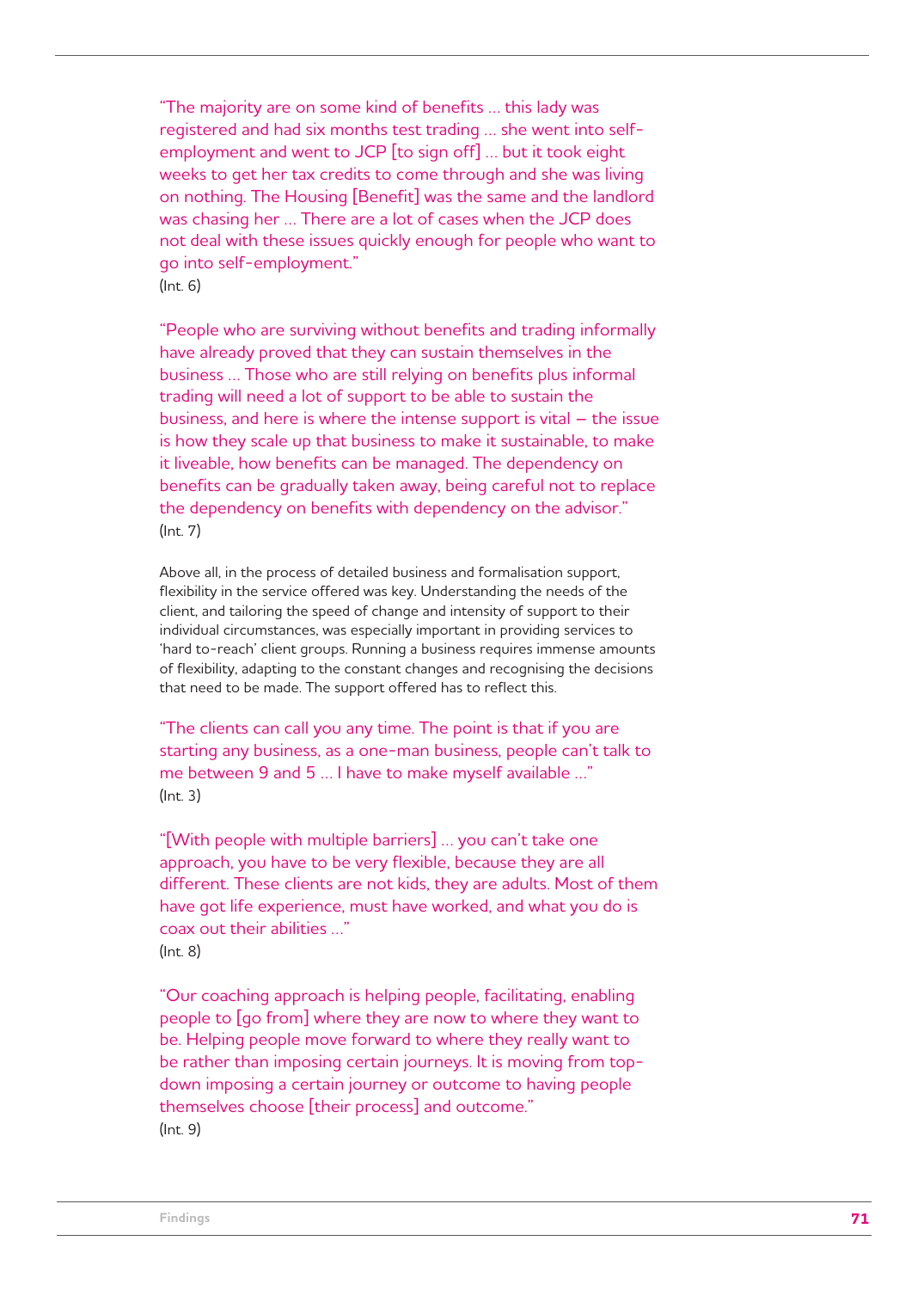## Exit support

Support for a formalising business was usually withdrawn slowly and gradually in order to ensure a smooth and sustainable exit from the service. Just as the overall length and intensity of the service provided was tailored to the business and personal needs of the entrepreneur, so was the provision of exit support.

Advisors made regular contact with individuals once they had gone through the advice-intensive set-up and initial compliance process, and support continued once the business was actively trading formally. The intensity of the support required varied according to the ability of the support organisation to offer it, and the needs of the individual business. In the organisations we interviewed, it could be as much as two or three times a week, or as little as monthly, followed by quarterly contact. "I would hope that after six months with the intense one-to-one support they receive from us they get pretty much to feel confident in what they are doing" (Int. 6). Most organisations contacted their clients at regular intervals for up to three years, offering continued support and tracking their progress. "We keep in touch with clients for six months, after they have registered and start trading. It is not long. Some of them will keep in touch after that and will pop up into the office and say hi, by email, etc." (Int. 4).

We found that exit support is of vital importance because selfemployment can be very isolating, and the knowledge that there is proactive support available helps build confidence and resolution to succeed (Int. 6, Int. 7, Cl. 6). "Moving to self-employment, no matter where you are coming from, is always a scary process. There are a number of issues they have to deal with or perceive they have to deal with, in terms of tax, NI, the records they have to keep, what they need to do to be successful, etc." (Int. 7). And, "For me the negatives of being a sole trader are that you are on your own and you are working 24 hours a day" (Cl. 6).

Even with the most meticulous planning, unforeseen circumstances may occur, but an experienced advisor can help the client overcome a threat to the business (Cl. 1).

"When they hit a brick wall, like during the recession, … maybe they come into contact with an advisor and in the course of the advice session they discover that maybe … they would be better off [doing something differently] … and that's a way they can now turn their mentality around – because some business owners are pretty satisfied the way they are, but it's only when things are tough that they start thinking outside the box." (Int. 1)

Others just get "lost in the bureaucracy and all the things I had to comply with" (Cl. 6). They need a degree of 'hand holding', even when they are officially formalised.

Advisors are well placed to signpost newly formalised businesses to other support, such as that brokered by Business Link, or use the government's Solutions for Business products (Int. 5, Int. 7). Assistance may be required as the business goes through a period of change, be that a very busy period and/or growth. "When I wanted to expand, I originally went naively to get money off them (Business Links). I found out that they don't give people money" (Cl. 6). Support and advice needs may arise through adverse personal circumstances, such as periods of ill health. "I have a chronic illness and I have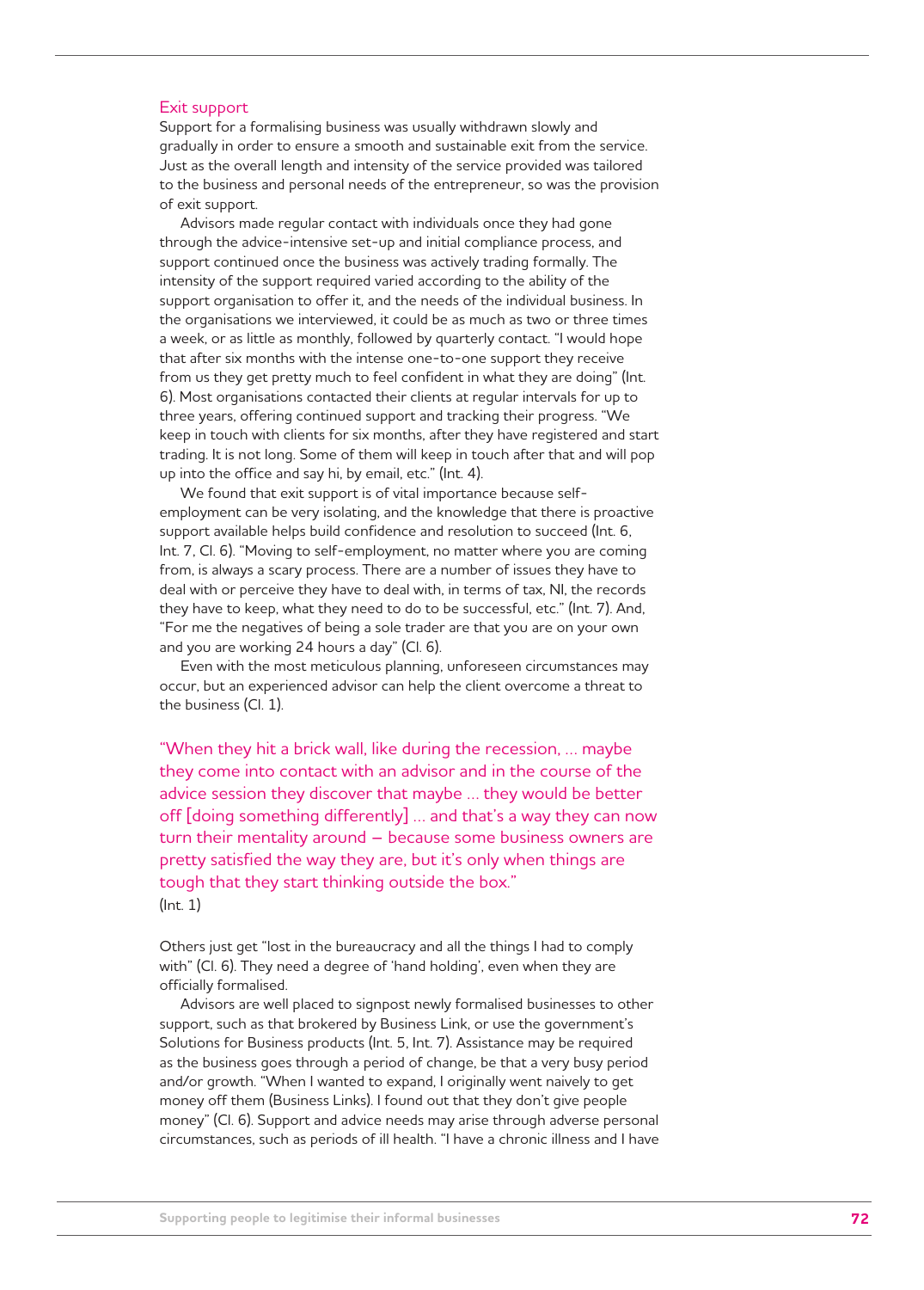an episode, which may happen every twelve years, and when that happens it takes me about two years to recover" (Cl. 7).

There may be continuing needs and problems in access to finance, particularly when the economic or business environment changes. "One of the advantages [of being registered] is to have access to credit from the high-street banks" (Cl. 5).

We found that most people stay formalised once they have got themselves and their businesses into a position where they are making more money by staying formal. "You do encourage them to get formalised … He has moved from informal work and now he knows that he does not have to worry about getting a knock at the door and anybody grassing him up" (Int. 2). They also understand more clearly the extent of the risks and penalties of regressing as they are now part of the formal system, and importantly know where to go for support.

"In terms of lapsing back, whether these guys still have the odd cash job, whether they still … don't go through the books I couldn't say, but once they've been formalised, particularly as a self-employed person, they're going down this route of having a tax return to fill out. When they've got the tax return to fill out and, you know, to start with … some of them actually can claim a tax refund because they're not making a lot of money." (Int. 2)

This 'added value' service was crucial to maintaining and building evidence of the long-term sustainability of the project. Even when clients formally leave the project, they were usually advised that they could continue to contact their business advisor whenever they required any advice or guidance. "This is one thing we positively avoid: putting time restrictions on how long the traders can come and talk to you …" (Int. 2)

### **Length of the formalisation process**

Calculating the time it takes individuals and their businesses to formalise is helpful in allocating resources. This research found that formalisation times vary greatly between different service providers, and between different clients. This is of course inevitable when the support offered is highly tailored to the needs of each client.

Our evidence is limited, as none of the organisations interviewed systematically collected data on the time it takes their clients to formalise. Clearly, the amount of time it takes varies according to the clients' skills, experience and resources, and relates to the amount and quality of support given by an advisor. Nevertheless, when asked to give a timescale, most said that formalisation tends to take anywhere between three months and three years.

"I would say between three months and four and a half months. If they are on benefits, again, there is reasonable time to get signed off and then get the self-employed form sent to HMRC" (Int. 8).

"Some of the other cases will be coming back to us for about two years normally. Two years is not enough to help somebody with very low confidence, potentially homeless, maybe alcoholism. There is a breadth of multiple barriers … it is sometimes hard" (Int. 22).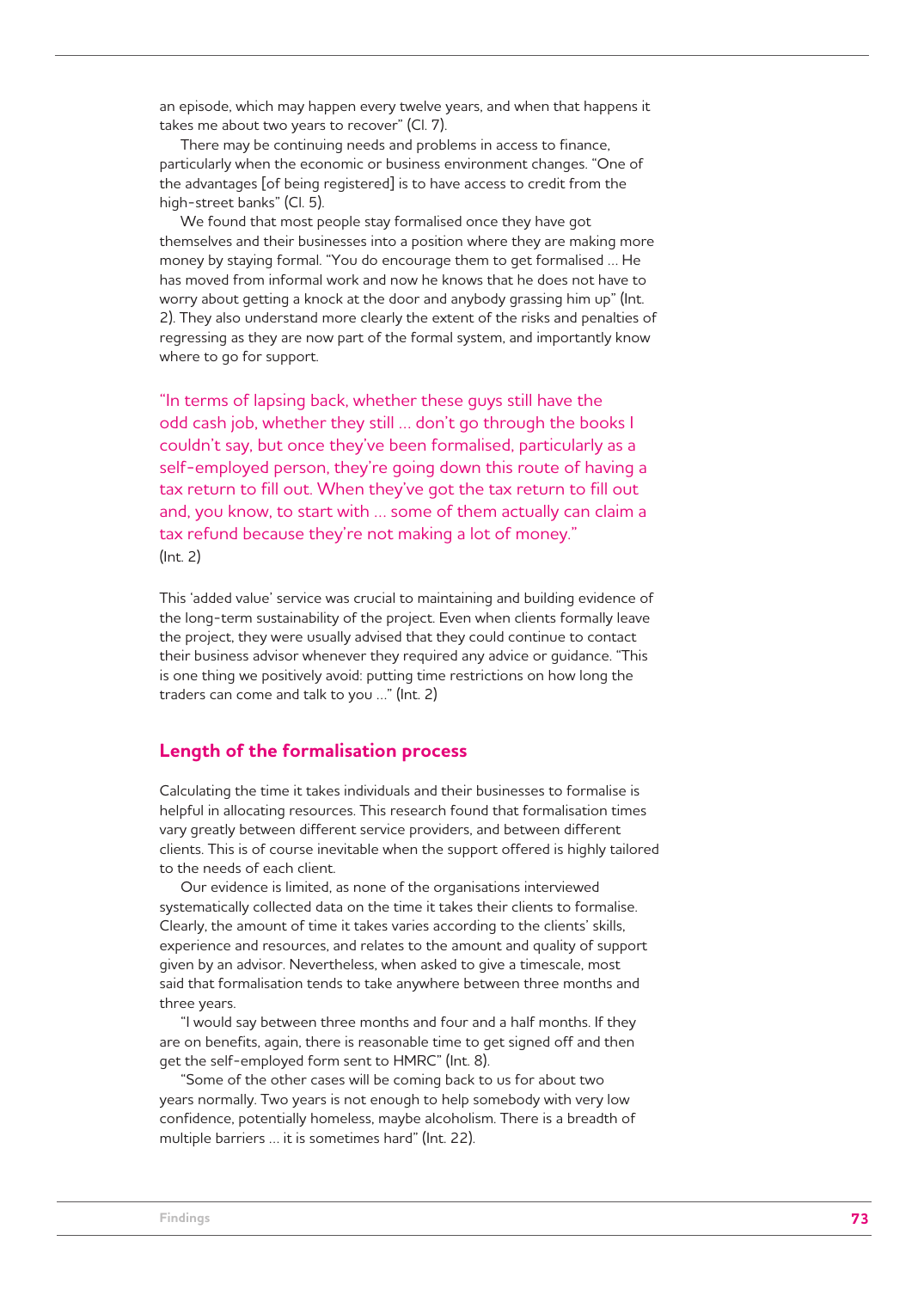"You are talking at least four sessions to formalise a person. If they are skilled. There is this one person who was a painter and decorator, became very successful; if they are skilled like that it is much easier. It might be that your project came at a time when they were ready to make the jump. You got them at the right moment in time to make the transition." (Int. 23)

Advisors said it was difficult to identify exactly how much time is required because not only does the intensity and frequency of the support required vary between clients but the length and type of service provided is often determined by the funder. Employment services delivered under the New Deal for the Long-Term Unemployed programme followed a rigid format, which took between six and twelve months in order to get someone set up in business or into work.

There was consensus between our Project Advisory Group members that a six- to twelve-month period was reasonable and do-able to support someone to formalise their business. "Six to twelve months is a reasonable time to expect someone to shift off benefits, into tax credits and develop their business to a point where they're generating enough income to live off" (Advisory Group member, 2011).

Advisors we interviewed said that the entrepreneurs are, in the end, the drivers of the formalisation process. The time it takes to formalise their business depends on them and their motivations for doing so.

"… some people are doing that because they want to be out of the benefit [system], eventually, but they are trying to see if it works. So, some people will do that [formalise], some won't. It depends on the person's psychology or what a person wants out of life."

Six to twelve months is a reasonable time to expect someone to shift off benefits, into tax credits and develop their business to a point where they're generating enough income to live off.

(Int. 1)

## **The cost of a formalisation service**

The organisations interviewed cited a variety of costs incurred in order to provide their services. Most organisations did not offer a dedicated formalisation service but undertook this work as a by-product of their existing services. This has made it difficult to develop an accurate cost framework.

Organisations quoted costs per client of anything from £1,500 to £7,500, with an average cost of about £2,500, to formalise each business. "The figures 20 years ago were £1,000 per person for the whole thing. Nowadays, it is realistic to do the job properly for £2,500 per person" (Int. 24).

Formalisation support can be more expensive as it requires specialist skills, more intensive support, and in some cases needs to be given over a longer period of time than conventional business support.

"People have told us that one-to-one support is really valuable (75%–80% of an internal survey carried out by the organisation). If that is the case, we know that it is more expensive."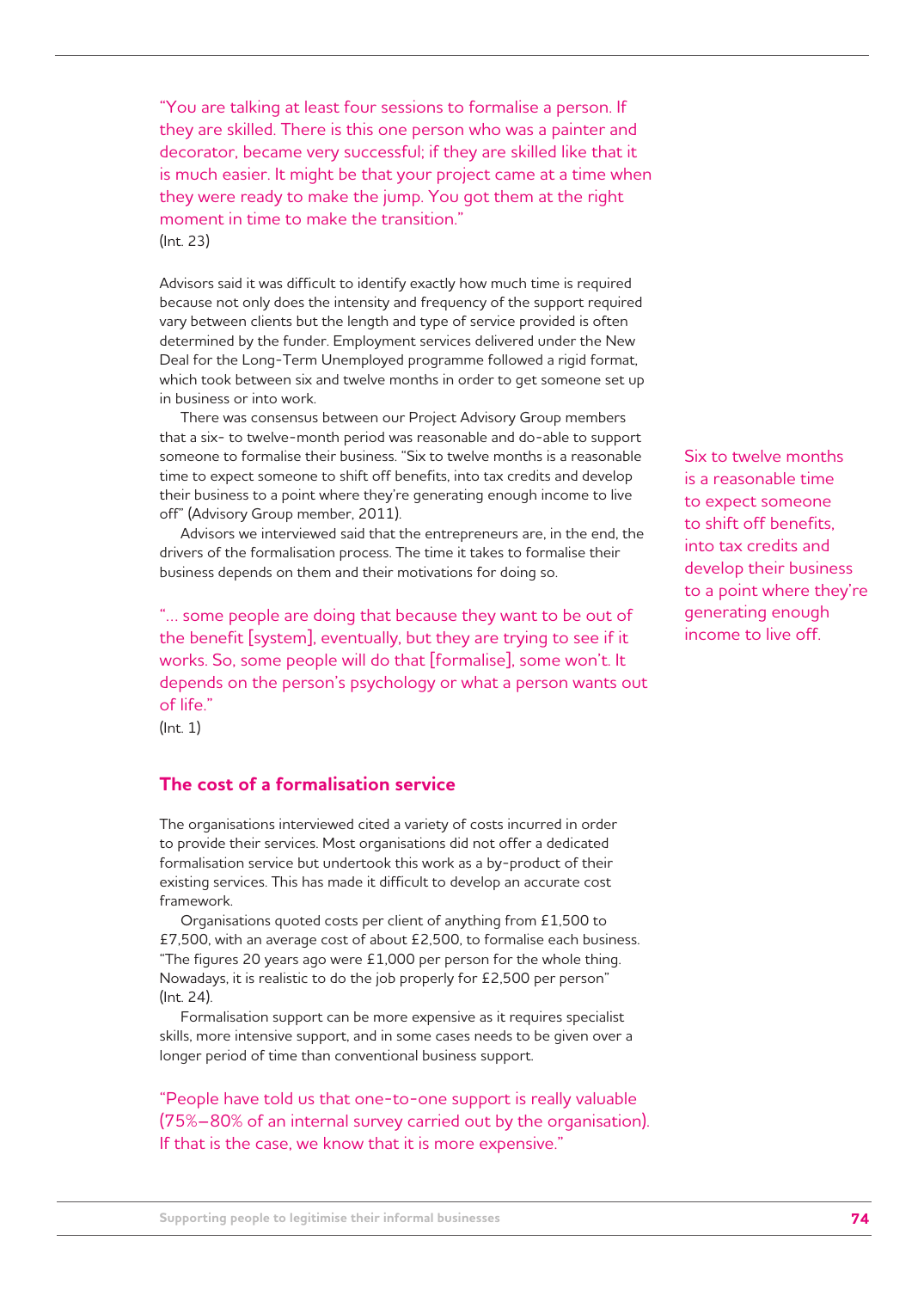### (Int. 7)

"… for those harder to reach it may cost more. It is easier to do [the formalisation and advice] in (City X) where you can see up to twelve clients a day, but if I am in (Rural Area Y) I might see two clients a day if I am lucky and drive for hours. Rural areas are much more difficult …"  $(\text{Int } 24)$ 

"I would have thought if you were looking at a standard sort of intervention where you have a couple of meetings with an advisor, you go on a training course and you start a business, if you are looking at it, I would have thought it was probably twice as expensive as that. But then when you factor in that actually we are dealing with probably harder-to-reach groups, we're dealing with a lot of people where English will be the second language." (Int. 2)

One advisor suggested that costs could be offset by the wider benefits that formalised businesses offer, and possibly by hiring and training local residents to provide the formalisation services:

"This type of advice is much more expensive than the average cost of conventional business advice but I can't tell you how much more expensive. The way to make it cheaper would be training a team of outreach workers to be business advisors. If you train people from the community to get some of the skills, I think that the cost–benefit is better, they are part of the community." (Int. 23)

We would recommend that further economic analysis is conducted to determine a more in-depth picture of the costs incurred through formalisation services and the financial benefits that formalised business return.

### **The results of formalisation: outputs and outcomes**

It is clear that the design and specialised features of the sample organisations' formalisation approaches contributed significantly to the success of formalising the businesses involved. However, outcomes are difficult to attribute as limited formal evaluation of these services has been conducted. This is partly because formalisation tended not to be offered as a direct or routine service; however, it is also because organisations have not wanted to draw the attention of funders and regulatory authorities to this aspect of their work.

We suggest three measurable outcomes of a formalisation service:

- sustainability of 'formalised' businesses;
- increase in the proportion of local residents registered as self-employed;
- decrease in unemployment levels where the support organisations operate.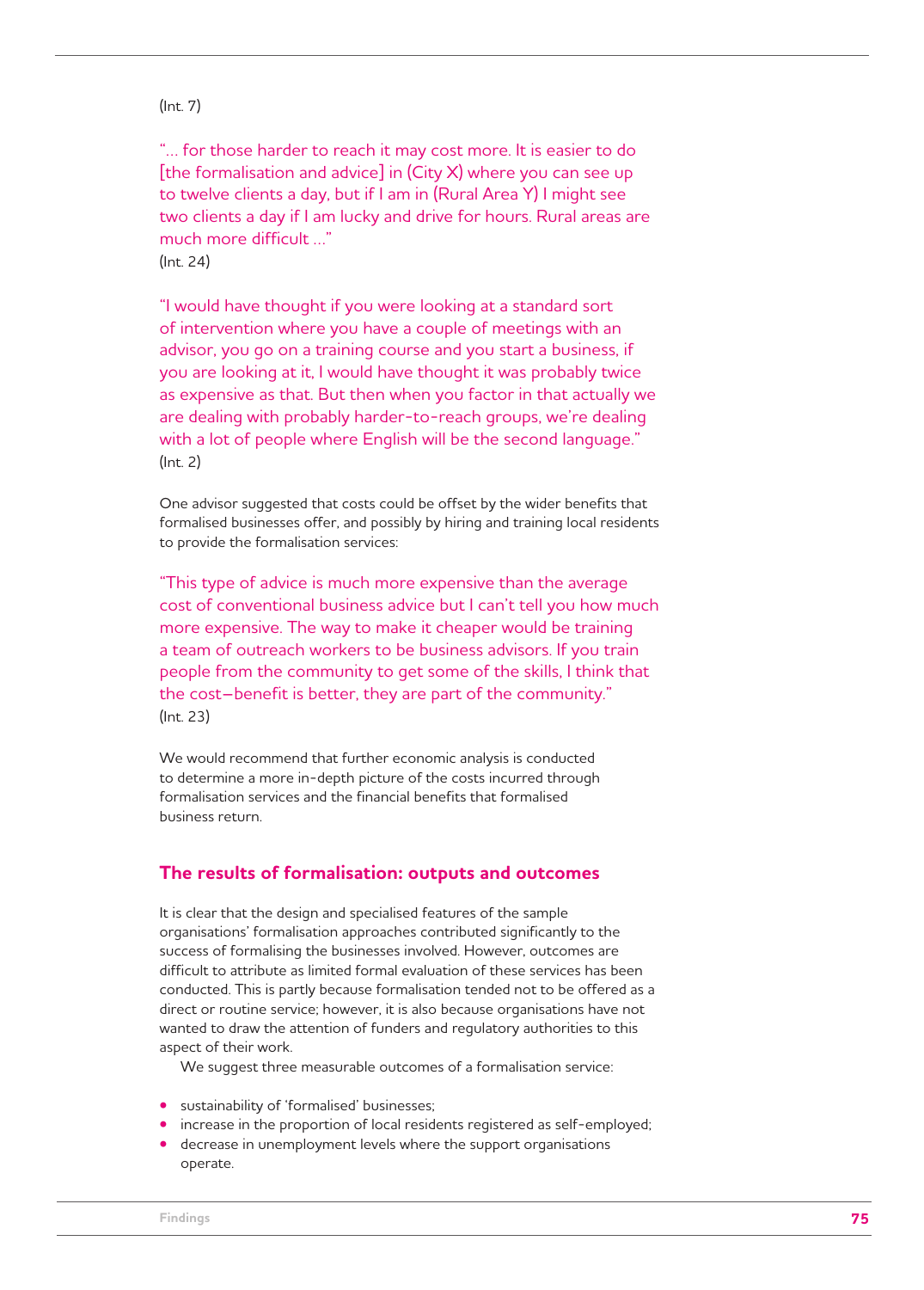#### Sustainability of 'formalised' businesses

The sustainability of a business is one of the key measures of its success. In general, business survival rates in the UK show that on average 80 per cent of formal businesses fail within three years, half of those failing within the first year alone. However, for the organisations we interviewed the opposite was generally the case. One of the larger organisations (Org. 8) stated that more than 80 per cent of the formalised start-ups it helped were still trading after 18 months, and 79 per cent continued after three years.

This high sustainability rate can be explained by a) the quality of the relationship-based support, and b) the business experience that an informal trader already has. Many informal entrepreneurs have already developed and tested their product and services, have a customer base and know that their business can be profitable and survive. The support they need is to formalise that activity and ensure that this does not compromise sustainability.

"If they had been trading for more than a year they are bound to be more likely to survive longer with funding and support because the business has already survived effectively for twelve months. On balance, someone who had been trading informally has got a product that people are buying and if we are providing funding and support they are going to be more successful." (Int. 9)

"Those who trade informally tend to do a lot more work than the others to set up their businesses. They have half of the insurance in place, half of the business plan necessary to set up their businesses … Probably, the qualifications [i.e. Gas Safe registered] are a big difference between those who trade legally and those who are trading illegally."

(Int. 8)

### Increase in the proportion of local residents registered as selfemployed

The provision of employment services and business support by the organisations studied in this report has often had locally positive outputs and outcomes. It is worth keeping in mind that the organisations we interviewed operated at a local level. Some were small outfits (the organisations' average annual turnover was £500k–£1m), though for others they were local branches of regional or national organisations. Their output reflected this.

The smaller support organisations were registering on average 80 new businesses a year. However, this number appears more significant when one looks at the context of this achievement. The majority of these businesses were founded and sustained in areas with high levels of poverty and socioeconomic exclusion. In spite of this, these informal entrepreneurs, with support from their advisors and local organisations, were able to set up their businesses, formalise, and (for some) expand. "There was no pressure on getting people into business because the targets set were reachable in terms of the number of people registered (90 per cent of users). We did not pressurise advisors to get people into business for the sake of it" (Int. 24).

Seven of the ten organisations in the sample did not consistently track outputs connected to formalisation, such as the number of informal workers helped successfully into formal self-employment, or record the levels of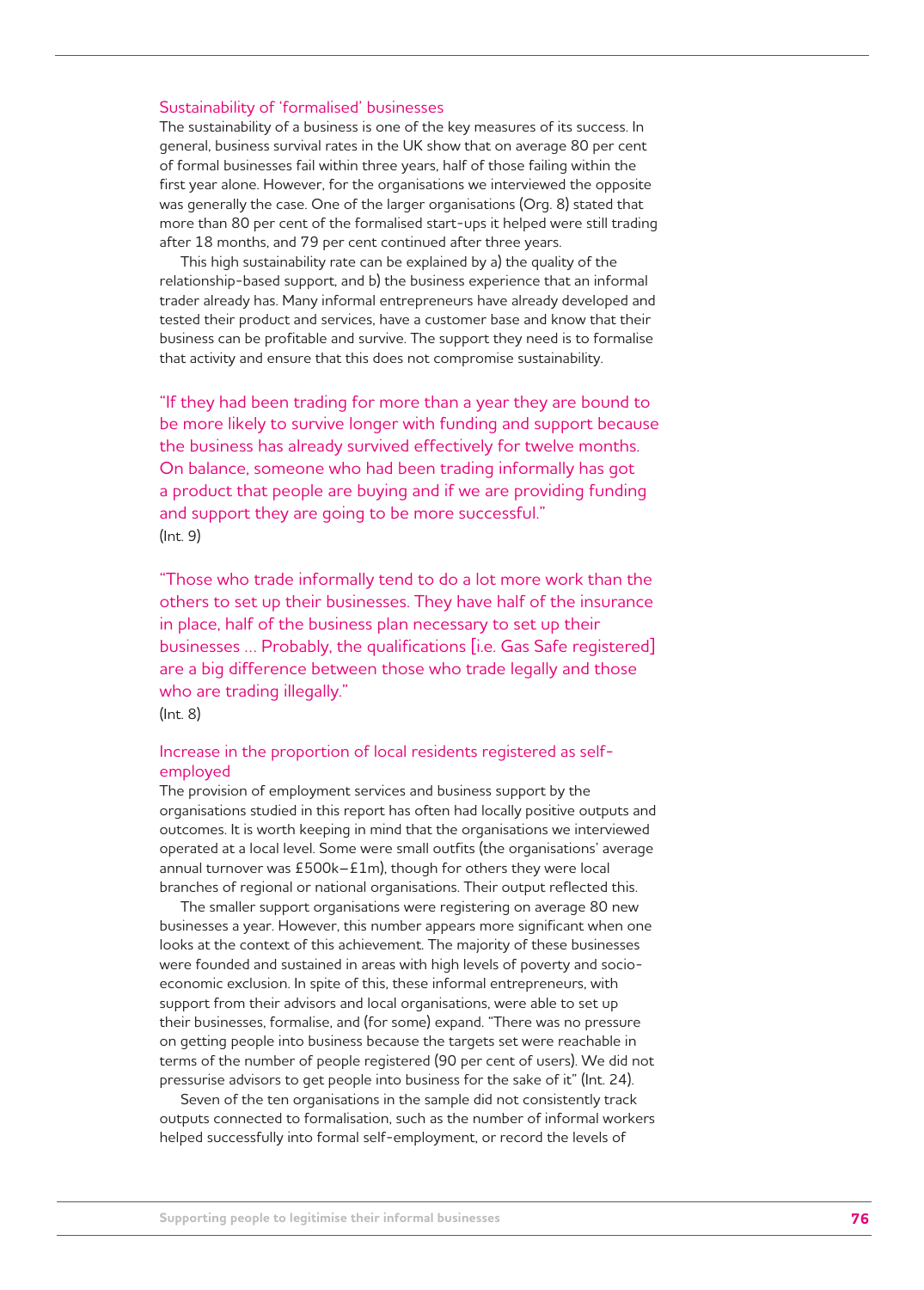formalisation reached by their clients. This tended to be because such measurement was not designed into their 'formalisation' services, which were generally not intentionally offered but were by-products of existing services. In addition, most organisations did not want to overtly acknowledge these services by formally monitoring it. However, anecdotally, the advisors said the majority did formalise – especially those who were not previously registered as self-employed with HMRC. "Most of them, I would say seven out of ten, who come for advice will register" (Int. 7).

#### Decrease in unemployment levels where the support organisations operate

It is difficult to uncover a direct relationship between the formalisation interventions and a decrease in local unemployment levels among those previously working informally, because this data is not systematically collected by the organisations we interviewed. However, from the interviews (Org. 4, 6, 8) it is suggested that 5%–15% of those accessing employment services may be working cash in hand, and can be successfully supported into formal employment (another approach to formalising informal workers).

Clearly, greater research and more formal evaluations are required to ascertain the full outcomes of formalisation services such as those we have studied in this report. Not only could these studies help to establish the case for a change in approach to dealing with the informal economy, they could also assist in refining the model for formalisation put forward in this report, and indicating key metrics and indicators of such services' success.

#### **Client case study 6: Mark, import/export business**

Mark, 33 at the time of interview, had lived in the UK for seven years. He is married to a UK citizen and they have two young children. He is not receiving unemployment or disability benefits, but his family receives child benefit and child tax credit.

Mark arrived in the UK in September 2004, with little command of English, and soon after this he began English for Speakers of Other Languages (ESOL) lessons. At the same time, he was looking for work. The first job he got was as a hotel kitchen porter. He left this job to help a friend set up and manage a café; however, two months later he left to set up his own café. After two years of running this business, he decided to do something else; he currently rents the business to his former staff.

Having got a taste for running his own business Mark started to make use of his business connections between his home country of Turkey and the UK. He became an intermediary between UK and Turkish businesses, buying goods from factories in Turkey and importing them into the UK himself. Mark realised that he was making a success of his business and he tried to get help from Business Links to formally establish his business. He called Business Links and they told him that he should speak to an advisor [at Org. 2]. The advisor from that organisation helped him register his business with Company House and HMRC. They also helped him to develop the strategies (marketing and sales) and resources (brochures, business cards) needed to run his business.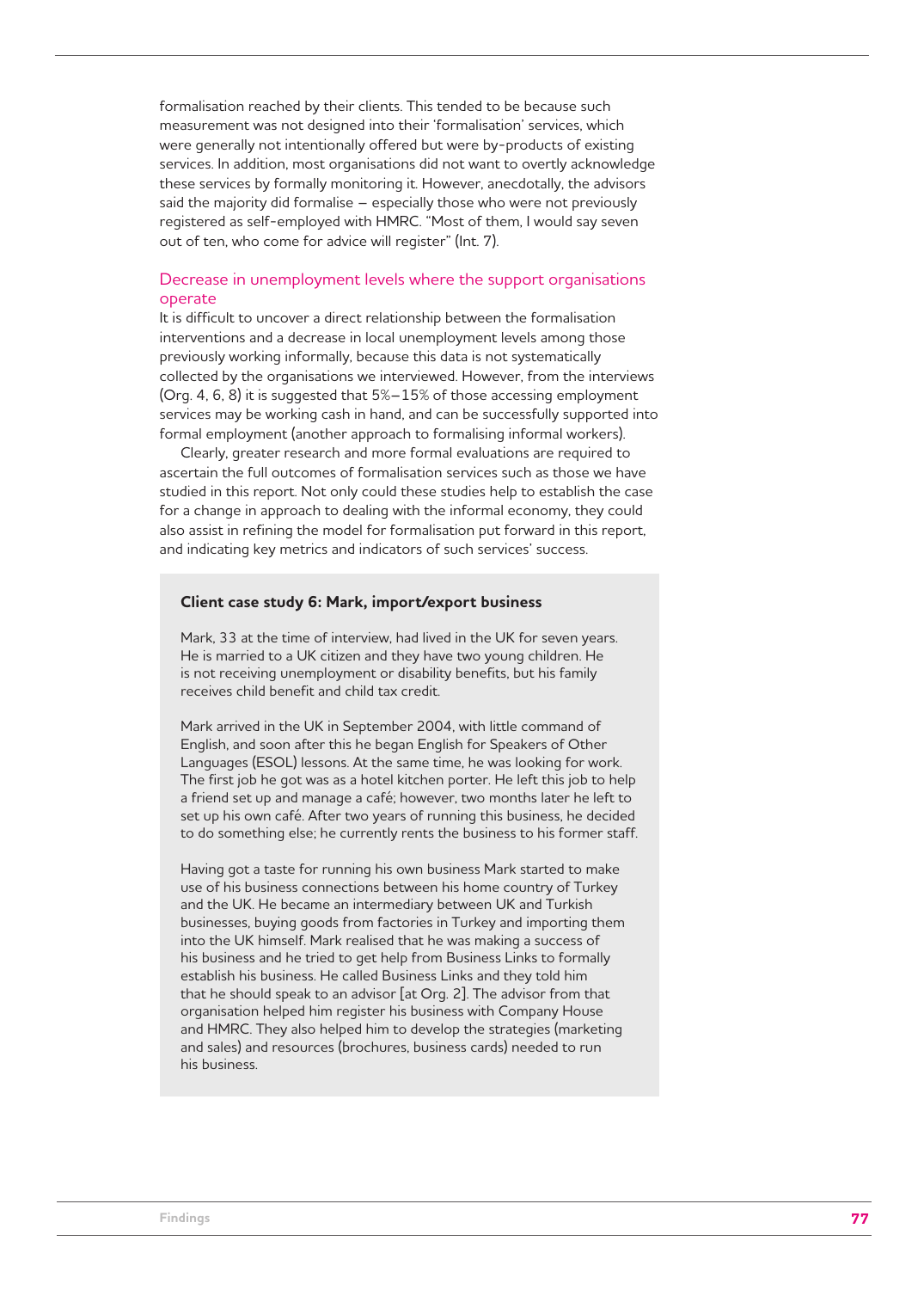Mark says he is doing fine. "I like selling, it is a really nice job. All my life I have been selling, I was selling cool water when I was six years old, pastries in trains. I prefer to be self-employed. I prefer independence, if I do not have any choice I would be employed. From August [2010] until this time [December 2010] we are doing fine. The business looks all right. I am looking after my money, for my two babies – I have to feed them. I am happy, I am managing."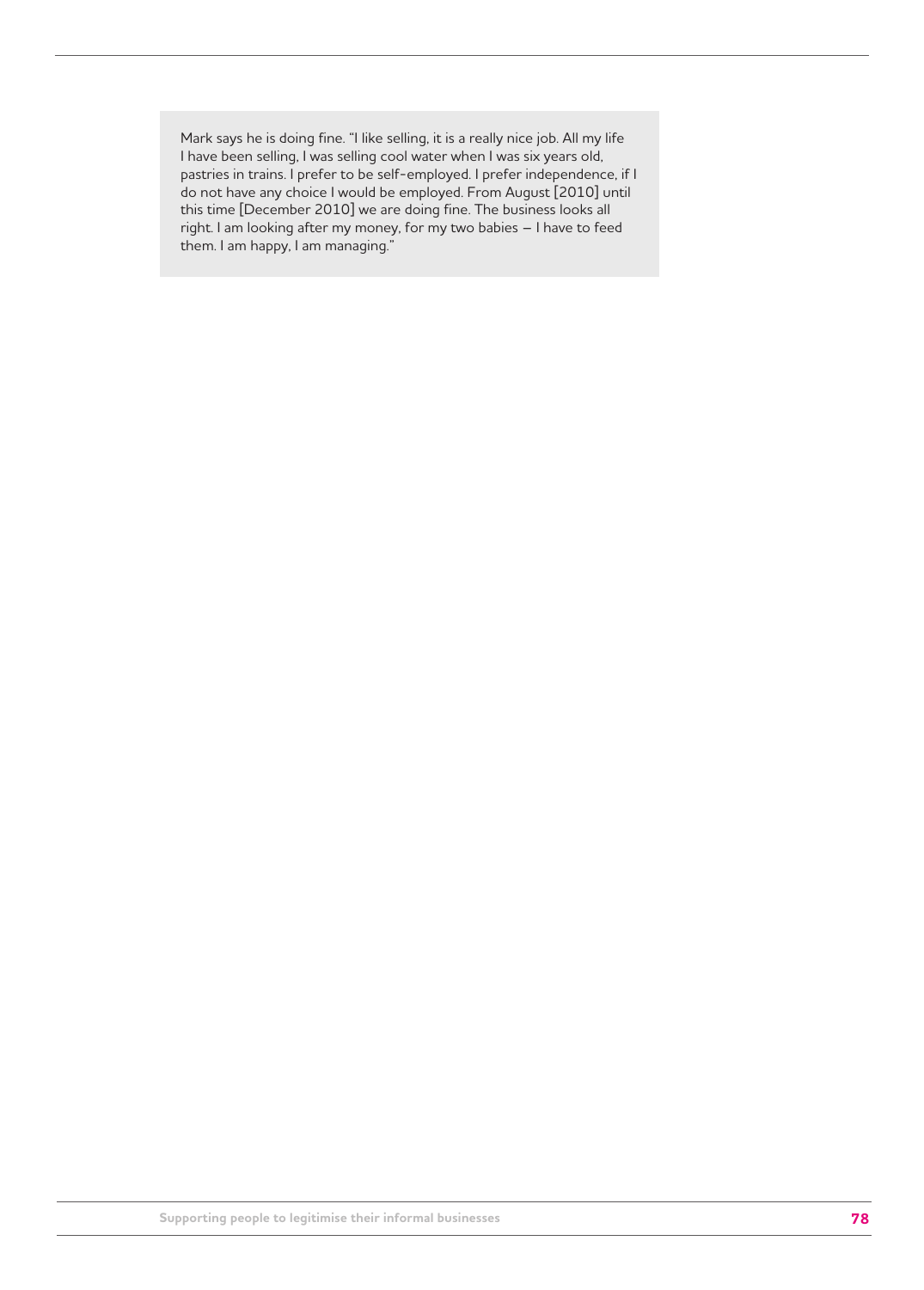## **5 A MODEL OF A FORMALISATION SERVICE**

From the research findings Community Links has been able to develop a model of a formalisation service. We would like to encourage other organisations to replicate this model in their own communities so that more informal entrepreneurs are supported in the formal economy.

There are three identifiable phases in our model (Figure 9): first, the success of a formalisation service rests on the quality of the relationship between an informal entrepreneur and their advisor. A relationship needs to be built on strong foundations of trust, non-judgement, empathy and understanding in order to aid the practical process of formalising a business, which is the second phase. Business support goes beyond the normal bounds of planning, registration with the tax office and for insurance purposes, access to finance, product development, marketing and sales, premises and training – it includes addressing a range of personal and financial issues that an informal entrepreneur may have which will affect the success of their business. The final phase enables the business to become fully formal, sustainable, and if wanted, to grow. Support from the advisor continues over a period of 12–36 months once a business has formalised in order to ensure it stays on that path.

In the course of our research we found that formalisation is a process comprising a number of identifiable and replicable stages. It is therefore possible to distil several necessary features of a successful formalisation service – one which enables businesses to enter and thrive in the formal economy.

It is clear that, in order to be successful, a formalisation service should have a specific approach. However, this may not be sufficient in and of itself – there are also certain environmental and other preconditions for such a service to operate successfully. One of these preconditions that is important to note is that the formalising business must also meet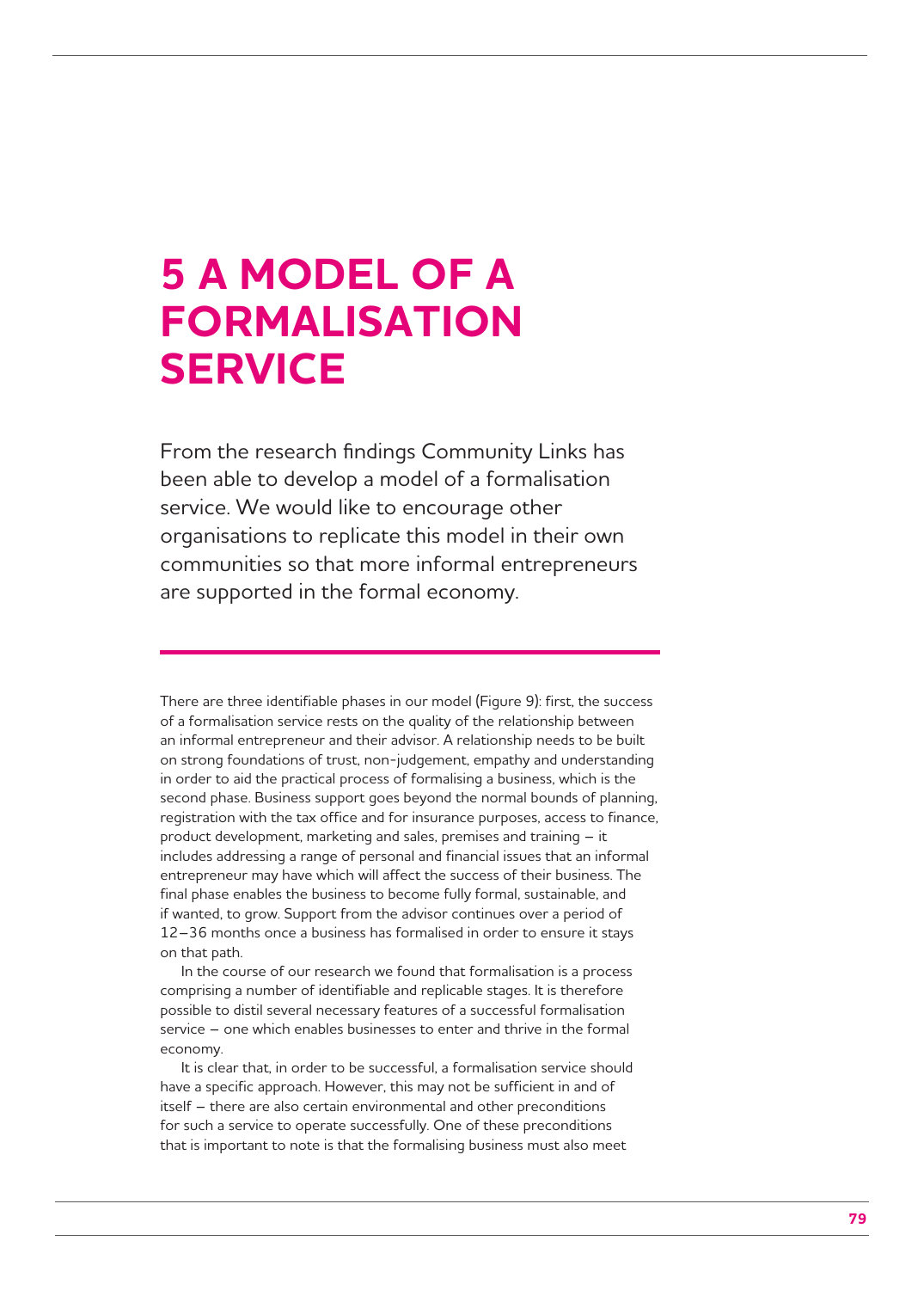certain criteria – not every business will have the attributes necessary to successfully formalise.

The findings suggest that the most important, overriding factor in enabling a business to formalise is the quality of the relationship between the entrepreneur, the supporting organisation and the advisors.



**Figure 9: A model of a formalisation service**

## **Outline of the model**

In this model there are three identifiable phases in moving an informal enterprise into a formal business (see Figure 9):

**Phase 1: Developing relationships.** A well-designed process of engagement, outreach and referral ensures that the supporting organisation makes an initial connection with local informal businesses. Following this, a relationship begins to be cultivated between advisors and the entrepreneur, and a development plan tailored to the needs of the business is drawn up.

**Phase 2: Providing business support.** Business support for informal entrepreneurs requires acting to support the client on a whole range of personal and financial issues which may affect their ability to make a success of their business.

Key components include: meeting personal needs, removing barriers (both personal barriers for the entrepreneur and business barriers), training,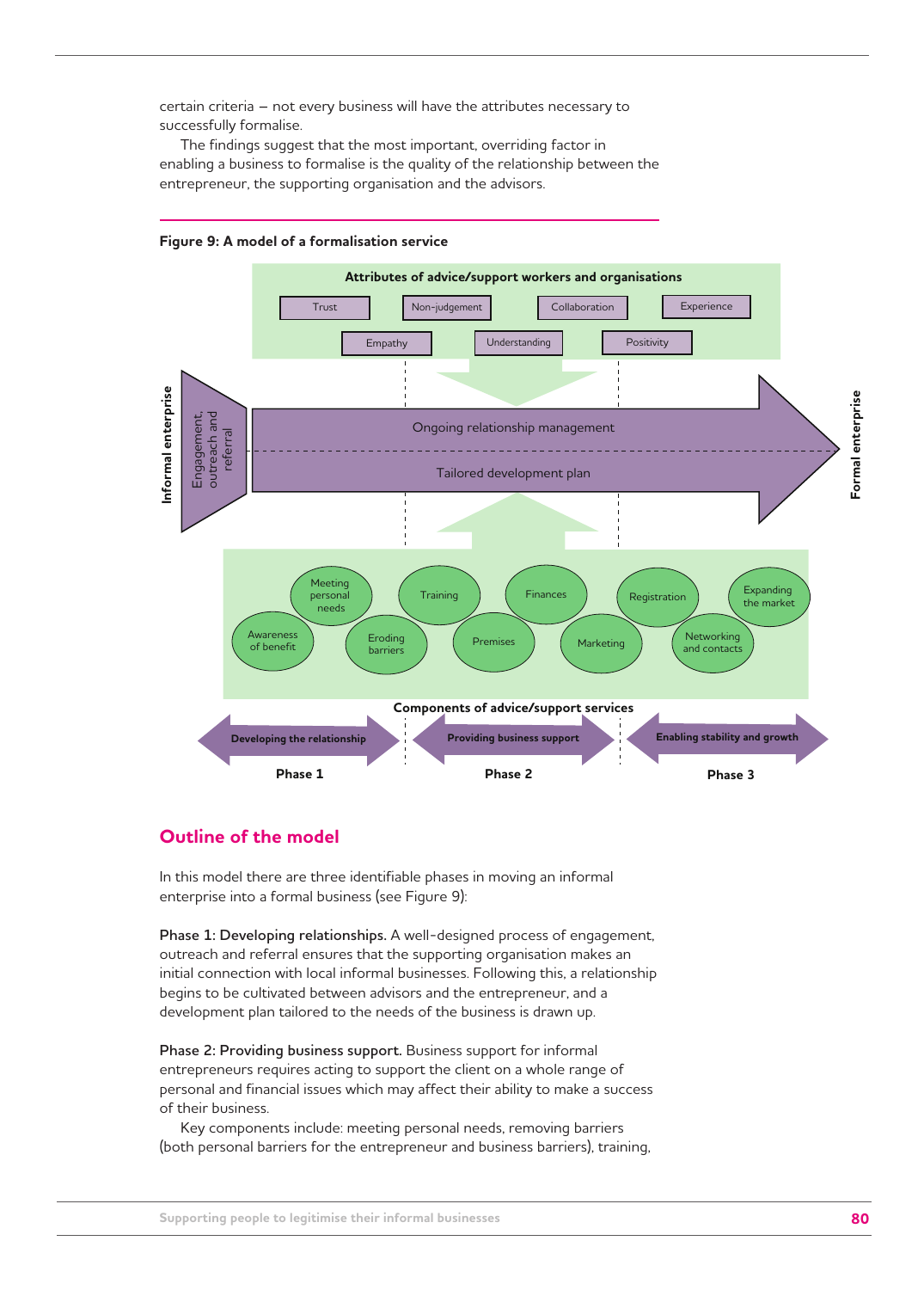premises, finances, marketing, registration, networking and contacts, and expanding the market.

Once such support has been offered, and the relationship between client and advisor is steady and trusting, a detailed but flexible programme of support and advice is given. This works through skills development and encouraging 'hands-on' experience, gradually and incrementally building the foundations of the client's newly formalised business.

**Phase 3: Enabling stability and growth.** The advice and support services offered to the client are slowly tapered off, while an offer of continued support is kept open in case any further problems are encountered. The advisor works to establish the entrepreneur within a network of contacts and accessible markets in order to ensure the long-term sustainability of the formalised business.

Within the three broad phases, this model of a formalisation service comprises six distinct sub-stages (Figure 10).



In the following sections we consider the practical steps and considerations organisations must undergo in order to develop a formalisation service. We then go on to give a practical, step-by-step breakdown of the formalisation process. This process includes the development of the relationship between advisor and client, and the creation of a development plan, tailored to the needs of the individual entrepreneur, which lays out their path to formalisation.

#### **Preconditions**

The research identified a number of preconditions necessary for a formalisation process to be effective:

**•** The areas of greatest need for a formalisation service have been identified.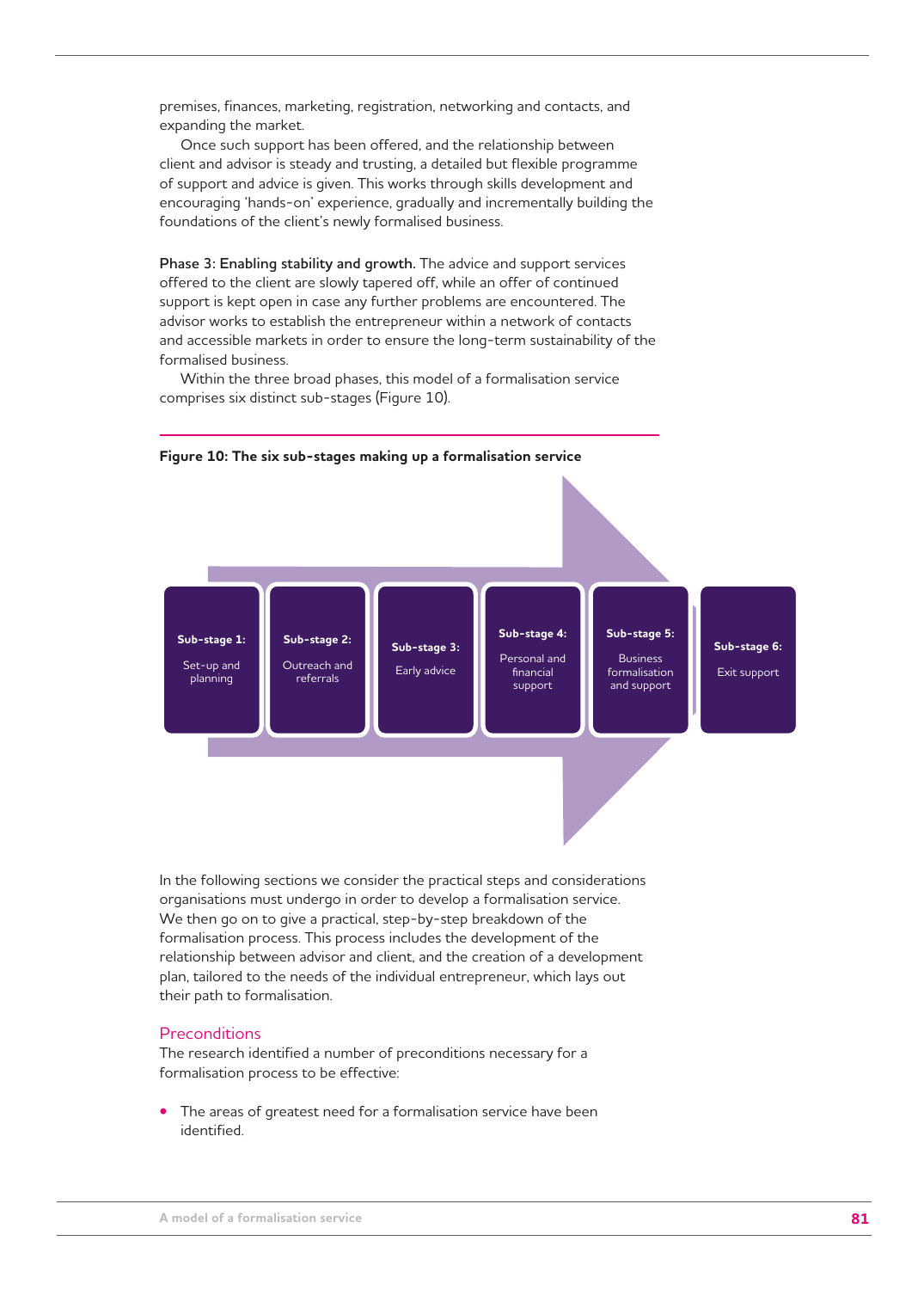- The areas in which people are most likely to have been forced into informal paid work by economic circumstances have been identified, as it should be easier to formalise them than it would be for wealthier people who have actively *chosen* to work informally out of no desperate need.
- There is a willingness by those cross-sector organisations in the community to address their local informal economy and establish a formalisation service.

#### Sub-stage 1: set up and planning

A gestation and planning process is necessary for any project. In order for this planning process to be successful, certain information will be required, such as the period of time necessary for the service to enable formalisation and its likely cost.

The **recommended actions** to be taken are:

- Develop an evidence base of the local informal economy.
- The organisation and funder(s) work out the target population and achievable targets.
- The organisation and funder(s) define and agree on the approach to formalise informal traders (not whistle-blowing, no penalties to those trading informally, etc.).
- Risk assessments and cost–benefit analysis are conducted to ensure the viability of such a service.
- The delivery organisation(s) (e.g. business support body, advice agency, micro-finance organisation) have an established structure to deliver onthe-ground support projects, including having the right staff (business advisors, outreach workers, administrators for documenting the journey of each client).
- Outreach activities are incorporated into the formalisation initiative.
- The organisation submits proposals and secures funding from funder(s) (i.e. local authority, contractor, national agency, EU, or charitable trust).

Further research is needed to produce a more detailed cost–benefit analysis, which could include:

- expenditure of business in the (local) community (suppliers/supply chain);
- business-to-business (B2B) services bought (e.g. insurance, licences);
- tax-deductibles from business activity;
- employment generated, with a financial figure attached.

#### Sub-stage 2: outreach and referrals

Advisors go out into the community, building trust and earning a reputation through outreach work and referrals. More than half the organisations interviewed started their work in this way and were developing relationships with their clients in this manner. As we have explored, this is an important step in enabling the development of 'deep value' relationships, and is particularly important for work among vulnerable or hard-to-reach clients.

The **recommended action** at this sub-stage is to send advisors into the community to foster interest in formalising residents' informal trading by:

**•** building relationships with community workers, community leaders and groups to raise awareness and encourage referrals to the service – usually face-to-face, with advisors seeking to engage client groups for 'just a chat', at times and places convenient for local people;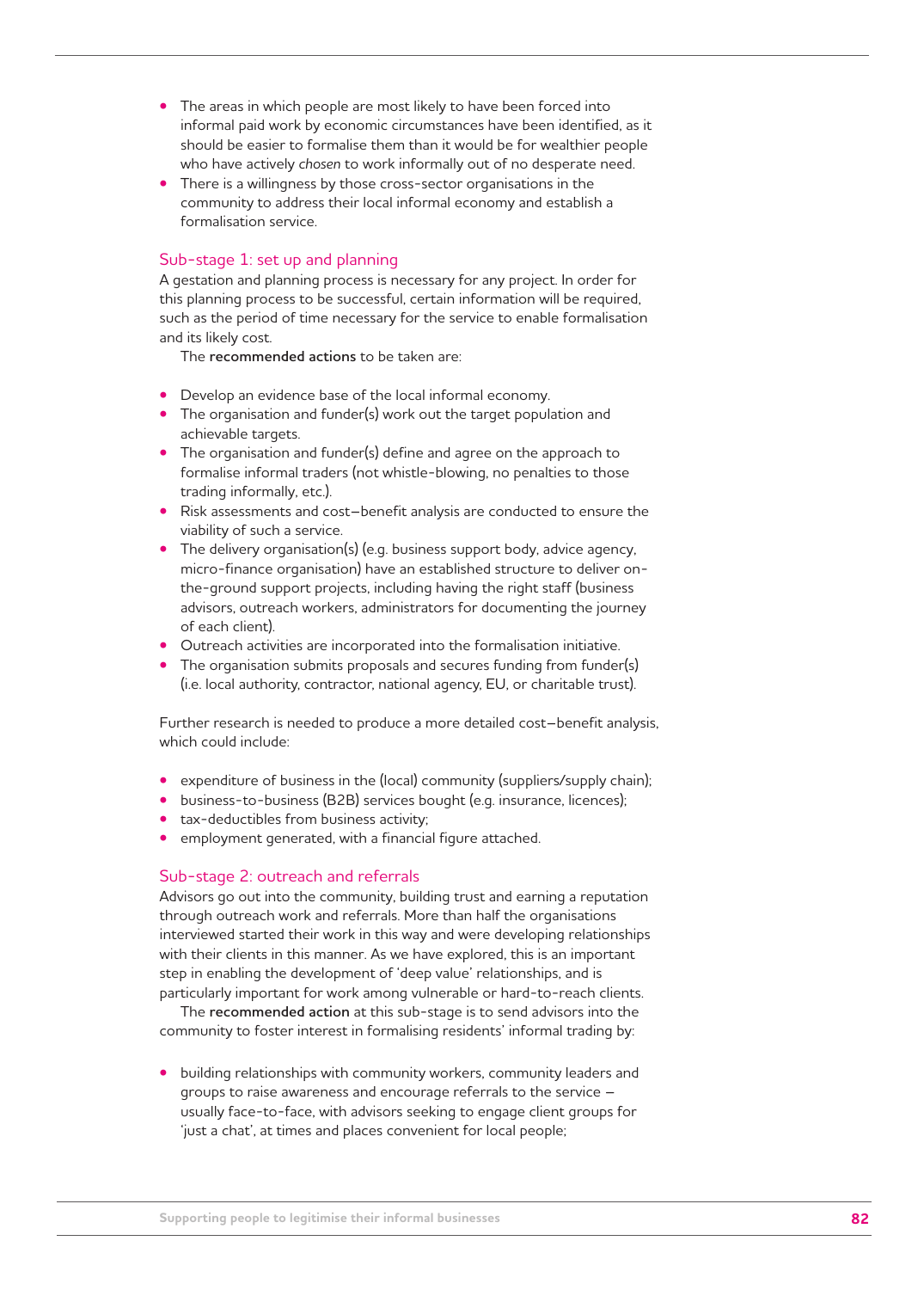**•** running group workshops or individual drop-in sessions in community settings (community centres, clubs, places of worship, cafés).

#### **Box 8: Key characteristics of organisations providing formalisation services**

Many of the following features share similar roots, and may have shared underlying causes. By no means do we argue that these characteristics are all necessary conditions for a successful formalisation service; however, they act as useful indicators of quality and of potential for success.

**Length of service in a community.** On average, organisations we interviewed had been providing services for more than ten years. For the majority of these, the provision of employment and business support had developed out of their original work to reduce poverty.

**Recognition.** Perhaps due to the length of service, or perhaps because of the quality of the services provided, the organisations interviewed were generally well known by local residents.

**Trust.** They are trusted, with local residents believing that the organisation would act in their best interests.

**Mission and values.** The organisations we interviewed tended to possess a mission and set of values which reflected an understanding of poverty and social exclusion. These were organisations dedicated to serving their communities.

**Local.** Services were often delivered at a hyper-local level, focusing on one or two wards within a local authority area, and often operating from one building. One organisation we interviewed operated at a regional level, and two did so at a national level, from multiple locations.

**Connected.** Studied organisations were plugged into extensive networks, which aided them in supporting their clients to formalise.

**Specific services.** They tended to offer employment, business and micro-finance advice and support, as these are seen to be key routes out of poverty.

**Ecology of service provision.** The formalisation services we studied were part of a portfolio of support for local people. The initial approach to potential clients tended to take place through the provision of business and employment support not explicitly focused on cash-inhand work and informal trading.

**Flexibility.** Organisations offered a formalisation service which was dynamic and fluid, tailored to individual client needs.

**Skilled.** Organisations employed advisors who are skilled and experienced at supporting the needs of the local community.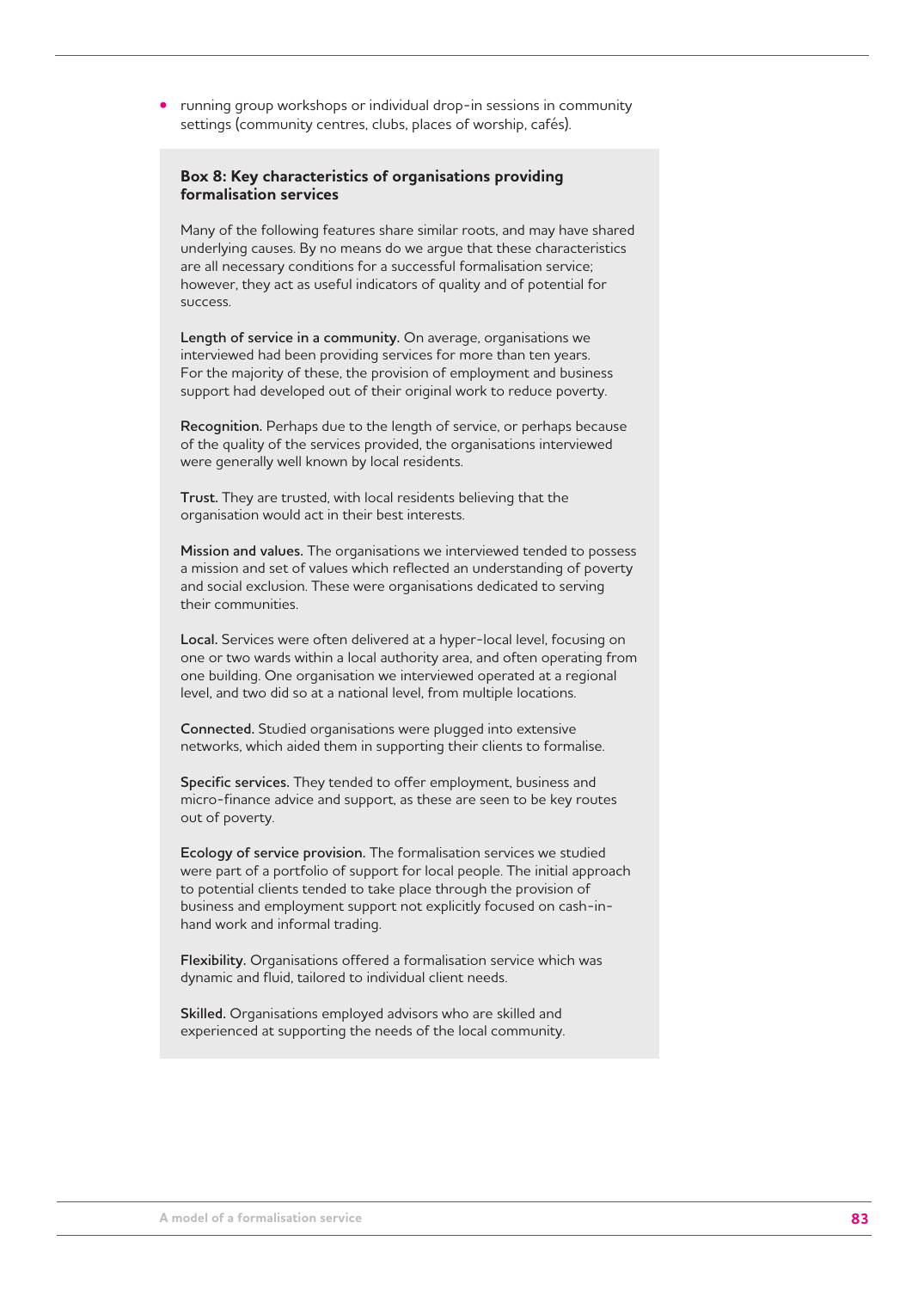#### Sub-stage 3: early advice

Once trust is established and a basic level of awareness has been generated about the services available then advisors coming into contact with informal entrepreneurs can move into giving early, low-level advice.

These first meetings, as well as establishing the face-to-face relationship, act as an opportunity for the advisor to begin to identify the particular needs of the client. As these meetings progress the advisor should undertake an initial assessment to:

- identify whether the business is in the early stages of trading or has been established for some time;
- begin to establish a trusting relationship and develop a rapport with the entrepreneur;
- gain an understanding of the client's needs, abilities, experience and aspiration, as well as the potential barriers to success, and the support they may need;
- discuss the entrepreneur's business idea, begin to identify ways of expanding the business, or else recommend alternative routes into formal employment;
- assess the 'fit' between the entrepreneur's business idea with their personal situation, in order to make it a realistic and sustainable decision;
- identify some of the potential benefits of formalisation for the client, by building the client's confidence and awareness of the advantages of formal work, outlining what the changes for the individual and family are likely to be and what effect this can have on their lives;
- start to encourage a mindset which will underpin the client's determination to succeed.

In subsequent meetings, the advisor and the user will agree upon a personalised plan of action, which will include key milestones and a timetable.

The **recommended action** at this sub-stage is to offer advice on a confidential basis, with no expectation of disclosure and no commitment required. Early advice comprises small steps which will demonstrate the benefits of formalisation to the client. Meetings should aim to:

- stress the benefits of formalisation social, emotional and financial;
- foster a desire to formalise, without pressure;
- be practical offering flexible meeting times and locations;
- identify barriers to formalisation including fear, illiteracy, low selfconfidence, lack of formal qualifications, language problems, childcare commitments, etc.;
- garner trust, providing supportive hints and tips which are of value to the informal trader immediately. These should be on practical issues such as marketing, health and safety standards, training courses, construction certification.

#### Sub-stage 4: support with personal and financial issues

It is imperative for an advisor to understand and address an individual's wider support needs. Advisors must be ready and willing to act as a one-stop-shop for advocacy, counselling and referrals in order to address a whole range of problems faced by their client. This stage of the formalisation process encompasses the advisors' ability to address their client's barriers, such as deficiencies in certain key skills, like literacy and numeracy, 'soft skills' such as self-esteem and self-confidence, poor health, insecure accommodation,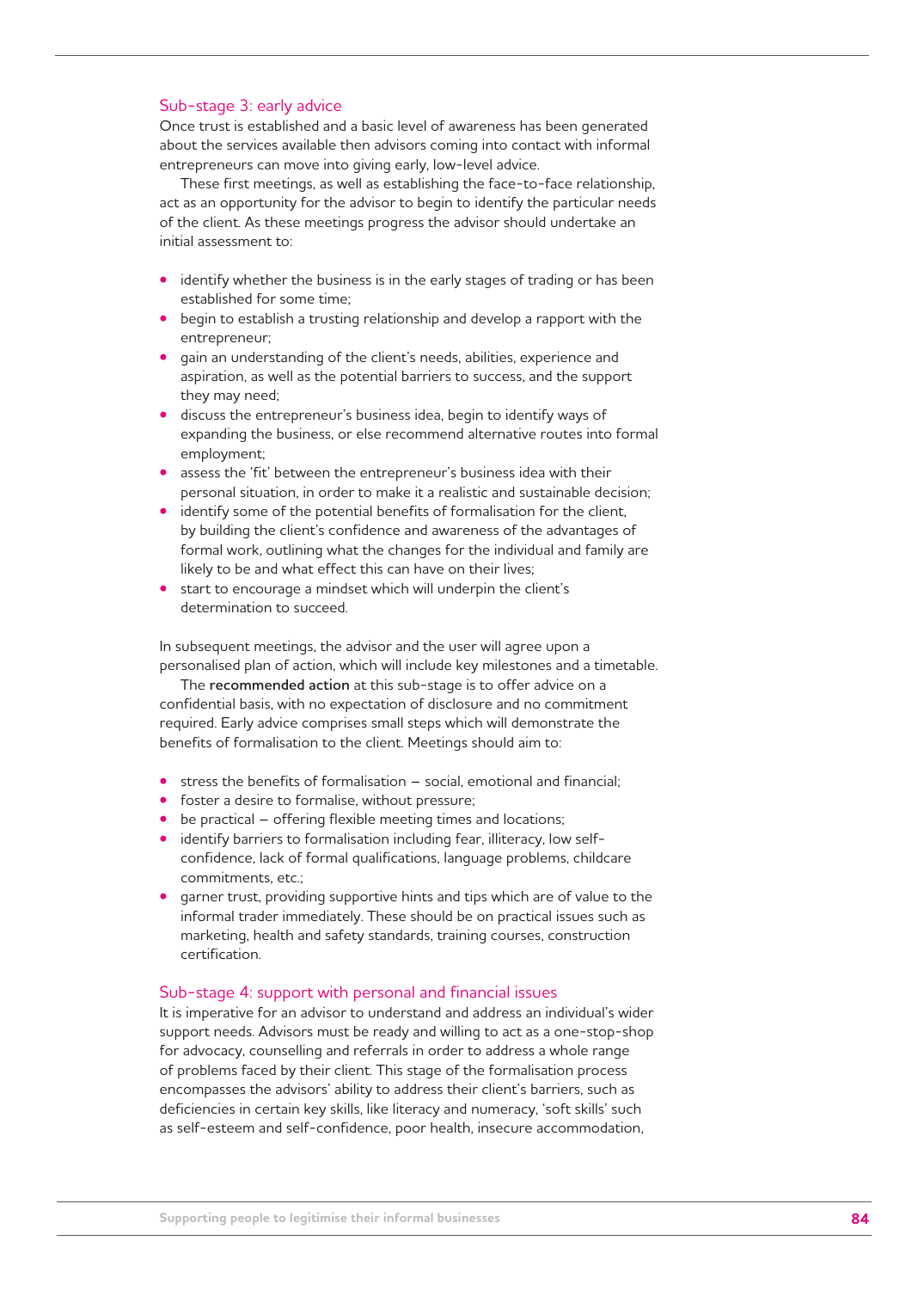outstanding debts, or unsuitable childcare. Overcoming these obstacles will help bring stability to the entrepreneur's life and therefore to their business.

The **recommended actions** to be taken by an advisor are:

- provide support to straighten out the client's personal finances, e.g. by resolving issues to do with housing costs and benefits;
- work to understand and address the client's personal issues, e.g. literacy, numeracy, low self-esteem and confidence;
- understand and address wider support needs that are preventing the client from focusing on their business, e.g. childcare, poor health, benefits problems, housing, etc;
- where necessary and appropriate, refer the client to specialist support organisations to deal with these problems.

At the same time, the client should:

**•** Make a commitment to the formalisation process, which includes full disclosure of personal circumstances to the advisor.

There is no 'standard' relationship between an advisor and an informal entrepreneur. An essential requirement of a successful formalisation service is the ability to be flexible in the approaches taken. Adjusting development plans and matching advisor behaviour to meet clients' varying needs and personality types are vital elements in the provision of meaningful support for clients' personal and financial issues.

#### **Box 9: Key characteristics of advisors providing a formalisation service**

The advisors we encountered who assist in formalising informal entrepreneurs' businesses have certain characteristics in common. The following list, drawn out of the research findings, does not consist of the necessary attributes of good advisors but indicates some commonalities between such people.

**Integral.** Although this point might seem obvious, advisors who are best at helping informal entrepreneurs along the path to formalisation are those who make themselves an essential part of the process.

**Competent.** Advisors who form deep value relationships with their clients possess certain core competencies which are vital to a successful formalisation service. Successful advisors tend to possess a mixture of hard and soft skills with which to drive forward the formalisation process, including: the ability to build rapport and inspire trust; having excellent interpersonal skills; adaptability, and flexible in their response to a client's needs; non-judgemental and empathic of a client's situation (poverty) and their livelihood strategies (informal work).

**Educated.** Successful advisors tend to be graduates or postgraduates. Common fields are politics, economics and business studies.

**Connected.** Advisors have extensive networks and connections within the local community and the ability to work in partnership with many constituent groups in order to help people formalise their activities.

There is no 'standard' relationship between an advisor and an informal entrepreneur. An essential requirement of a successful formalisation service is the ability to be flexible in the approaches taken.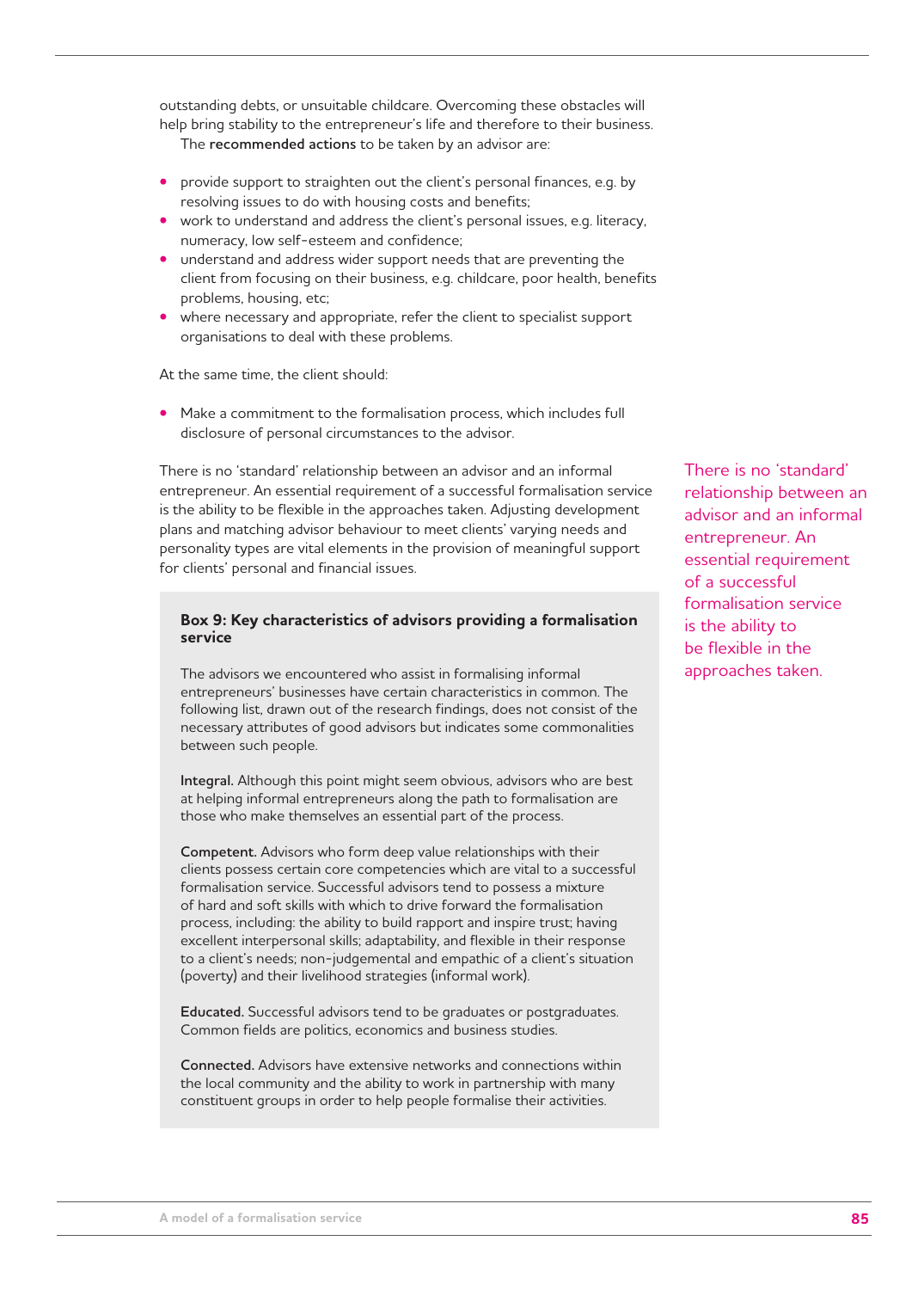**Experienced.** Advisors tend to have extensive experience of front-line delivery work, advising and supporting clients. The average length of experience among advisors is ten years.

**Practiced.** Advisors we encountered had previous experiences similar to their clients. These included: setting up and running their own businesses; being unemployed at some point; using advisory services; and dealing with 'officialdom' in their daily lives. These were clearly important factors as they could relate to and empathise with the difficulties that their clients experienced. These situations allowed them to build rapport with the clients and also to gain their trust and confidence.

**Team players.** Advisors in the support organisations we studied worked well as a team. They often had regular caseload meetings to draw on staff members' collective skills and knowledge in support of their clients. Where there is only one advisor, this process tends to be replaced with meetings between the advisor and a supervisor.

**Similar to clients.** Some of the advisors we interviewed said that their ethnic background helped them access certain communities, for example black churches. Others stated that their ability to relate to individual users was the main asset in their advisory role.

**Stable.** Advisors we encountered did not move jobs often, and the organisations in our sample have low staff turnovers.

#### Sub-stage 5: business formalisation and development support

The advisor will in this stage work more closely to assess the detailed strengths and weaknesses of the business, as well as the commitment and skills of the individual. They will attempt to ensure commitment to the formalisation process and will 'sell' the benefits of formalising. It is at this stage in the formalisation process that advisors and clients establish in full detail what the requirements of formalisation are, and will consider:

- the estimated financial implications of formalisation for the entrepreneur;
- the formal training needs of the entrepreneur in order to establish a successful, formal business;
- the legal requirements and obligations placed on the entrepreneur;
- the health and safety regulations to which the business will have to conform;
- the sales and marketing requirements;
- the financial accounts and other record-keeping requirements placed on the business;
- the registration needs, e.g. with companies house, or local authority for trading permits or licences;
- the organisational support, family support and peer support the entrepreneur and newly formalised business will require (if any).

The **recommended action** at this sub-stage is to create a detailed plan for formalisation, to which there is mutual commitment. This process requires:

**•** agreement to such a plan, which includes small incremental steps, a guided timeline, defined tasks, and the establishment of targets and milestones;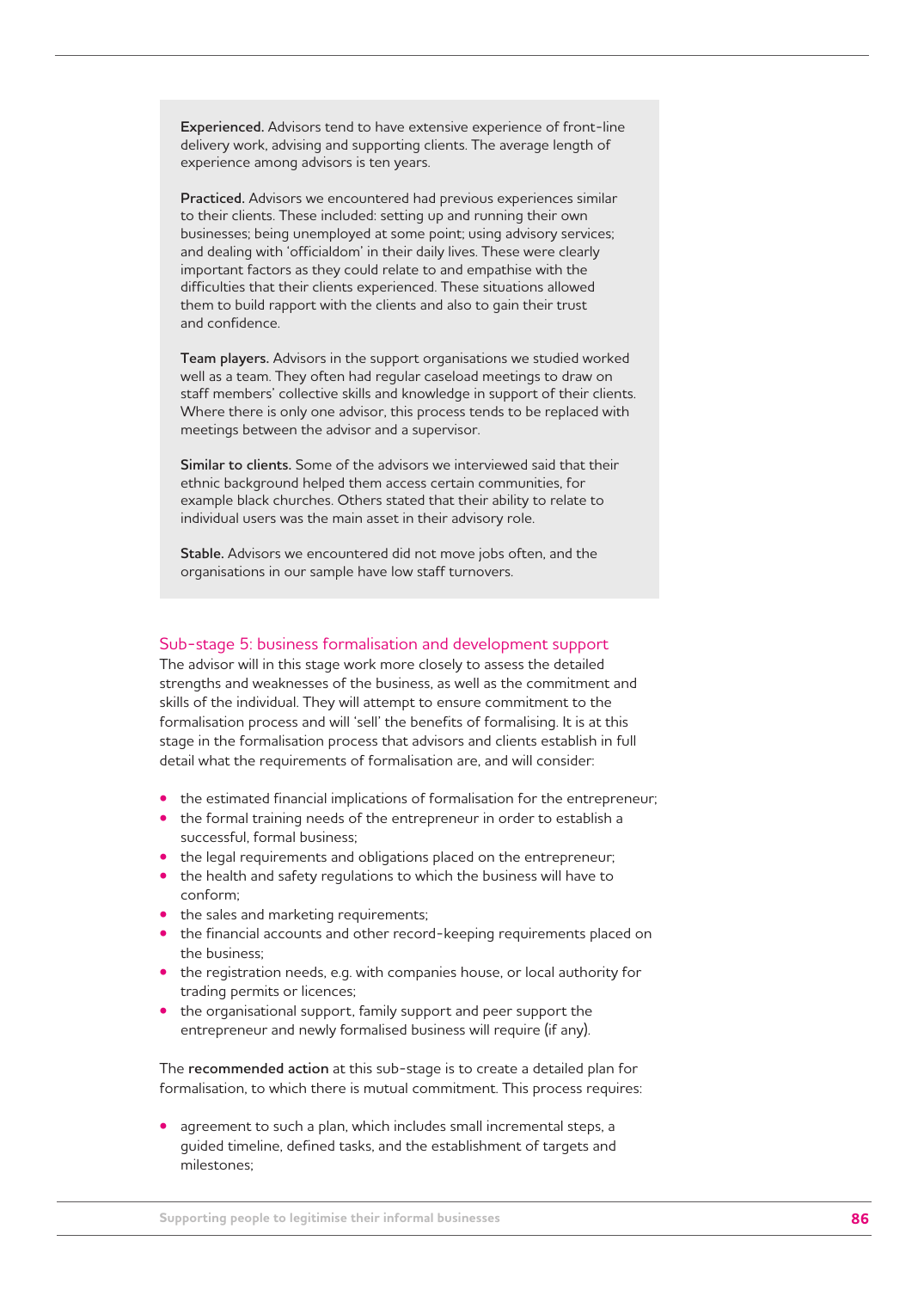- the advisor practically supporting the client to formalise by aiding their registration as self-employed and/or their attempts to obtain licences or permits;
- a comprehensive assessment of the business's strengths and weaknesses, followed by mutual agreement on a plan for business improvement, including aspects such as administration, operations, costs and pricing, exploring local customer bases and their potential for expansion, R&D, marketing, finance and funding;
- encouragement of peer support for the business by facilitating small trading groups of clients, and by organising business networking events;
- staff, supervisors and partners to hold 'case support' meetings in order to pool staff skills for optimal support and expertise.

#### Sub-stage 6: exit support

Support for a formalising business must be withdrawn slowly and gradually in order to ensure a smooth and sustainable exit from the service. Just as the overall length and intensity of the service provided must be tailored to the business and personal needs of the entrepreneur, so must the provision of exit support.

#### **Client case study 7: Richard, bookseller**

Richard is in his early 40s, was born in the UK, is currently single and has no children. He has formalised his bookselling business as a limited company.

Richard started collecting rare books when he was homeless. It started as a hobby, and when he got off the streets and into a flat he started selling books. He initially sold books via two websites, but was not registered. In total, he has been trading for seven years, and has been properly registered for five. In order to get support to register as self-employed he went to a local organisation which specialises in self-employment. He had previously owned a computer business and therefore already knew about registration, but he only decided to register when he realised that his business could be a going concern.

As the business progressed he started to pay for his flat and his council tax etc. – an achievement he is really proud of. After five years of trading, he decided to move the business out of his flat into new premises and was supported in this by a Business Links advisor. He had been finding it very difficult to get funding from high-street banks to expand. As sole trader he had a £2,000 overdraft, but when his business became a limited company, the bank said they could not help him any more because he had no equity or assets to guarantee a loan or overdraft. Richard's Business Links advisor put him in touch with 'Organisation 2', who supported him with a small loan and some business support.

Since receiving this help, Richard has been able to grow the business, and today he employs four local people. He says:

"Currently we are at a break-even point. We need the cash injection to expand. This is where the business begins. Before, it was basically getting the structure together, now is when we have to start making money. We're now pretty much in the formal camp. As a sole trader, if I had played it straight, I would not have got here."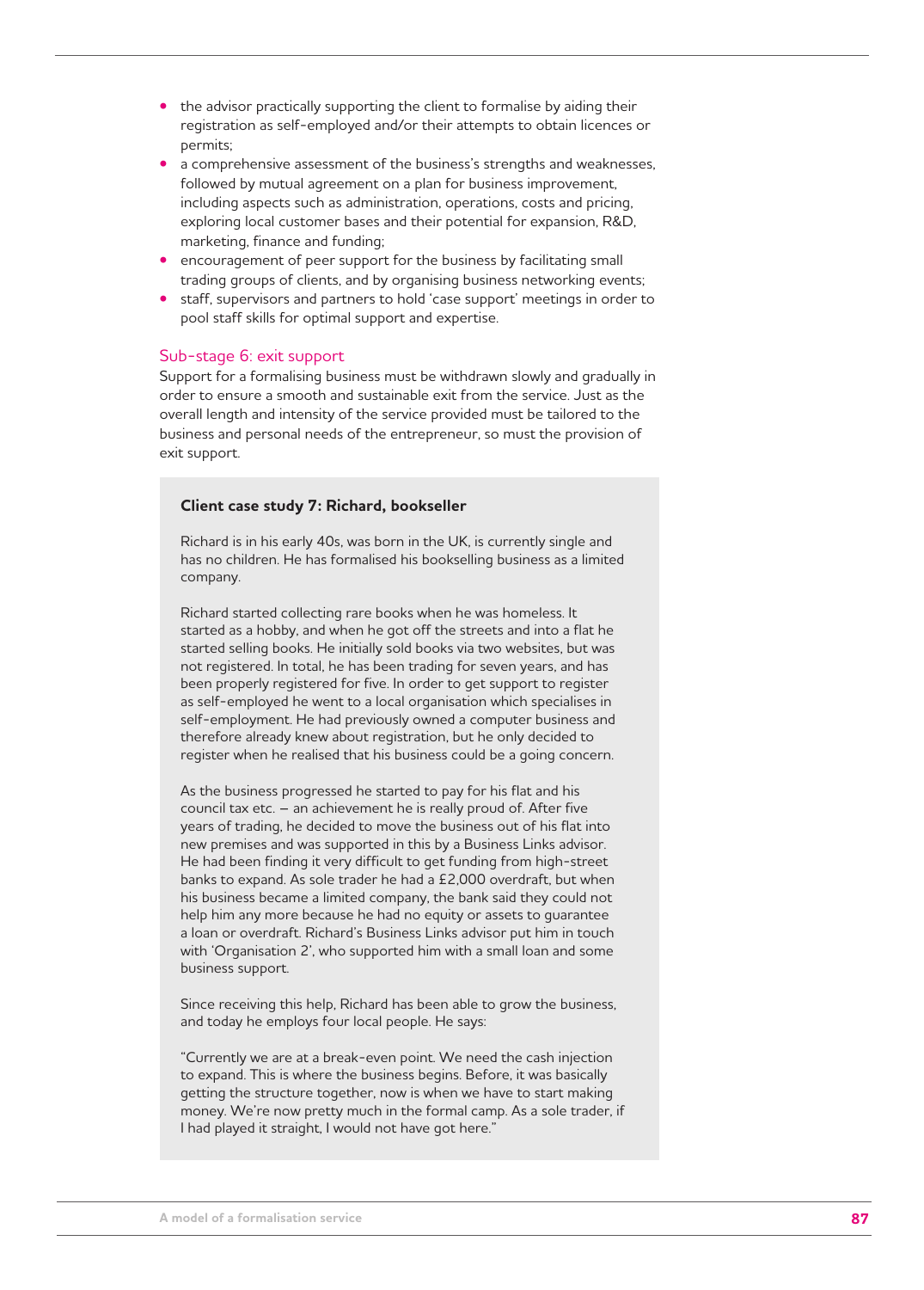The **recommended action** is to ensure a smooth and sustainable exit from the service. This requires:

- regular contact between the advisor and client. This should be done according to an agreed, tailored plan (e.g. a six-month review process), and the type of contact (e.g. in formal or informal settings, face-to-face, telephone or email) should be flexibly arranged to suit the client's needs;
- a continuing offer of support, whether through a regular, planned process or simply by making it clear that the advisor should be contacted when queries or problems arise, for a period of time between 18 and 36 months.

The support offered should cover additional business needs as well as those of a continuing nature.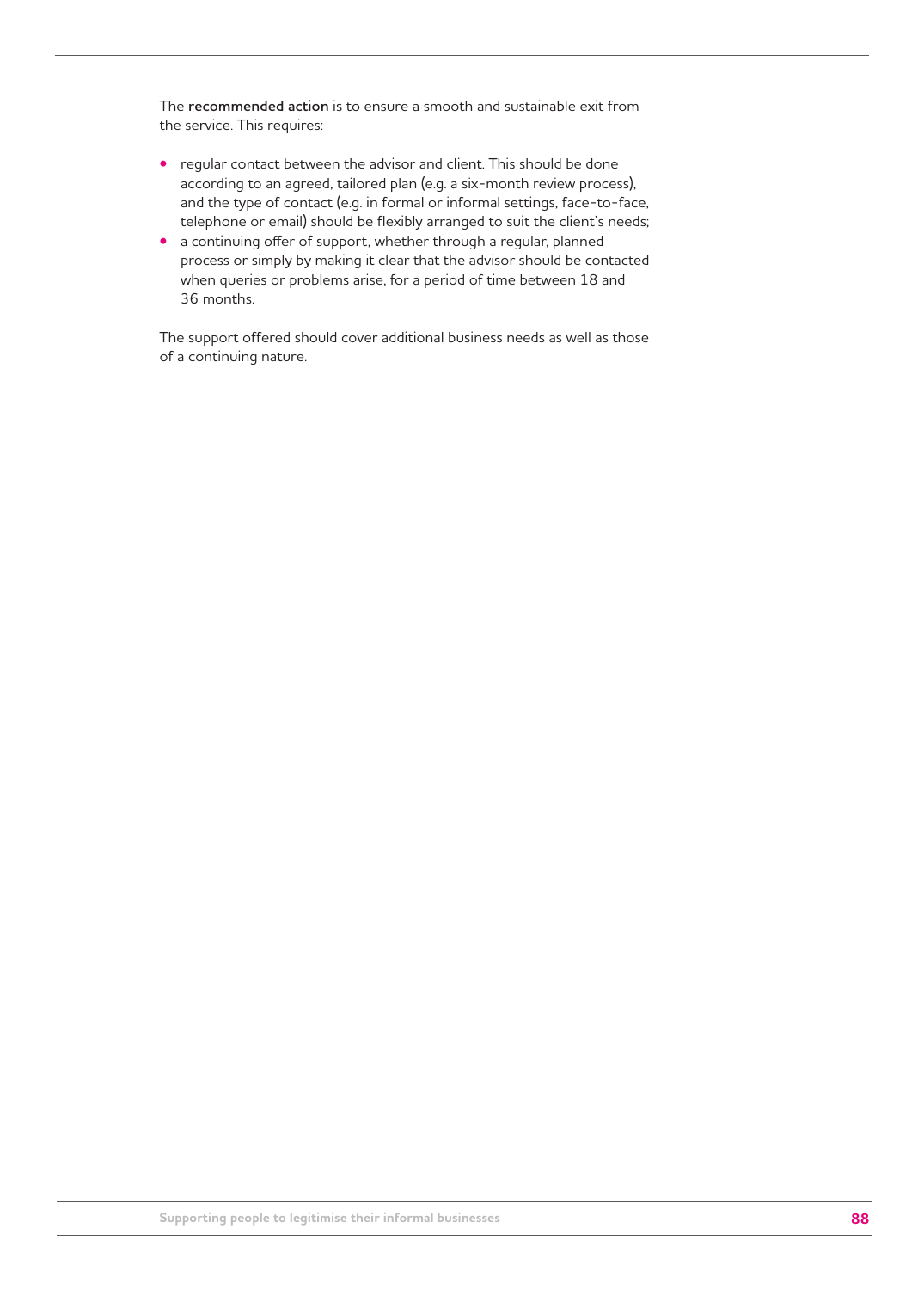## **6 CONCLUSION**

This two-year qualitative research study has sought to better understand how informal entrepreneurs with support from local organisations can make the transition from the hidden to the formal economy. This report analyses the context of such services, and establishes a model, based upon the findings, which can be used as the basis for the replication or expansion of formalisation services in local areas across the UK.

Ten organisations from across the UK were identified and studied, all of which were already offering formalisation support in various guises. These organisations are highly diverse, have different primary aims, offer a range of services and draw on a mosaic of different funding. Most did not set up specifically to formalise businesses. Instead, the formalisation support is often a by-product of the organisation's main work – information and guidance (IAG), business support, and micro-finance. We interviewed advisors, clients and organisational support staff in order to understand these services.

The findings show that formalisation can be and is done as a valid activity. There is a specific skill set required, and a specific approach which can be taken. There are real benefits to undertaking formalisation activity, not only at the national but at the individual and community level.

The model we have constructed from the findings details: the necessary preconditions needed for the model to work; the key characteristics required to enable the development of 'deep value' relationships of trust and commitment between the support organisations, advisors and clients; and the technical process that an informal entrepreneur needs to follow to formalise their business.

There are a number of benefits from supporting an informal entrepreneur into the formal economy. It:

**•** creates wealth: providing an income for an individual and their family, who in turn spend that in their local community, widening this positive economic impact;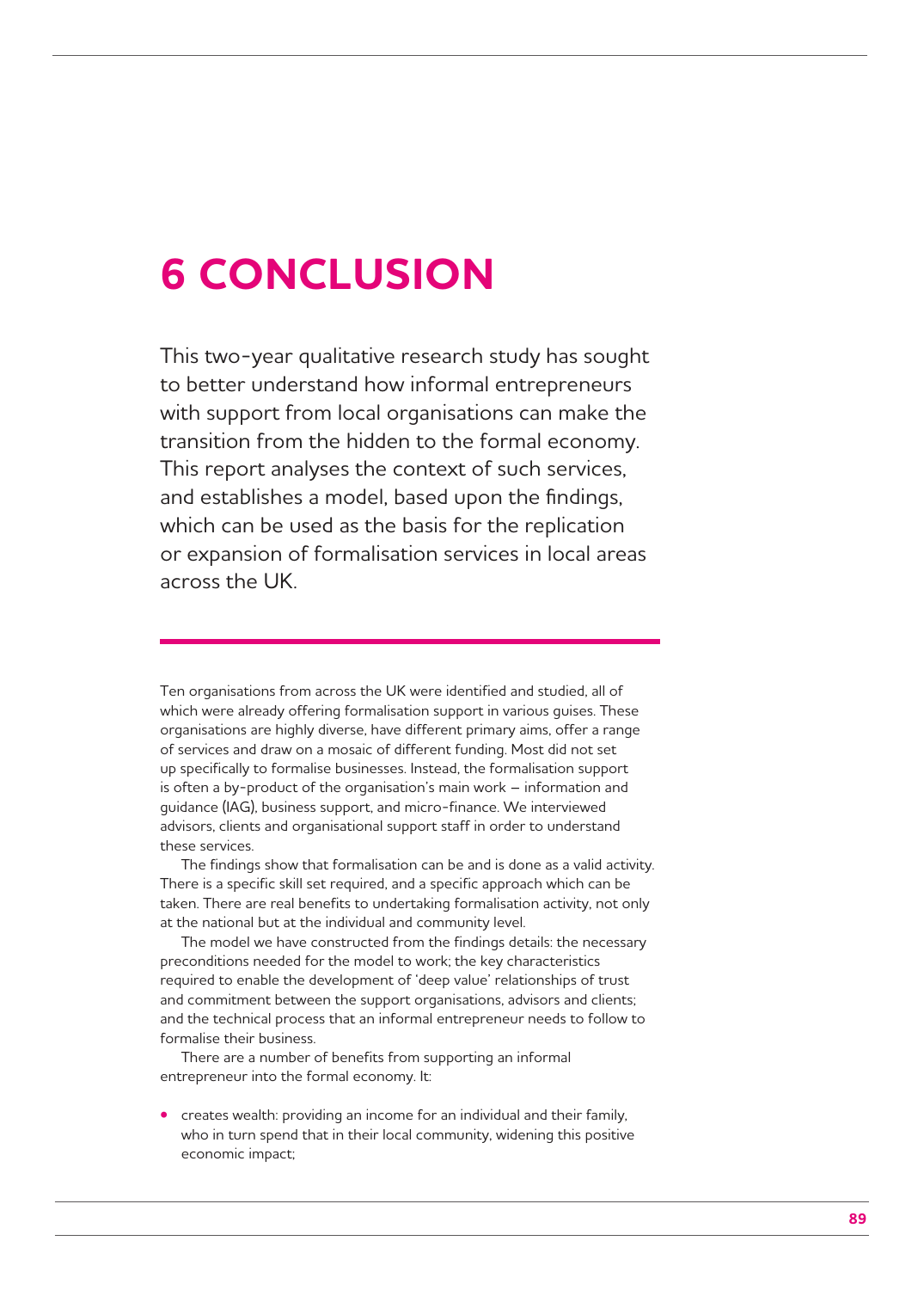- creates jobs: as unemployment continues to rise, and the competition for the scarce jobs intensifies, formalising businesses will create more jobs;
- increases an individual's '4 Cs' confidence, credibility, commitment and cash – all of which build the stability of the business, and can also enhance employability;
- moves people off benefits and into the tax system;
- contributes to the local economy: the businesses provide better-quality, affordable goods and services for the markets and customers in their area. This in turn develops the wealth within a community, builds social capital and reduces the poverty and social exclusion which blight too many of our communities.

Most business ventures do not just start up overnight. People do not have idea for a business one day and begin a wholly legitimate enterprise the next. Instead, they generally have an idea, test it out to see if there is a market and then, once they know that there is a demand, decide to slowly take some steps towards making it a legitimate business concern. Businesses are vital to a healthy and sustainable economy. The prolonged economic crisis throws up the challenge for all of us to think about how we might reduce the fiscal deficit while pursuing growth. There has been a steady increase in self-employment since the recession with the self-employed now making up 14.2 per cent (4.14 million people) of the UK's workforce (Philpott, 2012). The *2011 UK Enterprise Survey Report* found that jobs are most likely to be created in small and medium-sized enterprises, and that roughly half of projected growth in the economy will come from these job-creating small businesses.

A significant minority of those businesses are trading informally. Rather than embrace these entrepreneurial businesses and bring them into the formal economy, UK policy-makers traditionally deal with them by means of deterrence and punishment. This approach, as demonstrated by HMRC's own research, is ineffective and results in government eradicating with one hand exactly the enterprise and entrepreneurship that with the other hand they are so desperate to nurture (Williams, 2006).

In recent years, though, there have been widespread calls to shift away from a repressive approach towards this hidden enterprise culture. Instead, it has been argued that there is a real and pressing need to actively help these off-the-books enterprises to make the transition to legitimacy. It is precisely this issue of how to help such businesses to formalise their operations that this report addresses.

The research reveals that there is no one, simple, quick-fix solution that is applicable to all informal enterprises. Instead, it shows the need for a multi-agency, joined-up approach. Indeed, this is nothing new. During the early years of the millennium, in the UK, there was the Informal Economy Strategy Group that brought together senior civil servants from across those government departments with a stake in tackling the hidden economy. This sought to promote joined-up policies in order to tackle this hidden enterprise culture. For some years now, however, this has ceased to operate and government departments have returned to their 'silos'. The outcome has been little joined-up thought or strategy about how to tackle this multifaceted problem.

We therefore recommend the establishment of a hidden economy expert group, composed of government departments (e.g., HMRC, DWP, BIS, Home Office, Defra, UKBA), employer and employee representative organisations, not-for-profit/charitable partners and academics, to work towards developing a long-term national strategy to address the informal There is a real and pressing need to actively help these offthe-books enterprises to make the transition to legitimacy.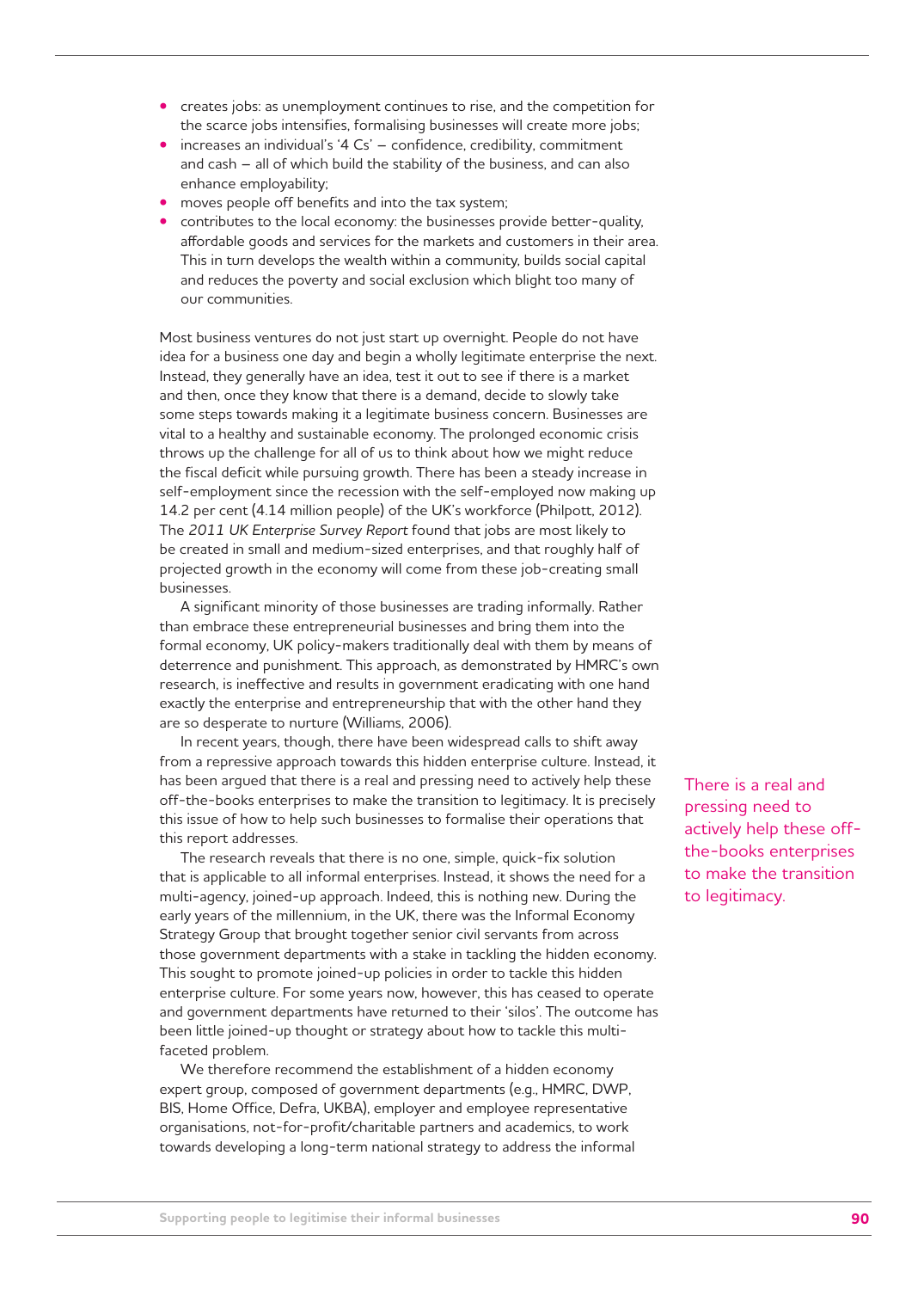economy. The strategy should incorporate measures that address all aspects of the hidden economy: measures that prevent or deter entry into the hidden economy, or encourage people out of it and help to retain them in the formal economy. The strategy would aim to facilitate greater coordination and co-operation between all stakeholders and develop expertise and capacity-building in order to improve the efficiency and effectiveness with which the informal economy can be tackled.

Practical action is more urgently required. We do not want this report to sit on the shelf, or just add to the debate. We want it to be used for the benefit of entrepreneurs who need to make that transition into the formal economy. This report provides a robust and practical model to provide such support. We strongly urge employment support providers (including those delivering the Work Programme), business support organisations, trade unions and charities to take the formalisation model outlined in this report and start putting it into action in their local communities across the UK today. In doing so, they will be extending opportunities in some of our most deprived areas, improving life chances, tackling poverty and building stronger communities.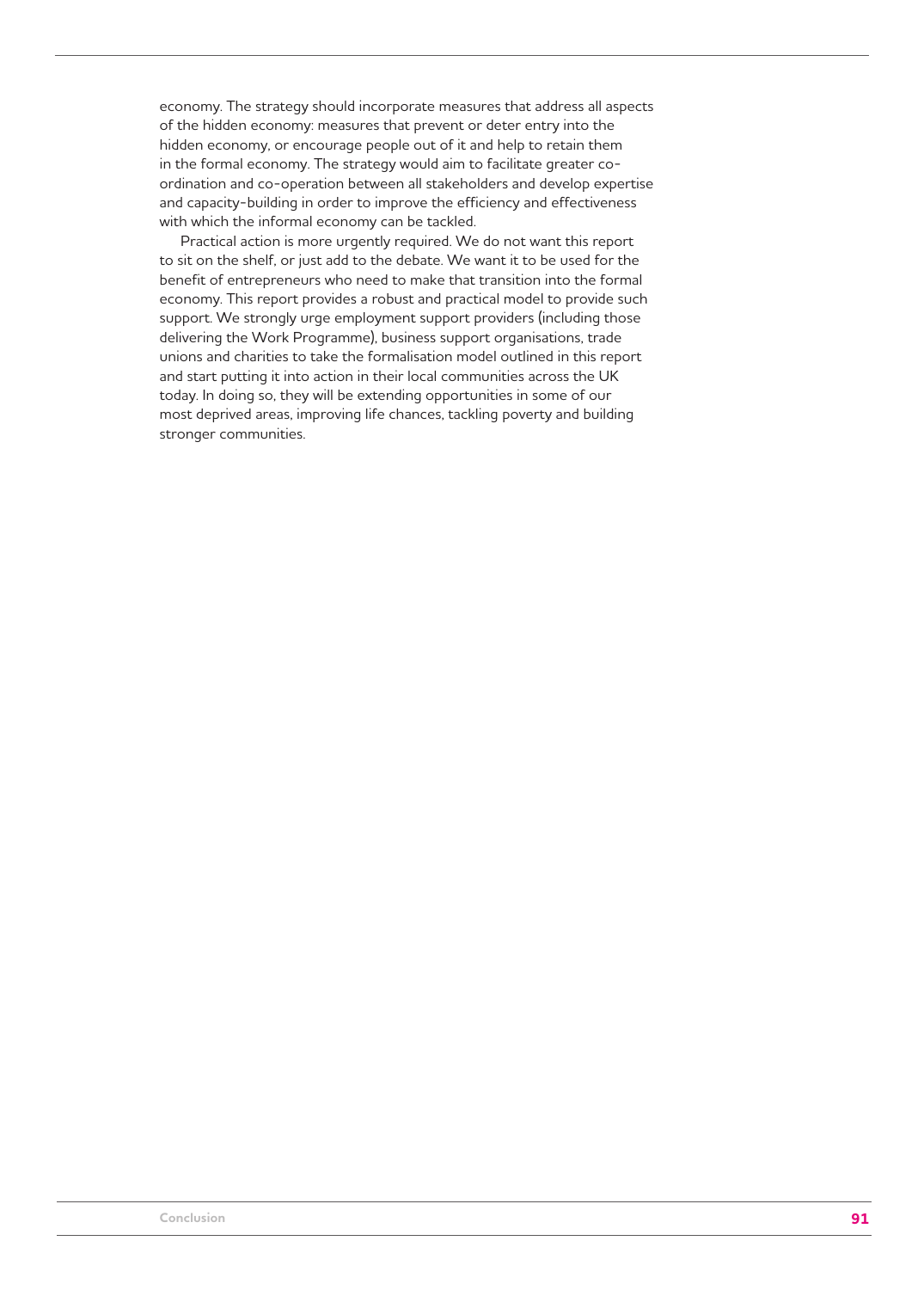# **7 RECOMMENDATIONS**

The recommendations presented in this report have been developed from both the evidence presented during the study and Community Links' wider policy and its knowledge and experience of the UK's informal economy.

## **Priority recommendation**

### Establish a hidden economy expert group to develop a national strategy

This expert group could be defined as a consultative entity comprising a range of stakeholders whose mission was to facilitate greater co-ordination and co-operation of all those involved in tackling the hidden economy. The group would bring together experts from across government, employer and employee representative organisations, the third sector and academia.

The tasks of the platform shall focus on promoting and developing cooperation, developing expertise and capacity-building in order to improve the efficiency and effectiveness with which the hidden economy can be tackled.

The aims and objectives might be to:

- develop co-operation so as to arrive at a common understanding of what needs to be done to tackle the hidden economy;
- enhance and develop expertise and capacity in how to tackle the hidden economy;
- raise awareness and share information on issues related to tackling the hidden economy.

| Relevant government departments: | HM Revenue and Customs (HMRC),   |
|----------------------------------|----------------------------------|
|                                  | Department for Work and Pensions |
|                                  | (DWP), Department for Business,  |
|                                  | Innovation and Skills (BIS), HM  |
|                                  | Treasury (HMT), Department       |
|                                  | for Communities and Local        |
|                                  | Government, the Cabinet Office,  |
|                                  | Home Office, UK Border Agency,   |
|                                  | Department for Education         |
|                                  |                                  |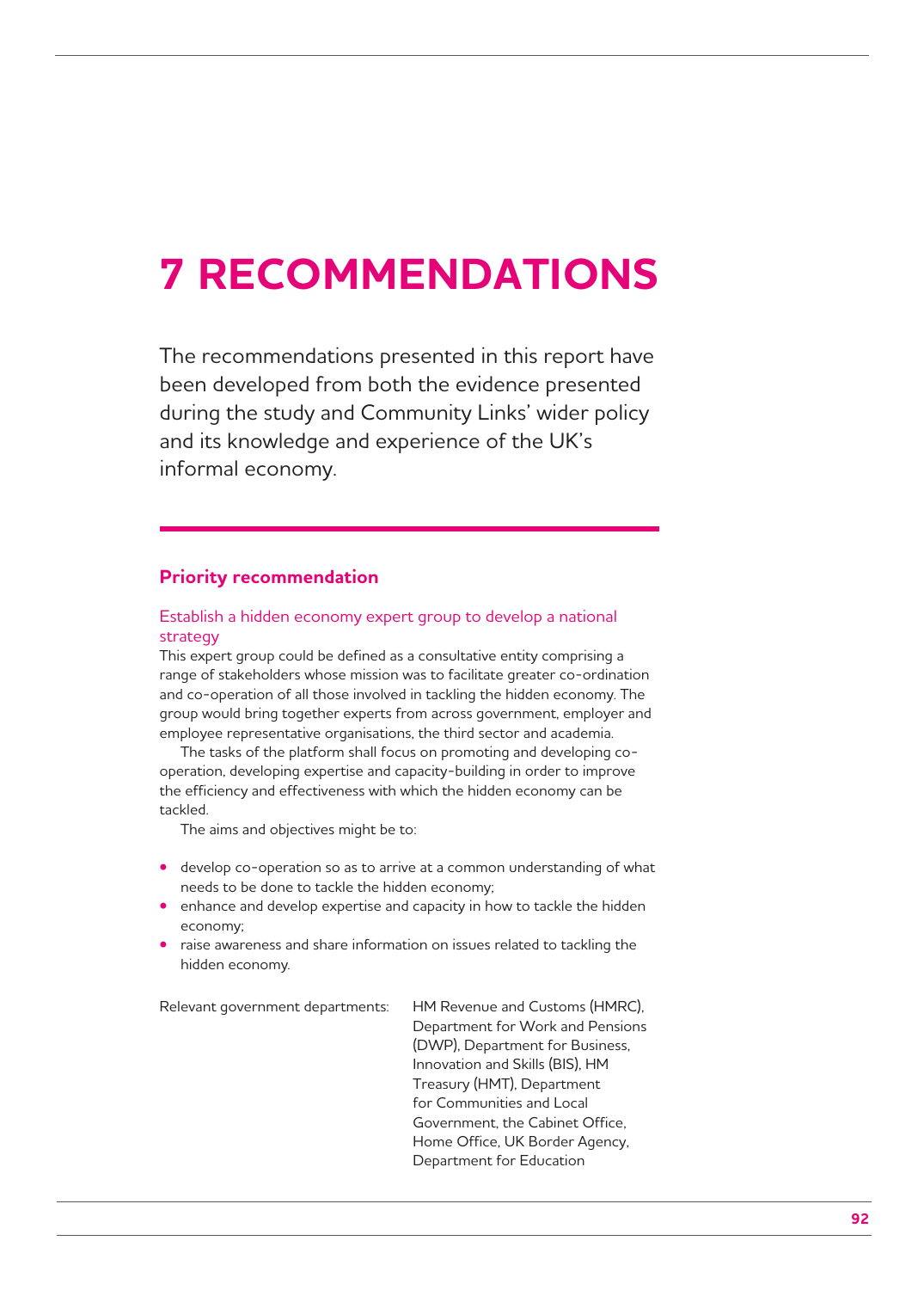|           | Local authorities                                                                                                                             |
|-----------|-----------------------------------------------------------------------------------------------------------------------------------------------|
|           | The Scottish Parliament, the<br>National Assembly for Wales, the<br>Northern Ireland Assembly                                                 |
| Partners: | Welfare-to-work providers, business<br>support organisations, employer<br>representative organisations, trade<br>unions, charities, academics |

## **Other recommendations**

#### Improve the evidence

HMRC, DWP and BIS should systematically collect information to assess how many new business start-ups there are once formalised, and track the longevity of these businesses. A baseline of HMRC activity should be identified to measure the impact of formalisation initiatives.

Monitoring and evaluation indicators for the Work Programme should measure self-employment outcomes, the cost of support, gross earnings and the return made from benefit savings.

| Relevant government departments: | HMRC, DWP, BIS, HMT, Cabinet<br>Office                                                                         |
|----------------------------------|----------------------------------------------------------------------------------------------------------------|
|                                  | The Scottish Parliament, the<br>National Assembly for Wales, the<br>Northern Ireland Assembly                  |
| Partners:                        | Welfare-to-work providers,<br>business support organisations,<br>evaluation specialists including<br>academics |

#### Improve current employment support provision

#### *Focus funding*

BIS should ensure funding for local support agencies to replace Business Link as part of their enterprise growth strategy. In turn, business support organisations should work with their local council and local enterprise partnerships (LEPs) to attract mainstream funding to develop their outreach programmes.

| Relevant government departments: | <b>BIS, HMT</b>                                                                               |
|----------------------------------|-----------------------------------------------------------------------------------------------|
|                                  | Local authorities                                                                             |
|                                  | The Scottish Parliament, the<br>National Assembly for Wales, the<br>Northern Ireland Assembly |
| Partners:                        | LEPs, business support<br>organisations                                                       |

*Incorporate formalisation services into employment support programmes* Work Programme providers and business support organisations should be given certain special considerations within a 'black box' approach to deliver innovative formalisation services.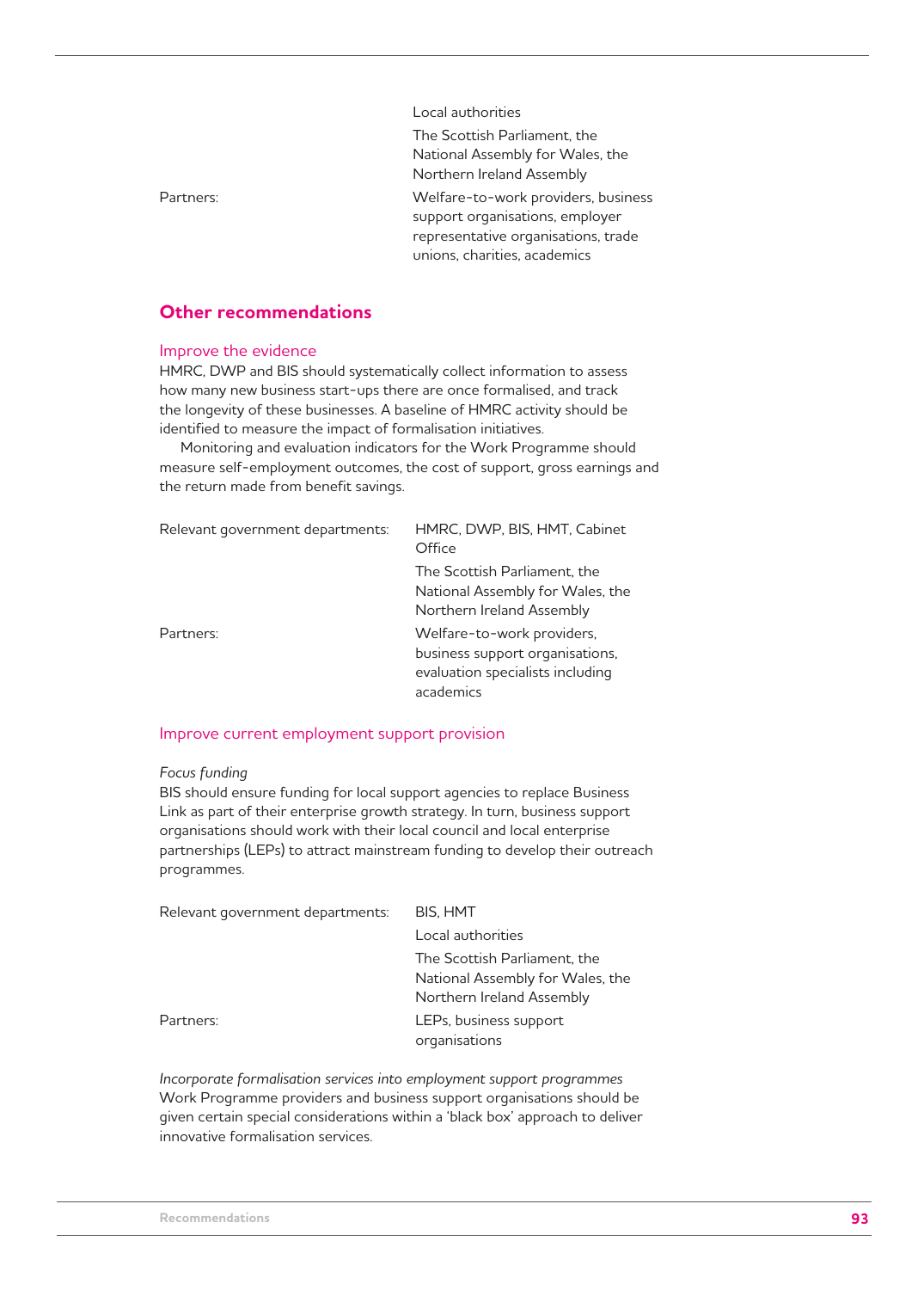- The diagnostic assessment framework should include self-employment interest and more specifically, existing informal activity.
- Jobcentre Plus (JCP) should have the flexibility and discretion to refer clients they detect to be working informally to a Work Programme provider specialising in formalisation and self-employment support.
- Providers should be assured that 'special consideration' regarding the 'duty to disclose' is part of the black box delivery model.
- Providers should be in the position to reassure clients that no recovery action is attached to the offer of support.

| Relevant government departments: | DWP (incl. JCP), BIS             |
|----------------------------------|----------------------------------|
|                                  | Local authorities                |
|                                  | The Scottish Parliament, the     |
|                                  | National Assembly for Wales, the |
|                                  | Northern Ireland Assembly        |
| Partners:                        | Work Programme providers, LEPs   |

#### *Improve pre-self-employment support*

Local government agencies like JCP, HMRC and local councils should develop targeted partnerships for referring informal businesses to existing programmes like the Work Programme, or the new 'start-up hubs', work/enterprise clubs, local council's outreach programmes for tackling worklessness, housing associations' outreach programmes, etc.

There should be communication campaigns that recognise local entrepreneurial activity and the potential this has for local business growth. The campaigns should have clear and precise messages about the benefits of running a legitimate business and what type of business support is available. Outreach activities are the start of a trusting relationship, which is the cornerstone of formalisation.

| Relevant government departments: | DWP, BIS, HMRC                                                                                 |
|----------------------------------|------------------------------------------------------------------------------------------------|
|                                  | Local authorities                                                                              |
|                                  | The Scottish Parliament, the<br>National Assembly for Wales, the<br>Northern Ireland Assembly  |
| Partners:                        | Welfare-to-work providers,<br>business support organisations,<br>accreditation awarding bodies |

#### *Staff are equipped to support clients to formalise*

Introduce specialist training qualifications on self-employment and formalisation so business advisors are better trained to support people who wish to formalise their business activity. This could be included in the new POWER framework being adopted by the welfare-to-work industry, or incorporated into formal qualifications such as the enterprise coaching qualification and the enterprise champion award by SFEDI (Small Firms Enterprise Development Initiative).

To ensure consistently high-quality provision, the minimum service standards should include the principles of formalisation policy for staff to be monitored against. This would encourage providers to ensure their front-line staff had the core competencies to deliver such a service.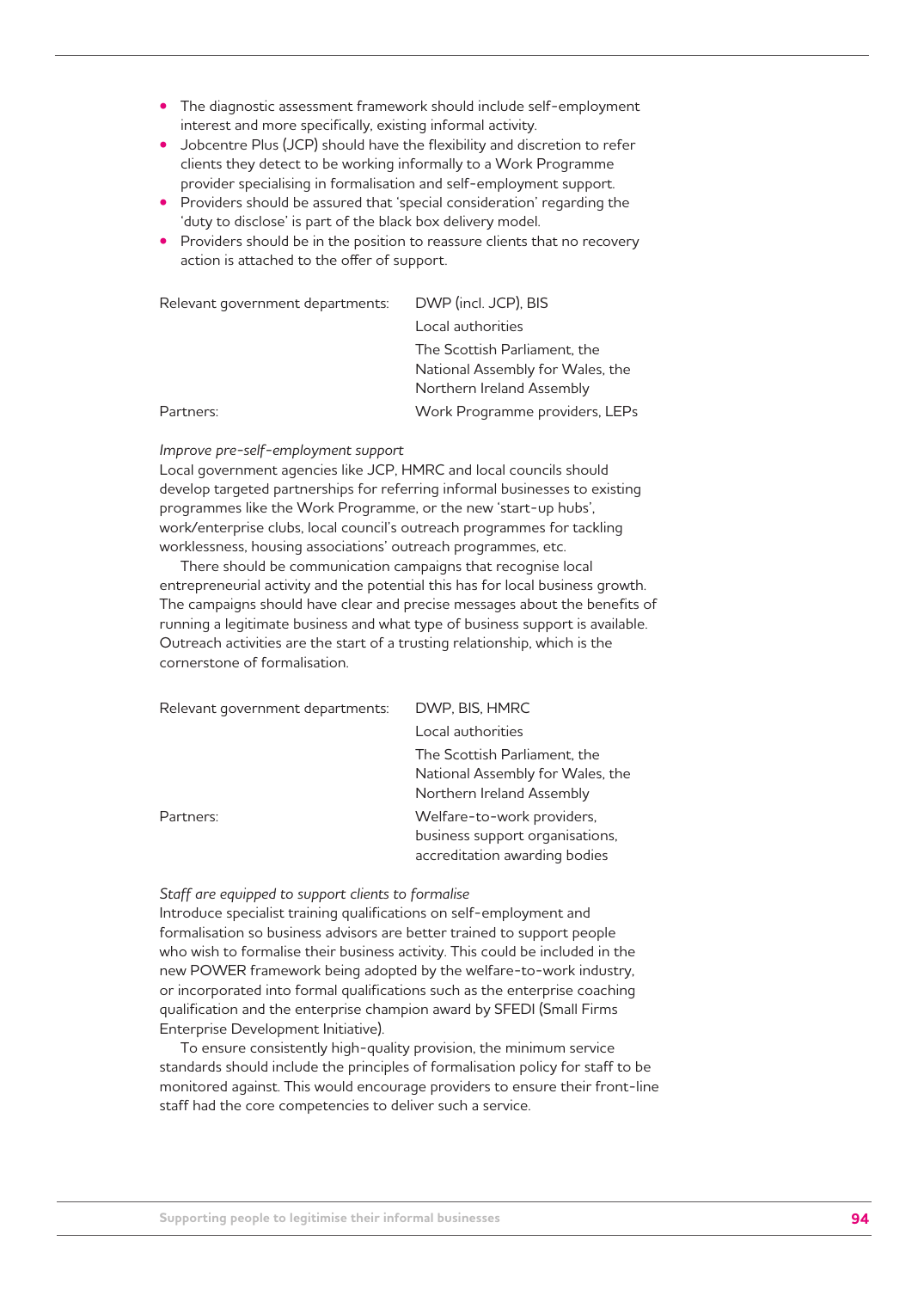| Relevant government departments: | DWP (incl. JCP)                       |
|----------------------------------|---------------------------------------|
|                                  | The Scottish Parliament, the National |
|                                  | Assembly for Wales, the Northern      |
|                                  | Ireland Assembly                      |
| Partners:                        | Work Programme providers              |

*Test trading should be used to incentivise and increase the sustainability of the business.* 

Policies for test trading should be targeted to incentivise people to move into formal employment via the formalisation of their business activity. They should be tailored to the needs of the customers and designed to constitute having an impact on sustainability.

- Claimants who volunteer to attend the Work Programme and opt for the self-employment route should be rewarded with a benefits protection scheme in the form of test trading from day one, to encourage more people down this route.
- Work Programme providers should make use of the higher earnings disregards being introduced under the new system of Universal Credit to offer a prolonged period of test trading.
- Increase eligibility for test trading to prevent claimants from setting up an informal business. Giving benefit claimants day-one eligibility to test trade or go on to New Enterprise Allowance would stop people from setting up informal businesses before they relinguished their benefits. Targeting this at ESA claimants would be particularly useful.

| Relevant government departments: | DWP (incl. JCP)                       |
|----------------------------------|---------------------------------------|
|                                  | The Scottish Parliament, the National |
|                                  | Assembly for Wales, the Northern      |
|                                  | Ireland Assembly                      |
| Partners:                        | Work Programme providers              |

*Ensure the welfare system works for the self-employed*

- Adopt a suitable payment model for benefit payments to the selfemployed.
- Pre-Universal Credit: Housing benefit payments should reflect the Working Tax Credit model to allow for six-month income projections. The award of Universal Credit should be calculated on a six-month projection of a business's profit.
- Develop a suitable conditionality regime within Universal Credit for claimants moving into self-employment.
- Conditionality should be tailored to the individual and their own particular business, taking into account income projections and the hours worked. The business support should play a role in designing each individual's conditionality regime.

Relevant government departments: DWP, HMRC

If these recommendations are implemented they will contribute to supporting more people out of poverty and social exclusion and into sustainable businesses, contributing to the growth and recovery of the UK's economy.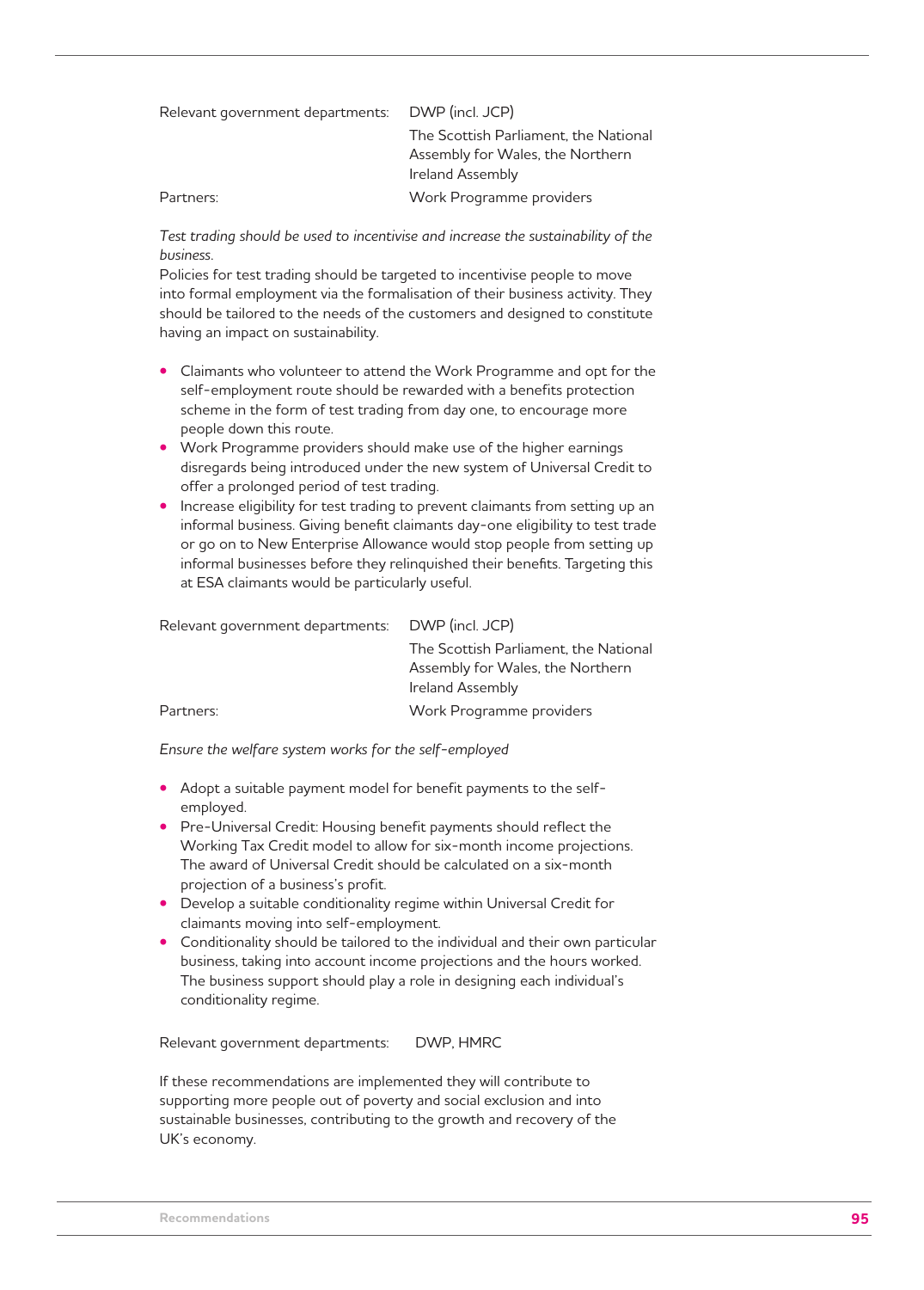## **NOTE**

1 **Deep value** is a term developed by Community Links to describe the value created when relationships in public services are effective. In these relationships, it is the practical transfer of knowledge that creates the conditions for progress, but it is the deeper qualities of the human bond that nourish confidence, inspire self-esteem, unlock potential and erode inequality, thereby having the power to transform (Bell and Smerdon, 2011).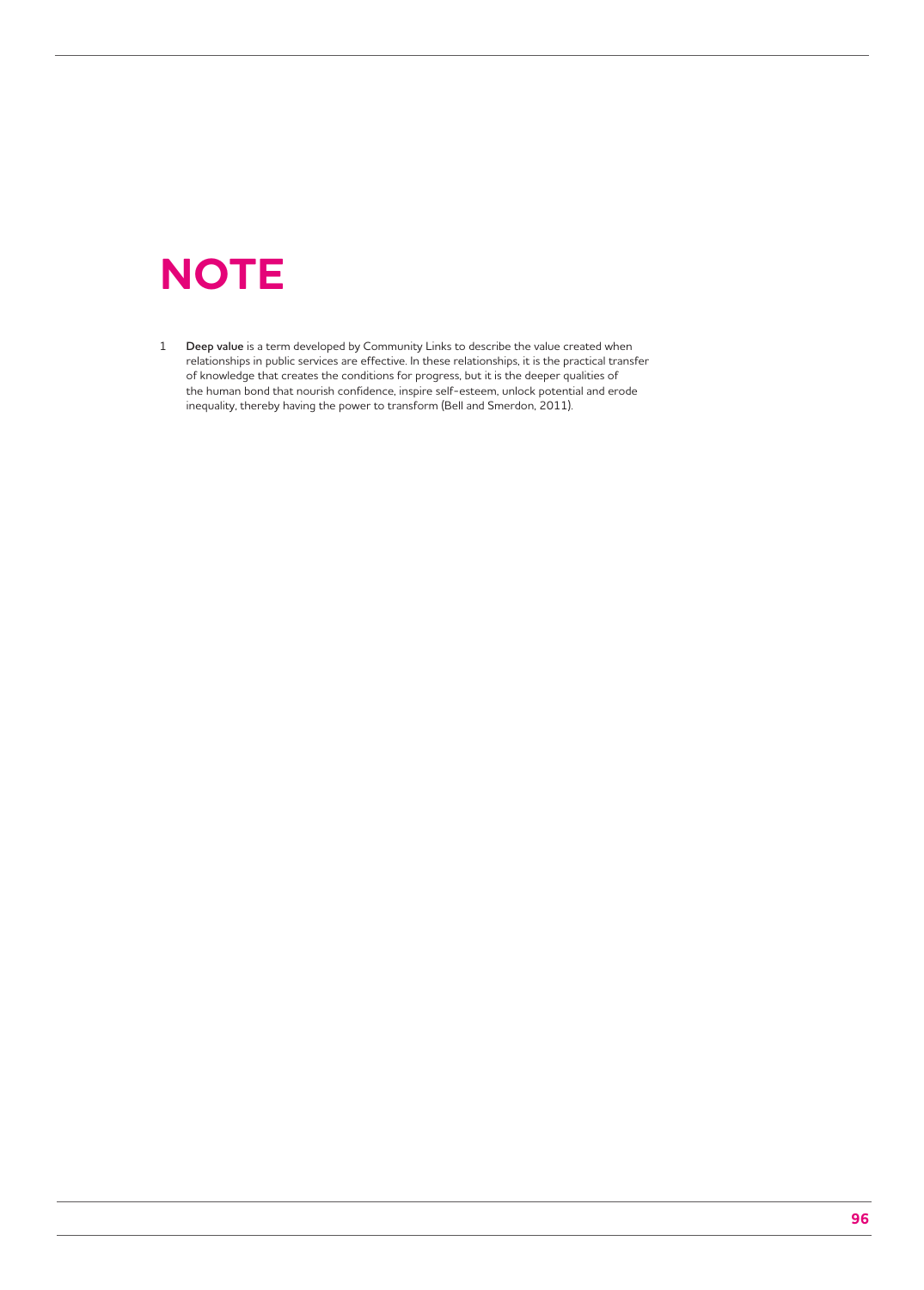## **REFERENCES**

- Allingham, M. and Sandmo, A. (1972) 'Income tax evasion: a theoretical analysis', *Journal of Public Economics*, 1(2):323–8
- Bàculo, L. (2001) 'The shadow economy in Italy: Results from field studies'. Paper presented at the European Scientific Workshop on 'The shadow economy: Empirical evidence and new policy issues at the European level', Ragusa, Sicily, 20–21 September 2001
- Bàculo, L. (2002) 'The shadow economy in Italy'. Paper presented at the Conference on unofficial activities in transition countries: 10 years of experience, Zagreb, 2002, available online at: www.ijf.hr/
- Bàculo, L. (2005) 'Harnessing entrepreneurship in the shadow economy: The Naples CUORE experiment'. Paper presented at Public Administration Committee Conference, Nottingham, University of Nottingham, September 2005
- Becker, K. (2004) *The informal economy: fact finding study*. SIDA, Stockholm
- Bell, K. and Smerdon, M. (2011) *Deep value: a literature review of the role of effective relationships in public services*. London: Community Links
- Bennett, R. and Robson, P. (2003) 'Changing use of external business advice and government support by SMEs in the 1990s', *Regional Studies*, 37(8):795–811
- Bivand, P., Brooke, B., Jenkins, S. and Simmonds, D. (2006) *Evaluation of StepUP Pilot: Final Report* (DWP Research Report No. 337). London: The Centre for Economic and Social Inclusion [Online]. Available at http://www.cesi.org.uk/sites/default/files/publications/DWP\_evaluation\_ of\_stepup\_pilot.pdf [Accessed 17 January 2013]
- Blair, T. (2001) 'Third way: Phase two', *Prospect*, 22 February
- Burroni, L. and Crouch, C. (2008) 'The territorial governance of the shadow economy', *Environment and planning C: Government and policy*, Vol. 26:455–70
- Chen, M. (2005) 'Rethinking the informal economy: linkages with the formal economy and the formal regulatory environment', *Research paper No. 2005/10.* Helsinki: World Institute for Development Economics Research, United Nations University
- Chen, M., Vanek, J. and Carr, M. (2004) 'Mainstreaming informal employment and gender in poverty reduction', *New gender mainstreaming series in gender issues*. London: Commonwealth **Secretariat**
- Cockborn, W. *et al.* (2010) 'A review of methods used across Europe to estimate workrelated accidents and illness among the self-employed', *European Risk Observatory report*. Luxembourg: European Agency for Safety and Health at Work
- Community Links (2006–2011) '4 reports on measuring local informal economies in the UK', unpublished
- Community Links & Refugee Council (2011) *Understanding the informal economic activity of refugees in London*. London: Community Links
- Copisarow, R. and Barbour, A. (2004) *Self-employed people in the informal economy: cheats or contributors?* London: Community Links
- Council on Social Action (2009) *People of influence. a progress report on the Council on Social Action's work on one-to-one*. London: Community Links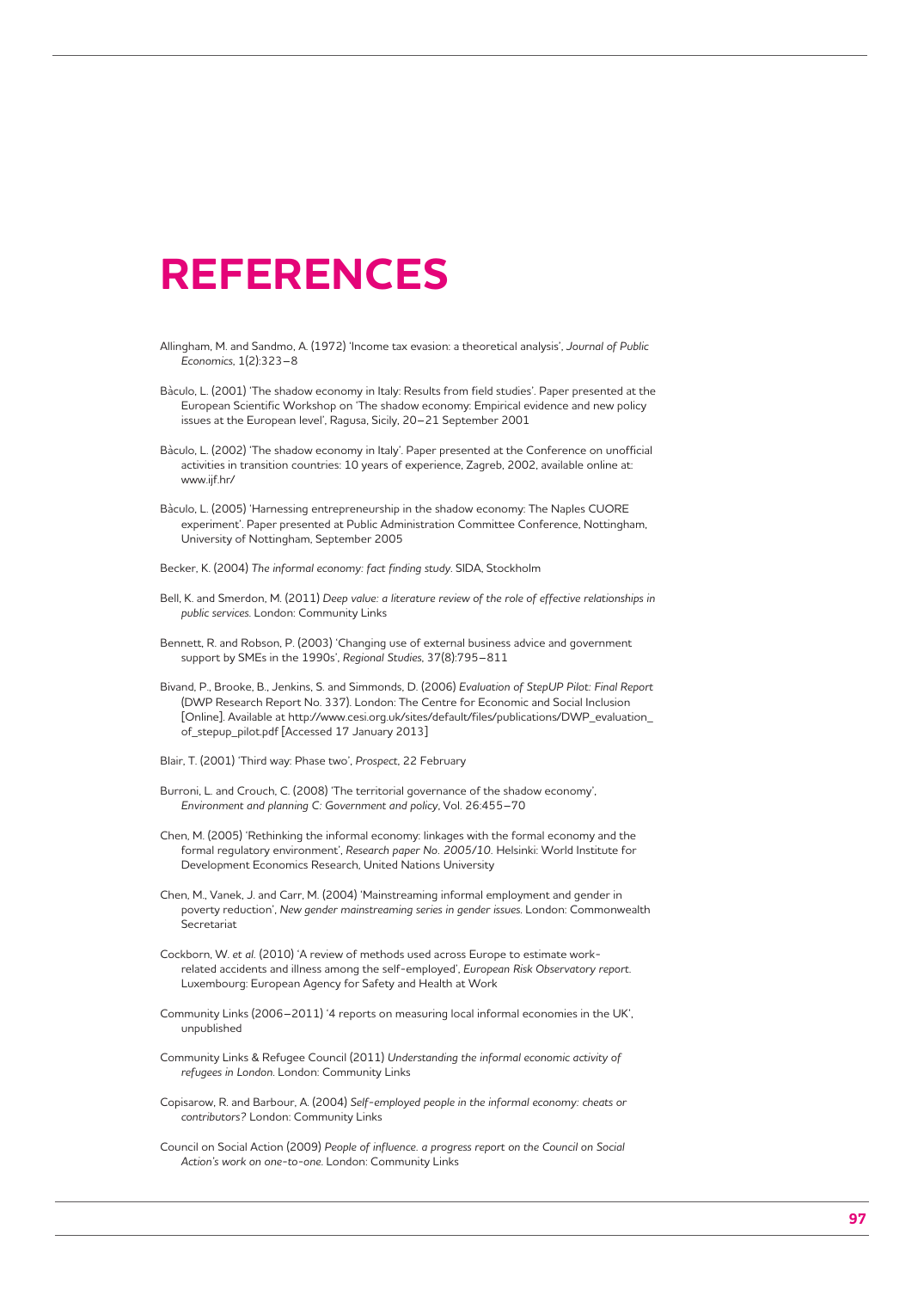Crouch, C. (1997) 'The terms of the neo-liberal consensus', *Political Quarterly*, 68:352–60

- Dellot, B. (2012) '*Untapped Enterprise: Learning to Live with the Informal Economy*.' London: The **RSA**
- Department for Work and Pensions (2010) *Universal Credit: welfare that works*. Presented to Parliament by the Secretary of State for Work and Pensions by command of Her Majesty, November. London: The Stationery Office
- Department for Work and Pensions (2012) *Fraud and error in the Benefit System: preliminary 2011/12 estimates* (revised edition), released on 6 June
- Driver, S. (2009) 'Work to be done? Welfare reform from Blair to Brown', *Policy Studies*, Vol. 30(1):69–84
- Dzvinka, R. (2002) 'How does the unofficial economy interact with the official one?' Economics Education and Research Consortium MA thesis, National University of Kyiv-Mohyla Academy, Kiev
- European Commission (1998) *On undeclared work*, COM (1998) 219. Brussels: European Commission
- European Commission (2007) '*European Commission Employment Observatory Review: Spring 2007*'. Luxembourg: Office for Official Publications of the European Communities
- European Union (2007) 'Undeclared work in the European Union'. Special Eurobarometer 284/ Wave 67.3, *TNS Opinion & Social* 284
- Evans, K. (2011) '"Big Society" in the UK: a policy review', *Children & Society*, 25:164–71
- Evans, M. (2007) 'Mutualising cash-in-hand? Social enterprise, informal economic activity and deprived neighbourhoods', *Local Government Studies*, 33(3):383–99
- Evans, M. and Syrett, S. (2006) *Informal economic activities and deprived neighbourhoods*. London: Department for Communities and Local Government
- Faggio, G. *Incapacity benefit reform: tackling the rise in labour market inactivity*. Policy analysis, Centre for Economic Performance. London: London School of Economics
- Federation of Small Business (2010) Statistics, October [Online]. Available at www.fsb.co.uk [Accessed 6 October 2011]
- Feige, E. L. (1990) 'Defining and estimating underground and informal economies: the new institutional economics approach', *World Development* 18(7):989, 993
- Ferguson, I. (2004) 'Neoliberalism, the Third Way and social work: the UK experience', *Social Work and Society*, 2(1):1–9
- Gallin, D. (2001) 'Propositions on trade unions and informal employment in times of globalisation', *Antipode*, 33(3):531–49
- Garthwaite, K. (2011) 'The language of shirkers and scroungers? Talking about illness, disability and coalition reform', *Disability & Society*, 26(3):369–72
- Glasman, M. (2010) 'Society not State: the challenge of the Big Society', *Public Policy Research*, June–August: 59–63
- Goulden, C. (2010) 'Attitudes towards poverty and inequality in Britain', Joseph Rowntree Foundation [blog], 14 December [Online]. Available at www.jrf.org.uk/category/themes/ spending-cuts [Accessed 4 January 2013]
- Grabiner Lord (2000) '*The informal economy*'. London: HM Treasury
- Hart, K. (1973) 'Informal economic opportunities and urban employment in Ghana', *Journal of Modern African Studies*, 11:61–89
- Hasseldine, J. and Li, Z. (1999) 'More tax evasion research required in new millennium', *Crime, Law and Social Change*, 31(1)
- Hessing, D. J., Elffers, H. E., Robben, H. S. J. and Webley, P. (1993) 'Needy or greedy? The social psychology of individuals who fraudulently claim unemployment benefits'. *Journal of Applied Social Psychology* 23:226–43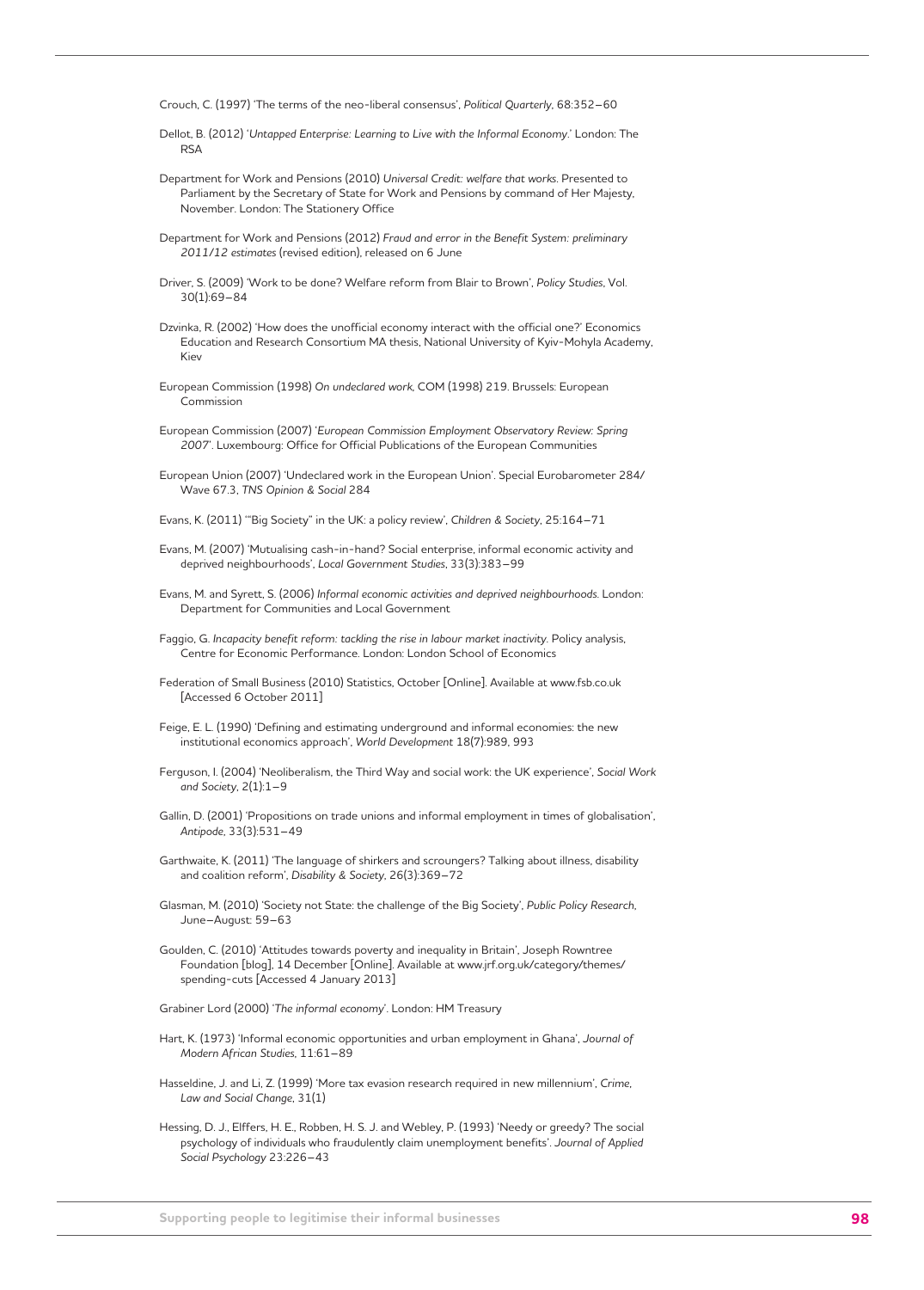- Hills, J. (1998) '*Thatcherism, New Labour and the welfare state*', CASE Paper 13. London: Centre for Analysis of Social Exclusion
- Hite, P. (1989) 'A positive approach to taxpayer compliance', *Public Finance/Finances Publiques*, 44
- HM Government (2010) '*Decentralisation and the Localism Bill: an essential guide*', London: The Stationery Office
- HMRC (2012) *Measuring tax gaps 2011. An official statistics release*. London: HMRC
- Hyde, M., Dixon, J. and Joyner, M. (1999) 'Work for those that can, security for those that cannot: The United Kingdom's new social security agenda', *International Social Security Review*, 52(4):69–86
- ICEAW (2011) *The UK enterprise survey report, 2011*. London: ICEAW
- ILO (International Labour Organization) (2002a) *Decent work and the informal economy*. Geneva: International Labour Office
- ILO (International Labour Organization) (2002b) *Women and men in the informal economy: a statistical picture*. Geneva: International Labour Office
- Joassart-Marcelli, P. and Flaming D. (2002) 'Workers without rights: the informal economy in Los Angeles'. *Briefing paper*. Los Angeles: Economic Roundtable
- Job, J., Stout, A. and Smith, R. (2007) 'Culture change in three taxation administrations: from command-and-control to responsive regulation', *Law and Policy*, 29(1):84–101
- Jones, T. and Ram, M. (2006) 'Shades of grey in the informal economy', *International Journal of Sociology and Social Policy*, 26(9/10):357–73
- Katungi, D., Neale, E. and Barbour, A. (2006) '*Need not greed: informal paid work*'. London: Joseph Rowntree Foundation and Policy Press
- Kerr, P., Byrne, C. and Foster, E. (2011) 'Theorising Cameronism', *Political Studies Review*, 9:193–207
- Kisby, B. (2010) 'The Big Society: power to the people?', *The Political Quarterly*, 81(4):481–91
- Knijn, T., Martin, C. and Millar, J. (2007) 'Activation as a common framework for social policies towards lone parents', *Social Policy and Administration*, 41(6):638–57
- Leonard, M. (2000) 'Coping strategies in developed and developing societies: the workings of the informal economy', *Journal of International Development*, 12:1069–85
- Lippens, R. and Ponsaers, P. (2006) 'Re-visiting the informal economy: introductory notes', *Crime, Law and Social Change*, 45:259–61
- Llanes, M. and Barbour, A. (2007) *'Self-employed and micro-entrepreneurs: informal trading and the journey towards formalisation*'. London: Community Links
- London Borough of Newham (2010a) *Newham economic development strategy* [Online]. Available at: www.newham.gov.uk [Accessed 4 January 2013]
- London Borough of Newham (2010b) *Newham labour market profile* [Online]. Available at: www. newham.gov.uk [Accessed 4 January 2013]
- McGoldrick, M. (2009) "Working Alongside": Community Links and ATD Fourth World's 'Need NOT Greed' discussion groups on the Benefit System. London: Community Links
- Masurel, E., Nijkamp, P., Tastan, M. and Vindigni, G. (2002) 'Motivations and performance conditions for ethnic entrepreneurship', *Growth and Change*, 33(2):238–60
- Millar, J., Webb, S. and Kemp, M. (1997) 'Combining work and welfare'. York: Joseph Rowntree Foundation
- National Audit Office (2008) 'HMRC: Tackling the hidden economy'. London: The Stationery **Office**
- NHS Newham & London Borough of Newham (2010) *Joint strategic needs assessment* [Online]. Available at: www.newham.gov.uk [Accessed 4 January 2013]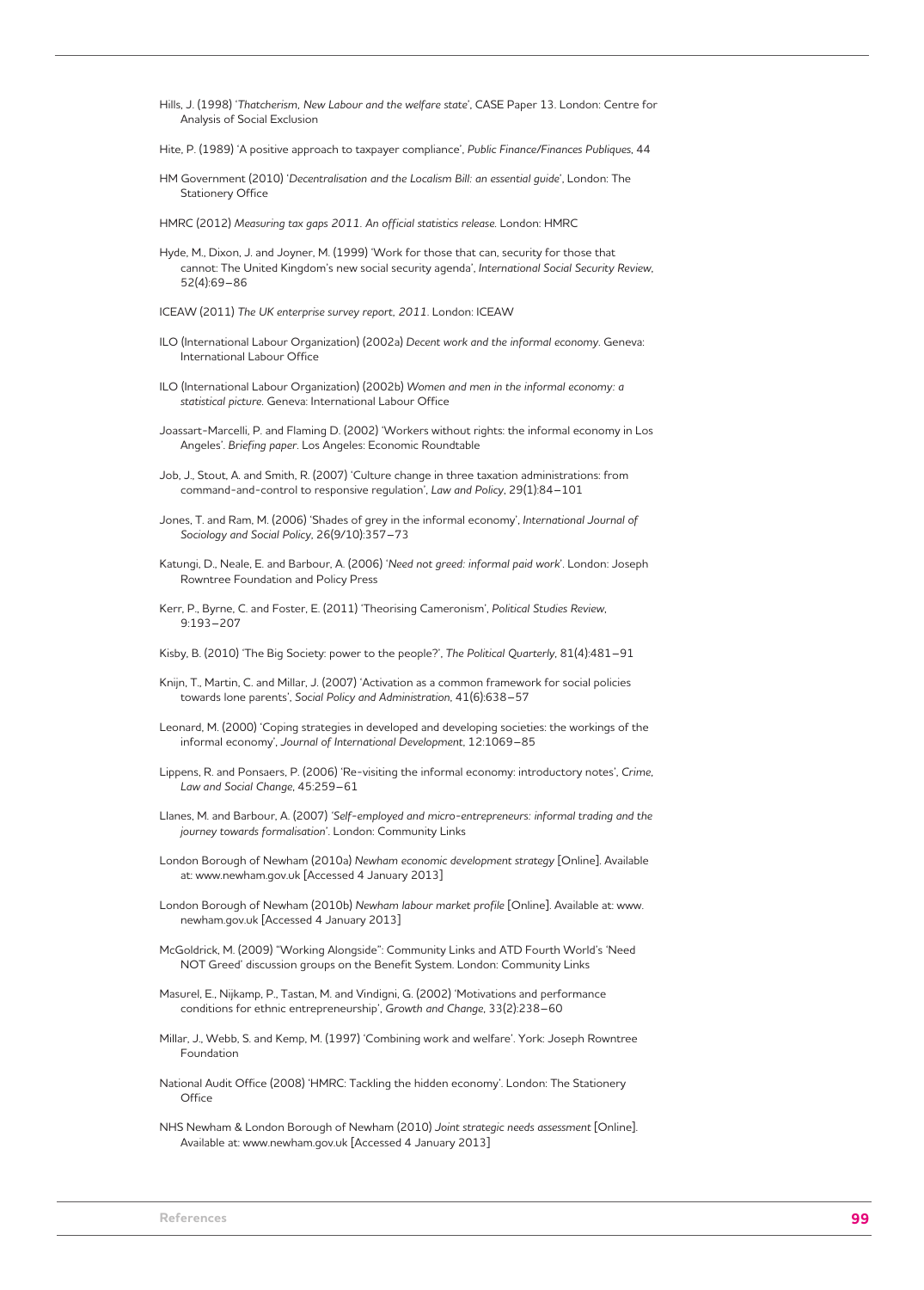- ONS (2009) *Labour market statistics* [Online]. Released 16th December 2011. Available at www.ons.gov.uk [Summary accessed 8 January 2013]
- ONS (2011) *Labour market statistics* [Online]. Released 14th December 2011. Available at www.ons.gov.uk [Accessed 4 January 2013]
- ONS (2012) *Labour market statistics September 2012* [Online]. Released 12th December 2012. Available at http://www.ons.gov.uk/ons/dcp171778\_276985.pdf [Accessed 8 January 2013]
- Pahl, R. E. (1984) '*Divisions of labour*'. Oxford: Blackwell
- Pfau-Effinger, B. (2009) 'Varieties of undeclared work in European societies', *British Journal of International Relations*, 47(1):79–99
- Philpott, D. (2012) *The rise in self-employment*. London: Chartered Institute of Personnel and Development
- Portes, A., Castells, M. and Benson, L. (eds.) (1999) *The informal economy*. Baltimore: John Hopkins University Press
- Portes, A. and Haller, W. (2005) 'The Informal Economy', in Smelser, N. and Swedberg, R. (eds.) *Handbook of Economic Sociology*, 2nd edition. New York: Russell Sage Foundation
- Powell, M. (2000) 'New Labour and the Third Way in the British welfare state: a new and distinctive approach?', *Critical Social Policy*, 20(1):39–60
- Priest, G. L. (1994) 'The ambiguous moral foundations of the underground economy', *Faculty Scholarship Series*, Paper 626, Yale Law School
- Putnam, R. (2000) *Bowling alone: The collapse and revival of American community*. New York: Simon & Schuster
- Reading Community Welfare Rights Unit (2011) 'Welfare Reform Bill 2011: a summary', Reading Community Welfare Rights Unit
- Renooy, P. (2007) 'Undeclared work: a new source of employment?', *International Journal of Sociology and Social Policy*, 27(5/6):250–6
- Renooy, P., Ivarsson, S., van der Wusten-Gritsai, O. and Meijer, R. (2004) *Undeclared work in an enlarged Union: an analysis of shadow work – an in-depth study of specific items*. Brussels: European Commission
- Richardson, G. (2006) 'Determinants of tax evasion: a cross-country investigation', Journal of International Accounting, Auditing and Taxation, 15(2):150–69
- Robson, P. and Bennett, R. (2000) 'Central Government support to SMEs compared to Business Link, Business Connect and Business Shop and the prospects for the Small Business Service', *Regional Studies*, 33(8):779–97
- Robson, P. and Bennett, R. (2010) 'Paying fees for Government business advice: an assessment of Business Link experience', *Applied Economics*, 42:37–48
- Sassen, S. (1994) 'The Informal Economy: Between New Developments and Old Regulations', *Yale Law Journal*, 103(8):2289–304
- SBC (Small Business Council) (2004) 'Small business in the informal economy: Making the transition to the formal economy'. London: The Stationery Office
- Schneider, F. (2000) 'The growth of the shadow economy in the OECD: some preliminary explanations', *Journal of International Affairs,* 53(2):413–31
- Schneider, F. (2006) 'Shadow economies of 145 countries all over the world: what do we really know?', presented at Hidden in plain sight: micro-economic measurement of the informal economies: challenges and opportunities, September 2006, London
- Schneider, F. (2011) 'Size and development of the shadow economy of 31 European and 5 other OECD countries from 2003 to 2011', Johannes Kepler University [Online]. Available at http:// bit.ly/XpNz1w [Accessed 4 January 2013]
- Schneider, F. and Enste, D. H. (2002) 'The shadow economy: an international survey'. Cambridge: Cambridge University Press

Scott, M. (2011) 'Reflections on the Big Society', *Community Development Journal*, 46(1):132–7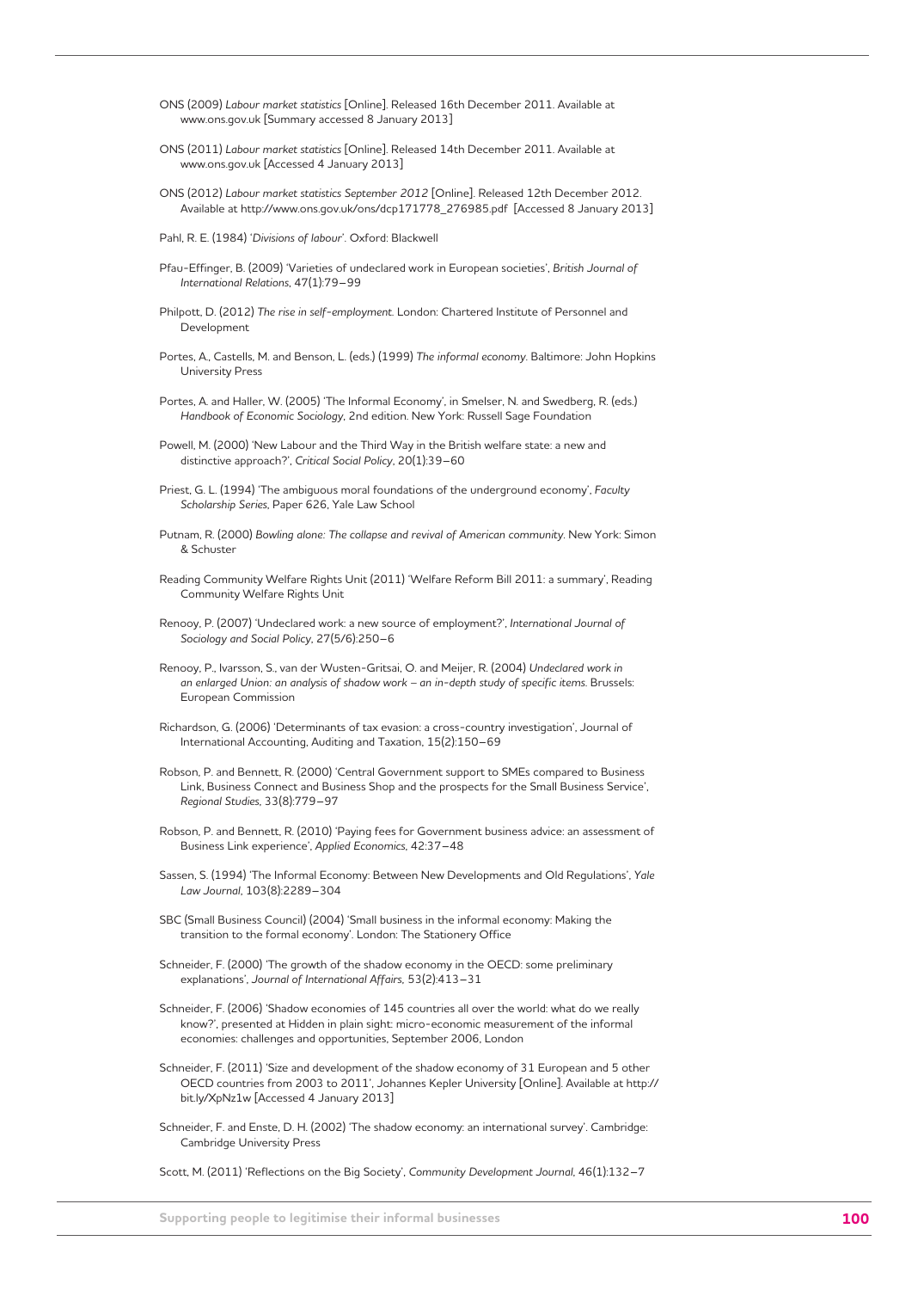Sepulveda, L. and Syrett, S. (2007) 'Out of the Shadows? Formalisation Approaches to Informal Economic Activity', *Policy and Politics*, 35(1):87–104

Social Exclusion Unit (2004) *Jobs and enterprise in deprived areas*. London: ODPM

- Taylor, M. (2012) *No black and white solution to the grey economy*, RSA Matthew Taylor's blog [blog]. Available at: http://www.matthewtaylorsblog.com/thersa/no-black-and-white-solutionto-the-grey-economy [Accessed: 08/01/2013]
- Townsend, P. (1979) *Poverty in the United Kingdom: a survey of household resources and standards of living*. Berkeley and Los Angeles: University of California Press
- Travers, A. (2001) 'Prospects for enterprise: an investigation into the motivations of workers in the informal economy', *Evidence Paper No.2*. London: Community Links
- TUC (2008) *Hard work, hidden lives: the short report of the Commission on Vulnerable Employment*. London: TUC
- TUC (2011a) 'Benefit fraud: no justification for maligning claimants', *ToUChstone blog*, a public policy blog from TUC, 29 March [Online]. Available at http://bit.ly/UlVWKM [Accessed 4 January 2013]
- TUC (2011b) 'London's worst employment blackspots have had the biggest spending cuts', *ToUChstone blog*, a public policy blog from TUC, 17 May 2011 [Online]. Available at http:// touchstoneblog.org.uk/2011/05/london%E2%80%99s-worst-employment-blackspots-havehad-the-biggest-spending-cuts/ [Accessed 6 February 2013]
- Walker, R. and Wiseman, M. (2003) 'Making welfare work: UK activation policies under New Labour', *International Social Security Review*, 56(1):3–29
- Weiss, L. (1987) 'Explaining the underground economy: state and social structure', *British Journal of Sociology*, 38(2):216–34
- Wenzel, M. (2002) 'The impact of outcome orientation and justice concerns on tax compliance: The role of taxpayers' identity', *Journal of Applied Psychology*, 87:639–45
- Williams, C. C. (2001) 'Tackling the participation of the unemployed in paid informal work: a critical evaluation of the deterrence approach', *Environment and Planning C: Government and Policy*, 19(5):729–49
- Williams, C. C. (2004a) 'Evaluating the architecture of governance in the UK for tackling undeclared work', *Local Governance*, 30(4):167–77
- Williams, C. C. (2004b) 'Beyond deterrence: rethinking the UK public policy approach towards undeclared work', *Public Policy and Administration*, 19(1):15–30
- Williams, C. C. (2005a) 'Formalising the informal economy: the case for local initiatives', *Local Government Studies*, 31(3):335–49
- Williams, C. C. (2005b) *Small business in the informal economy: making the transition to the formal economy – the evidence base*. London: Small Business Service
- Williams, C. C. (2006) 'What is to be done about undeclared work? Evaluating the policy options', *Policy and Politics*, 34(1):91–113
- Williams, C. C. (2008) 'Beyond necessity-driven versus opportunity driven entrepreneurship: a study of informal entrepreneurs in England, Russia and Ukraine', *International Journal of Entrepreneurship and Innovation*, 9(3):157–65
- Williams, C. C. (2009) 'Beyond legitimate entrepreneurship: the prevalence of off-the-books entrepreneurs in Ukraine', *Journal of Small Business and Entrepreneurship*, 22(1):55– 68
- Williams, C. C., Horlings, E. and Renooy, P. (2008) *Tackling undeclared work in the European Union*. Dublin: EuroFound
- Williams, C .C. , Nadin, S., Barbour, A. and Llanes, M. (2012) Enabling Enterprise: tackling barriers to formalisation. Evidence, evaluation and policy implications. London: Community Links
- Williams, C. C. and Windebank, J. (1998) *Informal economic employment in advanced economies*. London: Routledge
- Williams, C. C., and Windebank, J. (2006) 'Harnessing the hidden enterprise culture of advanced economies', *International Journal of Manpower*, 27(6):535–51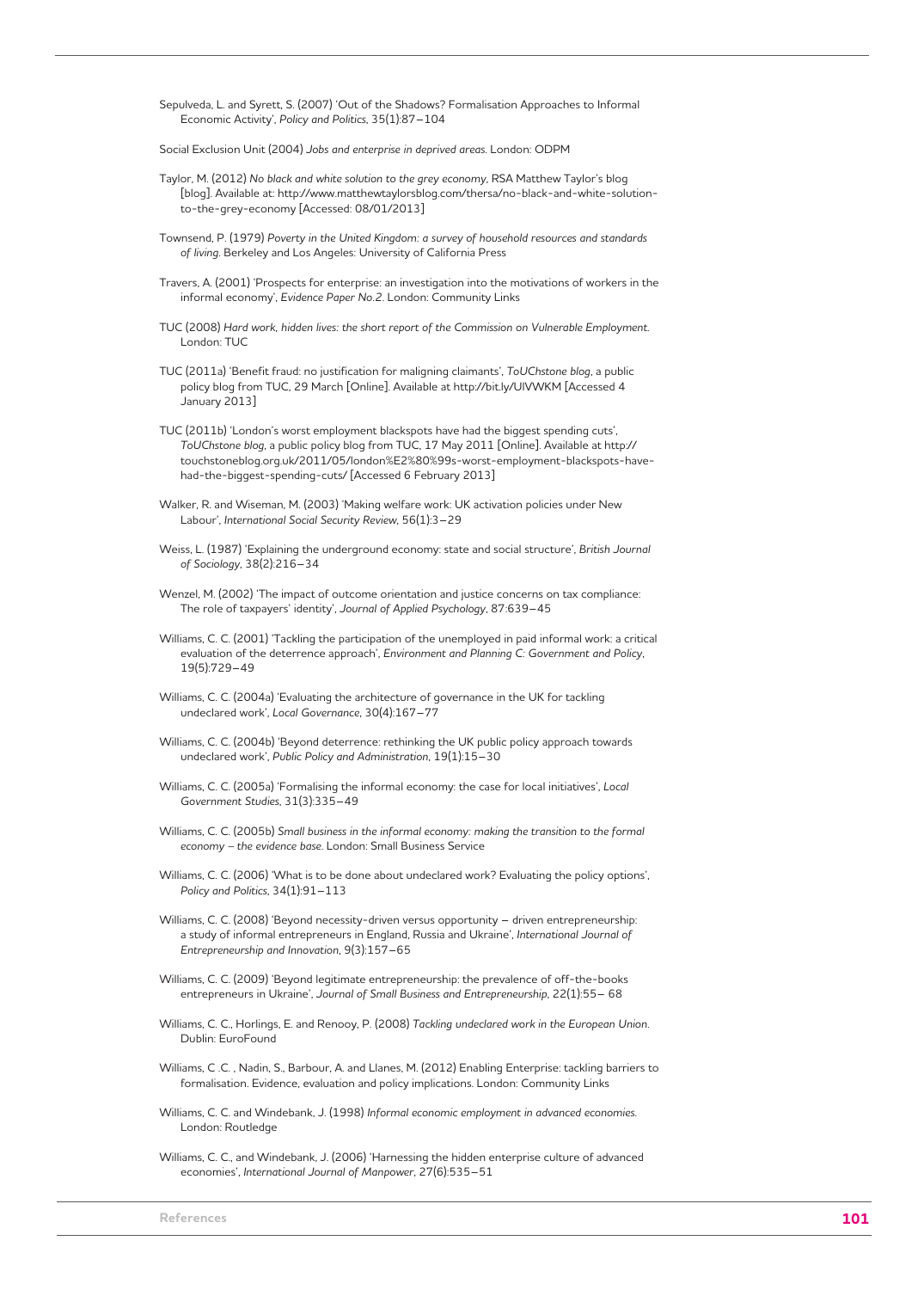## **APPENDIX 1: WHO'S DOING WHAT IN THE INFORMAL ECONOMY?**

There is very little socio-economic data in the UK for this. One of the most comprehensive surveys is the European Union 2007 Eurobarometer survey on undeclared work in the EU, which finds the following:

#### **Total**

Across the EU the total share of citizens who say they have done undeclared work during the past 12 months amounts to 5 per cent.

#### **Frequency**

Of that 5 per cent, half performed their main undeclared activity a few times (fewer than 50 hours) in the previous 12 months and another third (32 per cent) did it relatively regularly. The vast majority (77 per cent) are only doing undeclared work 'on the side' – with not more than 5 weeks *en bloc* per year, or a maximum of 4 hours per week if the work was done regularly.

#### Gender

Although 6 per cent of the male population performed undeclared work in the previous 12 months, only 3 per cent of women did so.

#### Age

Two-thirds of the 'undeclared workforce' consists of people younger than 40 years.

#### **Ethnicity**

No ethnic group is doing more undeclared work than another. The population of informal workers reflects the demographic patterns of each member state.

#### Economic status

Although it is generally assumed that unemployed people are the most actively engaged in informal work, in fact they represent only a small proportion of all undeclared workers (Leonard, 2000; Pahl, 1984; Williams, 2004a). While on average only 5 per cent of the population reported that they have done undeclared work in the past 12 months, this proportion rises to 8 per cent among the self-employed and 9 per cent among the unemployed.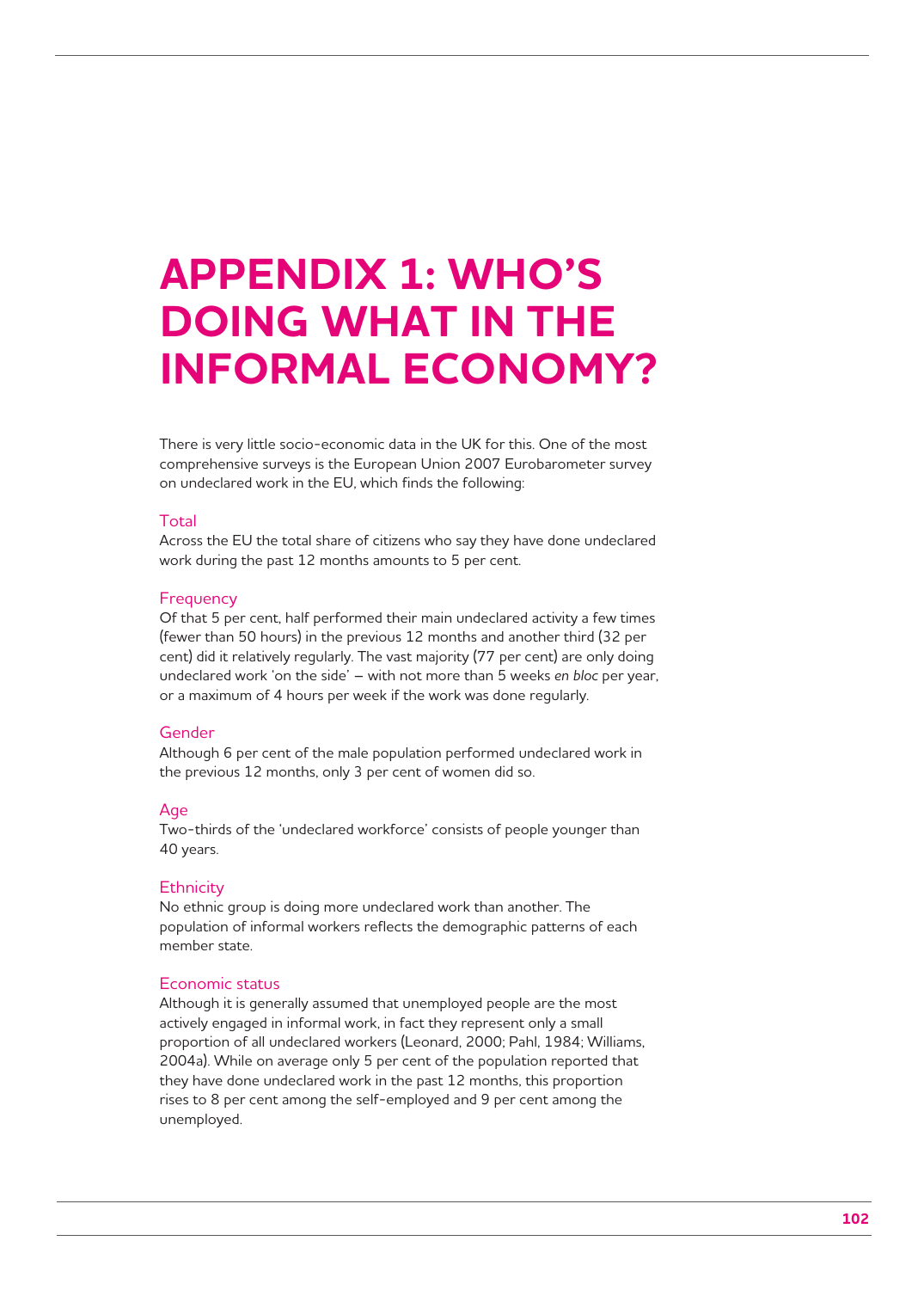Community Links' own quantitative measurement research into the size of local informal economies provides further evidence of this. We found that only 13 per cent of informal workers were also claiming benefits (Community Links, 2006–2011).

In addition, detailed analysis suggests that the informal economy does not disproportionately benefit the poorest in society. Evidence suggests that deprived households tend to conduct less undeclared work than affluent households, indicating that informal work acts to consolidate rather than reduce the disparities in wealth and income produced in the formal economy (Pahl, 1984; Williams, 2004a).

## **Who is working for whom?**

Three quarters (75 per cent) of undeclared workers work for private individuals or households. A majority of these private clients were people directly known to the worker: over half (55 per cent) of all undeclared workers did this type of work for friends, relatives, neighbours, colleagues or other personal acquaintances. A much smaller share (20 per cent), worked for other private clients, such as people that were recommended by others or who found their services by advertisements. The share of those who did undeclared work on behalf of a firm or business was approximately 20 per cent.

## **Employment sector**

We have a reasonably clear picture of the distribution of informal work across the economy. The UK has a similar distribution pattern to the EU. Sectors most active in the informal economy are:

- Household services. Almost one in five undeclared jobs across the EU are found in this sector, which includes domestic cleaning services, childcare and elder care provision.
- Construction. Approximately one in six undeclared jobs is found in areas such as maintenance work, household improvements and construction.
- Personal services. Services such as hairdressing comprise nearly one in ten undeclared jobs in the EU (Renooy *et al.*, 2004, p.109–10; Williams, 2008).

The challenges that this picture of the informal economy presents to government are great. It is clear that the approach government must take in tackling informal work must be multifaceted and thoughtful. People's rationales for working informally are complex and varied, and this is reflected in the diversity of informal working types and practices.

In addition, in attempting to tackle informal work, the motivations of the customers of informal workers and businesses must be taken into account. These are also highly varied, and reflect these customers' specific needs, which must be addressed alongside any attempt to formalise the businesses providing them with services.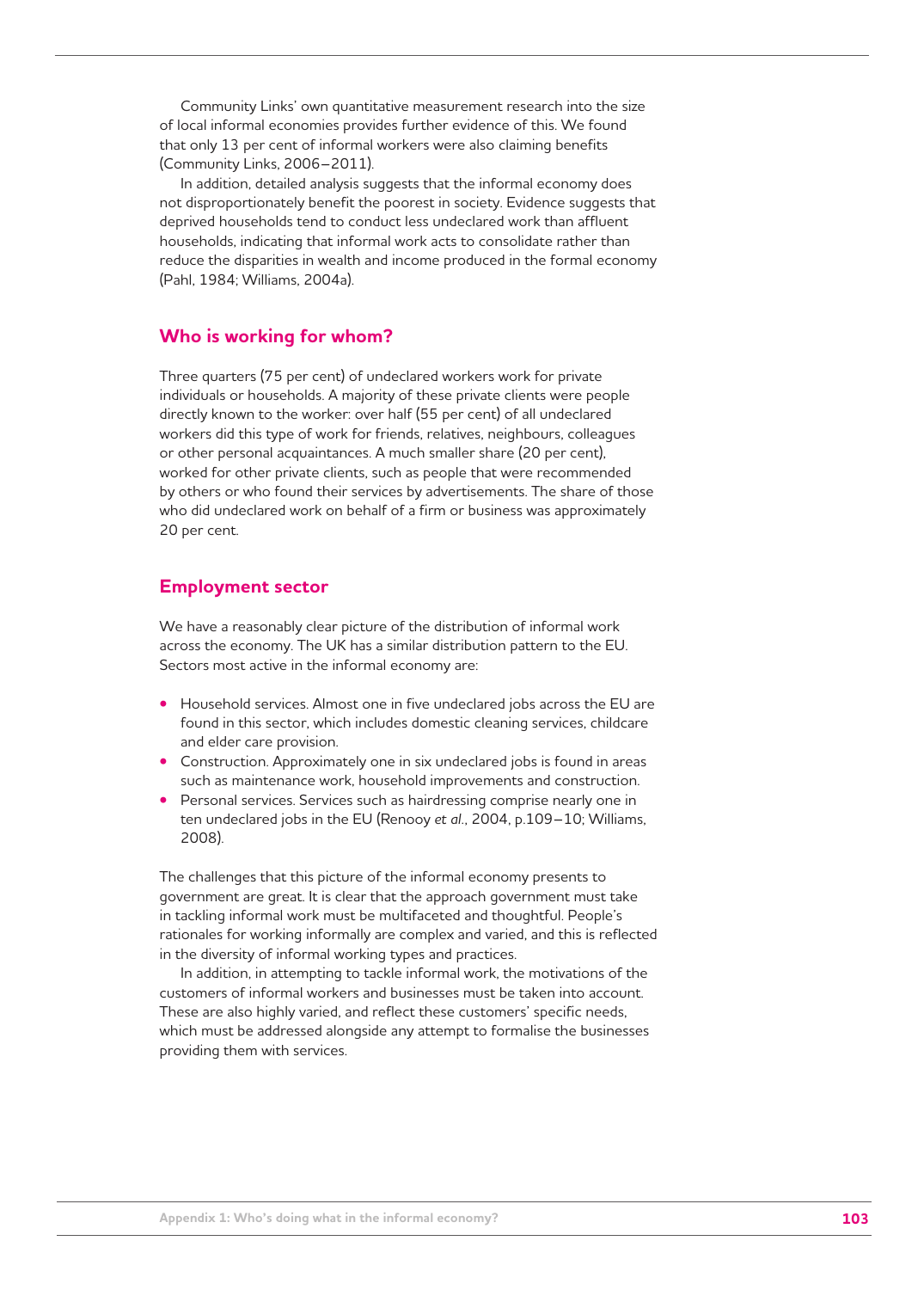### **Self-employment and informal work**

There are misconceptions about self-employed people operating informally. It is hardly uncommon to get two quotes from a garage or painter and decorator with the lower quote dependent on payment by cash. There is a complicit assumption between both parties that VAT will not be paid.

The few studies on the subject, however, indicate a more nuanced reality (Community Links, 2006–11; European Union, 2007; Williams, 2004a). Interception surveys conducted by Community Links in several local authorities in England show that between 12 and 13 per cent of those who have disclosed their cash-in-hand work in the previous year also defined themselves as self-employed. This proportion of self-employed people operating in the informal economy mirrors the number of self-employed people in the UK's formal economy (ONS, 2009).

One of the most dynamic areas of public policy aiming to tackle informal working is that which aims to ease the transition from unemployment to self-employment. This raises a fundamental question: why not design policy in order to support those who are informally employed to move into formal and declared self-employment?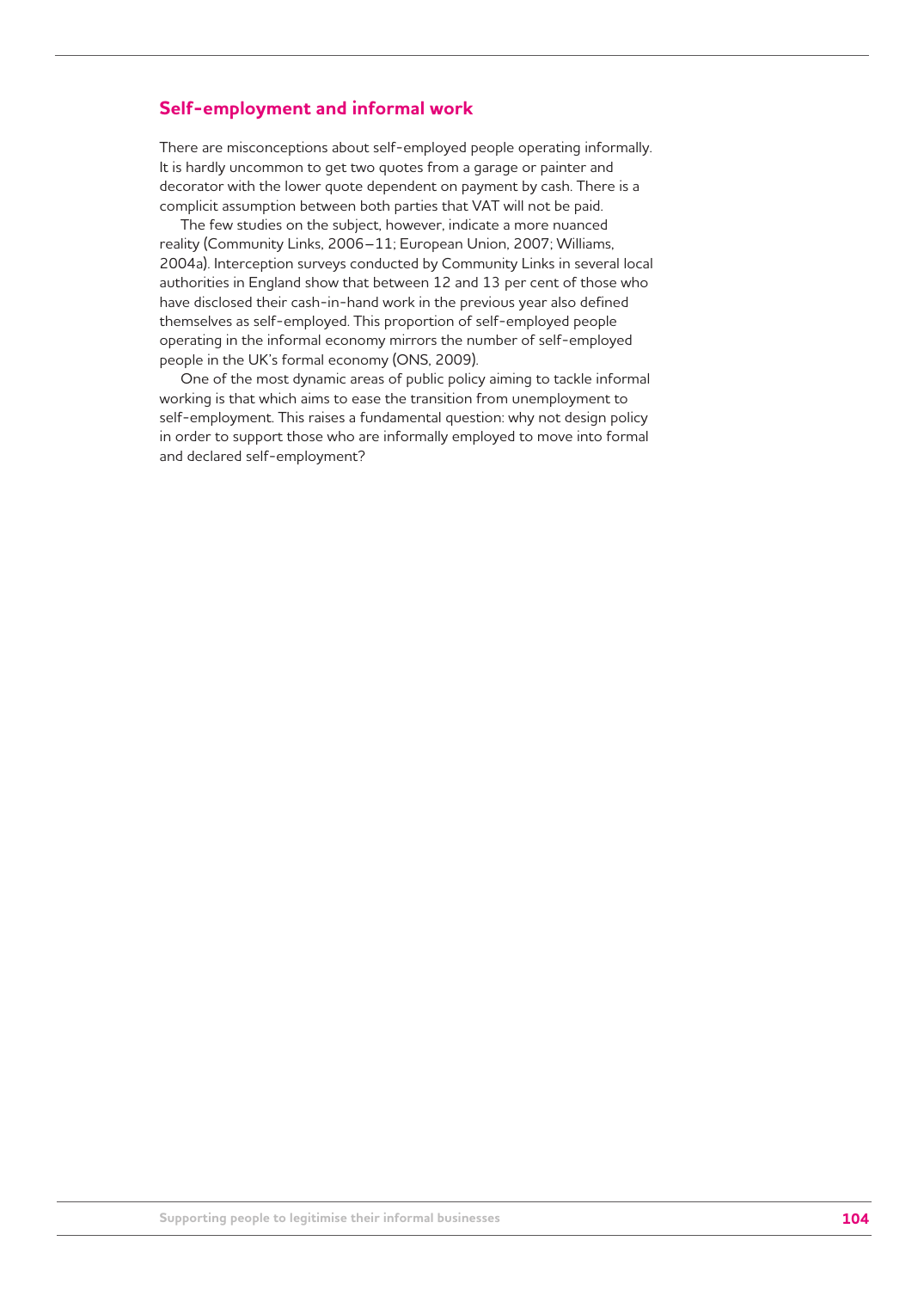## **APPENDIX 2: RESEARCH METHODOLOGY**

Community Links developed the following research methodology to undertake the work.

## **Literature and policy review**

To gain a better understanding of the informal economy and particularly formalisation services, we conducted an international literature and policy review.

We conducted key-word searches using a combination of the following words and phrases: 'formalisation service', 'business formalisation service', 'self-employed formalisation service', 'informal economy', 'hidden economy', 'undeclared work', 'grey economy', 'informal economy policy/ies'. We developed a long list of academic articles, research papers and government policies, and then shortlisted the most relevant to the UK context.

From this literature and policy review we were able to develop two topic guides (see Appendix 3): one for the organisation's advisors and staff, and the other for informal entrepreneurs.

## **Qualitative research**

Community Links' research team put together a list of 60 organisations using the following selection criteria:

- Are they located in England and Wales?
- Do they provide employment and business information, advice and guidance?
- Is a proportion of their users likely to be informal workers or traders?
- Does the organisation offer its services to informal traders and workers, and provide some sort of formalisation process?
- Is the organisation willing to participate in the study?

The list was assembled from existing contacts of known individuals and organisations that Community Links had built over the previous nine years of research into the informal economy, as well as peer recommendations and referrals.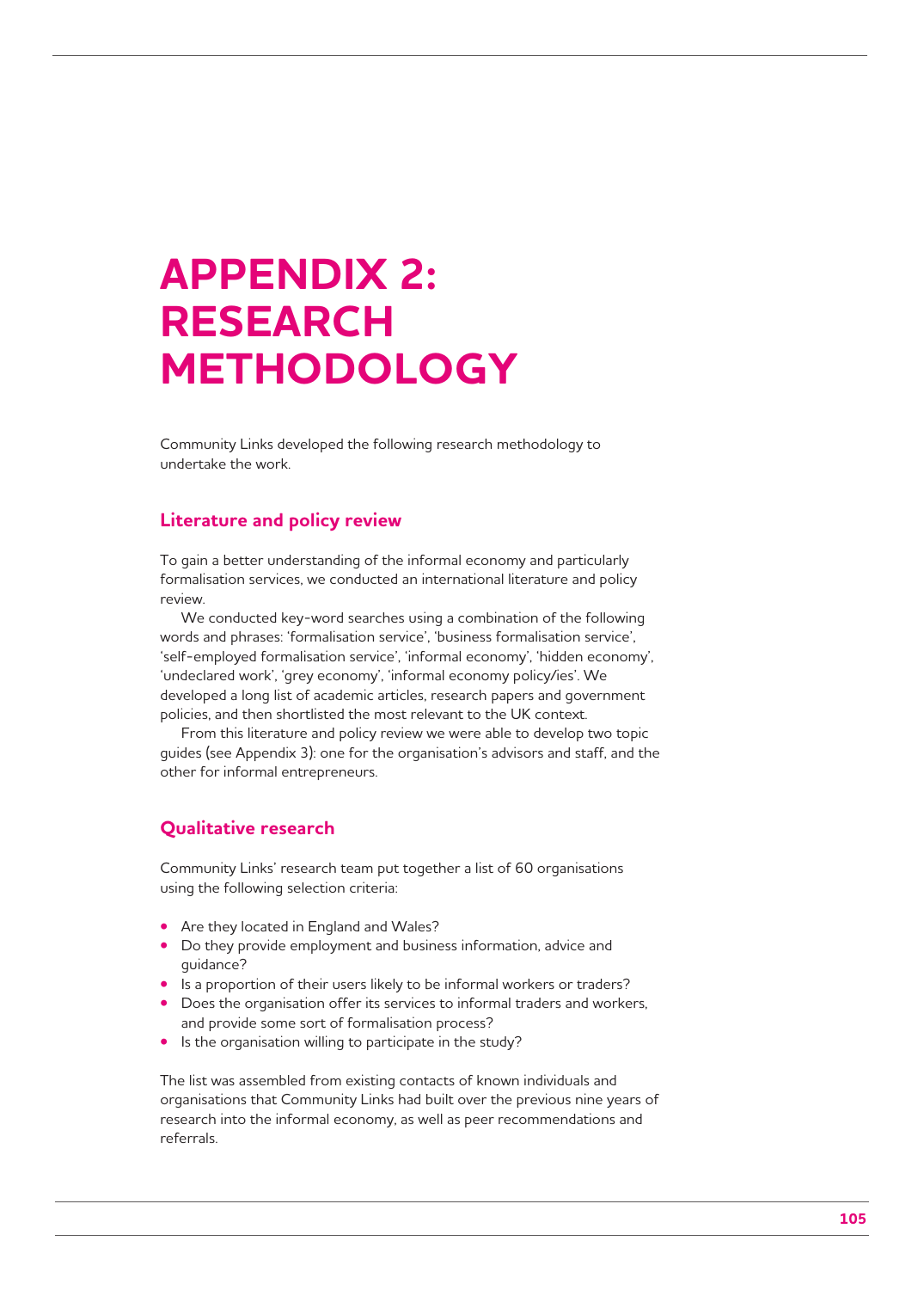From making contact with all 60 organisations, it became apparent that a number were ineligible to take part in the research. These were those organisations who said they:

- did not work with informal traders or workers (who comprised the majority of those contacted). We did suspect that some weren't being entirely open with us, but we had to rely on the willingness of the organisations to disclose their formalisation activities;
- had helped informal traders or workers to formalise, but did not currently do so, and therefore did not want to participate;
- were currently providing support to informal traders or workers but were not in a position to take part in the study. The most common reason was fear of their statutory funding being jeopardised by being identified as having worked with people who were not compliant with the law – even though we offered anonymity (see ethics section below). Several refused to take part because of the time commitment, or simply did not want to publicly share what they were doing.

Ten organisations finally agreed to take part in the research. These ranged from large national companies with multiple offices to small, hyper-local charities. These profiles will not be shared to ensure their anonymity. The Community Links research team then visited and observed these ten organisations as they went about their day-to-day work. We conducted 35 in-depth, semi-structured interviews with CEOs, board members, managers, front-line staff and advisors, and clients.

### **Analysis and report**

The transcriptions were undertaken by the research team to ensure confidentiality. All of the transcribed interviews were stored in a secure Word document.

The team's analysis focused on the following:

- Drawing out the context of the organisations' formalisation interventions.
- Understanding and sharing the mechanisms by which the clients were supported in their journeys to formalisation. These mechanisms operate at various levels and include: the broad approaches the services adopted, the ways in which advisors attempted to cultivate a relationship of trust with their clients, and the individual steps taken in the advice and support.
- Identifying the outcomes of the organisations' formalisation services. Questions considered therefore included the following: Did the users successfully formalise their businesses? What were the factors contributing to their success? Were there any structural limitations to clients' active efforts to formalise their economic activities, and if so, what were they?
- Documenting in detail some of the clients' journeys to formalisation. Their cases were analysed in detail, and have been included in this report in order to illustrate the diversity of journeys taken and the individual barriers and opportunities that different clients faced.

Overall, the team's analysis sought to respond to the primary research questions:

**•** What were the implementation processes and mechanisms that worked?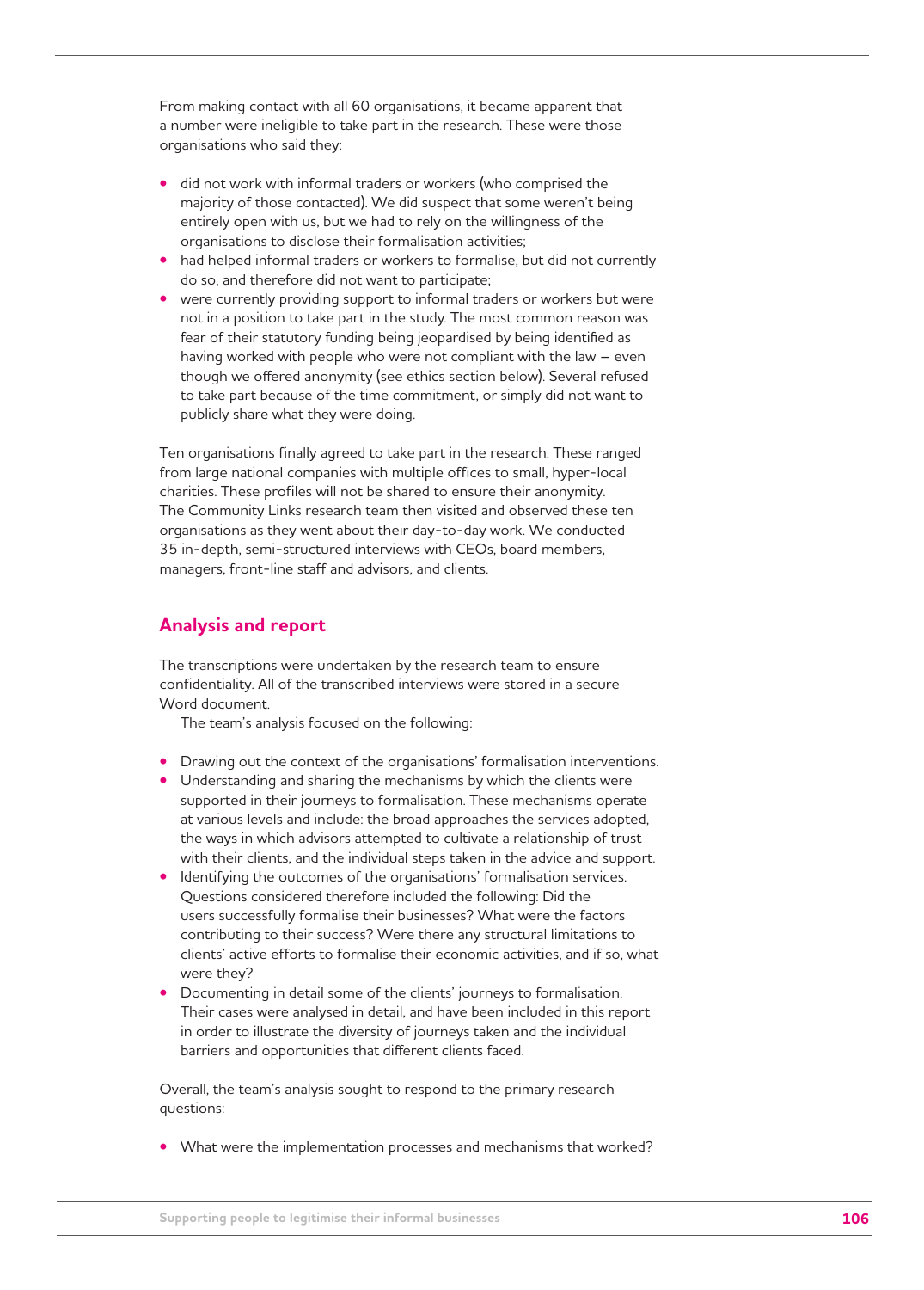- For whom were these processes and mechanisms more appropriate?
- How were these processes and mechanisms used?

This analytical approach thus informed the 'model' of formalisation presented in this study.

Various drafts of the report were written and improved upon within the research team, by four expert readers, and by members of staff from the Joseph Rowntree Foundation.

## **Ethics**

The illegality of informal work posed a serious set of ethical questions for Community Links' research team to address. As we abide by the SRA Code of Conduct and our own internal confidentiality and protection polices, we decided upon the following:

- Every person involved in this research gave their consent freely. A written briefing paper and then a verbal brief were given to all participants telling them about the project and the scope of their involvement. We also prepared confidentiality statements for the organisations and individuals taking part in the study.
- We agreed that all participants and organisations taking part in this research would remain anonymous.
- Every aspect of the research process was looked at by the research team to ensure confidentiality every step of the way. For example, all interviewees gave their consent to have their conversation recorded. The research team did its own transcriptions of the recordings, again to ensure confidentiality. In neither the recordings nor the transcripts is there any mention of the names of either the organisations or the interviewees; codes (Int. #) and (Cl. #) were used exclusively, as previously defined.
- Any data collected would remain confidential to the Community Links research team only, and would be destroyed after a reasonable period of time.
- All data collected would be stored in a single, secure location with restricted access.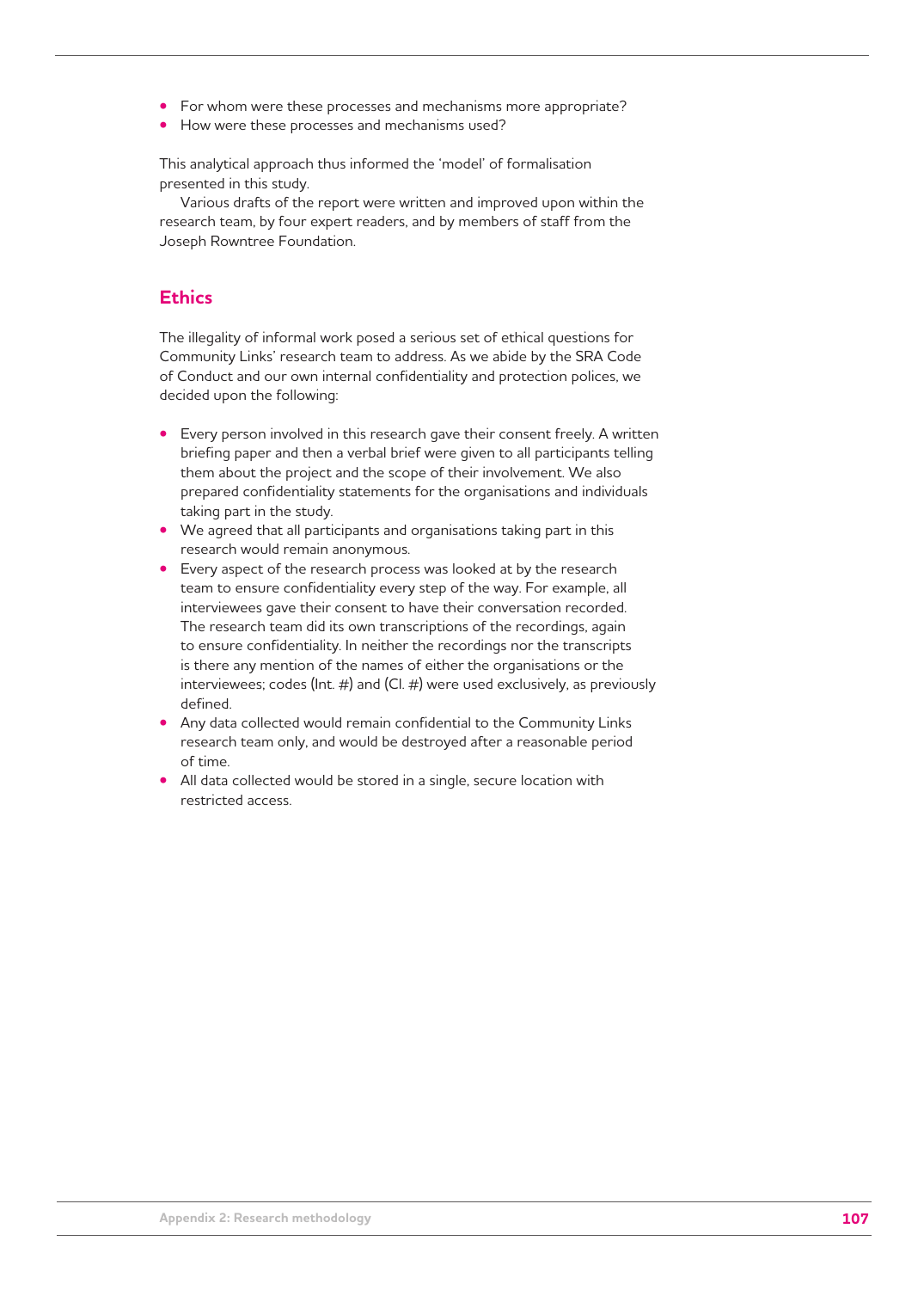## **APPENDIX 3: TOPIC GUIDES**

## **Topic Guide 1 – Organisations**

#### **Context**

- **1** Tell me about: this area; the types of community (immigrants) in the area; are they recent?
- **2** What are the main economic activities in the area?
- **3** How are the various communities involved in those activities?
- **4** Is self-employment important in BME communities in the area? How? Why?
- **5** When was this organisation established?
- **6** What were the reasons for its creation? What were the services this organisation initially offered?
- **7** Have these services remained the same? Have they changed, expanded?
- **8** What have been the sources of funding (i.e. grants from charitable organisations, contracts with statutory agencies)?
- **9** How many people work in the organisation? Volunteer and/or paid staff? Do they work part- and/or full time?

#### **Mechanisms**

- **1** How was your organisation drawn to offer business advice?
- **2** When was that?
- **3** How has the service developed during this time?
- **4** How did you, personally, get involved in providing business advice?
- **5** How long have you done it?
- **6** How long have you been working with this organisation? Did you start as a business adviser?
- **7** How many people offer business advice in general, and formalisation in particular, in this organisation? Is funding a limitation to expanding it?
- **8** Is your position full time?
- **9** How many people have you advised?
- **10** Can you tell me about the approaches you have taken to reach people and start the process of formalisation?
- **11** How has the issue of formalisation come up? How have you approached it?
- **12** Are people initially open to the message of formalisation? If not, what do you do to warm them up to the idea of formalisation?
- **13** Which business areas are your advice clients interested in taking up, or already engaged in?
- **14** What are the characteristics, broadly, of those seeking business advice and, specifically, formalisation? Are they mostly from BME communities, young or mature, men or women?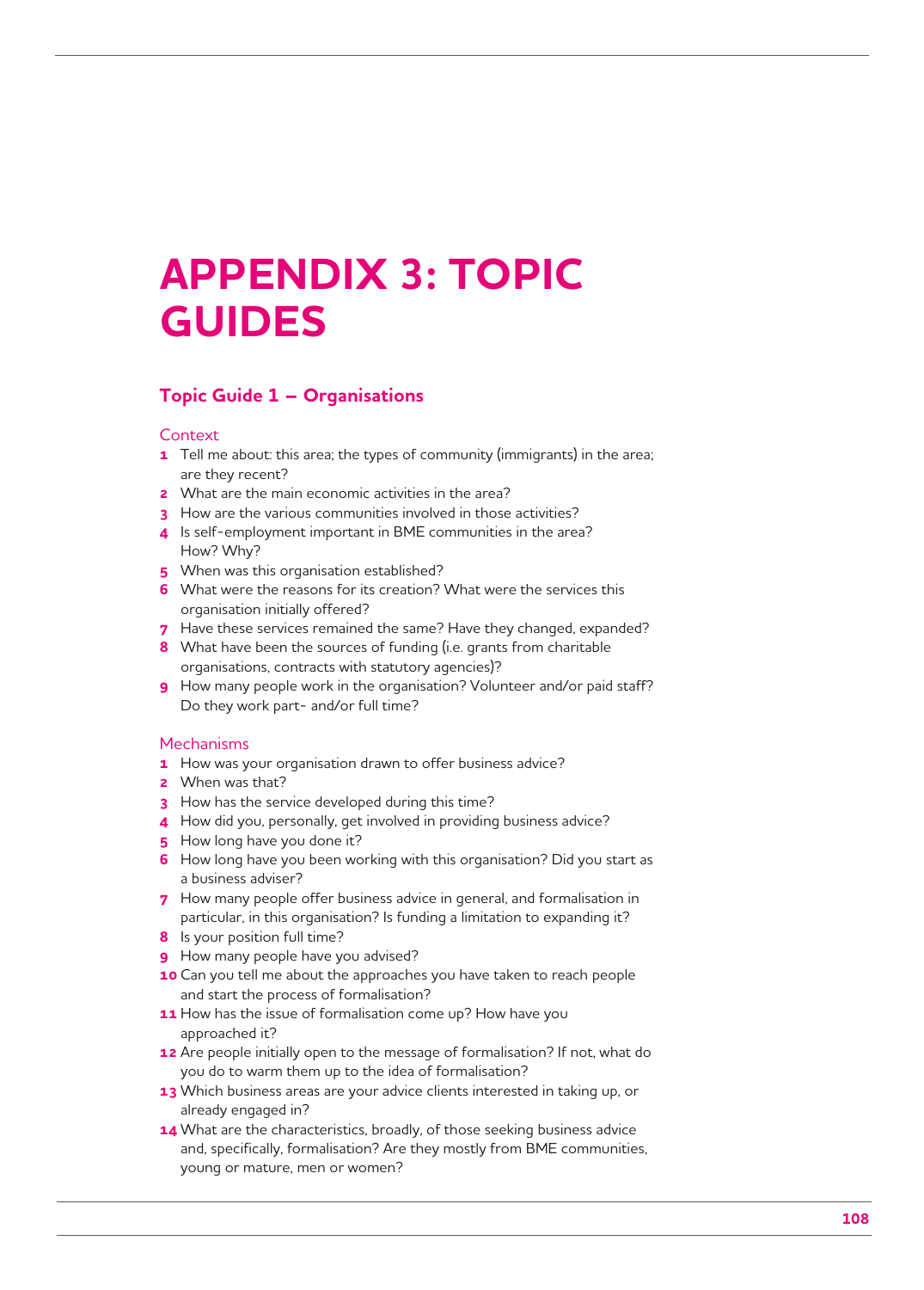**15** Based on your experience, if someone asked you how much it costs to formalise an informal trader, would you be able to suggest an amount?

#### **Outcomes**

- **1** How many people have you advised in the time you have been working in this line of work in this organisation?
- **2** How would you say that your approach to formalisation has been successful?
- **3** What is the proportion of those open to formalisation in comparison to those who do not want to formalise?
- **4** Of the people you have advised on business issues, what proportion had been working informally?
- **5** Can you tell me the steps informal traders take towards formalisation?
- **6** Do they do it gradually? If the majority does it gradually, what would these steps be?
- **7** Do the gradual nature of the formalisation and the steps taken, in your view, depend on the particular informal trader? Is there any part of this process that is common to all who are seeking to formalise?
- **8** Would you say that there is a given length of time to formalise? If so, how long will it take?
- **9** What is the proportion of those who formalised progressively?
- **10** Do you know whether those who formalised have stayed in business? For how long? If they did not, what were the barriers to staying formal?

### **Topic Guide 2 – Clients**

### History of the business

- **1** What is your line of business?
- **2** When did you start?
- **3** What made you start?
- **4** Who are your typical customers?
- **5** How do you get your customers? Do you advertise? Word of mouth?
- **6** Do you work: (a) alone; (b) with family members; (c) with friends; (d) in a business partnership?
- **7** If you do your business with other people, do you pay them? Do you share the profits?

### Considerations about business registration

- **1** How did you get in touch with this organisation?
- **2** What was your experience?
- **3** How did you tell the advisor that you had been trading/working informally?
- **4** Were you afraid of telling him/her? Why?
- **5** Did s/he talk to you about the benefits of formalising? What did you think?
- **6** Had you thought about formalising before the advisor brought it up?
- **7** What did you do to get formalised?
- **8** How long did it take you to register your business?
- **9** Why did it take this long? Were you sure that you wanted to register?
- **10** What was the message that helped you make the decision to get registered?
- **11** How long have you been working 'formally'?
- **12** In your experience, was this the right decision? What have been the advantages for you?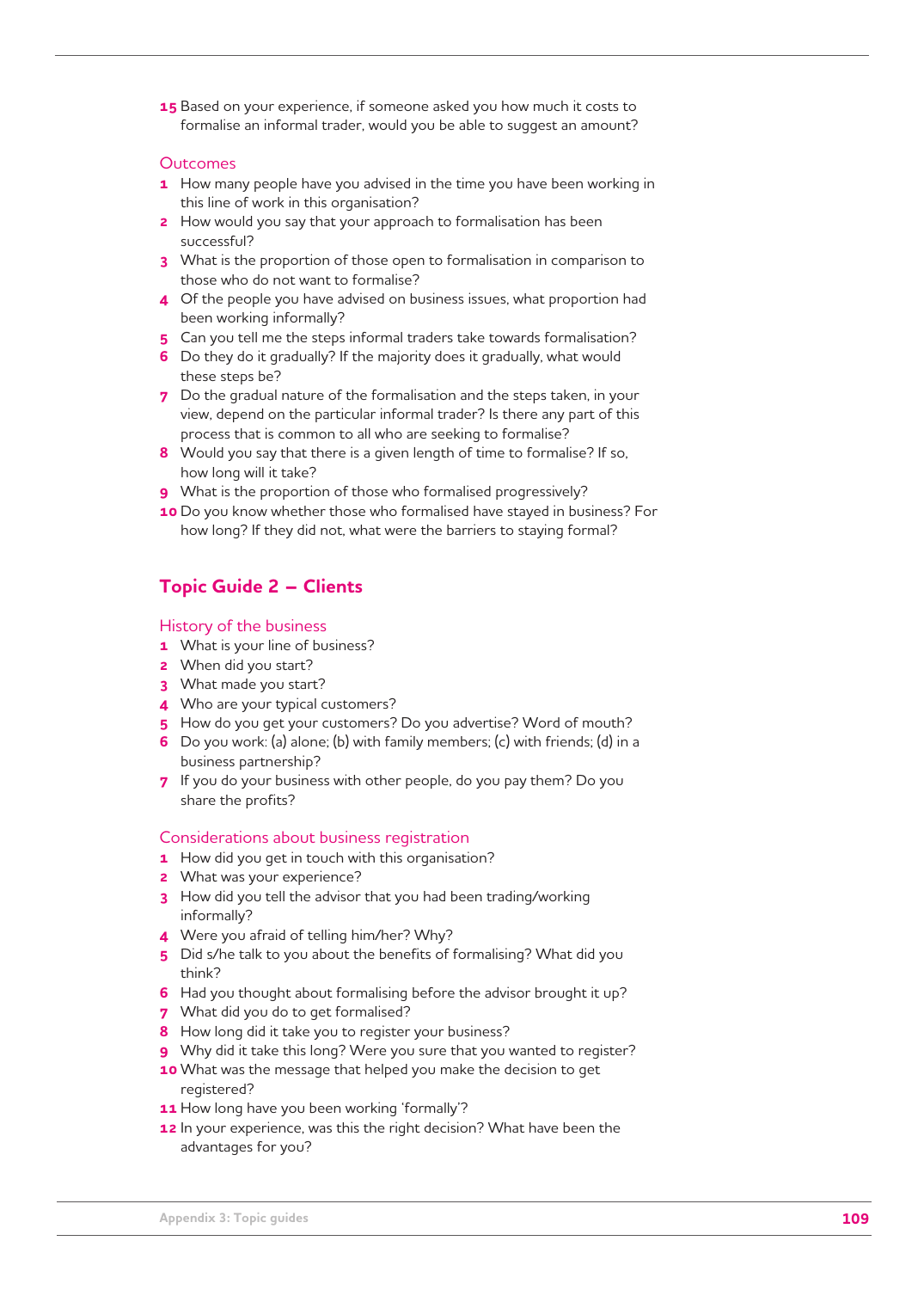### **ACKNOWLEDGEMENTS**

Community Links would like to thank all of the organisations and entrepreneurs who took part in this research, without whom this report would not have been possible. You know who you are.

We would like to thank the Joseph Rowntree Foundation for their support. Thank you to the project advisory groups that we brought together – collaborative partnership works with the private, public and charity sectors – your insights and contribution have been invaluable. Many thanks to the Links UK research and consultancy team who helped in producing the report, and also to Joe Randall for his indispensable text editing. Thank you to you, the reader – we hope you can put some of the learning from this report into practical action. Do get in touch and let us know what happens.

#### **Confidentiality and anonymity**

To protect confidentiality and ensure anonymity, all names of those who have been involved in this research have been changed.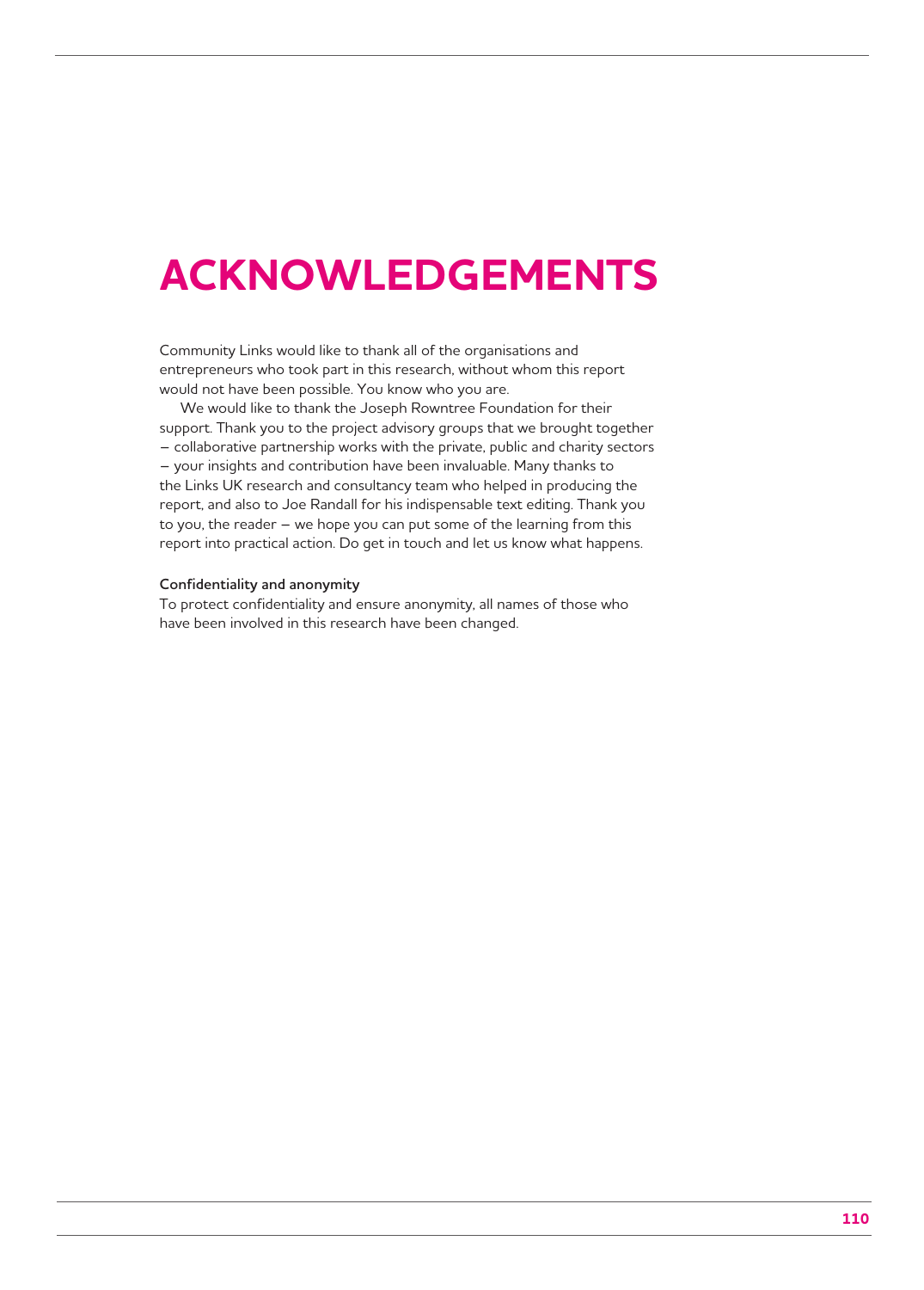# **ABOUT THE AUTHOR**

**Aaron Barbour** led Community Links Policy Research and Campaigns work from 2004–2012. In this role he contributed to over 25 reports on the informal economy and oversaw national policy changes to the benefit system and responses to cash-in-hand work as a result of Community Links work. Aaron is an expert advisory member of the HMRC Hidden Economy Group; a founding director of Adult Enterprise and has recently taken up a role as Chief Executive of the Katherine Low Settlement a multi-purpose community and social action centre.

**Marlen Llanes** has over 20 years' experience in the not-for-profit sector as a qualitative and quantitative researcher and community development worker in the UK and in Central America. She is experienced in understanding the impact of social and economic policies – particularly upon the most socially excluded members of the community. Marlen completed a PhD in Urban Planning and Policy Development at Rutgers University USA and currently teaches with the Open University.

# **ABOUT COMMUNITY LINKS**

Community Links is an innovative east London charity working with more than 16,000 people every year. Our national research and policy work is rooted in the knowledge gained through a wide range of practical projects and services delivered locally. Through a network of community projects and social enterprises, we help disadvantaged children, teenagers, adults and older people, empowering them to fulfil their potential and build a brighter future together. Visit: www.community-links.org